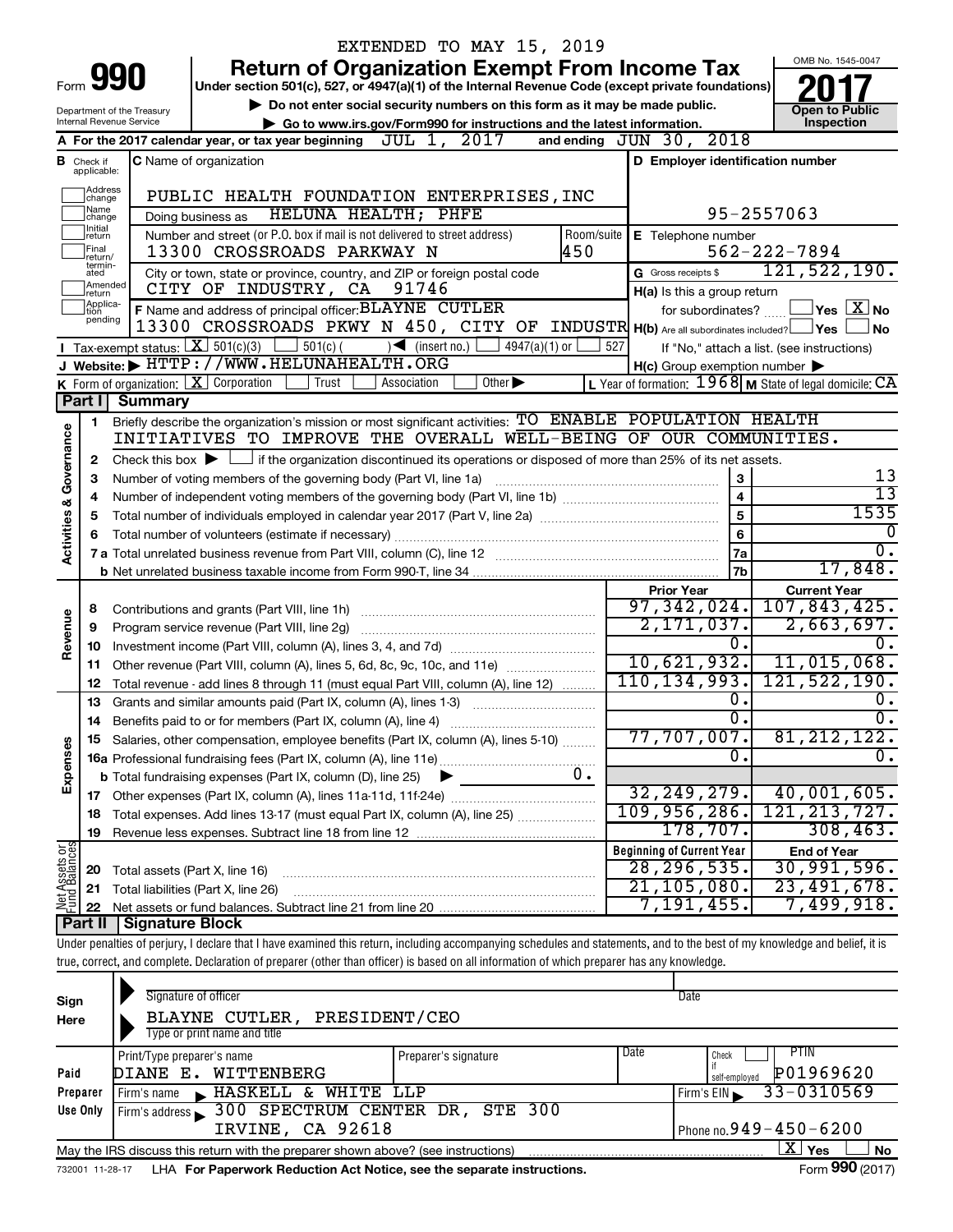|    | 95-2557063<br>PUBLIC HEALTH FOUNDATION ENTERPRISES, INC<br>Page 2<br>Form 990 (2017)                                                                    |
|----|---------------------------------------------------------------------------------------------------------------------------------------------------------|
|    | <b>Statement of Program Service Accomplishments</b><br>Part III                                                                                         |
|    | $\boxed{\textbf{X}}$                                                                                                                                    |
| 1  | Briefly describe the organization's mission:<br>THE MISSION OF HELUNA HEALTH IS TO ENABLE POPULATION HEALTH                                             |
|    | INITIATIVES TO IMPROVE THE OVERALL HEALTH AND WELL-BEING OF OUR                                                                                         |
|    | COMMUNITIES.                                                                                                                                            |
|    |                                                                                                                                                         |
| 2  | Did the organization undertake any significant program services during the year which were not listed on the                                            |
|    | $\overline{\ }$ Yes $\overline{\rm X}$ No<br>prior Form 990 or 990-EZ?                                                                                  |
|    | If "Yes," describe these new services on Schedule O.                                                                                                    |
| 3  | $\Box$ Yes $[\overline{\mathrm{X}}]$ No<br>Did the organization cease conducting, or make significant changes in how it conducts, any program services? |
|    | If "Yes," describe these changes on Schedule O.                                                                                                         |
| 4  | Describe the organization's program service accomplishments for each of its three largest program services, as measured by expenses.                    |
|    | Section 501(c)(3) and 501(c)(4) organizations are required to report the amount of grants and allocations to others, the total expenses, and            |
|    | revenue, if any, for each program service reported.                                                                                                     |
| 4a | 50, 475, 908. including grants of \$<br>) (Expenses \$<br>(Code:<br>Revenue \$                                                                          |
|    | WIC, THE SPECIAL SUPPLEMENTAL NUTRITION PROGRAM FOR WOMEN, INFANTS AND                                                                                  |
|    | CHILDREN, IS A USDA-FUNDED FOOD AND NUTRITION EDUCATION PROGRAM FOR                                                                                     |
|    | PREGNANT, BREASTFEEDING, AND POSTPARTUM WOMEN, INFANTS AND CHILDREN                                                                                     |
|    | UNDER THE AGE OF FIVE WHO ARE LOWER INCOME (UP TO 185% OF POVERTY) AND                                                                                  |
|    | AT NUTRITIONAL RISK. ESTABLISHED IN 1974, THE GOAL OF THE WIC PROGRAM                                                                                   |
|    | IS TO PREVENT HEALTH PROBLEMS AND TO IMPROVE THE HEALTH AND NUTRITIONAL                                                                                 |
|    | STATUS OF PARTICIPANTS DURING CRITICAL TIMES OF GROWTH AND DEVELOPMENT.                                                                                 |
|    | CORE WIC SERVICES INCLUDE NUTRITION EDUCATION, BREASTFEEDING EDUCATION                                                                                  |
|    | AND SUPPORT, REFERRALS TO COMMUNITY SERVICES AND FOOD CHECKS FOR                                                                                        |
|    | NUTRITIOUS FOODS (I.E. LOWER FAT MILK, FRUITS AND VEGETABLES, WHOLE                                                                                     |
|    | GRAIN CEREALS, EGGS). ABOUT 25% OF THE INDIVIDUALS SERVED ARE WOMEN,                                                                                    |
|    | 25% ARE INFANTS, AND THE REMAINING 50% ARE CHILDREN AGE ONE TO FIVE.                                                                                    |
| 4b | $15,969,829$ . including grants of \$<br>) (Expenses \$<br>(Code:<br>(Revenue \$                                                                        |
|    | PUBLIC HEALTH FOUNDATION ENTERPRISES, INC. DBA HELUNA HEALTH IS A                                                                                       |
|    | NOT-FOR-PROFIT 501(C)(3) AGENCY DEDICATED TO IMPROVING THE HEALTH AND                                                                                   |
|    | WELL-BEING OF COMMUNITIES. HELUNA HEALTH PARTNERS WITH ACADEMIC                                                                                         |
|    | RESEARCHERS, GOVERNMENT AGENCIES, FOUNDATIONS AND PRIVATE SPONSORS TO                                                                                   |
|    | OFFER A SUITE OF SERVICES, INCLUDING CONTRACTS AND GRANTS MANAGEMENT;<br>FISCAL SPONSORSHIP (PROVIDING A FINANCIAL 'HOME' FOR RESEARCHERS,              |
|    | PROGRAMS AND AGENCIES); HUMAN RESOURCES SUPPORT; ACCOUNTING SERVICES;                                                                                   |
|    | REAL ESTATE/LEASING ASSISTANCE AND DIRECT PUBLIC HEALTH PROGRAM                                                                                         |
|    | LEADERSHIP TO HELP IMPLEMENT PUBLIC HEALTH PROJECTS. HELUNA HEALTH                                                                                      |
|    | PROVIDED SUCH SERVICES TO OVER 300 PROGRAMS, EACH WITH TOTAL EXPENSES                                                                                   |
|    | INDIVIDUALLY LESS THAN \$3.5M.                                                                                                                          |
|    |                                                                                                                                                         |
|    | 14, 548, 481. including grants of \$                                                                                                                    |
| 4с | ) (Expenses \$<br>(Code:<br>(Revenue \$<br>IN PARTNERSHIP WITH THE CALIFORNIA DEPARTMENT OF PUBLIC HEALTH                                               |
|    | ("CDPH"), HELUNA HEALTH RECEIVES GRANT FUNDS PROVIDED BY THE U.S.                                                                                       |
|    | CENTERS FOR DISEASE CONTROL TO ENHANCE CAPACITY FOR EPIDEMIOLOGY,                                                                                       |
|    | LABORATORY AND HEALTH INFORMATION SYSTEMS TO ADDRESS INFECTIOUS DISEASE                                                                                 |
|    | AND OTHER PUBLIC HEALTH THREATS.<br>THROUGH THIS FUNDING, HELUNA HEALTH                                                                                 |
|    | PARTNERS WITH CDPH TO BOTH BUILD AND STRENGTHEN PUBLIC HEALTH SYSTEMS                                                                                   |
|    | RELATED TO COMMUNICABLE DISEASES IN CALIFORNIA.                                                                                                         |
|    |                                                                                                                                                         |
|    |                                                                                                                                                         |
|    |                                                                                                                                                         |
|    |                                                                                                                                                         |
|    |                                                                                                                                                         |
|    | 4d Other program services (Describe in Schedule O.)                                                                                                     |
|    | 29, 424, 116. including grants of \$<br>2,663,697.<br>(Expenses \$<br>(Revenue \$                                                                       |
|    | 110, 418, 334.<br>4e Total program service expenses                                                                                                     |
|    | Form 990 (2017)                                                                                                                                         |
|    | SEE SCHEDULE O FOR CONTINUATION(S)                                                                                                                      |
|    | 732002 11-28-17<br>$\overline{a}$                                                                                                                       |
|    | 14050429 758382 5851.100 2017.05050 PUBLIC HEALTH FOUNDATION EN 5851_101                                                                                |
|    |                                                                                                                                                         |
|    |                                                                                                                                                         |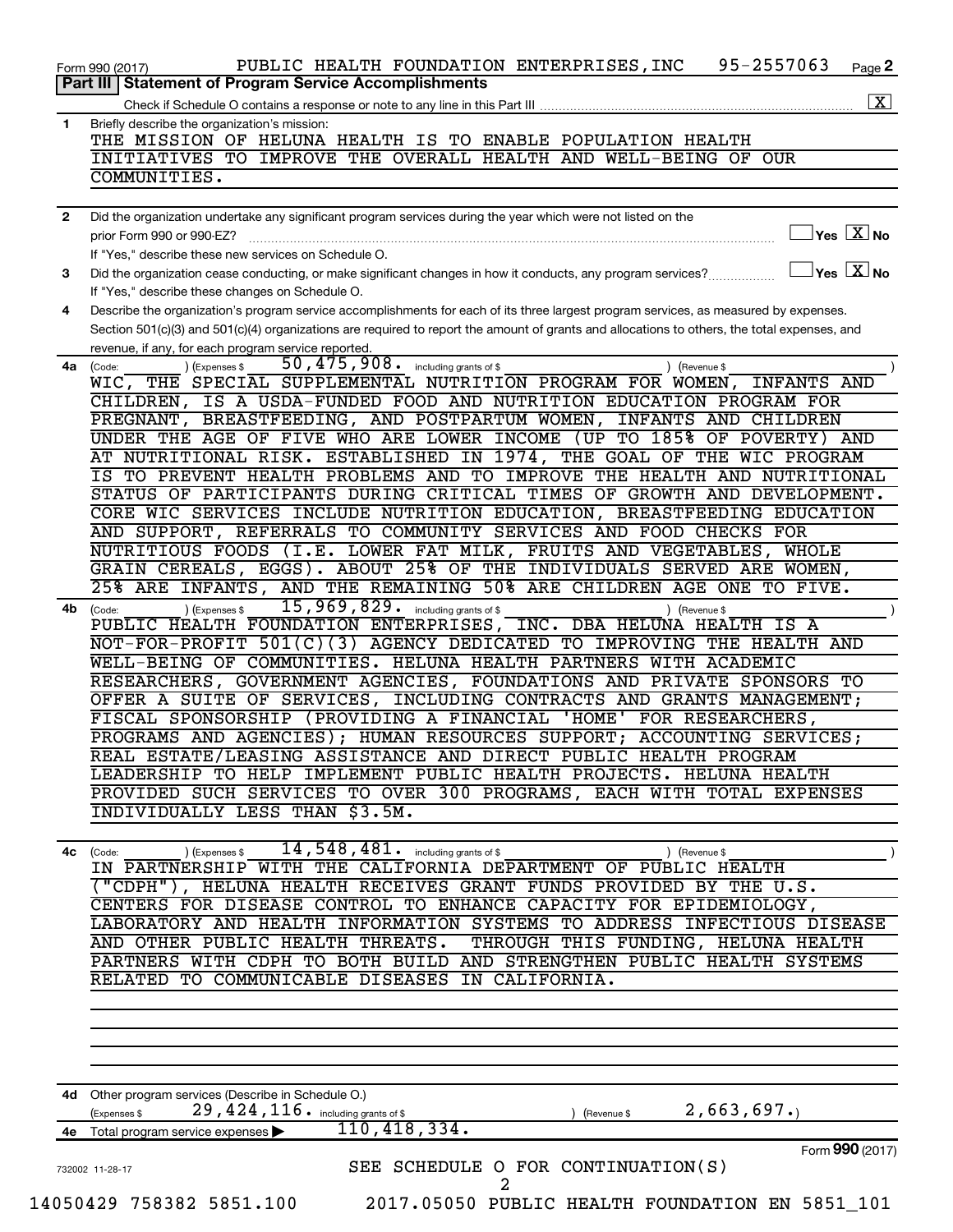| Form 990 (2017) |  |  |  | PUBLIC HEALTH FOUNDATION ENTERPRISES, INC | 95-2557063 | Page |
|-----------------|--|--|--|-------------------------------------------|------------|------|
|-----------------|--|--|--|-------------------------------------------|------------|------|

|     | Part IV   Checklist of Required Schedules                                                                                                                                                                                                  |                 |                         |                         |
|-----|--------------------------------------------------------------------------------------------------------------------------------------------------------------------------------------------------------------------------------------------|-----------------|-------------------------|-------------------------|
|     |                                                                                                                                                                                                                                            |                 | Yes                     | No                      |
| 1   | Is the organization described in section 501(c)(3) or $4947(a)(1)$ (other than a private foundation)?                                                                                                                                      |                 |                         |                         |
|     |                                                                                                                                                                                                                                            | 1               | X                       |                         |
| 2   |                                                                                                                                                                                                                                            | $\mathbf{2}$    |                         | $\overline{\mathbf{x}}$ |
| 3   | Did the organization engage in direct or indirect political campaign activities on behalf of or in opposition to candidates for                                                                                                            |                 |                         |                         |
|     |                                                                                                                                                                                                                                            | 3               |                         | x                       |
| 4   | Section 501(c)(3) organizations. Did the organization engage in lobbying activities, or have a section 501(h) election in effect                                                                                                           |                 |                         | X                       |
|     |                                                                                                                                                                                                                                            | 4               |                         |                         |
| 5   | Is the organization a section 501(c)(4), 501(c)(5), or 501(c)(6) organization that receives membership dues, assessments, or                                                                                                               | 5               |                         | х                       |
| 6   | Did the organization maintain any donor advised funds or any similar funds or accounts for which donors have the right to                                                                                                                  |                 |                         |                         |
|     | provide advice on the distribution or investment of amounts in such funds or accounts? If "Yes," complete Schedule D, Part I                                                                                                               | 6               |                         | х                       |
| 7   | Did the organization receive or hold a conservation easement, including easements to preserve open space,                                                                                                                                  |                 |                         |                         |
|     | the environment, historic land areas, or historic structures? If "Yes," complete Schedule D, Part II                                                                                                                                       | $\overline{7}$  |                         | х                       |
| 8   | Did the organization maintain collections of works of art, historical treasures, or other similar assets? If "Yes," complete                                                                                                               |                 |                         |                         |
|     | Schedule D, Part III <b>Markov Markov Alexander Alexander Schedule D</b> , Part III <b>Markov Markov Markov Markov Markov Markov Markov Markov Markov Markov Markov Markov Markov Markov Markov Markov Markov Markov Markov Markov Mar</b> | 8               |                         | х                       |
| 9   | Did the organization report an amount in Part X, line 21, for escrow or custodial account liability, serve as a custodian for                                                                                                              |                 |                         |                         |
|     | amounts not listed in Part X; or provide credit counseling, debt management, credit repair, or debt negotiation services?<br>If "Yes," complete Schedule D, Part IV                                                                        | 9               | X                       |                         |
| 10  | Did the organization, directly or through a related organization, hold assets in temporarily restricted endowments, permanent                                                                                                              |                 |                         |                         |
|     |                                                                                                                                                                                                                                            | 10              |                         | х                       |
| 11  | If the organization's answer to any of the following questions is "Yes," then complete Schedule D, Parts VI, VII, VIII, IX, or X                                                                                                           |                 |                         |                         |
|     | as applicable.                                                                                                                                                                                                                             |                 |                         |                         |
|     | a Did the organization report an amount for land, buildings, and equipment in Part X, line 10? If "Yes," complete Schedule D,                                                                                                              |                 |                         |                         |
|     | Part VI                                                                                                                                                                                                                                    | 11a             | X                       |                         |
|     | <b>b</b> Did the organization report an amount for investments - other securities in Part X, line 12 that is 5% or more of its total                                                                                                       |                 |                         |                         |
|     |                                                                                                                                                                                                                                            | 11b             |                         | x                       |
|     | c Did the organization report an amount for investments - program related in Part X, line 13 that is 5% or more of its total                                                                                                               |                 |                         |                         |
|     |                                                                                                                                                                                                                                            | 11c             |                         | x                       |
|     | d Did the organization report an amount for other assets in Part X, line 15 that is 5% or more of its total assets reported in                                                                                                             |                 |                         |                         |
|     |                                                                                                                                                                                                                                            | 11d             |                         | х                       |
|     | e Did the organization report an amount for other liabilities in Part X, line 25? If "Yes," complete Schedule D, Part X                                                                                                                    | 11e             | $\overline{\textbf{x}}$ |                         |
| f.  | Did the organization's separate or consolidated financial statements for the tax year include a footnote that addresses                                                                                                                    |                 |                         |                         |
|     | the organization's liability for uncertain tax positions under FIN 48 (ASC 740)? If "Yes," complete Schedule D, Part X                                                                                                                     | 11f             | X                       |                         |
|     | 12a Did the organization obtain separate, independent audited financial statements for the tax year? If "Yes," complete                                                                                                                    |                 |                         |                         |
|     | Schedule D, Parts XI and XII                                                                                                                                                                                                               | 12a             | X                       |                         |
| b   | Was the organization included in consolidated, independent audited financial statements for the tax year?                                                                                                                                  |                 |                         |                         |
|     | If "Yes," and if the organization answered "No" to line 12a, then completing Schedule D, Parts XI and XII is optional                                                                                                                      | 12 <sub>b</sub> |                         | х                       |
| 13  |                                                                                                                                                                                                                                            | 13              |                         | $\overline{\text{X}}$   |
| 14a |                                                                                                                                                                                                                                            | 14a             | X                       |                         |
| b   | Did the organization have aggregate revenues or expenses of more than \$10,000 from grantmaking, fundraising, business,                                                                                                                    |                 |                         |                         |
|     | investment, and program service activities outside the United States, or aggregate foreign investments valued at \$100,000                                                                                                                 |                 |                         |                         |
|     |                                                                                                                                                                                                                                            | 14b             | X                       |                         |
| 15  | Did the organization report on Part IX, column (A), line 3, more than \$5,000 of grants or other assistance to or for any                                                                                                                  |                 |                         |                         |
|     |                                                                                                                                                                                                                                            | 15              |                         | x                       |
| 16  | Did the organization report on Part IX, column (A), line 3, more than \$5,000 of aggregate grants or other assistance to                                                                                                                   |                 |                         |                         |
|     |                                                                                                                                                                                                                                            | 16              |                         | x                       |
| 17  | Did the organization report a total of more than \$15,000 of expenses for professional fundraising services on Part IX,                                                                                                                    |                 |                         |                         |
|     |                                                                                                                                                                                                                                            | 17              |                         | х                       |
| 18  | Did the organization report more than \$15,000 total of fundraising event gross income and contributions on Part VIII, lines                                                                                                               |                 |                         |                         |
|     |                                                                                                                                                                                                                                            | 18              |                         | х                       |
| 19  | Did the organization report more than \$15,000 of gross income from gaming activities on Part VIII, line 9a? If "Yes,"                                                                                                                     |                 |                         |                         |
|     |                                                                                                                                                                                                                                            | 19              |                         | x                       |

Form (2017) **990**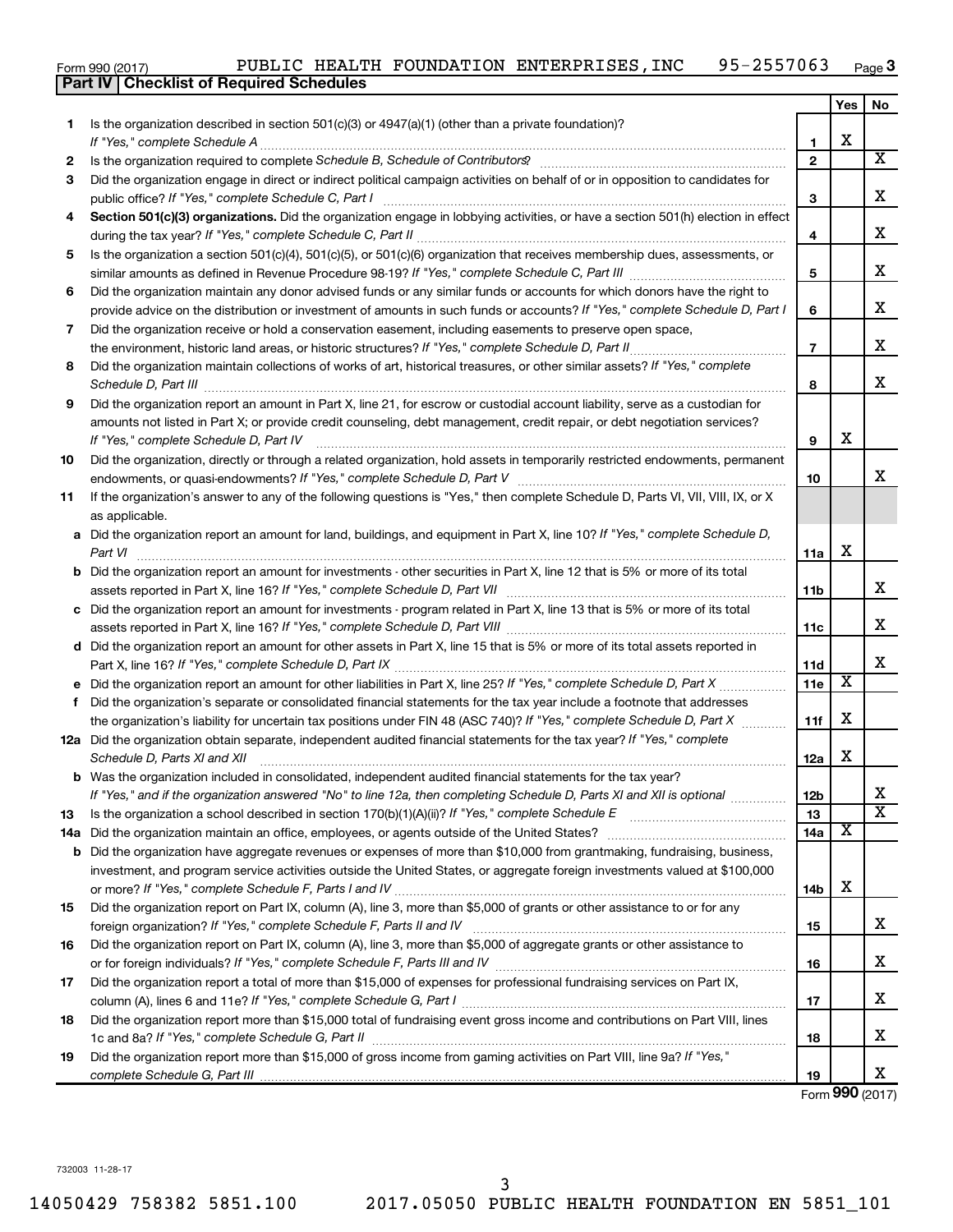| Form 990 (2017) | PUBLIC |  | HEALTH FOUNDATION ENTERPRISES, INC | $-2557063$<br>$QF -$ | Page 4 |
|-----------------|--------|--|------------------------------------|----------------------|--------|
|-----------------|--------|--|------------------------------------|----------------------|--------|

| Yes<br>No<br>X<br>20a<br>20a Did the organization operate one or more hospital facilities? If "Yes," complete Schedule H<br>20 <sub>b</sub><br>b<br>Did the organization report more than \$5,000 of grants or other assistance to any domestic organization or<br>21<br>х<br>21<br>Did the organization report more than \$5,000 of grants or other assistance to or for domestic individuals on<br>22<br>x<br>22<br>Did the organization answer "Yes" to Part VII, Section A, line 3, 4, or 5 about compensation of the organization's current<br>23<br>and former officers, directors, trustees, key employees, and highest compensated employees? If "Yes," complete<br>X<br>Schedule J <b>Execute J Execute 2 Constant Constant Constant Constant Constant Constant Constant Constant Constant Constant Constant Constant Constant Constant Constant Constant Constant Constant Constant Constant Consta</b><br>23<br>24a Did the organization have a tax-exempt bond issue with an outstanding principal amount of more than \$100,000 as of the<br>last day of the year, that was issued after December 31, 2002? If "Yes," answer lines 24b through 24d and complete<br>x<br>Schedule K. If "No", go to line 25a<br>24a<br>24 <sub>b</sub><br>b<br>c Did the organization maintain an escrow account other than a refunding escrow at any time during the year to defease<br>24с<br>24d<br>25a Section 501(c)(3), 501(c)(4), and 501(c)(29) organizations. Did the organization engage in an excess benefit<br>x<br>25a<br><b>b</b> Is the organization aware that it engaged in an excess benefit transaction with a disqualified person in a prior year, and<br>that the transaction has not been reported on any of the organization's prior Forms 990 or 990-EZ? If "Yes," complete<br>X<br>Schedule L, Part I<br>25b<br>Did the organization report any amount on Part X, line 5, 6, or 22 for receivables from or payables to any current or<br>26<br>former officers, directors, trustees, key employees, highest compensated employees, or disqualified persons? If "Yes,"<br>x<br>26<br>Did the organization provide a grant or other assistance to an officer, director, trustee, key employee, substantial<br>27<br>contributor or employee thereof, a grant selection committee member, or to a 35% controlled entity or family member<br>x<br>27<br>Was the organization a party to a business transaction with one of the following parties (see Schedule L, Part IV<br>28<br>instructions for applicable filing thresholds, conditions, and exceptions):<br>х<br>A current or former officer, director, trustee, or key employee? If "Yes," complete Schedule L, Part IV<br>28a<br>а<br>$\overline{\mathbf{X}}$<br>A family member of a current or former officer, director, trustee, or key employee? If "Yes," complete Schedule L, Part IV<br>28b<br>b<br>c An entity of which a current or former officer, director, trustee, or key employee (or a family member thereof) was an officer,<br>х<br>director, trustee, or direct or indirect owner? If "Yes," complete Schedule L, Part IV<br>28c<br>$\overline{\mathbf{X}}$<br>29<br>29<br>Did the organization receive contributions of art, historical treasures, or other similar assets, or qualified conservation<br>30<br>Y<br>30<br>ᅀ<br>Did the organization liquidate, terminate, or dissolve and cease operations?<br>31<br>x<br>31<br>Did the organization sell, exchange, dispose of, or transfer more than 25% of its net assets? If "Yes," complete<br>32<br>х<br>Schedule N, Part II<br>32<br>Did the organization own 100% of an entity disregarded as separate from the organization under Regulations<br>33<br>х<br>33<br>Was the organization related to any tax-exempt or taxable entity? If "Yes," complete Schedule R, Part II, III, or IV, and<br>34<br>x<br>Part V, line 1<br>34<br>$\overline{\textbf{X}}$<br>35a<br>If "Yes" to line 35a, did the organization receive any payment from or engage in any transaction with a controlled entity<br>b<br>35b<br>Section 501(c)(3) organizations. Did the organization make any transfers to an exempt non-charitable related organization?<br>36<br>x<br>36<br>Did the organization conduct more than 5% of its activities through an entity that is not a related organization<br>37<br>х<br>37<br>Did the organization complete Schedule O and provide explanations in Schedule O for Part VI, lines 11b and 19?<br>38<br>Х<br>38<br>Form 990 (2017) | <b>Part IV   Checklist of Required Schedules (continued)</b> |  |  |
|----------------------------------------------------------------------------------------------------------------------------------------------------------------------------------------------------------------------------------------------------------------------------------------------------------------------------------------------------------------------------------------------------------------------------------------------------------------------------------------------------------------------------------------------------------------------------------------------------------------------------------------------------------------------------------------------------------------------------------------------------------------------------------------------------------------------------------------------------------------------------------------------------------------------------------------------------------------------------------------------------------------------------------------------------------------------------------------------------------------------------------------------------------------------------------------------------------------------------------------------------------------------------------------------------------------------------------------------------------------------------------------------------------------------------------------------------------------------------------------------------------------------------------------------------------------------------------------------------------------------------------------------------------------------------------------------------------------------------------------------------------------------------------------------------------------------------------------------------------------------------------------------------------------------------------------------------------------------------------------------------------------------------------------------------------------------------------------------------------------------------------------------------------------------------------------------------------------------------------------------------------------------------------------------------------------------------------------------------------------------------------------------------------------------------------------------------------------------------------------------------------------------------------------------------------------------------------------------------------------------------------------------------------------------------------------------------------------------------------------------------------------------------------------------------------------------------------------------------------------------------------------------------------------------------------------------------------------------------------------------------------------------------------------------------------------------------------------------------------------------------------------------------------------------------------------------------------------------------------------------------------------------------------------------------------------------------------------------------------------------------------------------------------------------------------------------------------------------------------------------------------------------------------------------------------------------------------------------------------------------------------------------------------------------------------------------------------------------------------------------------------------------------------------------------------------------------------------------------------------------------------------------------------------------------------------------------------------------------------------------------------------------------------------------------------------------------------------------------------------------------------------------------------------------------------------------------------------------------------------------------------------------------------------------------------------------------------------------------------------------------------------------------------------------------------------------------------------------------------------------------------|--------------------------------------------------------------|--|--|
|                                                                                                                                                                                                                                                                                                                                                                                                                                                                                                                                                                                                                                                                                                                                                                                                                                                                                                                                                                                                                                                                                                                                                                                                                                                                                                                                                                                                                                                                                                                                                                                                                                                                                                                                                                                                                                                                                                                                                                                                                                                                                                                                                                                                                                                                                                                                                                                                                                                                                                                                                                                                                                                                                                                                                                                                                                                                                                                                                                                                                                                                                                                                                                                                                                                                                                                                                                                                                                                                                                                                                                                                                                                                                                                                                                                                                                                                                                                                                                                                                                                                                                                                                                                                                                                                                                                                                                                                                                                                                                          |                                                              |  |  |
|                                                                                                                                                                                                                                                                                                                                                                                                                                                                                                                                                                                                                                                                                                                                                                                                                                                                                                                                                                                                                                                                                                                                                                                                                                                                                                                                                                                                                                                                                                                                                                                                                                                                                                                                                                                                                                                                                                                                                                                                                                                                                                                                                                                                                                                                                                                                                                                                                                                                                                                                                                                                                                                                                                                                                                                                                                                                                                                                                                                                                                                                                                                                                                                                                                                                                                                                                                                                                                                                                                                                                                                                                                                                                                                                                                                                                                                                                                                                                                                                                                                                                                                                                                                                                                                                                                                                                                                                                                                                                                          |                                                              |  |  |
|                                                                                                                                                                                                                                                                                                                                                                                                                                                                                                                                                                                                                                                                                                                                                                                                                                                                                                                                                                                                                                                                                                                                                                                                                                                                                                                                                                                                                                                                                                                                                                                                                                                                                                                                                                                                                                                                                                                                                                                                                                                                                                                                                                                                                                                                                                                                                                                                                                                                                                                                                                                                                                                                                                                                                                                                                                                                                                                                                                                                                                                                                                                                                                                                                                                                                                                                                                                                                                                                                                                                                                                                                                                                                                                                                                                                                                                                                                                                                                                                                                                                                                                                                                                                                                                                                                                                                                                                                                                                                                          |                                                              |  |  |
|                                                                                                                                                                                                                                                                                                                                                                                                                                                                                                                                                                                                                                                                                                                                                                                                                                                                                                                                                                                                                                                                                                                                                                                                                                                                                                                                                                                                                                                                                                                                                                                                                                                                                                                                                                                                                                                                                                                                                                                                                                                                                                                                                                                                                                                                                                                                                                                                                                                                                                                                                                                                                                                                                                                                                                                                                                                                                                                                                                                                                                                                                                                                                                                                                                                                                                                                                                                                                                                                                                                                                                                                                                                                                                                                                                                                                                                                                                                                                                                                                                                                                                                                                                                                                                                                                                                                                                                                                                                                                                          |                                                              |  |  |
|                                                                                                                                                                                                                                                                                                                                                                                                                                                                                                                                                                                                                                                                                                                                                                                                                                                                                                                                                                                                                                                                                                                                                                                                                                                                                                                                                                                                                                                                                                                                                                                                                                                                                                                                                                                                                                                                                                                                                                                                                                                                                                                                                                                                                                                                                                                                                                                                                                                                                                                                                                                                                                                                                                                                                                                                                                                                                                                                                                                                                                                                                                                                                                                                                                                                                                                                                                                                                                                                                                                                                                                                                                                                                                                                                                                                                                                                                                                                                                                                                                                                                                                                                                                                                                                                                                                                                                                                                                                                                                          |                                                              |  |  |
|                                                                                                                                                                                                                                                                                                                                                                                                                                                                                                                                                                                                                                                                                                                                                                                                                                                                                                                                                                                                                                                                                                                                                                                                                                                                                                                                                                                                                                                                                                                                                                                                                                                                                                                                                                                                                                                                                                                                                                                                                                                                                                                                                                                                                                                                                                                                                                                                                                                                                                                                                                                                                                                                                                                                                                                                                                                                                                                                                                                                                                                                                                                                                                                                                                                                                                                                                                                                                                                                                                                                                                                                                                                                                                                                                                                                                                                                                                                                                                                                                                                                                                                                                                                                                                                                                                                                                                                                                                                                                                          |                                                              |  |  |
|                                                                                                                                                                                                                                                                                                                                                                                                                                                                                                                                                                                                                                                                                                                                                                                                                                                                                                                                                                                                                                                                                                                                                                                                                                                                                                                                                                                                                                                                                                                                                                                                                                                                                                                                                                                                                                                                                                                                                                                                                                                                                                                                                                                                                                                                                                                                                                                                                                                                                                                                                                                                                                                                                                                                                                                                                                                                                                                                                                                                                                                                                                                                                                                                                                                                                                                                                                                                                                                                                                                                                                                                                                                                                                                                                                                                                                                                                                                                                                                                                                                                                                                                                                                                                                                                                                                                                                                                                                                                                                          |                                                              |  |  |
|                                                                                                                                                                                                                                                                                                                                                                                                                                                                                                                                                                                                                                                                                                                                                                                                                                                                                                                                                                                                                                                                                                                                                                                                                                                                                                                                                                                                                                                                                                                                                                                                                                                                                                                                                                                                                                                                                                                                                                                                                                                                                                                                                                                                                                                                                                                                                                                                                                                                                                                                                                                                                                                                                                                                                                                                                                                                                                                                                                                                                                                                                                                                                                                                                                                                                                                                                                                                                                                                                                                                                                                                                                                                                                                                                                                                                                                                                                                                                                                                                                                                                                                                                                                                                                                                                                                                                                                                                                                                                                          |                                                              |  |  |
|                                                                                                                                                                                                                                                                                                                                                                                                                                                                                                                                                                                                                                                                                                                                                                                                                                                                                                                                                                                                                                                                                                                                                                                                                                                                                                                                                                                                                                                                                                                                                                                                                                                                                                                                                                                                                                                                                                                                                                                                                                                                                                                                                                                                                                                                                                                                                                                                                                                                                                                                                                                                                                                                                                                                                                                                                                                                                                                                                                                                                                                                                                                                                                                                                                                                                                                                                                                                                                                                                                                                                                                                                                                                                                                                                                                                                                                                                                                                                                                                                                                                                                                                                                                                                                                                                                                                                                                                                                                                                                          |                                                              |  |  |
|                                                                                                                                                                                                                                                                                                                                                                                                                                                                                                                                                                                                                                                                                                                                                                                                                                                                                                                                                                                                                                                                                                                                                                                                                                                                                                                                                                                                                                                                                                                                                                                                                                                                                                                                                                                                                                                                                                                                                                                                                                                                                                                                                                                                                                                                                                                                                                                                                                                                                                                                                                                                                                                                                                                                                                                                                                                                                                                                                                                                                                                                                                                                                                                                                                                                                                                                                                                                                                                                                                                                                                                                                                                                                                                                                                                                                                                                                                                                                                                                                                                                                                                                                                                                                                                                                                                                                                                                                                                                                                          |                                                              |  |  |
|                                                                                                                                                                                                                                                                                                                                                                                                                                                                                                                                                                                                                                                                                                                                                                                                                                                                                                                                                                                                                                                                                                                                                                                                                                                                                                                                                                                                                                                                                                                                                                                                                                                                                                                                                                                                                                                                                                                                                                                                                                                                                                                                                                                                                                                                                                                                                                                                                                                                                                                                                                                                                                                                                                                                                                                                                                                                                                                                                                                                                                                                                                                                                                                                                                                                                                                                                                                                                                                                                                                                                                                                                                                                                                                                                                                                                                                                                                                                                                                                                                                                                                                                                                                                                                                                                                                                                                                                                                                                                                          |                                                              |  |  |
|                                                                                                                                                                                                                                                                                                                                                                                                                                                                                                                                                                                                                                                                                                                                                                                                                                                                                                                                                                                                                                                                                                                                                                                                                                                                                                                                                                                                                                                                                                                                                                                                                                                                                                                                                                                                                                                                                                                                                                                                                                                                                                                                                                                                                                                                                                                                                                                                                                                                                                                                                                                                                                                                                                                                                                                                                                                                                                                                                                                                                                                                                                                                                                                                                                                                                                                                                                                                                                                                                                                                                                                                                                                                                                                                                                                                                                                                                                                                                                                                                                                                                                                                                                                                                                                                                                                                                                                                                                                                                                          |                                                              |  |  |
|                                                                                                                                                                                                                                                                                                                                                                                                                                                                                                                                                                                                                                                                                                                                                                                                                                                                                                                                                                                                                                                                                                                                                                                                                                                                                                                                                                                                                                                                                                                                                                                                                                                                                                                                                                                                                                                                                                                                                                                                                                                                                                                                                                                                                                                                                                                                                                                                                                                                                                                                                                                                                                                                                                                                                                                                                                                                                                                                                                                                                                                                                                                                                                                                                                                                                                                                                                                                                                                                                                                                                                                                                                                                                                                                                                                                                                                                                                                                                                                                                                                                                                                                                                                                                                                                                                                                                                                                                                                                                                          |                                                              |  |  |
|                                                                                                                                                                                                                                                                                                                                                                                                                                                                                                                                                                                                                                                                                                                                                                                                                                                                                                                                                                                                                                                                                                                                                                                                                                                                                                                                                                                                                                                                                                                                                                                                                                                                                                                                                                                                                                                                                                                                                                                                                                                                                                                                                                                                                                                                                                                                                                                                                                                                                                                                                                                                                                                                                                                                                                                                                                                                                                                                                                                                                                                                                                                                                                                                                                                                                                                                                                                                                                                                                                                                                                                                                                                                                                                                                                                                                                                                                                                                                                                                                                                                                                                                                                                                                                                                                                                                                                                                                                                                                                          |                                                              |  |  |
|                                                                                                                                                                                                                                                                                                                                                                                                                                                                                                                                                                                                                                                                                                                                                                                                                                                                                                                                                                                                                                                                                                                                                                                                                                                                                                                                                                                                                                                                                                                                                                                                                                                                                                                                                                                                                                                                                                                                                                                                                                                                                                                                                                                                                                                                                                                                                                                                                                                                                                                                                                                                                                                                                                                                                                                                                                                                                                                                                                                                                                                                                                                                                                                                                                                                                                                                                                                                                                                                                                                                                                                                                                                                                                                                                                                                                                                                                                                                                                                                                                                                                                                                                                                                                                                                                                                                                                                                                                                                                                          |                                                              |  |  |
|                                                                                                                                                                                                                                                                                                                                                                                                                                                                                                                                                                                                                                                                                                                                                                                                                                                                                                                                                                                                                                                                                                                                                                                                                                                                                                                                                                                                                                                                                                                                                                                                                                                                                                                                                                                                                                                                                                                                                                                                                                                                                                                                                                                                                                                                                                                                                                                                                                                                                                                                                                                                                                                                                                                                                                                                                                                                                                                                                                                                                                                                                                                                                                                                                                                                                                                                                                                                                                                                                                                                                                                                                                                                                                                                                                                                                                                                                                                                                                                                                                                                                                                                                                                                                                                                                                                                                                                                                                                                                                          |                                                              |  |  |
|                                                                                                                                                                                                                                                                                                                                                                                                                                                                                                                                                                                                                                                                                                                                                                                                                                                                                                                                                                                                                                                                                                                                                                                                                                                                                                                                                                                                                                                                                                                                                                                                                                                                                                                                                                                                                                                                                                                                                                                                                                                                                                                                                                                                                                                                                                                                                                                                                                                                                                                                                                                                                                                                                                                                                                                                                                                                                                                                                                                                                                                                                                                                                                                                                                                                                                                                                                                                                                                                                                                                                                                                                                                                                                                                                                                                                                                                                                                                                                                                                                                                                                                                                                                                                                                                                                                                                                                                                                                                                                          |                                                              |  |  |
|                                                                                                                                                                                                                                                                                                                                                                                                                                                                                                                                                                                                                                                                                                                                                                                                                                                                                                                                                                                                                                                                                                                                                                                                                                                                                                                                                                                                                                                                                                                                                                                                                                                                                                                                                                                                                                                                                                                                                                                                                                                                                                                                                                                                                                                                                                                                                                                                                                                                                                                                                                                                                                                                                                                                                                                                                                                                                                                                                                                                                                                                                                                                                                                                                                                                                                                                                                                                                                                                                                                                                                                                                                                                                                                                                                                                                                                                                                                                                                                                                                                                                                                                                                                                                                                                                                                                                                                                                                                                                                          |                                                              |  |  |
|                                                                                                                                                                                                                                                                                                                                                                                                                                                                                                                                                                                                                                                                                                                                                                                                                                                                                                                                                                                                                                                                                                                                                                                                                                                                                                                                                                                                                                                                                                                                                                                                                                                                                                                                                                                                                                                                                                                                                                                                                                                                                                                                                                                                                                                                                                                                                                                                                                                                                                                                                                                                                                                                                                                                                                                                                                                                                                                                                                                                                                                                                                                                                                                                                                                                                                                                                                                                                                                                                                                                                                                                                                                                                                                                                                                                                                                                                                                                                                                                                                                                                                                                                                                                                                                                                                                                                                                                                                                                                                          |                                                              |  |  |
|                                                                                                                                                                                                                                                                                                                                                                                                                                                                                                                                                                                                                                                                                                                                                                                                                                                                                                                                                                                                                                                                                                                                                                                                                                                                                                                                                                                                                                                                                                                                                                                                                                                                                                                                                                                                                                                                                                                                                                                                                                                                                                                                                                                                                                                                                                                                                                                                                                                                                                                                                                                                                                                                                                                                                                                                                                                                                                                                                                                                                                                                                                                                                                                                                                                                                                                                                                                                                                                                                                                                                                                                                                                                                                                                                                                                                                                                                                                                                                                                                                                                                                                                                                                                                                                                                                                                                                                                                                                                                                          |                                                              |  |  |
|                                                                                                                                                                                                                                                                                                                                                                                                                                                                                                                                                                                                                                                                                                                                                                                                                                                                                                                                                                                                                                                                                                                                                                                                                                                                                                                                                                                                                                                                                                                                                                                                                                                                                                                                                                                                                                                                                                                                                                                                                                                                                                                                                                                                                                                                                                                                                                                                                                                                                                                                                                                                                                                                                                                                                                                                                                                                                                                                                                                                                                                                                                                                                                                                                                                                                                                                                                                                                                                                                                                                                                                                                                                                                                                                                                                                                                                                                                                                                                                                                                                                                                                                                                                                                                                                                                                                                                                                                                                                                                          |                                                              |  |  |
|                                                                                                                                                                                                                                                                                                                                                                                                                                                                                                                                                                                                                                                                                                                                                                                                                                                                                                                                                                                                                                                                                                                                                                                                                                                                                                                                                                                                                                                                                                                                                                                                                                                                                                                                                                                                                                                                                                                                                                                                                                                                                                                                                                                                                                                                                                                                                                                                                                                                                                                                                                                                                                                                                                                                                                                                                                                                                                                                                                                                                                                                                                                                                                                                                                                                                                                                                                                                                                                                                                                                                                                                                                                                                                                                                                                                                                                                                                                                                                                                                                                                                                                                                                                                                                                                                                                                                                                                                                                                                                          |                                                              |  |  |
|                                                                                                                                                                                                                                                                                                                                                                                                                                                                                                                                                                                                                                                                                                                                                                                                                                                                                                                                                                                                                                                                                                                                                                                                                                                                                                                                                                                                                                                                                                                                                                                                                                                                                                                                                                                                                                                                                                                                                                                                                                                                                                                                                                                                                                                                                                                                                                                                                                                                                                                                                                                                                                                                                                                                                                                                                                                                                                                                                                                                                                                                                                                                                                                                                                                                                                                                                                                                                                                                                                                                                                                                                                                                                                                                                                                                                                                                                                                                                                                                                                                                                                                                                                                                                                                                                                                                                                                                                                                                                                          |                                                              |  |  |
|                                                                                                                                                                                                                                                                                                                                                                                                                                                                                                                                                                                                                                                                                                                                                                                                                                                                                                                                                                                                                                                                                                                                                                                                                                                                                                                                                                                                                                                                                                                                                                                                                                                                                                                                                                                                                                                                                                                                                                                                                                                                                                                                                                                                                                                                                                                                                                                                                                                                                                                                                                                                                                                                                                                                                                                                                                                                                                                                                                                                                                                                                                                                                                                                                                                                                                                                                                                                                                                                                                                                                                                                                                                                                                                                                                                                                                                                                                                                                                                                                                                                                                                                                                                                                                                                                                                                                                                                                                                                                                          |                                                              |  |  |
|                                                                                                                                                                                                                                                                                                                                                                                                                                                                                                                                                                                                                                                                                                                                                                                                                                                                                                                                                                                                                                                                                                                                                                                                                                                                                                                                                                                                                                                                                                                                                                                                                                                                                                                                                                                                                                                                                                                                                                                                                                                                                                                                                                                                                                                                                                                                                                                                                                                                                                                                                                                                                                                                                                                                                                                                                                                                                                                                                                                                                                                                                                                                                                                                                                                                                                                                                                                                                                                                                                                                                                                                                                                                                                                                                                                                                                                                                                                                                                                                                                                                                                                                                                                                                                                                                                                                                                                                                                                                                                          |                                                              |  |  |
|                                                                                                                                                                                                                                                                                                                                                                                                                                                                                                                                                                                                                                                                                                                                                                                                                                                                                                                                                                                                                                                                                                                                                                                                                                                                                                                                                                                                                                                                                                                                                                                                                                                                                                                                                                                                                                                                                                                                                                                                                                                                                                                                                                                                                                                                                                                                                                                                                                                                                                                                                                                                                                                                                                                                                                                                                                                                                                                                                                                                                                                                                                                                                                                                                                                                                                                                                                                                                                                                                                                                                                                                                                                                                                                                                                                                                                                                                                                                                                                                                                                                                                                                                                                                                                                                                                                                                                                                                                                                                                          |                                                              |  |  |
|                                                                                                                                                                                                                                                                                                                                                                                                                                                                                                                                                                                                                                                                                                                                                                                                                                                                                                                                                                                                                                                                                                                                                                                                                                                                                                                                                                                                                                                                                                                                                                                                                                                                                                                                                                                                                                                                                                                                                                                                                                                                                                                                                                                                                                                                                                                                                                                                                                                                                                                                                                                                                                                                                                                                                                                                                                                                                                                                                                                                                                                                                                                                                                                                                                                                                                                                                                                                                                                                                                                                                                                                                                                                                                                                                                                                                                                                                                                                                                                                                                                                                                                                                                                                                                                                                                                                                                                                                                                                                                          |                                                              |  |  |
|                                                                                                                                                                                                                                                                                                                                                                                                                                                                                                                                                                                                                                                                                                                                                                                                                                                                                                                                                                                                                                                                                                                                                                                                                                                                                                                                                                                                                                                                                                                                                                                                                                                                                                                                                                                                                                                                                                                                                                                                                                                                                                                                                                                                                                                                                                                                                                                                                                                                                                                                                                                                                                                                                                                                                                                                                                                                                                                                                                                                                                                                                                                                                                                                                                                                                                                                                                                                                                                                                                                                                                                                                                                                                                                                                                                                                                                                                                                                                                                                                                                                                                                                                                                                                                                                                                                                                                                                                                                                                                          |                                                              |  |  |
|                                                                                                                                                                                                                                                                                                                                                                                                                                                                                                                                                                                                                                                                                                                                                                                                                                                                                                                                                                                                                                                                                                                                                                                                                                                                                                                                                                                                                                                                                                                                                                                                                                                                                                                                                                                                                                                                                                                                                                                                                                                                                                                                                                                                                                                                                                                                                                                                                                                                                                                                                                                                                                                                                                                                                                                                                                                                                                                                                                                                                                                                                                                                                                                                                                                                                                                                                                                                                                                                                                                                                                                                                                                                                                                                                                                                                                                                                                                                                                                                                                                                                                                                                                                                                                                                                                                                                                                                                                                                                                          |                                                              |  |  |
|                                                                                                                                                                                                                                                                                                                                                                                                                                                                                                                                                                                                                                                                                                                                                                                                                                                                                                                                                                                                                                                                                                                                                                                                                                                                                                                                                                                                                                                                                                                                                                                                                                                                                                                                                                                                                                                                                                                                                                                                                                                                                                                                                                                                                                                                                                                                                                                                                                                                                                                                                                                                                                                                                                                                                                                                                                                                                                                                                                                                                                                                                                                                                                                                                                                                                                                                                                                                                                                                                                                                                                                                                                                                                                                                                                                                                                                                                                                                                                                                                                                                                                                                                                                                                                                                                                                                                                                                                                                                                                          |                                                              |  |  |
|                                                                                                                                                                                                                                                                                                                                                                                                                                                                                                                                                                                                                                                                                                                                                                                                                                                                                                                                                                                                                                                                                                                                                                                                                                                                                                                                                                                                                                                                                                                                                                                                                                                                                                                                                                                                                                                                                                                                                                                                                                                                                                                                                                                                                                                                                                                                                                                                                                                                                                                                                                                                                                                                                                                                                                                                                                                                                                                                                                                                                                                                                                                                                                                                                                                                                                                                                                                                                                                                                                                                                                                                                                                                                                                                                                                                                                                                                                                                                                                                                                                                                                                                                                                                                                                                                                                                                                                                                                                                                                          |                                                              |  |  |
|                                                                                                                                                                                                                                                                                                                                                                                                                                                                                                                                                                                                                                                                                                                                                                                                                                                                                                                                                                                                                                                                                                                                                                                                                                                                                                                                                                                                                                                                                                                                                                                                                                                                                                                                                                                                                                                                                                                                                                                                                                                                                                                                                                                                                                                                                                                                                                                                                                                                                                                                                                                                                                                                                                                                                                                                                                                                                                                                                                                                                                                                                                                                                                                                                                                                                                                                                                                                                                                                                                                                                                                                                                                                                                                                                                                                                                                                                                                                                                                                                                                                                                                                                                                                                                                                                                                                                                                                                                                                                                          |                                                              |  |  |
|                                                                                                                                                                                                                                                                                                                                                                                                                                                                                                                                                                                                                                                                                                                                                                                                                                                                                                                                                                                                                                                                                                                                                                                                                                                                                                                                                                                                                                                                                                                                                                                                                                                                                                                                                                                                                                                                                                                                                                                                                                                                                                                                                                                                                                                                                                                                                                                                                                                                                                                                                                                                                                                                                                                                                                                                                                                                                                                                                                                                                                                                                                                                                                                                                                                                                                                                                                                                                                                                                                                                                                                                                                                                                                                                                                                                                                                                                                                                                                                                                                                                                                                                                                                                                                                                                                                                                                                                                                                                                                          |                                                              |  |  |
|                                                                                                                                                                                                                                                                                                                                                                                                                                                                                                                                                                                                                                                                                                                                                                                                                                                                                                                                                                                                                                                                                                                                                                                                                                                                                                                                                                                                                                                                                                                                                                                                                                                                                                                                                                                                                                                                                                                                                                                                                                                                                                                                                                                                                                                                                                                                                                                                                                                                                                                                                                                                                                                                                                                                                                                                                                                                                                                                                                                                                                                                                                                                                                                                                                                                                                                                                                                                                                                                                                                                                                                                                                                                                                                                                                                                                                                                                                                                                                                                                                                                                                                                                                                                                                                                                                                                                                                                                                                                                                          |                                                              |  |  |
|                                                                                                                                                                                                                                                                                                                                                                                                                                                                                                                                                                                                                                                                                                                                                                                                                                                                                                                                                                                                                                                                                                                                                                                                                                                                                                                                                                                                                                                                                                                                                                                                                                                                                                                                                                                                                                                                                                                                                                                                                                                                                                                                                                                                                                                                                                                                                                                                                                                                                                                                                                                                                                                                                                                                                                                                                                                                                                                                                                                                                                                                                                                                                                                                                                                                                                                                                                                                                                                                                                                                                                                                                                                                                                                                                                                                                                                                                                                                                                                                                                                                                                                                                                                                                                                                                                                                                                                                                                                                                                          |                                                              |  |  |
|                                                                                                                                                                                                                                                                                                                                                                                                                                                                                                                                                                                                                                                                                                                                                                                                                                                                                                                                                                                                                                                                                                                                                                                                                                                                                                                                                                                                                                                                                                                                                                                                                                                                                                                                                                                                                                                                                                                                                                                                                                                                                                                                                                                                                                                                                                                                                                                                                                                                                                                                                                                                                                                                                                                                                                                                                                                                                                                                                                                                                                                                                                                                                                                                                                                                                                                                                                                                                                                                                                                                                                                                                                                                                                                                                                                                                                                                                                                                                                                                                                                                                                                                                                                                                                                                                                                                                                                                                                                                                                          |                                                              |  |  |
|                                                                                                                                                                                                                                                                                                                                                                                                                                                                                                                                                                                                                                                                                                                                                                                                                                                                                                                                                                                                                                                                                                                                                                                                                                                                                                                                                                                                                                                                                                                                                                                                                                                                                                                                                                                                                                                                                                                                                                                                                                                                                                                                                                                                                                                                                                                                                                                                                                                                                                                                                                                                                                                                                                                                                                                                                                                                                                                                                                                                                                                                                                                                                                                                                                                                                                                                                                                                                                                                                                                                                                                                                                                                                                                                                                                                                                                                                                                                                                                                                                                                                                                                                                                                                                                                                                                                                                                                                                                                                                          |                                                              |  |  |
|                                                                                                                                                                                                                                                                                                                                                                                                                                                                                                                                                                                                                                                                                                                                                                                                                                                                                                                                                                                                                                                                                                                                                                                                                                                                                                                                                                                                                                                                                                                                                                                                                                                                                                                                                                                                                                                                                                                                                                                                                                                                                                                                                                                                                                                                                                                                                                                                                                                                                                                                                                                                                                                                                                                                                                                                                                                                                                                                                                                                                                                                                                                                                                                                                                                                                                                                                                                                                                                                                                                                                                                                                                                                                                                                                                                                                                                                                                                                                                                                                                                                                                                                                                                                                                                                                                                                                                                                                                                                                                          |                                                              |  |  |
|                                                                                                                                                                                                                                                                                                                                                                                                                                                                                                                                                                                                                                                                                                                                                                                                                                                                                                                                                                                                                                                                                                                                                                                                                                                                                                                                                                                                                                                                                                                                                                                                                                                                                                                                                                                                                                                                                                                                                                                                                                                                                                                                                                                                                                                                                                                                                                                                                                                                                                                                                                                                                                                                                                                                                                                                                                                                                                                                                                                                                                                                                                                                                                                                                                                                                                                                                                                                                                                                                                                                                                                                                                                                                                                                                                                                                                                                                                                                                                                                                                                                                                                                                                                                                                                                                                                                                                                                                                                                                                          |                                                              |  |  |
|                                                                                                                                                                                                                                                                                                                                                                                                                                                                                                                                                                                                                                                                                                                                                                                                                                                                                                                                                                                                                                                                                                                                                                                                                                                                                                                                                                                                                                                                                                                                                                                                                                                                                                                                                                                                                                                                                                                                                                                                                                                                                                                                                                                                                                                                                                                                                                                                                                                                                                                                                                                                                                                                                                                                                                                                                                                                                                                                                                                                                                                                                                                                                                                                                                                                                                                                                                                                                                                                                                                                                                                                                                                                                                                                                                                                                                                                                                                                                                                                                                                                                                                                                                                                                                                                                                                                                                                                                                                                                                          |                                                              |  |  |
|                                                                                                                                                                                                                                                                                                                                                                                                                                                                                                                                                                                                                                                                                                                                                                                                                                                                                                                                                                                                                                                                                                                                                                                                                                                                                                                                                                                                                                                                                                                                                                                                                                                                                                                                                                                                                                                                                                                                                                                                                                                                                                                                                                                                                                                                                                                                                                                                                                                                                                                                                                                                                                                                                                                                                                                                                                                                                                                                                                                                                                                                                                                                                                                                                                                                                                                                                                                                                                                                                                                                                                                                                                                                                                                                                                                                                                                                                                                                                                                                                                                                                                                                                                                                                                                                                                                                                                                                                                                                                                          |                                                              |  |  |
|                                                                                                                                                                                                                                                                                                                                                                                                                                                                                                                                                                                                                                                                                                                                                                                                                                                                                                                                                                                                                                                                                                                                                                                                                                                                                                                                                                                                                                                                                                                                                                                                                                                                                                                                                                                                                                                                                                                                                                                                                                                                                                                                                                                                                                                                                                                                                                                                                                                                                                                                                                                                                                                                                                                                                                                                                                                                                                                                                                                                                                                                                                                                                                                                                                                                                                                                                                                                                                                                                                                                                                                                                                                                                                                                                                                                                                                                                                                                                                                                                                                                                                                                                                                                                                                                                                                                                                                                                                                                                                          |                                                              |  |  |
|                                                                                                                                                                                                                                                                                                                                                                                                                                                                                                                                                                                                                                                                                                                                                                                                                                                                                                                                                                                                                                                                                                                                                                                                                                                                                                                                                                                                                                                                                                                                                                                                                                                                                                                                                                                                                                                                                                                                                                                                                                                                                                                                                                                                                                                                                                                                                                                                                                                                                                                                                                                                                                                                                                                                                                                                                                                                                                                                                                                                                                                                                                                                                                                                                                                                                                                                                                                                                                                                                                                                                                                                                                                                                                                                                                                                                                                                                                                                                                                                                                                                                                                                                                                                                                                                                                                                                                                                                                                                                                          |                                                              |  |  |
|                                                                                                                                                                                                                                                                                                                                                                                                                                                                                                                                                                                                                                                                                                                                                                                                                                                                                                                                                                                                                                                                                                                                                                                                                                                                                                                                                                                                                                                                                                                                                                                                                                                                                                                                                                                                                                                                                                                                                                                                                                                                                                                                                                                                                                                                                                                                                                                                                                                                                                                                                                                                                                                                                                                                                                                                                                                                                                                                                                                                                                                                                                                                                                                                                                                                                                                                                                                                                                                                                                                                                                                                                                                                                                                                                                                                                                                                                                                                                                                                                                                                                                                                                                                                                                                                                                                                                                                                                                                                                                          |                                                              |  |  |
|                                                                                                                                                                                                                                                                                                                                                                                                                                                                                                                                                                                                                                                                                                                                                                                                                                                                                                                                                                                                                                                                                                                                                                                                                                                                                                                                                                                                                                                                                                                                                                                                                                                                                                                                                                                                                                                                                                                                                                                                                                                                                                                                                                                                                                                                                                                                                                                                                                                                                                                                                                                                                                                                                                                                                                                                                                                                                                                                                                                                                                                                                                                                                                                                                                                                                                                                                                                                                                                                                                                                                                                                                                                                                                                                                                                                                                                                                                                                                                                                                                                                                                                                                                                                                                                                                                                                                                                                                                                                                                          |                                                              |  |  |
|                                                                                                                                                                                                                                                                                                                                                                                                                                                                                                                                                                                                                                                                                                                                                                                                                                                                                                                                                                                                                                                                                                                                                                                                                                                                                                                                                                                                                                                                                                                                                                                                                                                                                                                                                                                                                                                                                                                                                                                                                                                                                                                                                                                                                                                                                                                                                                                                                                                                                                                                                                                                                                                                                                                                                                                                                                                                                                                                                                                                                                                                                                                                                                                                                                                                                                                                                                                                                                                                                                                                                                                                                                                                                                                                                                                                                                                                                                                                                                                                                                                                                                                                                                                                                                                                                                                                                                                                                                                                                                          |                                                              |  |  |
|                                                                                                                                                                                                                                                                                                                                                                                                                                                                                                                                                                                                                                                                                                                                                                                                                                                                                                                                                                                                                                                                                                                                                                                                                                                                                                                                                                                                                                                                                                                                                                                                                                                                                                                                                                                                                                                                                                                                                                                                                                                                                                                                                                                                                                                                                                                                                                                                                                                                                                                                                                                                                                                                                                                                                                                                                                                                                                                                                                                                                                                                                                                                                                                                                                                                                                                                                                                                                                                                                                                                                                                                                                                                                                                                                                                                                                                                                                                                                                                                                                                                                                                                                                                                                                                                                                                                                                                                                                                                                                          |                                                              |  |  |
|                                                                                                                                                                                                                                                                                                                                                                                                                                                                                                                                                                                                                                                                                                                                                                                                                                                                                                                                                                                                                                                                                                                                                                                                                                                                                                                                                                                                                                                                                                                                                                                                                                                                                                                                                                                                                                                                                                                                                                                                                                                                                                                                                                                                                                                                                                                                                                                                                                                                                                                                                                                                                                                                                                                                                                                                                                                                                                                                                                                                                                                                                                                                                                                                                                                                                                                                                                                                                                                                                                                                                                                                                                                                                                                                                                                                                                                                                                                                                                                                                                                                                                                                                                                                                                                                                                                                                                                                                                                                                                          |                                                              |  |  |
|                                                                                                                                                                                                                                                                                                                                                                                                                                                                                                                                                                                                                                                                                                                                                                                                                                                                                                                                                                                                                                                                                                                                                                                                                                                                                                                                                                                                                                                                                                                                                                                                                                                                                                                                                                                                                                                                                                                                                                                                                                                                                                                                                                                                                                                                                                                                                                                                                                                                                                                                                                                                                                                                                                                                                                                                                                                                                                                                                                                                                                                                                                                                                                                                                                                                                                                                                                                                                                                                                                                                                                                                                                                                                                                                                                                                                                                                                                                                                                                                                                                                                                                                                                                                                                                                                                                                                                                                                                                                                                          |                                                              |  |  |
|                                                                                                                                                                                                                                                                                                                                                                                                                                                                                                                                                                                                                                                                                                                                                                                                                                                                                                                                                                                                                                                                                                                                                                                                                                                                                                                                                                                                                                                                                                                                                                                                                                                                                                                                                                                                                                                                                                                                                                                                                                                                                                                                                                                                                                                                                                                                                                                                                                                                                                                                                                                                                                                                                                                                                                                                                                                                                                                                                                                                                                                                                                                                                                                                                                                                                                                                                                                                                                                                                                                                                                                                                                                                                                                                                                                                                                                                                                                                                                                                                                                                                                                                                                                                                                                                                                                                                                                                                                                                                                          |                                                              |  |  |
|                                                                                                                                                                                                                                                                                                                                                                                                                                                                                                                                                                                                                                                                                                                                                                                                                                                                                                                                                                                                                                                                                                                                                                                                                                                                                                                                                                                                                                                                                                                                                                                                                                                                                                                                                                                                                                                                                                                                                                                                                                                                                                                                                                                                                                                                                                                                                                                                                                                                                                                                                                                                                                                                                                                                                                                                                                                                                                                                                                                                                                                                                                                                                                                                                                                                                                                                                                                                                                                                                                                                                                                                                                                                                                                                                                                                                                                                                                                                                                                                                                                                                                                                                                                                                                                                                                                                                                                                                                                                                                          |                                                              |  |  |
|                                                                                                                                                                                                                                                                                                                                                                                                                                                                                                                                                                                                                                                                                                                                                                                                                                                                                                                                                                                                                                                                                                                                                                                                                                                                                                                                                                                                                                                                                                                                                                                                                                                                                                                                                                                                                                                                                                                                                                                                                                                                                                                                                                                                                                                                                                                                                                                                                                                                                                                                                                                                                                                                                                                                                                                                                                                                                                                                                                                                                                                                                                                                                                                                                                                                                                                                                                                                                                                                                                                                                                                                                                                                                                                                                                                                                                                                                                                                                                                                                                                                                                                                                                                                                                                                                                                                                                                                                                                                                                          |                                                              |  |  |
|                                                                                                                                                                                                                                                                                                                                                                                                                                                                                                                                                                                                                                                                                                                                                                                                                                                                                                                                                                                                                                                                                                                                                                                                                                                                                                                                                                                                                                                                                                                                                                                                                                                                                                                                                                                                                                                                                                                                                                                                                                                                                                                                                                                                                                                                                                                                                                                                                                                                                                                                                                                                                                                                                                                                                                                                                                                                                                                                                                                                                                                                                                                                                                                                                                                                                                                                                                                                                                                                                                                                                                                                                                                                                                                                                                                                                                                                                                                                                                                                                                                                                                                                                                                                                                                                                                                                                                                                                                                                                                          |                                                              |  |  |
|                                                                                                                                                                                                                                                                                                                                                                                                                                                                                                                                                                                                                                                                                                                                                                                                                                                                                                                                                                                                                                                                                                                                                                                                                                                                                                                                                                                                                                                                                                                                                                                                                                                                                                                                                                                                                                                                                                                                                                                                                                                                                                                                                                                                                                                                                                                                                                                                                                                                                                                                                                                                                                                                                                                                                                                                                                                                                                                                                                                                                                                                                                                                                                                                                                                                                                                                                                                                                                                                                                                                                                                                                                                                                                                                                                                                                                                                                                                                                                                                                                                                                                                                                                                                                                                                                                                                                                                                                                                                                                          |                                                              |  |  |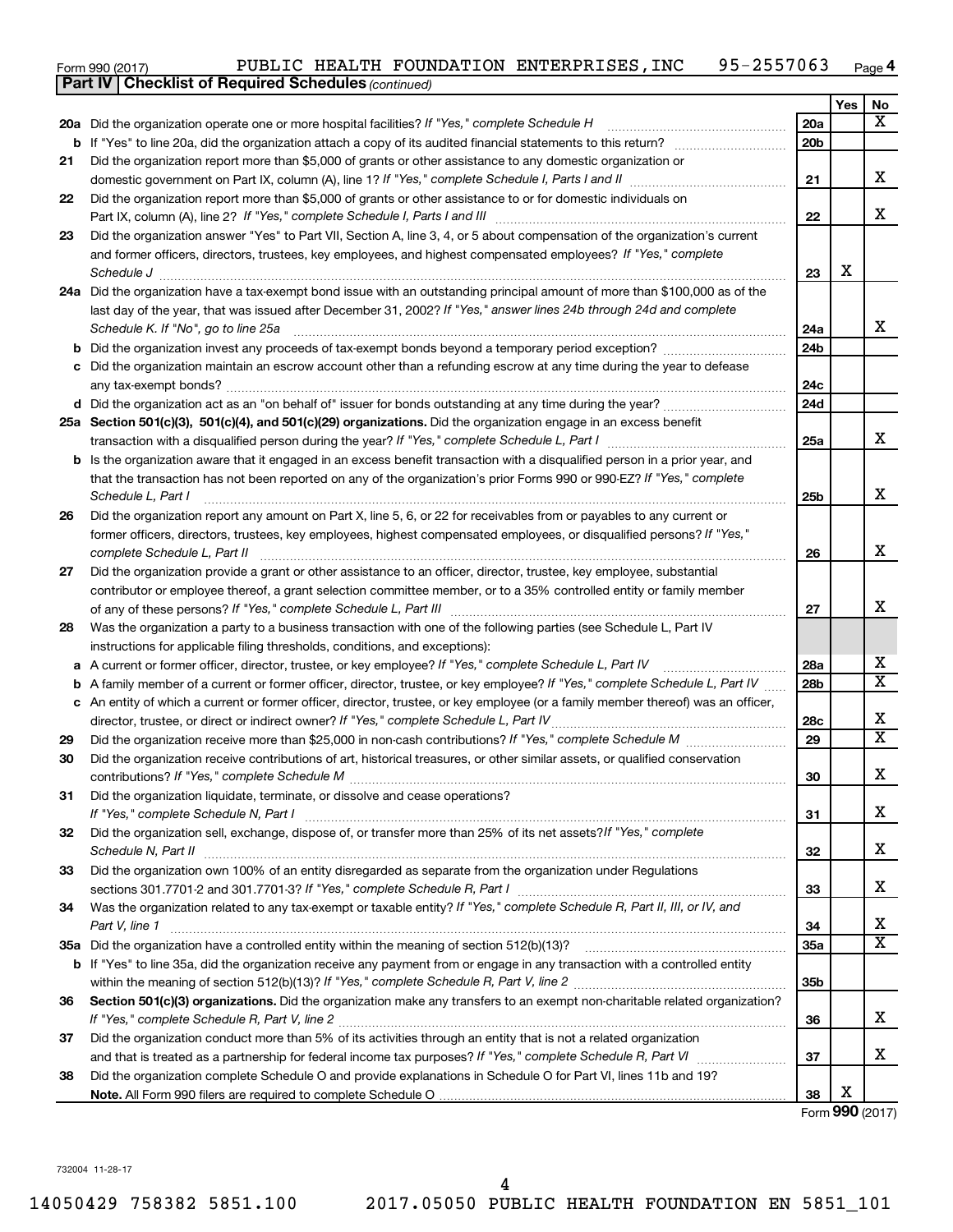|               | 95-2557063<br>PUBLIC HEALTH FOUNDATION ENTERPRISES, INC<br>Form 990 (2017)                                                                      |                 |                         | Page 5 |
|---------------|-------------------------------------------------------------------------------------------------------------------------------------------------|-----------------|-------------------------|--------|
| <b>Part V</b> | <b>Statements Regarding Other IRS Filings and Tax Compliance</b>                                                                                |                 |                         |        |
|               | Check if Schedule O contains a response or note to any line in this Part V                                                                      |                 |                         |        |
|               |                                                                                                                                                 |                 | Yes                     | No     |
|               | 286<br>1a                                                                                                                                       |                 |                         |        |
| b             | 01<br>1 <sub>b</sub><br>Enter the number of Forms W-2G included in line 1a. Enter -0- if not applicable                                         |                 |                         |        |
| c             | Did the organization comply with backup withholding rules for reportable payments to vendors and reportable gaming                              |                 |                         |        |
|               |                                                                                                                                                 | 1c              | х                       |        |
|               | 2a Enter the number of employees reported on Form W-3, Transmittal of Wage and Tax Statements,                                                  |                 |                         |        |
|               | 1535<br>filed for the calendar year ending with or within the year covered by this return<br>2a                                                 |                 |                         |        |
|               |                                                                                                                                                 | 2 <sub>b</sub>  | X                       |        |
|               |                                                                                                                                                 |                 |                         |        |
|               |                                                                                                                                                 | 3a              | х                       |        |
|               |                                                                                                                                                 | 3 <sub>b</sub>  | $\overline{\mathbf{X}}$ |        |
|               | 4a At any time during the calendar year, did the organization have an interest in, or a signature or other authority over, a                    |                 |                         |        |
|               | financial account in a foreign country (such as a bank account, securities account, or other financial account)?                                | 4a              |                         | X      |
|               | <b>b</b> If "Yes," enter the name of the foreign country: $\blacktriangleright$                                                                 |                 |                         |        |
|               | See instructions for filing requirements for FinCEN Form 114, Report of Foreign Bank and Financial Accounts (FBAR).                             |                 |                         |        |
|               |                                                                                                                                                 | 5a              |                         | х      |
| b             |                                                                                                                                                 | 5 <sub>b</sub>  |                         | X      |
|               |                                                                                                                                                 | 5c              |                         |        |
|               | 6a Does the organization have annual gross receipts that are normally greater than \$100,000, and did the organization solicit                  |                 |                         |        |
|               |                                                                                                                                                 | 6a              |                         | X      |
|               | <b>b</b> If "Yes," did the organization include with every solicitation an express statement that such contributions or gifts                   |                 |                         |        |
|               |                                                                                                                                                 | 6b              |                         |        |
| 7             | Organizations that may receive deductible contributions under section 170(c).                                                                   |                 |                         |        |
| a             | Did the organization receive a payment in excess of \$75 made partly as a contribution and partly for goods and services provided to the payor? | 7a              | х                       |        |
| b             |                                                                                                                                                 | 7b              | X                       |        |
|               | c Did the organization sell, exchange, or otherwise dispose of tangible personal property for which it was required                             |                 |                         |        |
|               |                                                                                                                                                 | 7с              |                         | х      |
|               | 7d                                                                                                                                              |                 |                         |        |
|               |                                                                                                                                                 | 7e              |                         | х      |
| Ť.            | Did the organization, during the year, pay premiums, directly or indirectly, on a personal benefit contract?                                    | 7f              |                         | X      |
| g             | If the organization received a contribution of qualified intellectual property, did the organization file Form 8899 as required?                | 7g              |                         |        |
|               | h If the organization received a contribution of cars, boats, airplanes, or other vehicles, did the organization file a Form 1098-C?            | 7h              |                         |        |
| 8             | Sponsoring organizations maintaining donor advised funds. Did a donor advised fund maintained by the                                            |                 |                         |        |
|               |                                                                                                                                                 | 8               |                         |        |
|               | Sponsoring organizations maintaining donor advised funds.                                                                                       |                 |                         |        |
| а             | Did the sponsoring organization make any taxable distributions under section 4966?                                                              | 9а              |                         |        |
| b             | Did the sponsoring organization make a distribution to a donor, donor advisor, or related person?                                               | 9b              |                         |        |
| 10            | Section 501(c)(7) organizations. Enter:                                                                                                         |                 |                         |        |
| a             | 10a                                                                                                                                             |                 |                         |        |
| b             | 10 <sub>b</sub><br>Gross receipts, included on Form 990, Part VIII, line 12, for public use of club facilities                                  |                 |                         |        |
| 11            | Section 501(c)(12) organizations. Enter:                                                                                                        |                 |                         |        |
| а             | 11a                                                                                                                                             |                 |                         |        |
| b             | Gross income from other sources (Do not net amounts due or paid to other sources against                                                        |                 |                         |        |
|               | amounts due or received from them.)<br>11b                                                                                                      |                 |                         |        |
|               | 12a Section 4947(a)(1) non-exempt charitable trusts. Is the organization filing Form 990 in lieu of Form 1041?                                  | 12a             |                         |        |
|               | <b>b</b> If "Yes," enter the amount of tax-exempt interest received or accrued during the year<br>12b                                           |                 |                         |        |
| 13            | Section 501(c)(29) qualified nonprofit health insurance issuers.                                                                                |                 |                         |        |
| а             | Is the organization licensed to issue qualified health plans in more than one state?                                                            | 13a             |                         |        |
|               | Note. See the instructions for additional information the organization must report on Schedule O.                                               |                 |                         |        |
|               | <b>b</b> Enter the amount of reserves the organization is required to maintain by the states in which the                                       |                 |                         |        |
|               | 13b                                                                                                                                             |                 |                         |        |
| c             | 13c                                                                                                                                             |                 |                         |        |
|               | 14a Did the organization receive any payments for indoor tanning services during the tax year?                                                  | 14a             |                         | x      |
|               |                                                                                                                                                 | 14 <sub>b</sub> |                         |        |
|               |                                                                                                                                                 |                 | Form 990 (2017)         |        |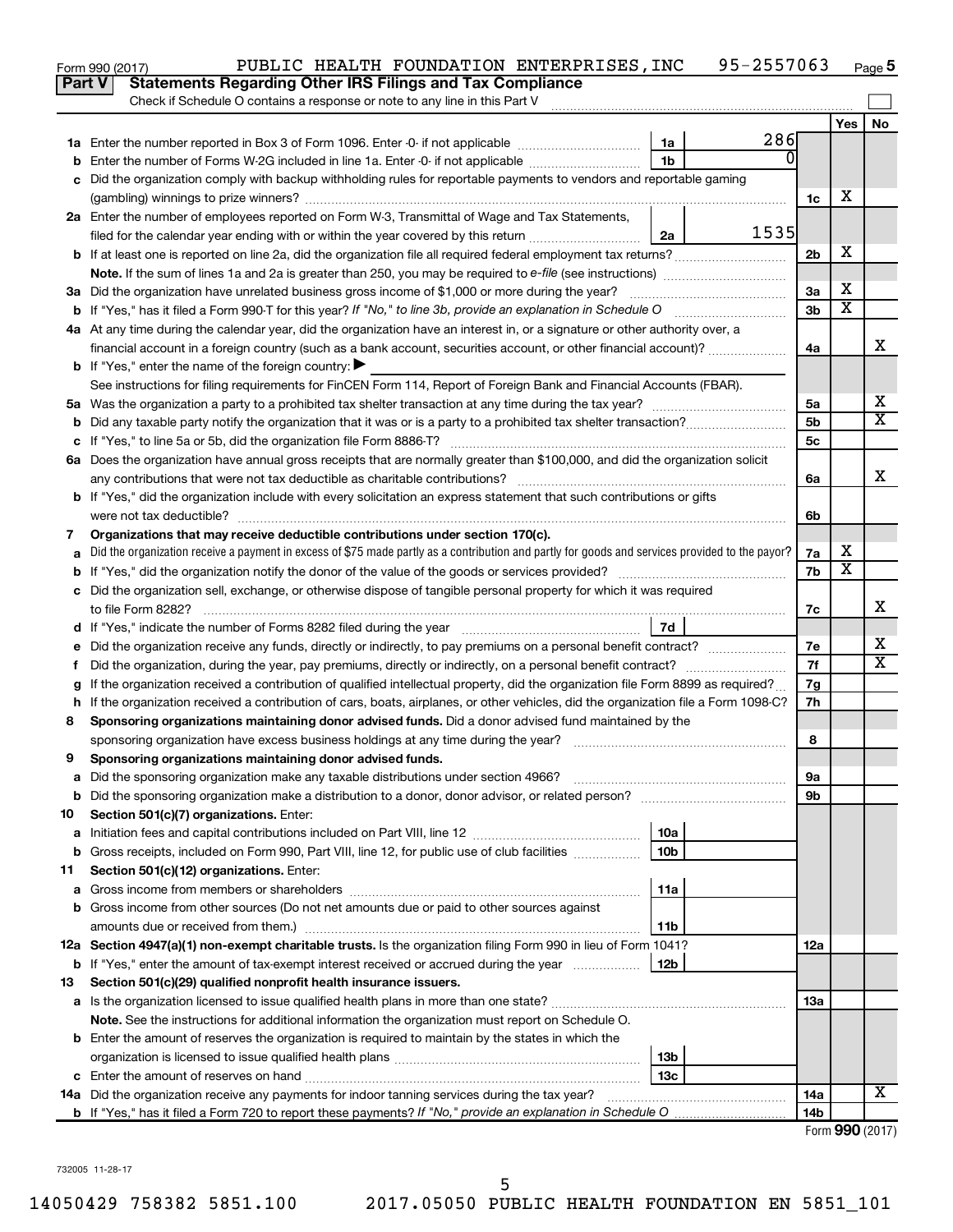### Form 990 (2017) Page PUBLIC HEALTH FOUNDATION ENTERPRISES,INC 95-2557063

**6**

**Part VI** Governance, Management, and Disclosure For each "Yes" response to lines 2 through 7b below, and for a "No" response *to line 8a, 8b, or 10b below, describe the circumstances, processes, or changes in Schedule O. See instructions.*

|        | Check if Schedule O contains a response or note to any line in this Part VI [11] [12] [12] Check if Schedule O contains a response or note to any line in this Part VI |    |       |                         |                         | $\overline{\mathbf{X}}$ |
|--------|------------------------------------------------------------------------------------------------------------------------------------------------------------------------|----|-------|-------------------------|-------------------------|-------------------------|
|        | <b>Section A. Governing Body and Management</b>                                                                                                                        |    |       |                         |                         |                         |
|        |                                                                                                                                                                        |    |       |                         | Yes                     | No                      |
|        | 1a Enter the number of voting members of the governing body at the end of the tax year                                                                                 | 1a |       | 13                      |                         |                         |
|        | If there are material differences in voting rights among members of the governing body, or if the governing                                                            |    |       |                         |                         |                         |
|        | body delegated broad authority to an executive committee or similar committee, explain in Schedule O.                                                                  |    |       |                         |                         |                         |
|        | <b>b</b> Enter the number of voting members included in line 1a, above, who are independent <i>manameron</i>                                                           | 1b | 13    |                         |                         |                         |
| 2      | Did any officer, director, trustee, or key employee have a family relationship or a business relationship with any other                                               |    |       |                         |                         |                         |
|        | officer, director, trustee, or key employee?                                                                                                                           |    |       | $\mathbf{2}$            |                         | x                       |
| 3      | Did the organization delegate control over management duties customarily performed by or under the direct supervision                                                  |    |       |                         |                         |                         |
|        |                                                                                                                                                                        |    |       | 3                       |                         |                         |
| 4      | Did the organization make any significant changes to its governing documents since the prior Form 990 was filed?                                                       |    |       | 4                       |                         |                         |
| 5      |                                                                                                                                                                        |    |       | $\overline{\mathbf{5}}$ |                         |                         |
| 6      |                                                                                                                                                                        |    |       | 6                       |                         |                         |
| 7a     | Did the organization have members, stockholders, or other persons who had the power to elect or appoint one or                                                         |    |       |                         |                         |                         |
|        |                                                                                                                                                                        |    |       | 7a                      |                         |                         |
|        | <b>b</b> Are any governance decisions of the organization reserved to (or subject to approval by) members, stockholders, or                                            |    |       |                         |                         |                         |
|        | persons other than the governing body?                                                                                                                                 |    |       | 7b                      |                         |                         |
| 8      | Did the organization contemporaneously document the meetings held or written actions undertaken during the year by the following:                                      |    |       |                         |                         |                         |
|        |                                                                                                                                                                        |    |       | 8a                      | x                       |                         |
|        |                                                                                                                                                                        |    |       | 8b                      | $\overline{\mathbf{x}}$ |                         |
| b<br>9 |                                                                                                                                                                        |    |       |                         |                         |                         |
|        | Is there any officer, director, trustee, or key employee listed in Part VII, Section A, who cannot be reached at the                                                   |    |       | 9                       |                         |                         |
|        | Section B. Policies (This Section B requests information about policies not required by the Internal Revenue Code.)                                                    |    |       |                         |                         |                         |
|        |                                                                                                                                                                        |    |       |                         |                         |                         |
|        |                                                                                                                                                                        |    |       |                         | Yes                     |                         |
|        |                                                                                                                                                                        |    |       | 10a                     |                         |                         |
|        | <b>b</b> If "Yes," did the organization have written policies and procedures governing the activities of such chapters, affiliates,                                    |    |       |                         |                         |                         |
|        |                                                                                                                                                                        |    |       | 10 <sub>b</sub>         |                         |                         |
|        | 11a Has the organization provided a complete copy of this Form 990 to all members of its governing body before filing the form?                                        |    |       | 11a                     | X                       |                         |
|        | <b>b</b> Describe in Schedule O the process, if any, used by the organization to review this Form 990.                                                                 |    |       |                         |                         |                         |
| 12a    | Did the organization have a written conflict of interest policy? If "No," go to line 13                                                                                |    |       | 12a                     | x                       |                         |
| b      | Were officers, directors, or trustees, and key employees required to disclose annually interests that could give rise to conflicts?                                    |    |       | 12 <sub>b</sub>         | $\overline{\textbf{x}}$ |                         |
|        | c Did the organization regularly and consistently monitor and enforce compliance with the policy? If "Yes," describe                                                   |    |       |                         |                         |                         |
|        | in Schedule O how this was done manufactured and continuum and contact the way to the set of the set of the schedule O how this was done                               |    |       | 12c                     | х                       |                         |
| 13     |                                                                                                                                                                        |    |       | 13                      | $\overline{\textbf{x}}$ |                         |
| 14     | Did the organization have a written document retention and destruction policy? [11] manufaction manufaction in                                                         |    |       | 14                      | $\overline{\textbf{x}}$ |                         |
| 15     | Did the process for determining compensation of the following persons include a review and approval by independent                                                     |    |       |                         |                         |                         |
|        | persons, comparability data, and contemporaneous substantiation of the deliberation and decision?                                                                      |    |       |                         |                         |                         |
|        |                                                                                                                                                                        |    |       | <b>15a</b>              | х                       |                         |
|        |                                                                                                                                                                        |    |       | 15b                     |                         |                         |
|        | If "Yes" to line 15a or 15b, describe the process in Schedule O (see instructions).                                                                                    |    |       |                         |                         |                         |
|        | 16a Did the organization invest in, contribute assets to, or participate in a joint venture or similar arrangement with a                                              |    |       |                         |                         |                         |
|        |                                                                                                                                                                        |    |       |                         |                         |                         |
|        | taxable entity during the year?<br>b If "Yes," did the organization follow a written policy or procedure requiring the organization to evaluate its participation      |    |       | 16a                     |                         |                         |
|        |                                                                                                                                                                        |    |       |                         |                         |                         |
|        | in joint venture arrangements under applicable federal tax law, and take steps to safeguard the organization's                                                         |    |       |                         |                         |                         |
|        | exempt status with respect to such arrangements?                                                                                                                       |    |       | 16b                     |                         |                         |
|        | <b>Section C. Disclosure</b>                                                                                                                                           |    |       |                         |                         |                         |
| 17     | List the states with which a copy of this Form 990 is required to be filed $\blacktriangleright$ CA                                                                    |    |       |                         |                         |                         |
| 18     | Section 6104 requires an organization to make its Forms 1023 (or 1024 if applicable), 990, and 990-T (Section 501(c)(3)s only) available                               |    |       |                         |                         |                         |
|        | for public inspection. Indicate how you made these available. Check all that apply.                                                                                    |    |       |                         |                         |                         |
|        | $X$ Own website<br>$\lfloor x \rfloor$ Upon request<br>Another's website<br>Other (explain in Schedule O)                                                              |    |       |                         |                         |                         |
| 19     | Describe in Schedule O whether (and if so, how) the organization made its governing documents, conflict of interest policy, and financial                              |    |       |                         |                         |                         |
|        | statements available to the public during the tax year.                                                                                                                |    |       |                         |                         |                         |
| 20     | State the name, address, and telephone number of the person who possesses the organization's books and records:                                                        |    |       |                         |                         |                         |
|        | BRIAN GIESELER, CFO - 562-222-7894                                                                                                                                     |    |       |                         |                         |                         |
|        | 13300 CROSSROADS PWY N NO 450, CITY OF INDUSTRY,                                                                                                                       | CA | 91746 |                         |                         |                         |
|        | 732006 11-28-17                                                                                                                                                        |    |       |                         | Form 990 (2017)         |                         |
|        | 6                                                                                                                                                                      |    |       |                         |                         |                         |
|        | 14050429 758382 5851.100<br>2017.05050 PUBLIC HEALTH FOUNDATION EN 5851_101                                                                                            |    |       |                         |                         |                         |
|        |                                                                                                                                                                        |    |       |                         |                         |                         |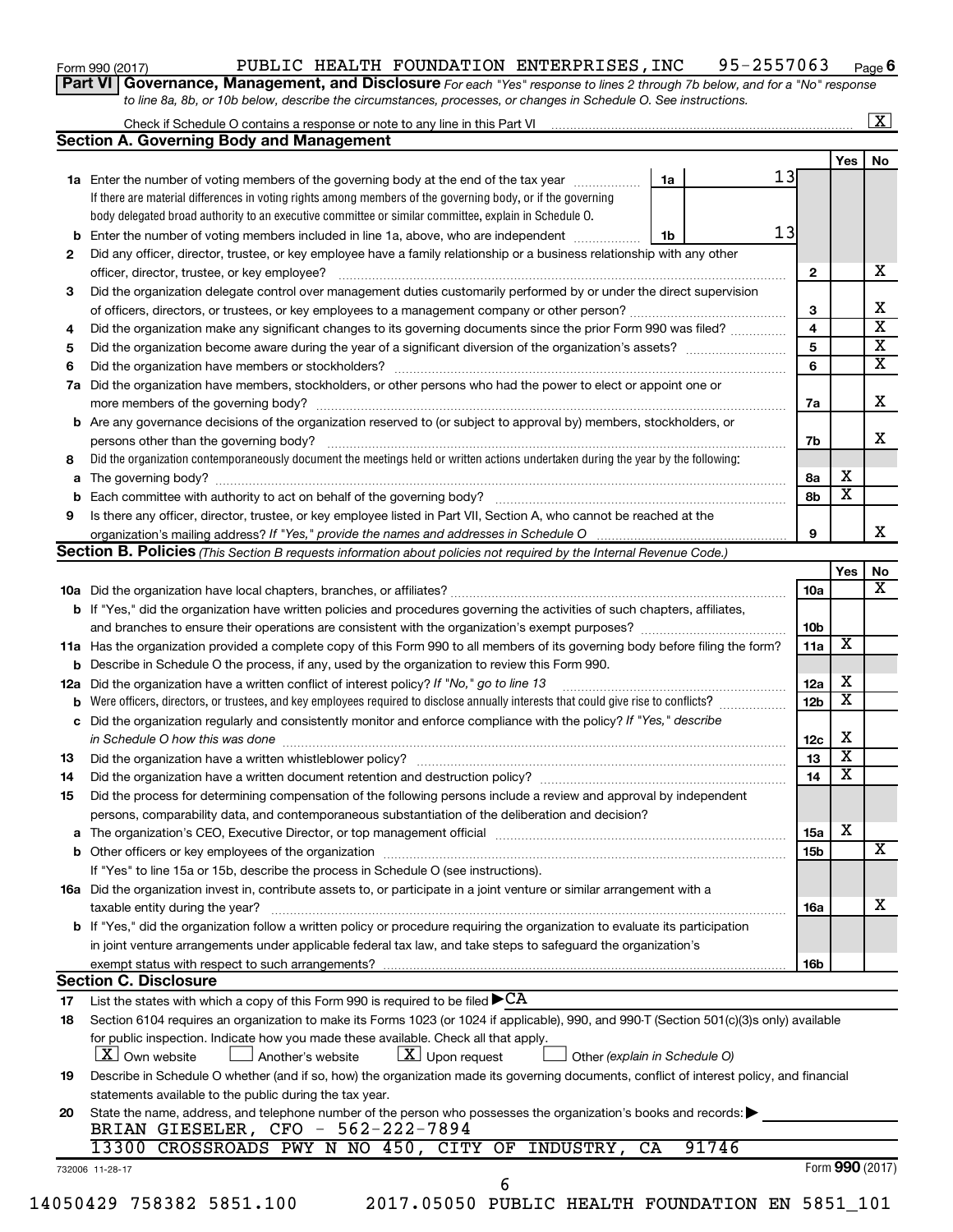$\Box$ 

**Part VII Compensation of Officers, Directors, Trustees, Key Employees, Highest Compensated Employees, and Independent Contractors**

Check if Schedule O contains a response or note to any line in this Part VII

**Section A. Officers, Directors, Trustees, Key Employees, and Highest Compensated Employees**

**1a**  Complete this table for all persons required to be listed. Report compensation for the calendar year ending with or within the organization's tax year.

**•** List all of the organization's current officers, directors, trustees (whether individuals or organizations), regardless of amount of compensation. Enter -0- in columns  $(D)$ ,  $(E)$ , and  $(F)$  if no compensation was paid.

**•** List all of the organization's **current** key employees, if any. See instructions for definition of "key employee."

**•** List the organization's five current highest compensated employees (other than an officer, director, trustee, or key employee) who received reportable compensation (Box 5 of Form W-2 and/or Box 7 of Form 1099-MISC) of more than \$100,000 from the organization and any related organizations.

**•** List all of the organization's former officers, key employees, and highest compensated employees who received more than \$100,000 of reportable compensation from the organization and any related organizations.

**•** List all of the organization's former directors or trustees that received, in the capacity as a former director or trustee of the organization, more than \$10,000 of reportable compensation from the organization and any related organizations.

List persons in the following order: individual trustees or directors; institutional trustees; officers; key employees; highest compensated employees; and former such persons.

Check this box if neither the organization nor any related organization compensated any current officer, director, or trustee.  $\Box$ 

| (A)                                | (B)                    |                               |                                                                  |             | (C)          |                                   |        | (D)                             | (E)             | (F)                      |
|------------------------------------|------------------------|-------------------------------|------------------------------------------------------------------|-------------|--------------|-----------------------------------|--------|---------------------------------|-----------------|--------------------------|
| Name and Title                     | Average                |                               | (do not check more than one                                      | Position    |              |                                   |        | Reportable                      | Reportable      | Estimated                |
|                                    | hours per              |                               | box, unless person is both an<br>officer and a director/trustee) |             |              |                                   |        | compensation                    | compensation    | amount of                |
|                                    | week                   |                               |                                                                  |             |              |                                   |        | from                            | from related    | other                    |
|                                    | (list any<br>hours for | ndividual trustee or director |                                                                  |             |              |                                   |        | the                             | organizations   | compensation<br>from the |
|                                    | related                |                               |                                                                  |             |              |                                   |        | organization<br>(W-2/1099-MISC) | (W-2/1099-MISC) | organization             |
|                                    | organizations          |                               | nstitutional trustee                                             |             |              |                                   |        |                                 |                 | and related              |
|                                    | below                  |                               |                                                                  |             | Key employee |                                   |        |                                 |                 | organizations            |
|                                    | line)                  |                               |                                                                  | Officer     |              | Highest compensated<br>  employee | Former |                                 |                 |                          |
| ERIK RAMANATHAN<br>(1)             | 10.00                  |                               |                                                                  |             |              |                                   |        |                                 |                 |                          |
| CHAIRMAN, COMMITTEE CHAIR          |                        | X                             |                                                                  | X           |              |                                   |        | о.                              | $\mathbf 0$ .   | $0$ .                    |
| DELVECCHIO FINLEY<br>(2)           | 5.00                   |                               |                                                                  |             |              |                                   |        |                                 |                 |                          |
| VICE CHAIRMAN, COMMITTEE CHAIR     |                        | X                             |                                                                  | $\mathbf X$ |              |                                   |        | $\mathbf 0$ .                   | $\mathbf 0$ .   | $\boldsymbol{0}$ .       |
| ROBERT JENKS<br>(3)                | 5.00                   |                               |                                                                  |             |              |                                   |        |                                 |                 |                          |
| TREASURER, COMMITTEE CHAIR         |                        | X                             |                                                                  | X           |              |                                   |        | $\mathbf 0$                     | 0.              | $\boldsymbol{0}$ .       |
| TAMARA JOSEPH<br>(4)               | 5.00                   |                               |                                                                  |             |              |                                   |        |                                 |                 |                          |
| SECRETARY, COMMITTEE CHAIR         |                        | X                             |                                                                  | $\mathbf X$ |              |                                   |        | $\mathbf 0$                     | $\mathbf 0$ .   | $\mathbf 0$ .            |
| ALEX BAKER<br>(5)                  | 3.00                   |                               |                                                                  |             |              |                                   |        |                                 |                 |                          |
| BOARD MEMBER                       |                        | X                             |                                                                  |             |              |                                   |        | $\mathbf 0$                     | $\mathbf 0$ .   | 0.                       |
| (6) EDWARD YIP                     | 5.00                   |                               |                                                                  |             |              |                                   |        |                                 |                 |                          |
| BOARD MEMBER, COMMITTEE CHAIR      |                        | X                             |                                                                  |             |              |                                   |        | $\mathbf 0$                     | $\mathbf 0$ .   | $\boldsymbol{0}$ .       |
| JEAN O'CONNOR<br>(7)               | 5.00                   |                               |                                                                  |             |              |                                   |        |                                 |                 |                          |
| BOARD MEMBER, COMMITTEE CHAIR      |                        | X                             |                                                                  |             |              |                                   |        | $\mathbf 0$                     | $\mathbf 0$     | $\boldsymbol{0}$ .       |
| CARLADENISE EDWARDS<br>(8)         | 3.00                   |                               |                                                                  |             |              |                                   |        |                                 |                 |                          |
| <b>BOARD MEMBER</b>                |                        | X                             |                                                                  |             |              |                                   |        | 0                               | $\mathbf 0$ .   | $\mathbf 0$ .            |
| CLARENCE LAM<br>(9)                | 3.00                   |                               |                                                                  |             |              |                                   |        |                                 |                 |                          |
| <b>BOARD MEMBER</b>                |                        | X                             |                                                                  |             |              |                                   |        | 0.                              | $\mathbf 0$ .   | $\boldsymbol{0}$ .       |
| (10) GEORGIA CASCIATO              | 3.00                   |                               |                                                                  |             |              |                                   |        |                                 |                 |                          |
| <b>BOARD MEMBER</b>                |                        | X                             |                                                                  |             |              |                                   |        | $\mathbf 0$ .                   | $\mathbf 0$ .   | 0.                       |
| (11) SCOTT FILER                   | 3.00                   |                               |                                                                  |             |              |                                   |        |                                 |                 |                          |
| BOARD MEMBER                       |                        | $\mathbf X$                   |                                                                  |             |              |                                   |        | $\mathbf 0$                     | $\mathbf 0$     | $\mathbf 0$ .            |
| (12) SUSAN DE SANTI                | 3.00                   |                               |                                                                  |             |              |                                   |        |                                 |                 |                          |
| <b>BOARD MEMBER</b>                |                        | X                             |                                                                  |             |              |                                   |        | $\mathbf 0$                     | $\mathbf 0$ .   | 0.                       |
| (13) AMY KIRCHER (UNTIL 7/2017)    | 3.00                   |                               |                                                                  |             |              |                                   |        |                                 |                 |                          |
| <b>BOARD MEMBER</b>                |                        | X                             |                                                                  |             |              |                                   |        | $\mathbf 0$                     | $\mathbf 0$ .   | $\boldsymbol{0}$ .       |
| (14) JEFFREY BENSON (UNTIL 7/2017) | 3.00                   |                               |                                                                  |             |              |                                   |        |                                 |                 |                          |
| <b>BOARD MEMBER</b>                |                        | X                             |                                                                  |             |              |                                   |        | $\mathbf 0$ .                   | $\mathbf 0$ .   | 0.                       |
| (15) SANTOSH VETTICADEN            | 3.00                   |                               |                                                                  |             |              |                                   |        |                                 |                 |                          |
| <b>BOARD MEMBER</b>                |                        | х                             |                                                                  |             |              |                                   |        | $\mathbf 0$                     | $\mathbf 0$ .   | $0$ .                    |
| (16) TIMOTHY SEIFERT               | 40.00                  |                               |                                                                  |             |              |                                   |        |                                 |                 |                          |
| HR OFFICER                         |                        |                               |                                                                  | X           |              |                                   |        | 210,492.                        | $\mathbf 0$ .   | 21, 272.                 |
| (17) BLAYNE CUTLER                 | 40.00                  |                               |                                                                  |             |              |                                   |        |                                 |                 |                          |
| PRESIDENT & CEO                    |                        |                               |                                                                  | X           |              |                                   |        | 372,628.                        | 0.              | 24,723.                  |
| 732007 11-28-17                    |                        |                               |                                                                  |             |              |                                   |        |                                 |                 | Form 990 (2017)          |

14050429 758382 5851.100 2017.05050 PUBLIC HEALTH FOUNDATION EN 5851\_101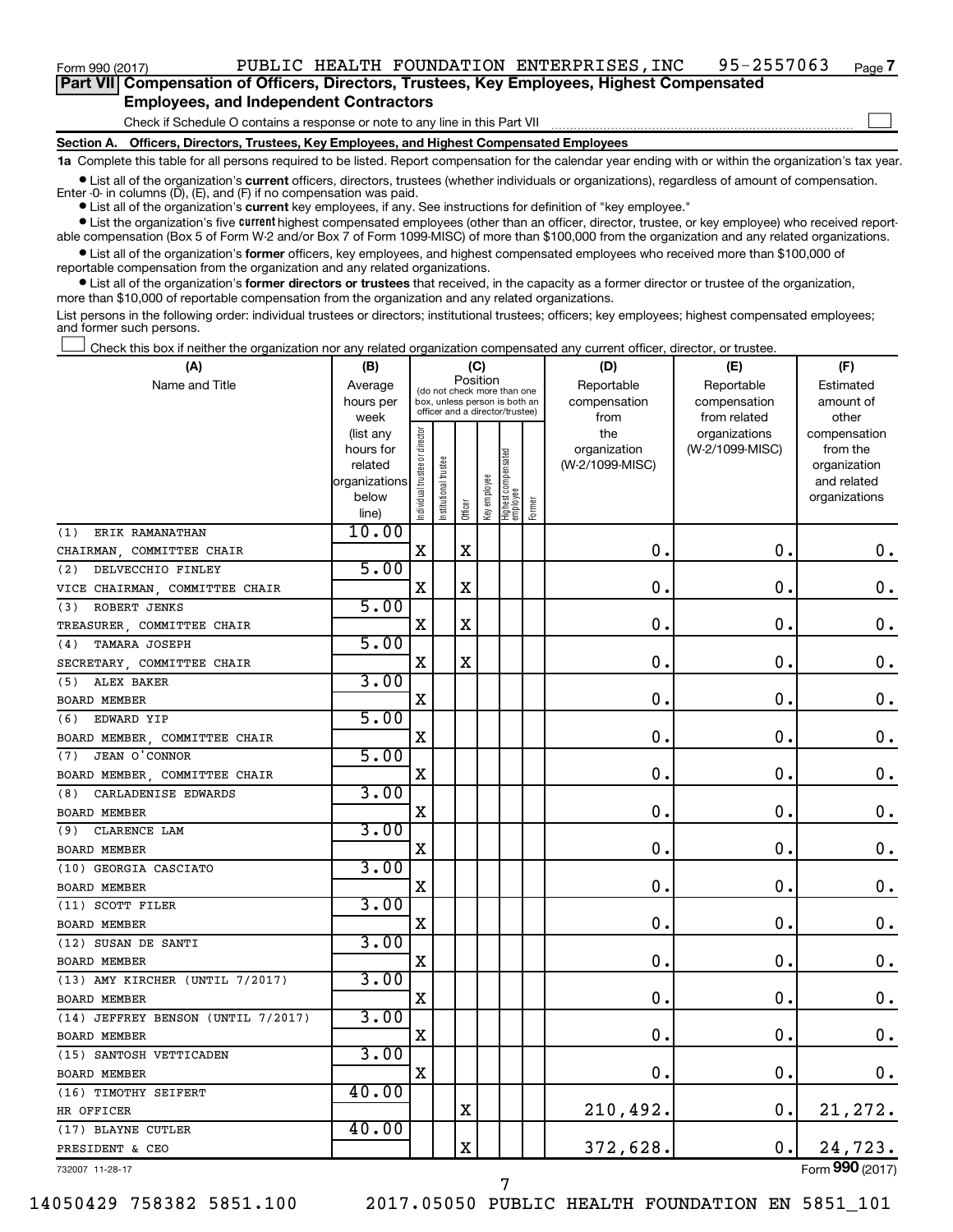| PUBLIC HEALTH FOUNDATION ENTERPRISES, INC<br>95-2557063<br>Page 8<br>Form 990 (2017)                                                         |                        |                                |                       |                                                                  |              |                                   |                          |                                 |                 |                  |              |                          |
|----------------------------------------------------------------------------------------------------------------------------------------------|------------------------|--------------------------------|-----------------------|------------------------------------------------------------------|--------------|-----------------------------------|--------------------------|---------------------------------|-----------------|------------------|--------------|--------------------------|
| <b>Part VII</b><br>Section A. Officers, Directors, Trustees, Key Employees, and Highest Compensated Employees (continued)                    |                        |                                |                       |                                                                  |              |                                   |                          |                                 |                 |                  |              |                          |
| (B)<br>(C)<br>(A)                                                                                                                            |                        |                                |                       |                                                                  |              |                                   |                          | (D)<br>(E)                      |                 |                  |              | (F)                      |
| Name and title                                                                                                                               | Average                |                                |                       | Position<br>(do not check more than one                          |              |                                   |                          | Reportable                      | Reportable      | Estimated        |              |                          |
|                                                                                                                                              | hours per              |                                |                       | box, unless person is both an<br>officer and a director/trustee) |              |                                   |                          | compensation                    | compensation    |                  |              | amount of                |
|                                                                                                                                              | week                   |                                |                       |                                                                  |              |                                   |                          | from                            | from related    |                  |              | other                    |
|                                                                                                                                              | (list any<br>hours for |                                |                       |                                                                  |              |                                   |                          | the                             | organizations   |                  |              | compensation             |
|                                                                                                                                              | related                |                                |                       |                                                                  |              |                                   |                          | organization<br>(W-2/1099-MISC) | (W-2/1099-MISC) |                  |              | from the<br>organization |
|                                                                                                                                              | organizations          |                                |                       |                                                                  |              |                                   |                          |                                 |                 |                  |              | and related              |
|                                                                                                                                              | below                  |                                |                       |                                                                  |              |                                   |                          |                                 |                 |                  |              | organizations            |
|                                                                                                                                              | line)                  | Individual trustee or director | Institutional trustee | Officer                                                          | Key employee | Highest compensated<br>  employee | Former                   |                                 |                 |                  |              |                          |
| (18) BRIAN GIESELER                                                                                                                          | 40.00                  |                                |                       |                                                                  |              |                                   |                          |                                 |                 |                  |              |                          |
| CFO                                                                                                                                          |                        |                                |                       | $\mathbf X$                                                      |              |                                   |                          | 178,347.                        |                 | 0.               |              | 4,617.                   |
| (19) PETER DALE                                                                                                                              | 40.00                  |                                |                       |                                                                  |              |                                   |                          |                                 |                 |                  |              |                          |
| CHIEF PROGRAM OFFICER                                                                                                                        |                        |                                |                       | X                                                                |              |                                   |                          | 163,270.                        |                 | $\mathbf 0$ .    |              | 17,064.                  |
| (20) KIRAN SALUJA                                                                                                                            | 40.00                  |                                |                       |                                                                  |              |                                   |                          |                                 |                 |                  |              |                          |
| EXECUTIVE DIRECTOR - WIC PROGRAM                                                                                                             |                        |                                |                       |                                                                  |              | X                                 |                          | 165,656.                        |                 | 0.               |              | 16,971.                  |
| (21) MICHAEL WHALEY                                                                                                                          | 40.00                  |                                |                       |                                                                  |              |                                   |                          |                                 |                 |                  |              |                          |
| IT DIRECTOR - WIC PROGRAM                                                                                                                    |                        |                                |                       |                                                                  |              | X                                 |                          | 149,181.                        |                 | 0.               |              | 15,877.                  |
| (22) KEVIN TRAN                                                                                                                              | 40.00                  |                                |                       |                                                                  |              |                                   |                          |                                 |                 |                  |              |                          |
| CONTROLLER                                                                                                                                   |                        |                                |                       |                                                                  |              | X                                 |                          | 179,290.                        |                 | 0.               |              | 14,721.                  |
| (23) JOSEPH MANGARAPU SELVARAJ                                                                                                               | 40.00                  |                                |                       |                                                                  |              |                                   |                          |                                 |                 |                  |              |                          |
| IT DIRECTOR                                                                                                                                  |                        |                                |                       |                                                                  |              | X                                 |                          | 147,092.                        |                 | $\mathbf 0$ .    |              | 16,032.                  |
| (24) PATRICIA SPENCER (UNTIL 11/2017                                                                                                         | 40.00                  |                                |                       |                                                                  |              |                                   |                          |                                 |                 |                  |              |                          |
| DIRECTOR OF NEW BUSINESS DEVELOPMENT                                                                                                         |                        |                                |                       |                                                                  |              | X                                 |                          | 163,349.                        |                 | 0.               |              | 14,740.                  |
|                                                                                                                                              |                        |                                |                       |                                                                  |              |                                   |                          |                                 |                 |                  |              |                          |
|                                                                                                                                              |                        |                                |                       |                                                                  |              |                                   |                          |                                 |                 |                  |              |                          |
|                                                                                                                                              |                        |                                |                       |                                                                  |              |                                   |                          |                                 |                 |                  |              |                          |
|                                                                                                                                              |                        |                                |                       |                                                                  |              |                                   |                          |                                 |                 |                  |              |                          |
| 1b Sub-total                                                                                                                                 |                        |                                |                       |                                                                  |              |                                   |                          | 1,729,305.                      |                 | $\overline{0}$ . |              | 146,017.                 |
| c Total from continuation sheets to Part VII, Section A <b>manual</b> Section A                                                              |                        |                                |                       |                                                                  |              |                                   |                          | σ.                              |                 | σ.               |              |                          |
|                                                                                                                                              |                        |                                |                       |                                                                  |              |                                   |                          | 1,729,305.                      |                 | $\overline{0}$ . |              | 146,017.                 |
| Total number of individuals (including but not limited to those listed above) who received more than \$100,000 of reportable<br>$\mathbf{2}$ |                        |                                |                       |                                                                  |              |                                   |                          |                                 |                 |                  |              |                          |
| compensation from the organization $\blacktriangleright$                                                                                     |                        |                                |                       |                                                                  |              |                                   |                          |                                 |                 |                  |              | 9                        |
|                                                                                                                                              |                        |                                |                       |                                                                  |              |                                   |                          |                                 |                 |                  |              | Yes<br>No                |
| Did the organization list any former officer, director, or trustee, key employee, or highest compensated employee on<br>3                    |                        |                                |                       |                                                                  |              |                                   |                          |                                 |                 |                  |              |                          |
|                                                                                                                                              |                        |                                |                       |                                                                  |              |                                   |                          |                                 |                 |                  | 3            | X                        |
| For any individual listed on line 1a, is the sum of reportable compensation and other compensation from the organization                     |                        |                                |                       |                                                                  |              |                                   |                          |                                 |                 |                  |              |                          |
| and related organizations greater than \$150,000? If "Yes," complete Schedule J for such individual                                          |                        |                                |                       |                                                                  |              |                                   |                          |                                 |                 |                  | 4            | Χ                        |
| Did any person listed on line 1a receive or accrue compensation from any unrelated organization or individual for services<br>5              |                        |                                |                       |                                                                  |              |                                   |                          |                                 |                 |                  |              |                          |
|                                                                                                                                              |                        |                                |                       |                                                                  |              |                                   |                          |                                 |                 |                  | 5            | X                        |
| <b>Section B. Independent Contractors</b>                                                                                                    |                        |                                |                       |                                                                  |              |                                   |                          |                                 |                 |                  |              |                          |
| Complete this table for your five highest compensated independent contractors that received more than \$100,000 of compensation from<br>1.   |                        |                                |                       |                                                                  |              |                                   |                          |                                 |                 |                  |              |                          |
| the organization. Report compensation for the calendar year ending with or within the organization's tax year.                               |                        |                                |                       |                                                                  |              |                                   |                          |                                 |                 |                  |              |                          |
| (A)                                                                                                                                          |                        |                                |                       |                                                                  |              |                                   |                          | (B)                             |                 |                  | (C)          |                          |
| Name and business address                                                                                                                    |                        |                                |                       |                                                                  |              |                                   |                          | Description of services         |                 |                  | Compensation |                          |
| RR AND C DEVELOPMENT CO, 13191 CROSSROADS                                                                                                    |                        |                                |                       |                                                                  |              |                                   |                          |                                 |                 |                  |              |                          |
| PKWY NORTH, 6TH FLOOR, CITY OF INDUSTRY,                                                                                                     |                        |                                |                       |                                                                  |              |                                   |                          | RENT                            |                 |                  |              | 747,394.                 |
| DAVIS RESEARCH LLC, 23801 CALABASAS RD STE                                                                                                   |                        |                                |                       |                                                                  |              |                                   |                          |                                 |                 |                  |              |                          |
| 1036, CALABASAS, CA 91302<br>CONSULTANT SERVICES                                                                                             |                        |                                |                       |                                                                  |              |                                   |                          |                                 |                 | 330,000.         |              |                          |
| TNREF III PLAZA 360 LLC                                                                                                                      |                        |                                |                       |                                                                  |              |                                   |                          |                                 |                 |                  |              |                          |
| PO BOX 25083, SANTA ANA, CA 92799                                                                                                            |                        |                                |                       |                                                                  |              |                                   | RENT                     |                                 |                 |                  | 198,697.     |                          |
| FOLEY AND LARDNER LLP, 555 S FLOWER ST STE                                                                                                   |                        |                                |                       |                                                                  |              |                                   |                          |                                 |                 |                  |              |                          |
| 3500, LOS ANGELES, CA 90071                                                                                                                  |                        |                                |                       |                                                                  |              |                                   | LEGAL<br><b>SERVICES</b> |                                 |                 |                  | 185,808.     |                          |
| ALEVY FAMILY TRUST C V LLC                                                                                                                   |                        |                                |                       |                                                                  |              |                                   |                          |                                 |                 |                  |              |                          |
| 520 W WILLOW ST, LONG BEACH, CA 90806<br>RENT                                                                                                |                        |                                |                       |                                                                  |              |                                   | 158,067.                 |                                 |                 |                  |              |                          |
| Total number of independent contractors (including but not limited to those listed above) who received more than<br>2                        |                        |                                |                       |                                                                  |              |                                   |                          |                                 |                 |                  |              |                          |
| \$100,000 of compensation from the organization                                                                                              |                        |                                |                       |                                                                  | 19           |                                   |                          |                                 |                 |                  |              |                          |

732008 11-28-17

Form (2017) **990**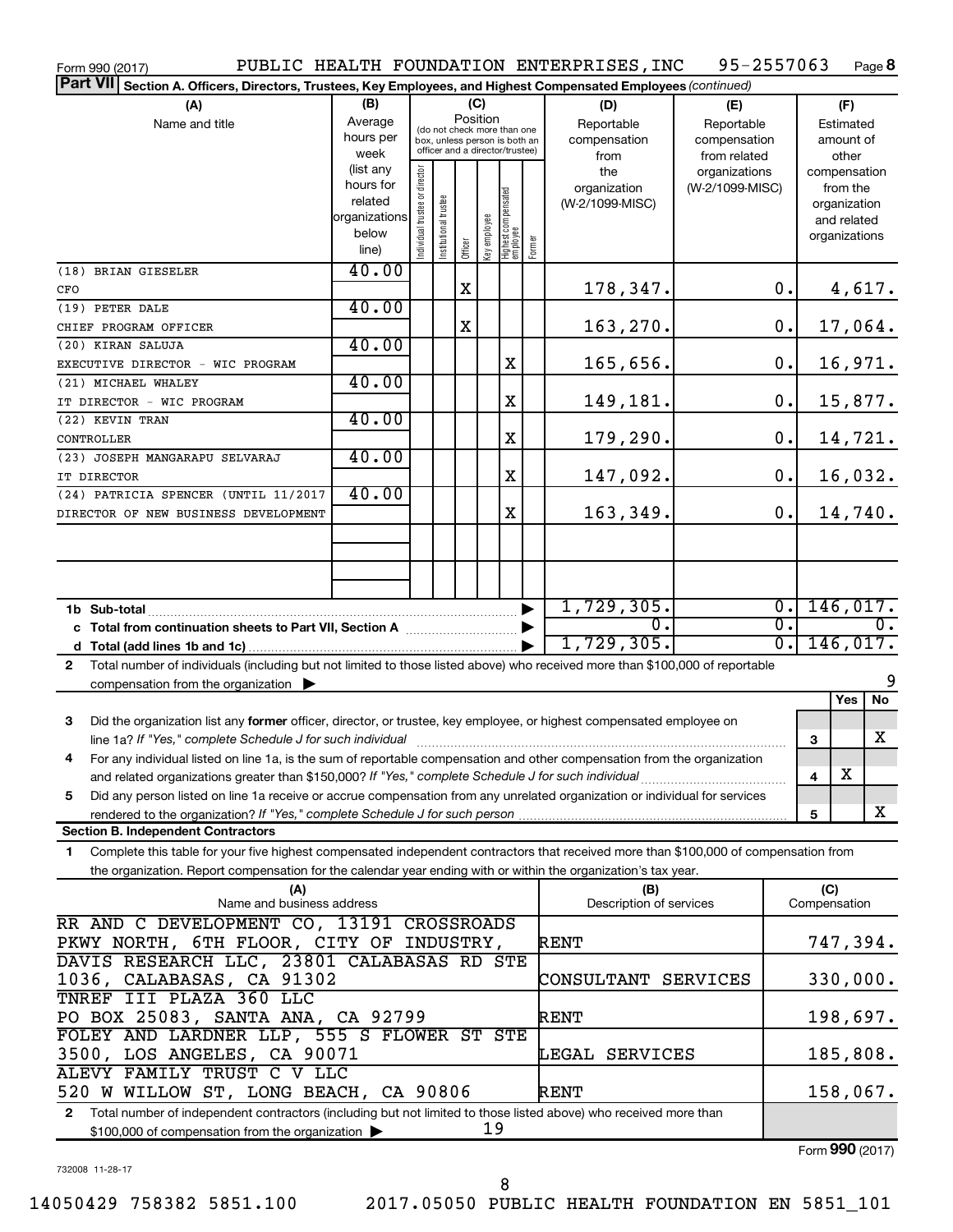|                                                           |                  | Form 990 (2017)                                                                                                       |                |                                | PUBLIC HEALTH FOUNDATION ENTERPRISES, INC |                                          | 95-2557063                              | Page 9                                                      |
|-----------------------------------------------------------|------------------|-----------------------------------------------------------------------------------------------------------------------|----------------|--------------------------------|-------------------------------------------|------------------------------------------|-----------------------------------------|-------------------------------------------------------------|
|                                                           | <b>Part VIII</b> | <b>Statement of Revenue</b>                                                                                           |                |                                |                                           |                                          |                                         |                                                             |
|                                                           |                  |                                                                                                                       |                |                                |                                           | (B)                                      |                                         |                                                             |
|                                                           |                  |                                                                                                                       |                |                                | (A)<br>Total revenue                      | Related or<br>exempt function<br>revenue | (C)<br>Unrelated<br>business<br>revenue | Revenue excluded<br>from tax under<br>sections<br>512 - 514 |
|                                                           |                  | 1 a Federated campaigns                                                                                               | 1a             |                                |                                           |                                          |                                         |                                                             |
| Contributions, Gifts, Grants<br>and Other Similar Amounts |                  |                                                                                                                       | 1 <sub>b</sub> |                                |                                           |                                          |                                         |                                                             |
|                                                           |                  | c Fundraising events                                                                                                  | 1 <sub>c</sub> |                                |                                           |                                          |                                         |                                                             |
|                                                           |                  | d Related organizations                                                                                               | 1 <sub>d</sub> |                                |                                           |                                          |                                         |                                                             |
|                                                           |                  | e Government grants (contributions)                                                                                   | 1e             | 107,843,425.                   |                                           |                                          |                                         |                                                             |
|                                                           |                  | f All other contributions, gifts, grants, and                                                                         |                |                                |                                           |                                          |                                         |                                                             |
|                                                           |                  | similar amounts not included above                                                                                    | 1f             |                                |                                           |                                          |                                         |                                                             |
|                                                           |                  | <b>g</b> Noncash contributions included in lines 1a-1f: \$                                                            |                |                                |                                           |                                          |                                         |                                                             |
|                                                           |                  |                                                                                                                       |                |                                | 107,843,425.                              |                                          |                                         |                                                             |
|                                                           |                  |                                                                                                                       |                | <b>Business Code</b>           |                                           |                                          |                                         |                                                             |
|                                                           |                  | 2 a PRIVATE CONTRACTS                                                                                                 |                | 624100                         | 2,663,697.                                | 2,663,697.                               |                                         |                                                             |
|                                                           | b                | <u> 1980 - Johann Barbara, martin amerikan basar dan berasal dan berasal dalam basar dalam basar dalam basar dala</u> |                |                                |                                           |                                          |                                         |                                                             |
|                                                           | с                |                                                                                                                       |                |                                |                                           |                                          |                                         |                                                             |
|                                                           | d                |                                                                                                                       |                |                                |                                           |                                          |                                         |                                                             |
| Program Service<br>Revenue                                | е                |                                                                                                                       |                |                                |                                           |                                          |                                         |                                                             |
|                                                           | f                | All other program service revenue                                                                                     |                |                                | 2,663,697.                                |                                          |                                         |                                                             |
|                                                           | 3                |                                                                                                                       |                |                                |                                           |                                          |                                         |                                                             |
|                                                           |                  | Investment income (including dividends, interest, and                                                                 |                |                                |                                           |                                          |                                         |                                                             |
|                                                           | 4                | Income from investment of tax-exempt bond proceeds                                                                    |                |                                |                                           |                                          |                                         |                                                             |
|                                                           | 5                |                                                                                                                       |                |                                |                                           |                                          |                                         |                                                             |
|                                                           |                  |                                                                                                                       | (i) Real       | (ii) Personal                  |                                           |                                          |                                         |                                                             |
|                                                           |                  | <b>6 a</b> Gross rents                                                                                                |                |                                |                                           |                                          |                                         |                                                             |
|                                                           |                  |                                                                                                                       |                |                                |                                           |                                          |                                         |                                                             |
|                                                           |                  | c Rental income or (loss)                                                                                             |                |                                |                                           |                                          |                                         |                                                             |
|                                                           |                  |                                                                                                                       |                | ▶                              |                                           |                                          |                                         |                                                             |
|                                                           |                  | 7 a Gross amount from sales of                                                                                        | (i) Securities | (ii) Other                     |                                           |                                          |                                         |                                                             |
|                                                           |                  | assets other than inventory                                                                                           |                |                                |                                           |                                          |                                         |                                                             |
|                                                           |                  | <b>b</b> Less: cost or other basis                                                                                    |                |                                |                                           |                                          |                                         |                                                             |
|                                                           |                  | and sales expenses  [ ____________                                                                                    |                |                                |                                           |                                          |                                         |                                                             |
|                                                           |                  |                                                                                                                       |                |                                |                                           |                                          |                                         |                                                             |
|                                                           |                  |                                                                                                                       |                |                                |                                           |                                          |                                         |                                                             |
| <b>Other Revenue</b>                                      |                  | 8 a Gross income from fundraising events (not<br>including \$<br><u>of</u> of                                         |                |                                |                                           |                                          |                                         |                                                             |
|                                                           |                  | contributions reported on line 1c). See                                                                               |                |                                |                                           |                                          |                                         |                                                             |
|                                                           |                  |                                                                                                                       |                |                                |                                           |                                          |                                         |                                                             |
|                                                           |                  |                                                                                                                       | b              |                                |                                           |                                          |                                         |                                                             |
|                                                           |                  | c Net income or (loss) from fundraising events                                                                        |                |                                |                                           |                                          |                                         |                                                             |
|                                                           |                  | 9 a Gross income from gaming activities. See                                                                          |                |                                |                                           |                                          |                                         |                                                             |
|                                                           |                  |                                                                                                                       |                |                                |                                           |                                          |                                         |                                                             |
|                                                           |                  |                                                                                                                       | $\mathbf b$    |                                |                                           |                                          |                                         |                                                             |
|                                                           |                  |                                                                                                                       |                |                                |                                           |                                          |                                         |                                                             |
|                                                           |                  | 10 a Gross sales of inventory, less returns                                                                           |                |                                |                                           |                                          |                                         |                                                             |
|                                                           |                  |                                                                                                                       |                |                                |                                           |                                          |                                         |                                                             |
|                                                           |                  |                                                                                                                       |                |                                |                                           |                                          |                                         |                                                             |
|                                                           |                  | c Net income or (loss) from sales of inventory                                                                        |                |                                |                                           |                                          |                                         |                                                             |
|                                                           |                  | Miscellaneous Revenue<br>11 a MANAGEMENT FEES                                                                         |                | <b>Business Code</b><br>624100 | 10,991,229.                               | 10,991,229.                              |                                         |                                                             |
|                                                           |                  | <b>b</b> OTHER INCOME                                                                                                 |                | 624100                         | 23,839.                                   | 23,839.                                  |                                         |                                                             |
|                                                           | c                |                                                                                                                       |                |                                |                                           |                                          |                                         |                                                             |
|                                                           |                  |                                                                                                                       |                |                                |                                           |                                          |                                         |                                                             |
|                                                           |                  |                                                                                                                       |                |                                | 11,015,068.                               |                                          |                                         |                                                             |
|                                                           | 12               |                                                                                                                       |                |                                | 121, 522, 190.                            | 13,678,765.                              | $\mathbf{0}$ .                          | 0.                                                          |
| 732009 11-28-17                                           |                  |                                                                                                                       |                |                                |                                           |                                          |                                         | Form 990 (2017)                                             |

732009 11-28-17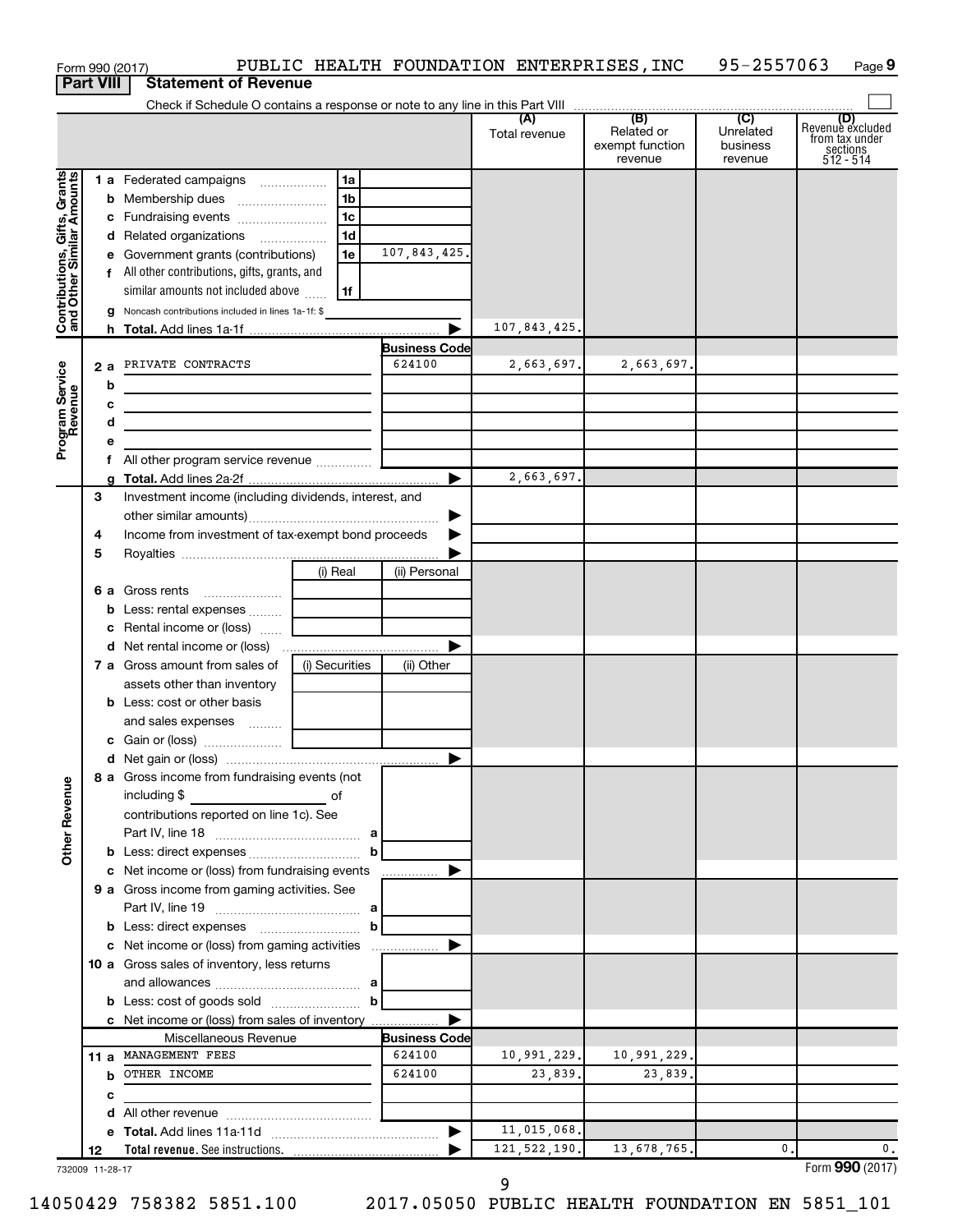### Form 990 (2017) Page PUBLIC HEALTH FOUNDATION ENTERPRISES,INC 95-2557063 95-2557063 <sub>Page</sub> 10 **Part IX | Statement of Functional Expenses**

**Total functional expenses.**  Add lines 1 through 24e **Joint costs.** Complete this line only if the organization **(A) (B) (C) (D)** Fundraising **1 2 3** Grants and other assistance to foreign **4 5 6 7 8 9 10 11 a** Management ~~~~~~~~~~~~~~~~ **b c d e f g 12 13 14 15 16 17 18 19 20 21 22 23 24 a b c d e 25 26** *Section 501(c)(3) and 501(c)(4) organizations must complete all columns. All other organizations must complete column (A).* Grants and other assistance to domestic organizations and domestic governments. See Part IV, line 21 Compensation not included above, to disqualified persons (as defined under section 4958(f)(1)) and persons described in section  $4958(c)(3)(B)$   $\ldots$ Pension plan accruals and contributions (include section 401(k) and 403(b) employer contributions) Professional fundraising services. See Part IV, line 17 Other. (If line 11g amount exceeds 10% of line 25, column (A) amount, list line 11g expenses on Sch O.) Other expenses. Itemize expenses not covered above. (List miscellaneous expenses in line 24e. If line 24e amount exceeds 10% of line 25, column (A) amount, list line 24e expenses on Schedule O.) reported in column (B) joint costs from a combined educational campaign and fundraising solicitation. Check if Schedule O contains a response or note to any line in this Part IX Total expenses Program service expenses Management and general expenses expenses .<br>... Grants and other assistance to domestic  $individuals. See Part IV, line 22$  ............ organizations, foreign governments, and foreign individuals. See Part IV, lines 15 and 16  $\ldots$ Benefits paid to or for members .................... Compensation of current officers, directors, trustees, and key employees ........................ Other salaries and wages ~~~~~~~~~~ Other employee benefits ~~~~~~~~~~ Payroll taxes ~~~~~~~~~~~~~~~~ Fees for services (non-employees): Legal ~~~~~~~~~~~~~~~~~~~~ Accounting ~~~~~~~~~~~~~~~~~ Lobbying ~~~~~~~~~~~~~~~~~~ Investment management fees ....................... Advertising and promotion ........................... Office expenses ~~~~~~~~~~~~~~~ Information technology ~~~~~~~~~~~ Royalties ~~~~~~~~~~~~~~~~~~ Occupancy ~~~~~~~~~~~~~~~~~ Travel ………………………………………………… Payments of travel or entertainment expenses for any federal, state, or local public officials Conferences, conventions, and meetings Interest ~~~~~~~~~~~~~~~~~~ Payments to affiliates ~~~~~~~~~~~~ Depreciation, depletion, and amortization ...... Insurance ~~~~~~~~~~~~~~~~~ All other expenses *Do not include amounts reported on lines 6b, 7b, 8b, 9b, and 10b of Part VIII.*  $\boxed{\text{X}}$ 992,413. 58,464,014. 53,874,875. 4,589,139. 16,632,067. 15,328,422. 1,303,645. 5,123,628. 4,699,433. 424,195. 18,002,793. 17,435,995. 566,798. 1,238,006. 1,220,614. 17,392. 6,116,239. 5,863,975. 252,264. 1,830,085. 1,076,259. 753,826. 8,453,636. 7,647,305. 806,331. 1,578,239. 1,388,276. 189,963. 578,052. 507,794. 70,258. 47. 47. 1,031,889. 761,636. 270,253. 626,553. 203,708. 422,845. EQUIPMENT RENTAL & MAIN | 433,568. 338,387. 95,181. MEMBERSHIP & SUBSCRIPTI | 112,498. 71,655. 40,843. 121,213,727.110,418,334. 10,795,393. 0.

732010 11-28-17

Check here  $\blacktriangleright$ 

Form (2017) **990**

Check here  $\begin{array}{c} \begin{array}{|c} \hline \end{array} \end{array}$  if following SOP 98-2 (ASC 958-720)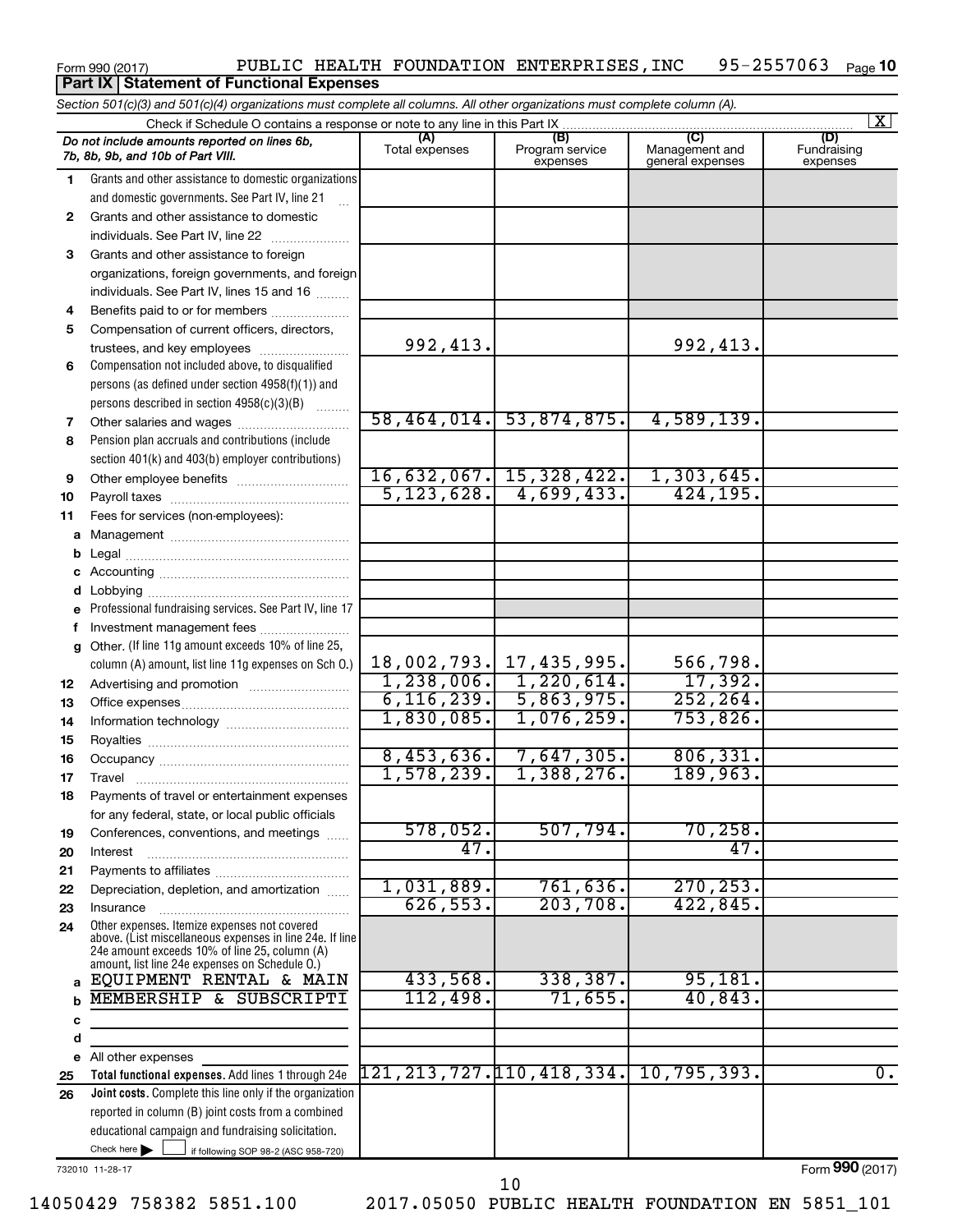Form 990 (2017) **Part X** | Balance Sheet

|                             |    |                                                                                                                                                          |  |                         | (A)<br>Beginning of year      |                 | (B)<br>End of year        |  |
|-----------------------------|----|----------------------------------------------------------------------------------------------------------------------------------------------------------|--|-------------------------|-------------------------------|-----------------|---------------------------|--|
|                             | 1  |                                                                                                                                                          |  |                         | 8,613,875.                    | $\mathbf{1}$    | 7,148,524.                |  |
|                             | 2  |                                                                                                                                                          |  | $\mathbf{2}$            |                               |                 |                           |  |
|                             | 3  |                                                                                                                                                          |  | 3                       |                               |                 |                           |  |
|                             | 4  |                                                                                                                                                          |  | 14,866,491.             | $\overline{4}$                | 18, 182, 189.   |                           |  |
|                             | 5  | Loans and other receivables from current and former officers, directors,                                                                                 |  |                         |                               |                 |                           |  |
|                             |    | trustees, key employees, and highest compensated employees. Complete                                                                                     |  |                         |                               |                 |                           |  |
|                             |    |                                                                                                                                                          |  |                         |                               | 5               |                           |  |
|                             | 6  | Loans and other receivables from other disqualified persons (as defined under                                                                            |  |                         |                               |                 |                           |  |
|                             |    | section 4958(f)(1)), persons described in section 4958(c)(3)(B), and contributing                                                                        |  |                         |                               |                 |                           |  |
|                             |    | employers and sponsoring organizations of section 501(c)(9) voluntary                                                                                    |  |                         |                               |                 |                           |  |
|                             |    | employees' beneficiary organizations (see instr). Complete Part II of Sch L                                                                              |  |                         |                               | 6               |                           |  |
| Assets                      | 7  |                                                                                                                                                          |  |                         |                               | $\overline{7}$  |                           |  |
|                             | 8  |                                                                                                                                                          |  |                         |                               | 8               |                           |  |
|                             | 9  | Prepaid expenses and deferred charges [11] [11] Prepaid expenses and deferred charges [11] [11] All and the Pr                                           |  |                         | 2,092,391.                    | 9               | 2, 202, 468.              |  |
|                             |    | 10a Land, buildings, and equipment: cost or other                                                                                                        |  |                         |                               |                 |                           |  |
|                             |    | basis. Complete Part VI of Schedule D  10a                                                                                                               |  | $10,049,826$ .          |                               |                 |                           |  |
|                             |    |                                                                                                                                                          |  | $\overline{6,591,411.}$ | 2,723,778.                    | 10 <sub>c</sub> | 3,458,415.                |  |
|                             | 11 |                                                                                                                                                          |  |                         |                               | 11              |                           |  |
|                             | 12 |                                                                                                                                                          |  |                         |                               | 12              |                           |  |
|                             | 13 |                                                                                                                                                          |  |                         |                               | 13              |                           |  |
|                             | 14 |                                                                                                                                                          |  |                         |                               | 14              |                           |  |
|                             | 15 |                                                                                                                                                          |  |                         |                               | 15              |                           |  |
|                             | 16 |                                                                                                                                                          |  |                         | 28, 296, 535.<br>6, 218, 176. | 16              | 30,991,596.<br>8,659,285. |  |
|                             | 17 |                                                                                                                                                          |  |                         |                               | 17              |                           |  |
|                             | 18 |                                                                                                                                                          |  |                         | 174,026.                      | 18              | 377,073.                  |  |
|                             | 19 |                                                                                                                                                          |  |                         |                               | 19              |                           |  |
|                             | 20 |                                                                                                                                                          |  |                         | 4, 116, 231.                  | 20              | 3,666,566.                |  |
|                             | 21 | Escrow or custodial account liability. Complete Part IV of Schedule D                                                                                    |  |                         |                               | 21              |                           |  |
| Liabilities                 | 22 | Loans and other payables to current and former officers, directors, trustees,<br>key employees, highest compensated employees, and disqualified persons. |  |                         |                               |                 |                           |  |
|                             |    |                                                                                                                                                          |  |                         |                               | 22              |                           |  |
|                             | 23 | Secured mortgages and notes payable to unrelated third parties                                                                                           |  |                         |                               | 23              |                           |  |
|                             | 24 | Unsecured notes and loans payable to unrelated third parties                                                                                             |  |                         |                               | 24              |                           |  |
|                             | 25 | Other liabilities (including federal income tax, payables to related third                                                                               |  |                         |                               |                 |                           |  |
|                             |    | parties, and other liabilities not included on lines 17-24). Complete Part X of                                                                          |  |                         |                               |                 |                           |  |
|                             |    | Schedule D                                                                                                                                               |  |                         | 10,596,647.                   | 25              | 10,788,754.               |  |
|                             | 26 | Total liabilities. Add lines 17 through 25                                                                                                               |  |                         | 21, 105, 080.                 | 26              | 23,491,678.               |  |
|                             |    | Organizations that follow SFAS 117 (ASC 958), check here $\blacktriangleright \begin{array}{c} \boxed{X} \\ \end{array}$ and                             |  |                         |                               |                 |                           |  |
|                             |    | complete lines 27 through 29, and lines 33 and 34.                                                                                                       |  |                         |                               |                 |                           |  |
|                             | 27 |                                                                                                                                                          |  |                         | 7,191,455.                    | 27              | 7,499,918.                |  |
|                             | 28 | Temporarily restricted net assets                                                                                                                        |  |                         |                               | 28              |                           |  |
|                             | 29 | Permanently restricted net assets                                                                                                                        |  |                         |                               | 29              |                           |  |
|                             |    | Organizations that do not follow SFAS 117 (ASC 958), check here ▶ □                                                                                      |  |                         |                               |                 |                           |  |
|                             |    | and complete lines 30 through 34.                                                                                                                        |  |                         |                               |                 |                           |  |
|                             | 30 |                                                                                                                                                          |  |                         |                               | 30              |                           |  |
|                             | 31 | Paid-in or capital surplus, or land, building, or equipment fund                                                                                         |  |                         |                               | 31              |                           |  |
| Net Assets or Fund Balances | 32 | Retained earnings, endowment, accumulated income, or other funds                                                                                         |  |                         |                               | 32              |                           |  |
|                             | 33 |                                                                                                                                                          |  |                         | 7, 191, 455.                  | 33              | 7,499,918.                |  |
|                             | 34 |                                                                                                                                                          |  |                         | 28, 296, 535.                 | 34              | 30,991,596.               |  |

Form (2017) **990**

 $\overline{\phantom{1}}$ 

| - <b>-</b> |
|------------|
|            |
|            |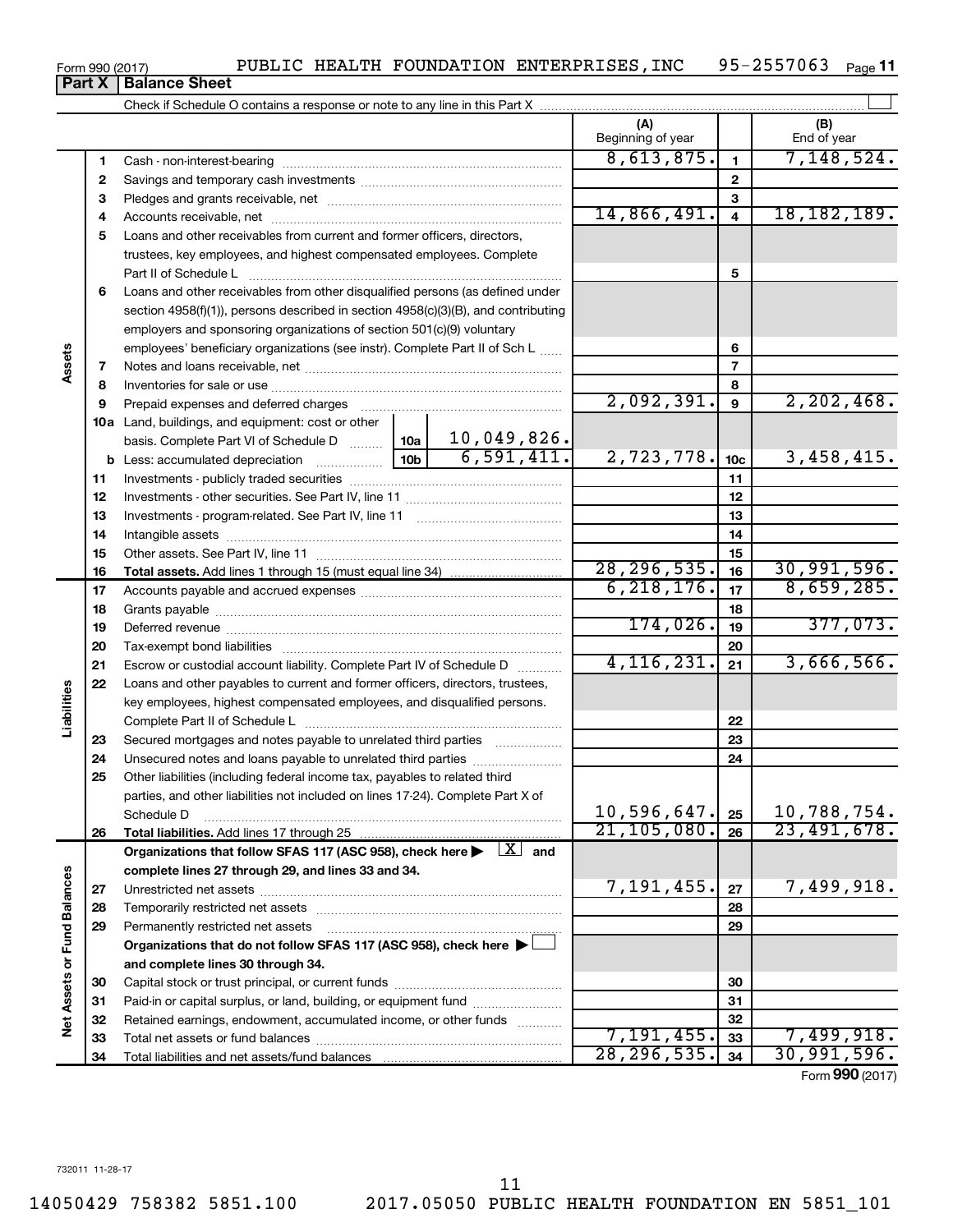|    | PUBLIC HEALTH FOUNDATION ENTERPRISES, INC<br>Form 990 (2017)                                                                    |                         | 95-2557063     |                |            | Page 12              |
|----|---------------------------------------------------------------------------------------------------------------------------------|-------------------------|----------------|----------------|------------|----------------------|
|    | Part XI   Reconciliation of Net Assets                                                                                          |                         |                |                |            |                      |
|    |                                                                                                                                 |                         |                |                |            |                      |
|    |                                                                                                                                 |                         |                |                |            |                      |
| 1  |                                                                                                                                 | $\mathbf{1}$            | 121,522,190.   |                |            |                      |
| 2  |                                                                                                                                 | $\mathbf{2}$            | 121, 213, 727. |                |            |                      |
| 3  | Revenue less expenses. Subtract line 2 from line 1                                                                              | 3                       |                |                |            | 308, 463.            |
| 4  |                                                                                                                                 | $\overline{\mathbf{4}}$ |                |                |            | 7, 191, 455.         |
| 5  |                                                                                                                                 | 5                       |                |                |            |                      |
| 6  | Donated services and use of facilities                                                                                          | 6                       |                |                |            |                      |
| 7  | Investment expenses                                                                                                             | $\overline{7}$          |                |                |            |                      |
| 8  | Prior period adjustments                                                                                                        | 8                       |                |                |            |                      |
| 9  |                                                                                                                                 | 9                       |                |                |            | 0.                   |
| 10 | Net assets or fund balances at end of year. Combine lines 3 through 9 (must equal Part X, line 33,                              |                         |                |                |            |                      |
|    | column (B))                                                                                                                     | 10                      |                | 7,499,918.     |            |                      |
|    | Part XII Financial Statements and Reporting                                                                                     |                         |                |                |            |                      |
|    |                                                                                                                                 |                         |                |                |            | $\boxed{\textbf{X}}$ |
|    |                                                                                                                                 |                         |                |                | <b>Yes</b> | <b>No</b>            |
| 1  | Accounting method used to prepare the Form 990: $\Box$ Cash $\Box$ Accrual<br>$\Box$ Other                                      |                         |                |                |            |                      |
|    | If the organization changed its method of accounting from a prior year or checked "Other," explain in Schedule O.               |                         |                |                |            |                      |
|    |                                                                                                                                 |                         |                | 2a             |            | x                    |
|    | If "Yes," check a box below to indicate whether the financial statements for the year were compiled or reviewed on a            |                         |                |                |            |                      |
|    | separate basis, consolidated basis, or both:                                                                                    |                         |                |                |            |                      |
|    | Both consolidated and separate basis<br>Separate basis<br>Consolidated basis                                                    |                         |                |                |            |                      |
|    |                                                                                                                                 |                         |                | 2 <sub>b</sub> | х          |                      |
|    | If "Yes," check a box below to indicate whether the financial statements for the year were audited on a separate basis,         |                         |                |                |            |                      |
|    | consolidated basis, or both:                                                                                                    |                         |                |                |            |                      |
|    | $\lfloor x \rfloor$ Separate basis<br>Consolidated basis<br>Both consolidated and separate basis                                |                         |                |                |            |                      |
|    | c If "Yes" to line 2a or 2b, does the organization have a committee that assumes responsibility for oversight of the audit,     |                         |                |                |            |                      |
|    | review, or compilation of its financial statements and selection of an independent accountant?                                  |                         |                | 2c             | х          |                      |
|    | If the organization changed either its oversight process or selection process during the tax year, explain in Schedule O.       |                         |                |                |            |                      |
|    | 3a As a result of a federal award, was the organization required to undergo an audit or audits as set forth in the Single Audit |                         |                |                |            |                      |
|    | Act and OMB Circular A-133?                                                                                                     |                         |                | За             | x          |                      |
|    | b If "Yes," did the organization undergo the required audit or audits? If the organization did not undergo the required audit   |                         |                |                |            |                      |
|    |                                                                                                                                 |                         |                | 3b             | X<br>nnn   |                      |

Form (2017) **990**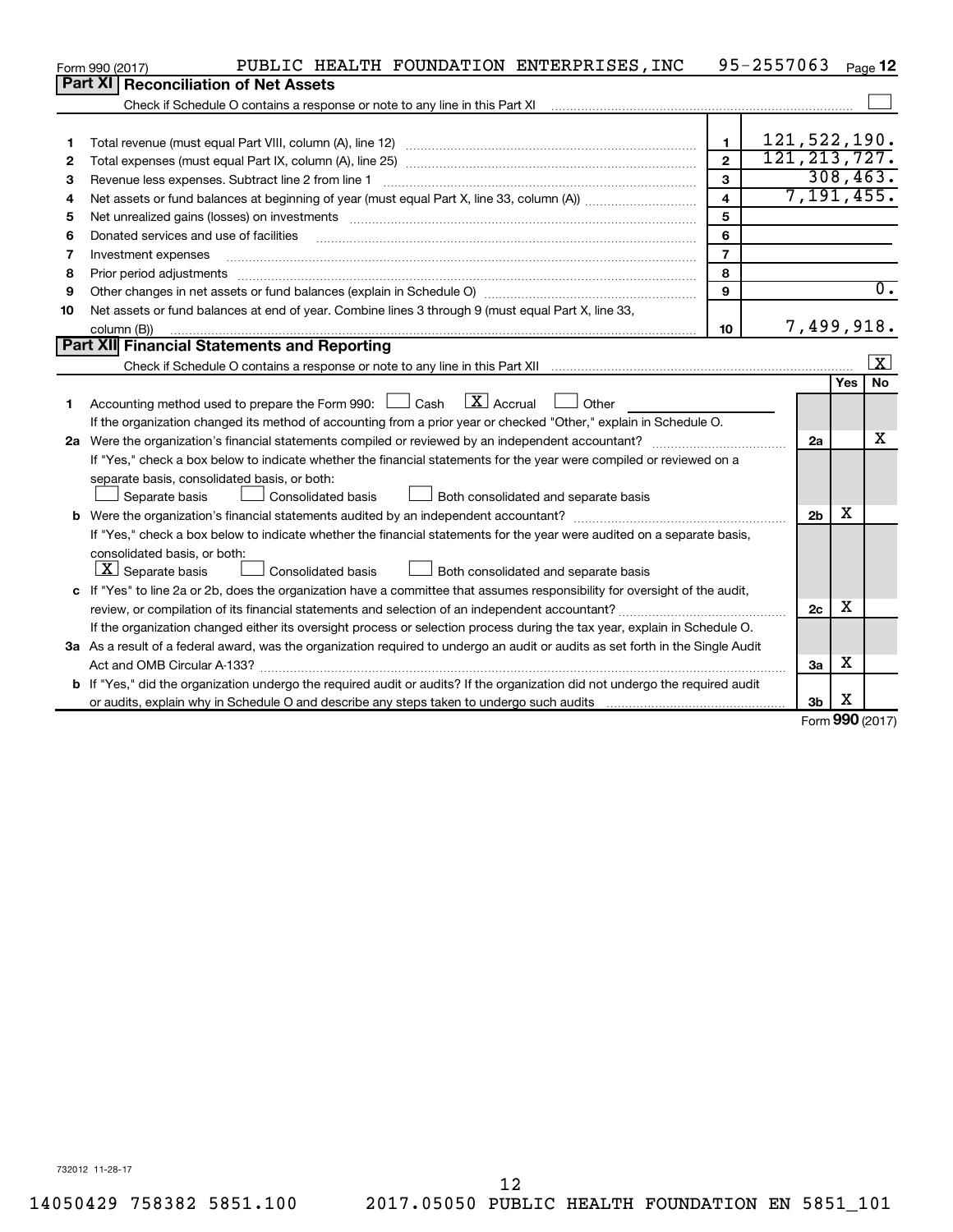| <b>SCHEDULE A</b> |  |
|-------------------|--|
|-------------------|--|

Form 990 or 990-EZ)<br>
Complete if the organization is a section 501(c)(3) organization or a section<br> **Public Charity Status and Public Support 4947(a)(1) nonexempt charitable trust.**

**| Attach to Form 990 or Form 990-EZ.** 

| <b>Open to Public</b><br>Inspection |
|-------------------------------------|

OMB No. 1545-0047

| Department of the Treasury<br>Internal Revenue Service |                     |  |                       |                                             |                                                                                    | ▶ Attach to Form 990 or Form 990-EZ.                                                                                                                                                                                                                 |     |                                   |                            |  | <b>Open to Public</b><br>Inspection   |  |
|--------------------------------------------------------|---------------------|--|-----------------------|---------------------------------------------|------------------------------------------------------------------------------------|------------------------------------------------------------------------------------------------------------------------------------------------------------------------------------------------------------------------------------------------------|-----|-----------------------------------|----------------------------|--|---------------------------------------|--|
| Name of the organization                               |                     |  |                       |                                             | ► Go to www.irs.gov/Form990 for instructions and the latest information.           |                                                                                                                                                                                                                                                      |     |                                   |                            |  | <b>Employer identification number</b> |  |
|                                                        |                     |  |                       |                                             |                                                                                    | PUBLIC HEALTH FOUNDATION ENTERPRISES, INC                                                                                                                                                                                                            |     |                                   |                            |  | 95-2557063                            |  |
| Part I                                                 |                     |  |                       |                                             |                                                                                    | Reason for Public Charity Status (All organizations must complete this part.) See instructions.                                                                                                                                                      |     |                                   |                            |  |                                       |  |
|                                                        |                     |  |                       |                                             |                                                                                    | The organization is not a private foundation because it is: (For lines 1 through 12, check only one box.)                                                                                                                                            |     |                                   |                            |  |                                       |  |
| 1                                                      |                     |  |                       |                                             |                                                                                    | A church, convention of churches, or association of churches described in section 170(b)(1)(A)(i).                                                                                                                                                   |     |                                   |                            |  |                                       |  |
| 2                                                      |                     |  |                       |                                             |                                                                                    | A school described in section 170(b)(1)(A)(ii). (Attach Schedule E (Form 990 or 990-EZ).)                                                                                                                                                            |     |                                   |                            |  |                                       |  |
| 3                                                      |                     |  |                       |                                             |                                                                                    | A hospital or a cooperative hospital service organization described in section 170(b)(1)(A)(iii).                                                                                                                                                    |     |                                   |                            |  |                                       |  |
| 4                                                      |                     |  |                       |                                             |                                                                                    | A medical research organization operated in conjunction with a hospital described in section 170(b)(1)(A)(iii). Enter the hospital's name,                                                                                                           |     |                                   |                            |  |                                       |  |
|                                                        |                     |  | city, and state:      |                                             |                                                                                    |                                                                                                                                                                                                                                                      |     |                                   |                            |  |                                       |  |
| 5                                                      |                     |  |                       |                                             |                                                                                    | An organization operated for the benefit of a college or university owned or operated by a governmental unit described in                                                                                                                            |     |                                   |                            |  |                                       |  |
|                                                        |                     |  |                       |                                             | section 170(b)(1)(A)(iv). (Complete Part II.)                                      |                                                                                                                                                                                                                                                      |     |                                   |                            |  |                                       |  |
| 6                                                      |                     |  |                       |                                             |                                                                                    | A federal, state, or local government or governmental unit described in section 170(b)(1)(A)(v).                                                                                                                                                     |     |                                   |                            |  |                                       |  |
| $\overline{7}$                                         | $\lfloor x \rfloor$ |  |                       |                                             |                                                                                    | An organization that normally receives a substantial part of its support from a governmental unit or from the general public described in                                                                                                            |     |                                   |                            |  |                                       |  |
|                                                        |                     |  |                       |                                             | section 170(b)(1)(A)(vi). (Complete Part II.)                                      |                                                                                                                                                                                                                                                      |     |                                   |                            |  |                                       |  |
| 8                                                      |                     |  |                       |                                             |                                                                                    | A community trust described in section 170(b)(1)(A)(vi). (Complete Part II.)                                                                                                                                                                         |     |                                   |                            |  |                                       |  |
| 9                                                      |                     |  |                       |                                             |                                                                                    | An agricultural research organization described in section 170(b)(1)(A)(ix) operated in conjunction with a land-grant college                                                                                                                        |     |                                   |                            |  |                                       |  |
|                                                        |                     |  |                       |                                             |                                                                                    | or university or a non-land-grant college of agriculture (see instructions). Enter the name, city, and state of the college or                                                                                                                       |     |                                   |                            |  |                                       |  |
|                                                        |                     |  | university:           |                                             |                                                                                    |                                                                                                                                                                                                                                                      |     |                                   |                            |  |                                       |  |
| 10                                                     |                     |  |                       |                                             |                                                                                    | An organization that normally receives: (1) more than 33 1/3% of its support from contributions, membership fees, and gross receipts from                                                                                                            |     |                                   |                            |  |                                       |  |
|                                                        |                     |  |                       |                                             |                                                                                    | activities related to its exempt functions - subject to certain exceptions, and (2) no more than 33 1/3% of its support from gross investment                                                                                                        |     |                                   |                            |  |                                       |  |
|                                                        |                     |  |                       |                                             |                                                                                    | income and unrelated business taxable income (less section 511 tax) from businesses acquired by the organization after June 30, 1975.                                                                                                                |     |                                   |                            |  |                                       |  |
|                                                        |                     |  |                       |                                             | See section 509(a)(2). (Complete Part III.)                                        |                                                                                                                                                                                                                                                      |     |                                   |                            |  |                                       |  |
| 11                                                     |                     |  |                       |                                             |                                                                                    | An organization organized and operated exclusively to test for public safety. See section 509(a)(4).                                                                                                                                                 |     |                                   |                            |  |                                       |  |
| 12                                                     |                     |  |                       |                                             |                                                                                    | An organization organized and operated exclusively for the benefit of, to perform the functions of, or to carry out the purposes of one or                                                                                                           |     |                                   |                            |  |                                       |  |
|                                                        |                     |  |                       |                                             |                                                                                    | more publicly supported organizations described in section 509(a)(1) or section 509(a)(2). See section 509(a)(3). Check the box in<br>lines 12a through 12d that describes the type of supporting organization and complete lines 12e, 12f, and 12g. |     |                                   |                            |  |                                       |  |
| а                                                      |                     |  |                       |                                             |                                                                                    | Type I. A supporting organization operated, supervised, or controlled by its supported organization(s), typically by giving                                                                                                                          |     |                                   |                            |  |                                       |  |
|                                                        |                     |  |                       |                                             |                                                                                    | the supported organization(s) the power to regularly appoint or elect a majority of the directors or trustees of the supporting                                                                                                                      |     |                                   |                            |  |                                       |  |
|                                                        |                     |  |                       |                                             | organization. You must complete Part IV, Sections A and B.                         |                                                                                                                                                                                                                                                      |     |                                   |                            |  |                                       |  |
| b                                                      |                     |  |                       |                                             |                                                                                    | Type II. A supporting organization supervised or controlled in connection with its supported organization(s), by having                                                                                                                              |     |                                   |                            |  |                                       |  |
|                                                        |                     |  |                       |                                             |                                                                                    | control or management of the supporting organization vested in the same persons that control or manage the supported                                                                                                                                 |     |                                   |                            |  |                                       |  |
|                                                        |                     |  |                       |                                             | organization(s). You must complete Part IV, Sections A and C.                      |                                                                                                                                                                                                                                                      |     |                                   |                            |  |                                       |  |
| с                                                      |                     |  |                       |                                             |                                                                                    | Type III functionally integrated. A supporting organization operated in connection with, and functionally integrated with,                                                                                                                           |     |                                   |                            |  |                                       |  |
|                                                        |                     |  |                       |                                             |                                                                                    | its supported organization(s) (see instructions). You must complete Part IV, Sections A, D, and E.                                                                                                                                                   |     |                                   |                            |  |                                       |  |
| d                                                      |                     |  |                       |                                             |                                                                                    | Type III non-functionally integrated. A supporting organization operated in connection with its supported organization(s)                                                                                                                            |     |                                   |                            |  |                                       |  |
|                                                        |                     |  |                       |                                             |                                                                                    | that is not functionally integrated. The organization generally must satisfy a distribution requirement and an attentiveness                                                                                                                         |     |                                   |                            |  |                                       |  |
|                                                        |                     |  |                       |                                             |                                                                                    | requirement (see instructions). You must complete Part IV, Sections A and D, and Part V.                                                                                                                                                             |     |                                   |                            |  |                                       |  |
| е                                                      |                     |  |                       |                                             |                                                                                    | Check this box if the organization received a written determination from the IRS that it is a Type I, Type II, Type III                                                                                                                              |     |                                   |                            |  |                                       |  |
|                                                        |                     |  |                       |                                             |                                                                                    | functionally integrated, or Type III non-functionally integrated supporting organization.                                                                                                                                                            |     |                                   |                            |  |                                       |  |
|                                                        |                     |  |                       | Enter the number of supported organizations |                                                                                    |                                                                                                                                                                                                                                                      |     |                                   |                            |  |                                       |  |
|                                                        |                     |  | (i) Name of supported |                                             | Provide the following information about the supported organization(s).<br>(ii) EIN | (iii) Type of organization                                                                                                                                                                                                                           |     | (iv) Is the organization listed   | (v) Amount of monetary     |  | (vi) Amount of other                  |  |
|                                                        |                     |  | organization          |                                             |                                                                                    | (described on lines 1-10                                                                                                                                                                                                                             | Yes | in your governing document?<br>No | support (see instructions) |  | support (see instructions)            |  |
|                                                        |                     |  |                       |                                             |                                                                                    | above (see instructions))                                                                                                                                                                                                                            |     |                                   |                            |  |                                       |  |
|                                                        |                     |  |                       |                                             |                                                                                    |                                                                                                                                                                                                                                                      |     |                                   |                            |  |                                       |  |
|                                                        |                     |  |                       |                                             |                                                                                    |                                                                                                                                                                                                                                                      |     |                                   |                            |  |                                       |  |
|                                                        |                     |  |                       |                                             |                                                                                    |                                                                                                                                                                                                                                                      |     |                                   |                            |  |                                       |  |
|                                                        |                     |  |                       |                                             |                                                                                    |                                                                                                                                                                                                                                                      |     |                                   |                            |  |                                       |  |
|                                                        |                     |  |                       |                                             |                                                                                    |                                                                                                                                                                                                                                                      |     |                                   |                            |  |                                       |  |
|                                                        |                     |  |                       |                                             |                                                                                    |                                                                                                                                                                                                                                                      |     |                                   |                            |  |                                       |  |
|                                                        |                     |  |                       |                                             |                                                                                    |                                                                                                                                                                                                                                                      |     |                                   |                            |  |                                       |  |
|                                                        |                     |  |                       |                                             |                                                                                    |                                                                                                                                                                                                                                                      |     |                                   |                            |  |                                       |  |
|                                                        |                     |  |                       |                                             |                                                                                    |                                                                                                                                                                                                                                                      |     |                                   |                            |  |                                       |  |

**Total**

LHA For Paperwork Reduction Act Notice, see the Instructions for Form 990 or 990-EZ. 732021 10-06-17 Schedule A (Form 990 or 990-EZ) 2017 13

14050429 758382 5851.100 2017.05050 PUBLIC HEALTH FOUNDATION EN 5851\_101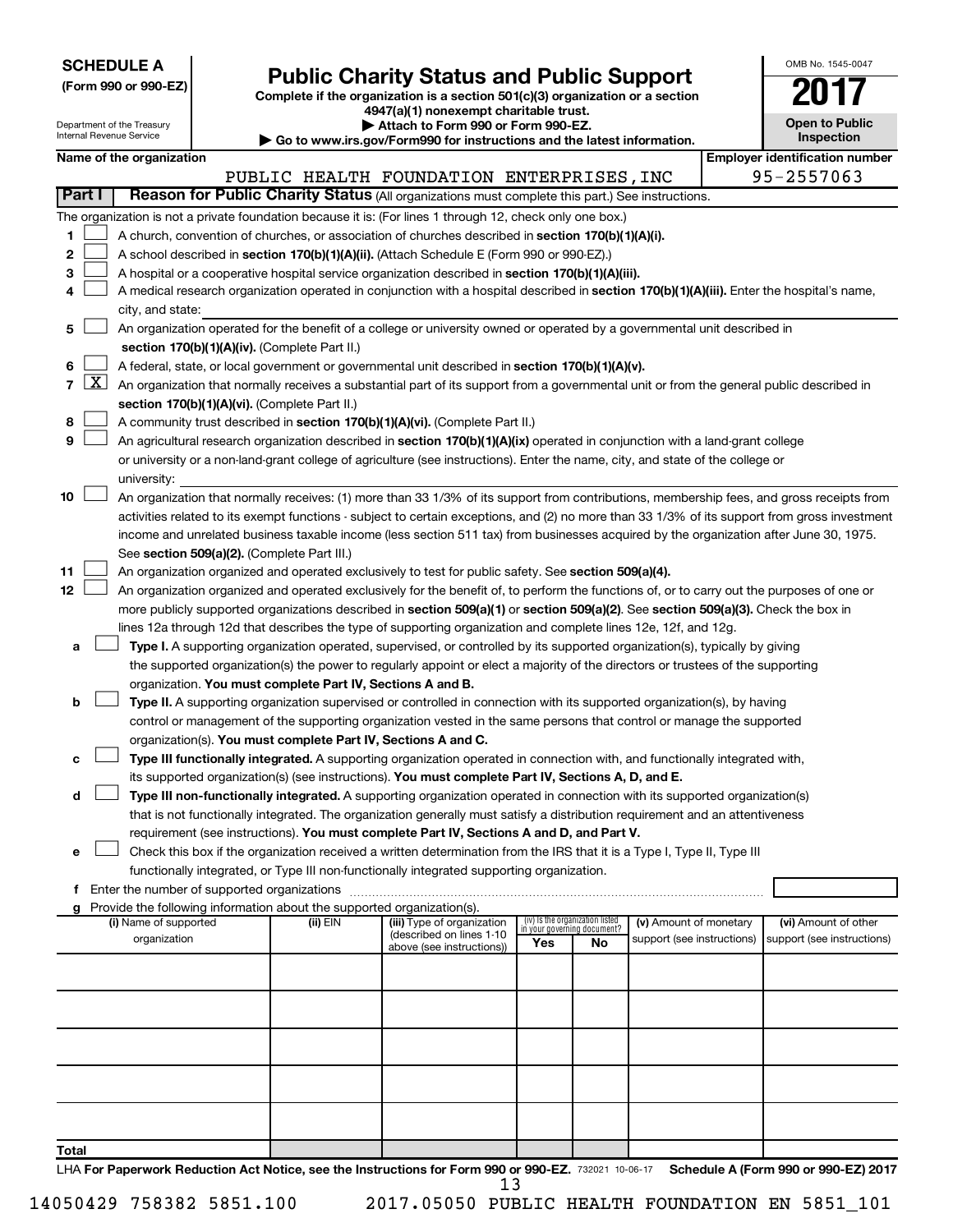### Schedule A (Form 990 or 990-EZ) 2017 PUBLIC HEALTH FOUNDATION ENTERPRISES , INC95-2557063 <sub>Page 2</sub> **Part II Support Schedule for Organizations Described in Sections 170(b)(1)(A)(iv) and 170(b)(1)(A)(vi)**

(Complete only if you checked the box on line 5, 7, or 8 of Part I or if the organization failed to qualify under Part III. If the organization fails to qualify under the tests listed below, please complete Part III.)

|    | <b>Section A. Public Support</b>                                                                                                                                                                                               |             |               |             |               |                                      |                     |
|----|--------------------------------------------------------------------------------------------------------------------------------------------------------------------------------------------------------------------------------|-------------|---------------|-------------|---------------|--------------------------------------|---------------------|
|    | Calendar year (or fiscal year beginning in)                                                                                                                                                                                    | (a) 2013    | (b) 2014      | $(c)$ 2015  | $(d)$ 2016    | (e) 2017                             | (f) Total           |
|    | 1 Gifts, grants, contributions, and                                                                                                                                                                                            |             |               |             |               |                                      |                     |
|    | membership fees received. (Do not                                                                                                                                                                                              |             |               |             |               |                                      |                     |
|    | include any "unusual grants.")                                                                                                                                                                                                 | 87,960,983. | 87, 289, 147. | 93,692,293. | 97, 342, 024. | 107,843,425.                         | 474, 127, 872.      |
|    | 2 Tax revenues levied for the organ-                                                                                                                                                                                           |             |               |             |               |                                      |                     |
|    | ization's benefit and either paid to                                                                                                                                                                                           |             |               |             |               |                                      |                     |
|    | or expended on its behalf                                                                                                                                                                                                      |             |               |             |               |                                      |                     |
|    | 3 The value of services or facilities                                                                                                                                                                                          |             |               |             |               |                                      |                     |
|    | furnished by a governmental unit to                                                                                                                                                                                            |             |               |             |               |                                      |                     |
|    | the organization without charge                                                                                                                                                                                                |             |               |             |               |                                      |                     |
|    | 4 Total. Add lines 1 through 3                                                                                                                                                                                                 | 87,960,983. | 87, 289, 147. | 93,692,293. | 97, 342, 024. | 107,843,425.                         | 474, 127, 872.      |
| 5. | The portion of total contributions                                                                                                                                                                                             |             |               |             |               |                                      |                     |
|    | by each person (other than a                                                                                                                                                                                                   |             |               |             |               |                                      |                     |
|    | governmental unit or publicly                                                                                                                                                                                                  |             |               |             |               |                                      |                     |
|    | supported organization) included                                                                                                                                                                                               |             |               |             |               |                                      |                     |
|    | on line 1 that exceeds 2% of the                                                                                                                                                                                               |             |               |             |               |                                      |                     |
|    | amount shown on line 11,                                                                                                                                                                                                       |             |               |             |               |                                      |                     |
|    | column (f)                                                                                                                                                                                                                     |             |               |             |               |                                      |                     |
|    | 6 Public support. Subtract line 5 from line 4.                                                                                                                                                                                 |             |               |             |               |                                      | 474, 127, 872.      |
|    | <b>Section B. Total Support</b>                                                                                                                                                                                                |             |               |             |               |                                      |                     |
|    | Calendar year (or fiscal year beginning in) $\blacktriangleright$                                                                                                                                                              | (a) 2013    | (b) 2014      | $(c)$ 2015  | $(d)$ 2016    | (e) 2017                             | (f) Total           |
|    | <b>7</b> Amounts from line 4                                                                                                                                                                                                   | 87,960,983  | 87, 289, 147. | 93,692,293  | 97, 342, 024  | 107,843,425                          | 474, 127, 872.      |
| 8  | Gross income from interest,                                                                                                                                                                                                    |             |               |             |               |                                      |                     |
|    | dividends, payments received on                                                                                                                                                                                                |             |               |             |               |                                      |                     |
|    | securities loans, rents, royalties,                                                                                                                                                                                            |             |               |             |               |                                      |                     |
|    | and income from similar sources                                                                                                                                                                                                |             |               |             |               |                                      |                     |
| 9  | Net income from unrelated business                                                                                                                                                                                             |             |               |             |               |                                      |                     |
|    | activities, whether or not the                                                                                                                                                                                                 |             |               |             |               |                                      |                     |
|    | business is regularly carried on                                                                                                                                                                                               |             |               |             |               |                                      |                     |
|    | 10 Other income. Do not include gain                                                                                                                                                                                           |             |               |             |               |                                      |                     |
|    | or loss from the sale of capital                                                                                                                                                                                               |             |               |             |               |                                      |                     |
|    | assets (Explain in Part VI.)                                                                                                                                                                                                   | 7,876,546.  | 8,630,206.    | 9,691,305.  | 10,621,932.   | 11,015,068.                          | 47,835,057.         |
|    | 11 Total support. Add lines 7 through 10                                                                                                                                                                                       |             |               |             |               |                                      | 521, 962, 929.      |
|    | <b>12</b> Gross receipts from related activities, etc. (see instructions)                                                                                                                                                      |             |               |             |               | 12                                   |                     |
|    | 13 First five years. If the Form 990 is for the organization's first, second, third, fourth, or fifth tax year as a section 501(c)(3)                                                                                          |             |               |             |               |                                      |                     |
|    | organization, check this box and stop here                                                                                                                                                                                     |             |               |             |               |                                      |                     |
|    | <b>Section C. Computation of Public Support Percentage</b>                                                                                                                                                                     |             |               |             |               |                                      |                     |
|    | 14 Public support percentage for 2017 (line 6, column (f) divided by line 11, column (f) <i>mummumumum</i>                                                                                                                     |             |               |             |               | 14                                   | 90.84<br>%<br>91.02 |
|    |                                                                                                                                                                                                                                |             |               |             |               | 15                                   | $\%$                |
|    | 16a 33 1/3% support test - 2017. If the organization did not check the box on line 13, and line 14 is 33 1/3% or more, check this box and                                                                                      |             |               |             |               |                                      |                     |
|    | stop here. The organization qualifies as a publicly supported organization [11] manuscription manuscription manuscription of the original state of the original state of the state of the state of the state of the state of t |             |               |             |               |                                      | X                   |
|    | b 33 1/3% support test - 2016. If the organization did not check a box on line 13 or 16a, and line 15 is 33 1/3% or more, check this box                                                                                       |             |               |             |               |                                      |                     |
|    |                                                                                                                                                                                                                                |             |               |             |               |                                      |                     |
|    | 17a 10% -facts-and-circumstances test - 2017. If the organization did not check a box on line 13, 16a, or 16b, and line 14 is 10% or more,                                                                                     |             |               |             |               |                                      |                     |
|    | and if the organization meets the "facts-and-circumstances" test, check this box and stop here. Explain in Part VI how the organization                                                                                        |             |               |             |               |                                      |                     |
|    |                                                                                                                                                                                                                                |             |               |             |               |                                      |                     |
|    | b 10% -facts-and-circumstances test - 2016. If the organization did not check a box on line 13, 16a, 16b, or 17a, and line 15 is 10% or                                                                                        |             |               |             |               |                                      |                     |
|    | more, and if the organization meets the "facts-and-circumstances" test, check this box and stop here. Explain in Part VI how the                                                                                               |             |               |             |               |                                      |                     |
|    | organization meets the "facts-and-circumstances" test. The organization qualifies as a publicly supported organization                                                                                                         |             |               |             |               |                                      |                     |
| 18 | Private foundation. If the organization did not check a box on line 13, 16a, 16b, 17a, or 17b, check this box and see instructions                                                                                             |             |               |             |               |                                      |                     |
|    |                                                                                                                                                                                                                                |             |               |             |               | Schedule A (Form 990 or 990-EZ) 2017 |                     |

732022 10-06-17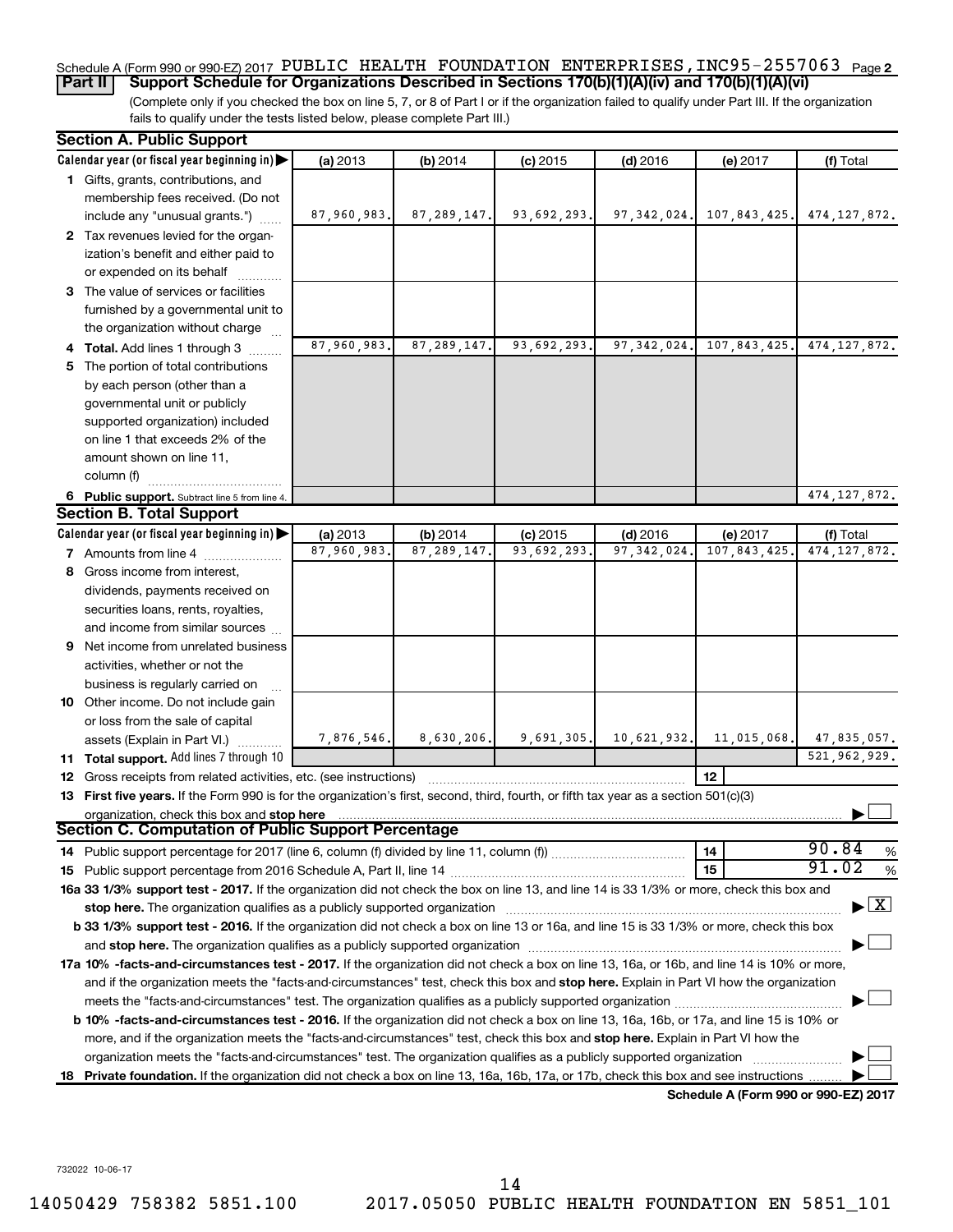### Schedule A (Form 990 or 990-EZ) 2017 PUBLIC HEALTH FOUNDATION ENTERPRISES , INC95-2557063 <sub>Page 3</sub> **Part III Support Schedule for Organizations Described in Section 509(a)(2)**

(Complete only if you checked the box on line 10 of Part I or if the organization failed to qualify under Part II. If the organization fails to qualify under the tests listed below, please complete Part II.)

| <b>Section A. Public Support</b>                                                                                                                                                                                                    |          |          |            |            |          |                                      |
|-------------------------------------------------------------------------------------------------------------------------------------------------------------------------------------------------------------------------------------|----------|----------|------------|------------|----------|--------------------------------------|
| Calendar year (or fiscal year beginning in)                                                                                                                                                                                         | (a) 2013 | (b) 2014 | $(c)$ 2015 | $(d)$ 2016 | (e) 2017 | (f) Total                            |
| 1 Gifts, grants, contributions, and                                                                                                                                                                                                 |          |          |            |            |          |                                      |
| membership fees received. (Do not                                                                                                                                                                                                   |          |          |            |            |          |                                      |
| include any "unusual grants.")                                                                                                                                                                                                      |          |          |            |            |          |                                      |
| 2 Gross receipts from admissions,<br>merchandise sold or services per-<br>formed, or facilities furnished in<br>any activity that is related to the                                                                                 |          |          |            |            |          |                                      |
| organization's tax-exempt purpose                                                                                                                                                                                                   |          |          |            |            |          |                                      |
| <b>3</b> Gross receipts from activities that                                                                                                                                                                                        |          |          |            |            |          |                                      |
| are not an unrelated trade or bus-                                                                                                                                                                                                  |          |          |            |            |          |                                      |
| iness under section 513                                                                                                                                                                                                             |          |          |            |            |          |                                      |
| 4 Tax revenues levied for the organ-                                                                                                                                                                                                |          |          |            |            |          |                                      |
| ization's benefit and either paid to                                                                                                                                                                                                |          |          |            |            |          |                                      |
| or expended on its behalf                                                                                                                                                                                                           |          |          |            |            |          |                                      |
| 5 The value of services or facilities                                                                                                                                                                                               |          |          |            |            |          |                                      |
| furnished by a governmental unit to                                                                                                                                                                                                 |          |          |            |            |          |                                      |
| the organization without charge                                                                                                                                                                                                     |          |          |            |            |          |                                      |
| <b>6 Total.</b> Add lines 1 through 5                                                                                                                                                                                               |          |          |            |            |          |                                      |
| 7a Amounts included on lines 1, 2, and                                                                                                                                                                                              |          |          |            |            |          |                                      |
| 3 received from disqualified persons<br><b>b</b> Amounts included on lines 2 and 3 received<br>from other than disqualified persons that<br>exceed the greater of \$5,000 or 1% of the<br>amount on line 13 for the year            |          |          |            |            |          |                                      |
| c Add lines 7a and 7b                                                                                                                                                                                                               |          |          |            |            |          |                                      |
| 8 Public support. (Subtract line 7c from line 6.)                                                                                                                                                                                   |          |          |            |            |          |                                      |
| <b>Section B. Total Support</b>                                                                                                                                                                                                     |          |          |            |            |          |                                      |
| Calendar year (or fiscal year beginning in) $\blacktriangleright$                                                                                                                                                                   | (a) 2013 | (b) 2014 | $(c)$ 2015 | $(d)$ 2016 | (e) 2017 | (f) Total                            |
| 9 Amounts from line 6                                                                                                                                                                                                               |          |          |            |            |          |                                      |
| <b>10a</b> Gross income from interest,<br>dividends, payments received on<br>securities loans, rents, royalties,<br>and income from similar sources                                                                                 |          |          |            |            |          |                                      |
| <b>b</b> Unrelated business taxable income                                                                                                                                                                                          |          |          |            |            |          |                                      |
| (less section 511 taxes) from businesses<br>acquired after June 30, 1975<br>$\overline{\phantom{a}}$                                                                                                                                |          |          |            |            |          |                                      |
| c Add lines 10a and 10b                                                                                                                                                                                                             |          |          |            |            |          |                                      |
| <b>11</b> Net income from unrelated business<br>activities not included in line 10b.<br>whether or not the business is<br>regularly carried on                                                                                      |          |          |            |            |          |                                      |
| <b>12</b> Other income. Do not include gain<br>or loss from the sale of capital<br>assets (Explain in Part VI.)                                                                                                                     |          |          |            |            |          |                                      |
| <b>13</b> Total support. (Add lines 9, 10c, 11, and 12.)                                                                                                                                                                            |          |          |            |            |          |                                      |
| 14 First five years. If the Form 990 is for the organization's first, second, third, fourth, or fifth tax year as a section 501(c)(3) organization,                                                                                 |          |          |            |            |          |                                      |
| check this box and stop here <i>macuum content and a content and a content and stop here</i> and stop here and stop here and stop here and stop the state of the state of the state of the state of the state of the state of the s |          |          |            |            |          |                                      |
| Section C. Computation of Public Support Percentage                                                                                                                                                                                 |          |          |            |            |          |                                      |
|                                                                                                                                                                                                                                     |          |          |            |            | 15       | %                                    |
| 16 Public support percentage from 2016 Schedule A, Part III, line 15                                                                                                                                                                |          |          |            |            | 16       | %                                    |
| Section D. Computation of Investment Income Percentage                                                                                                                                                                              |          |          |            |            |          |                                      |
|                                                                                                                                                                                                                                     |          |          |            |            | 17       | %                                    |
| 18 Investment income percentage from 2016 Schedule A, Part III, line 17                                                                                                                                                             |          |          |            |            | 18       | %                                    |
| 19a 33 1/3% support tests - 2017. If the organization did not check the box on line 14, and line 15 is more than 33 1/3%, and line 17 is not                                                                                        |          |          |            |            |          |                                      |
| more than 33 1/3%, check this box and stop here. The organization qualifies as a publicly supported organization                                                                                                                    |          |          |            |            |          |                                      |
| b 33 1/3% support tests - 2016. If the organization did not check a box on line 14 or line 19a, and line 16 is more than 33 1/3%, and                                                                                               |          |          |            |            |          |                                      |
| line 18 is not more than 33 1/3%, check this box and stop here. The organization qualifies as a publicly supported organization                                                                                                     |          |          |            |            |          |                                      |
|                                                                                                                                                                                                                                     |          |          |            |            |          |                                      |
| 732023 10-06-17                                                                                                                                                                                                                     |          |          | 15         |            |          | Schedule A (Form 990 or 990-EZ) 2017 |

14050429 758382 5851.100 2017.05050 PUBLIC HEALTH FOUNDATION EN 5851\_101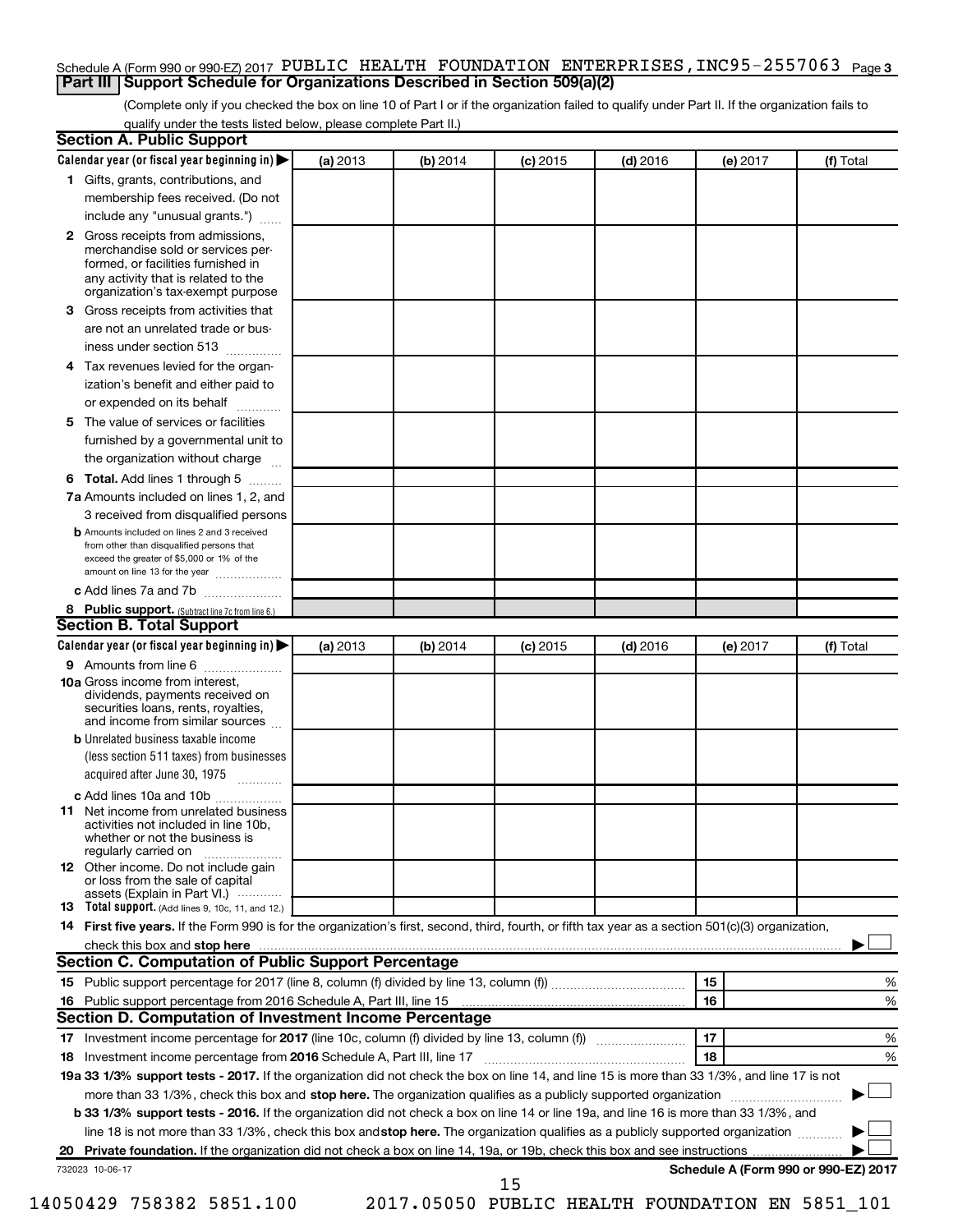### Schedule A (Form 990 or 990-EZ) 2017 PUBLIC HEALTH FOUNDATION ENTERPRISES , INC95-2557063 <sub>Page 4</sub>

# **Part IV Supporting Organizations**

(Complete only if you checked a box in line 12 on Part I. If you checked 12a of Part I, complete Sections A and B. If you checked 12b of Part I, complete Sections A and C. If you checked 12c of Part I, complete Sections A, D, and E. If you checked 12d of Part I, complete Sections A and D, and complete Part V.)

### **Section A. All Supporting Organizations**

- **1** Are all of the organization's supported organizations listed by name in the organization's governing documents? If "No," describe in Part VI how the supported organizations are designated. If designated by *class or purpose, describe the designation. If historic and continuing relationship, explain.*
- **2** Did the organization have any supported organization that does not have an IRS determination of status under section 509(a)(1) or (2)? If "Yes," explain in Part **VI** how the organization determined that the supported *organization was described in section 509(a)(1) or (2).*
- **3a** Did the organization have a supported organization described in section 501(c)(4), (5), or (6)? If "Yes," answer *(b) and (c) below.*
- **b** Did the organization confirm that each supported organization qualified under section 501(c)(4), (5), or (6) and satisfied the public support tests under section 509(a)(2)? If "Yes," describe in Part VI when and how the *organization made the determination.*
- **c** Did the organization ensure that all support to such organizations was used exclusively for section 170(c)(2)(B) purposes? If "Yes," explain in Part VI what controls the organization put in place to ensure such use.
- **4 a** *If* Was any supported organization not organized in the United States ("foreign supported organization")? *"Yes," and if you checked 12a or 12b in Part I, answer (b) and (c) below.*
- **b** Did the organization have ultimate control and discretion in deciding whether to make grants to the foreign supported organization? If "Yes," describe in Part VI how the organization had such control and discretion *despite being controlled or supervised by or in connection with its supported organizations.*
- **c** Did the organization support any foreign supported organization that does not have an IRS determination under sections 501(c)(3) and 509(a)(1) or (2)? If "Yes," explain in Part VI what controls the organization used *to ensure that all support to the foreign supported organization was used exclusively for section 170(c)(2)(B) purposes.*
- **5a** Did the organization add, substitute, or remove any supported organizations during the tax year? If "Yes," answer (b) and (c) below (if applicable). Also, provide detail in **Part VI,** including (i) the names and EIN *numbers of the supported organizations added, substituted, or removed; (ii) the reasons for each such action; (iii) the authority under the organization's organizing document authorizing such action; and (iv) how the action was accomplished (such as by amendment to the organizing document).*
- **b Type I or Type II only.** Was any added or substituted supported organization part of a class already designated in the organization's organizing document?
- **c Substitutions only.**  Was the substitution the result of an event beyond the organization's control?
- **6** Did the organization provide support (whether in the form of grants or the provision of services or facilities) to **Part VI.** support or benefit one or more of the filing organization's supported organizations? If "Yes," provide detail in anyone other than (i) its supported organizations, (ii) individuals that are part of the charitable class benefited by one or more of its supported organizations, or (iii) other supporting organizations that also
- **7** Did the organization provide a grant, loan, compensation, or other similar payment to a substantial contributor regard to a substantial contributor? If "Yes," complete Part I of Schedule L (Form 990 or 990-EZ). (defined in section 4958(c)(3)(C)), a family member of a substantial contributor, or a 35% controlled entity with
- **8** Did the organization make a loan to a disqualified person (as defined in section 4958) not described in line 7? *If "Yes," complete Part I of Schedule L (Form 990 or 990-EZ).*
- **9 a** Was the organization controlled directly or indirectly at any time during the tax year by one or more in section 509(a)(1) or (2))? If "Yes," provide detail in **Part VI.** disqualified persons as defined in section 4946 (other than foundation managers and organizations described
- **b** Did one or more disqualified persons (as defined in line 9a) hold a controlling interest in any entity in which the supporting organization had an interest? If "Yes," provide detail in Part VI.
- **c** Did a disqualified person (as defined in line 9a) have an ownership interest in, or derive any personal benefit from, assets in which the supporting organization also had an interest? If "Yes," provide detail in Part VI.
- **10 a** Was the organization subject to the excess business holdings rules of section 4943 because of section supporting organizations)? If "Yes," answer 10b below. 4943(f) (regarding certain Type II supporting organizations, and all Type III non-functionally integrated
	- **b** Did the organization have any excess business holdings in the tax year? (Use Schedule C, Form 4720, to *determine whether the organization had excess business holdings.)*

732024 10-06-17

**Schedule A (Form 990 or 990-EZ) 2017**

16

**2 3a 3b 3c 4a 4b 4c 5a 5b 5c 6 7 8 9a 9b 9c 10a 10b**

**Yes No**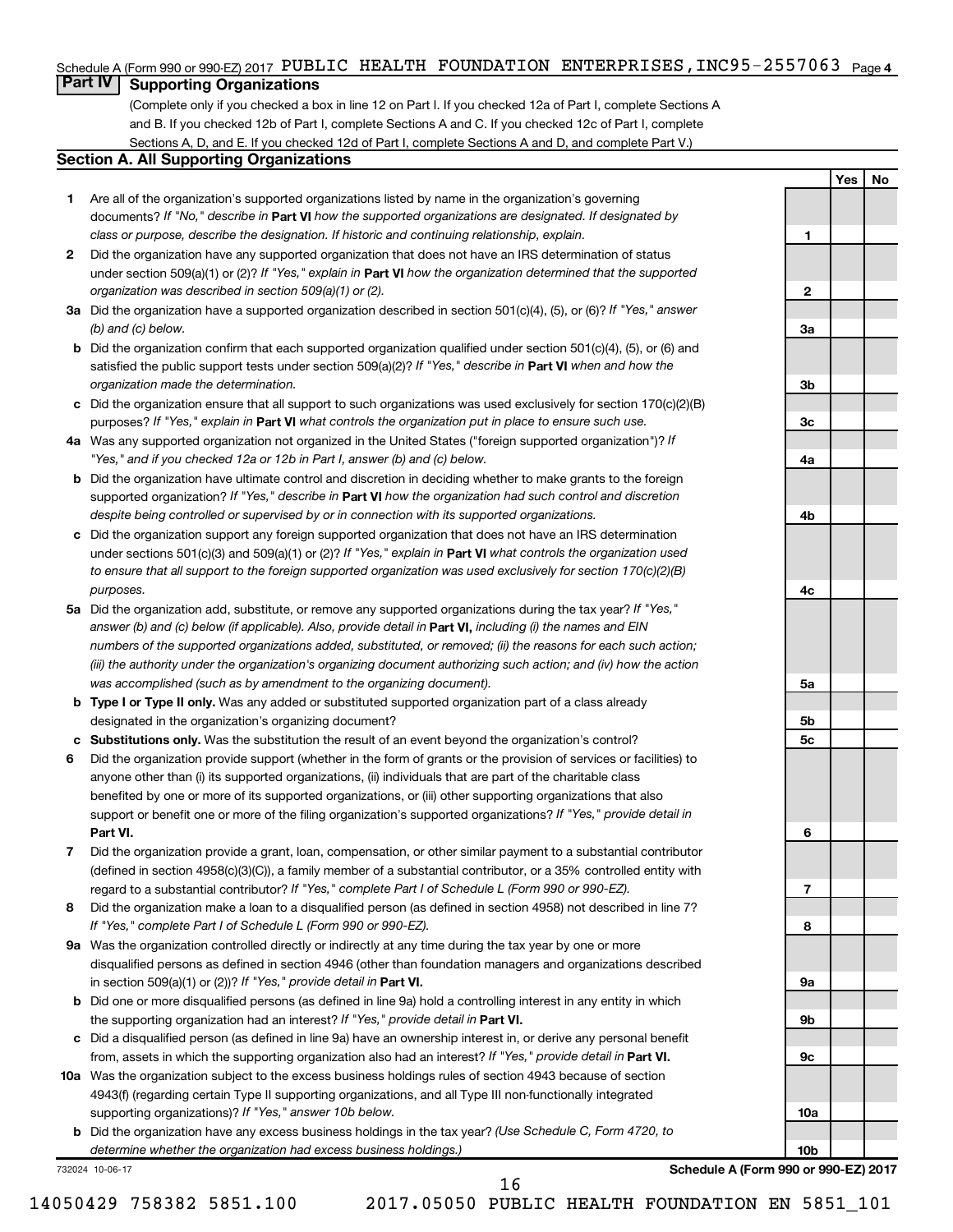### Schedule A (Form 990 or 990-EZ) 2017 PUBLIC HEALTH FOUNDATION ENTERPRISES **,** INC95-255 /U63 <sub>Page 5</sub> **Part IV Supporting Organizations** *(continued)* PUBLIC HEALTH FOUNDATION ENTERPRISES,INC95-2557063

|              | <i>continued) continued in a gamzations</i>                                                                                     |                 |     |    |
|--------------|---------------------------------------------------------------------------------------------------------------------------------|-----------------|-----|----|
|              |                                                                                                                                 |                 | Yes | No |
| 11           | Has the organization accepted a gift or contribution from any of the following persons?                                         |                 |     |    |
|              | a A person who directly or indirectly controls, either alone or together with persons described in (b) and (c)                  |                 |     |    |
|              | below, the governing body of a supported organization?                                                                          | 11a             |     |    |
|              | <b>b</b> A family member of a person described in (a) above?                                                                    | 11 <sub>b</sub> |     |    |
|              | c A 35% controlled entity of a person described in (a) or (b) above? If "Yes" to a, b, or c, provide detail in Part VI.         | 11c             |     |    |
|              | <b>Section B. Type I Supporting Organizations</b>                                                                               |                 |     |    |
|              |                                                                                                                                 |                 | Yes | No |
| 1.           | Did the directors, trustees, or membership of one or more supported organizations have the power to                             |                 |     |    |
|              | regularly appoint or elect at least a majority of the organization's directors or trustees at all times during the              |                 |     |    |
|              | tax year? If "No," describe in Part VI how the supported organization(s) effectively operated, supervised, or                   |                 |     |    |
|              | controlled the organization's activities. If the organization had more than one supported organization,                         |                 |     |    |
|              | describe how the powers to appoint and/or remove directors or trustees were allocated among the supported                       |                 |     |    |
|              | organizations and what conditions or restrictions, if any, applied to such powers during the tax year.                          | 1               |     |    |
| $\mathbf{2}$ | Did the organization operate for the benefit of any supported organization other than the supported                             |                 |     |    |
|              | organization(s) that operated, supervised, or controlled the supporting organization? If "Yes," explain in                      |                 |     |    |
|              | Part VI how providing such benefit carried out the purposes of the supported organization(s) that operated,                     |                 |     |    |
|              | supervised, or controlled the supporting organization.                                                                          | 2               |     |    |
|              | <b>Section C. Type II Supporting Organizations</b>                                                                              |                 |     |    |
|              |                                                                                                                                 |                 | Yes | No |
| 1.           | Were a majority of the organization's directors or trustees during the tax year also a majority of the directors                |                 |     |    |
|              | or trustees of each of the organization's supported organization(s)? If "No," describe in <b>Part VI</b> how control            |                 |     |    |
|              | or management of the supporting organization was vested in the same persons that controlled or managed                          |                 |     |    |
|              | the supported organization(s).                                                                                                  | 1               |     |    |
|              | <b>Section D. All Type III Supporting Organizations</b>                                                                         |                 |     |    |
|              |                                                                                                                                 |                 | Yes | No |
| 1.           | Did the organization provide to each of its supported organizations, by the last day of the fifth month of the                  |                 |     |    |
|              | organization's tax year, (i) a written notice describing the type and amount of support provided during the prior tax           |                 |     |    |
|              | year, (ii) a copy of the Form 990 that was most recently filed as of the date of notification, and (iii) copies of the          |                 |     |    |
|              | organization's governing documents in effect on the date of notification, to the extent not previously provided?                | 1               |     |    |
| $\mathbf{2}$ | Were any of the organization's officers, directors, or trustees either (i) appointed or elected by the supported                |                 |     |    |
|              | organization(s) or (ii) serving on the governing body of a supported organization? If "No," explain in Part VI how              |                 |     |    |
|              | the organization maintained a close and continuous working relationship with the supported organization(s).                     | 2               |     |    |
| 3            | By reason of the relationship described in (2), did the organization's supported organizations have a                           |                 |     |    |
|              | significant voice in the organization's investment policies and in directing the use of the organization's                      |                 |     |    |
|              | income or assets at all times during the tax year? If "Yes," describe in Part VI the role the organization's                    |                 |     |    |
|              | supported organizations played in this regard.                                                                                  | 3               |     |    |
|              | Section E. Type III Functionally Integrated Supporting Organizations                                                            |                 |     |    |
| 1            | Check the box next to the method that the organization used to satisfy the Integral Part Test during the yealsee instructions). |                 |     |    |
| a            | The organization satisfied the Activities Test. Complete line 2 below.                                                          |                 |     |    |
| b            | The organization is the parent of each of its supported organizations. Complete line 3 below.                                   |                 |     |    |
| c            | The organization supported a governmental entity. Describe in Part VI how you supported a government entity (see instructions). |                 |     |    |
| 2            | Activities Test. Answer (a) and (b) below.                                                                                      |                 | Yes | No |
| a            | Did substantially all of the organization's activities during the tax year directly further the exempt purposes of              |                 |     |    |
|              | the supported organization(s) to which the organization was responsive? If "Yes," then in Part VI identify                      |                 |     |    |
|              | those supported organizations and explain how these activities directly furthered their exempt purposes,                        |                 |     |    |
|              | how the organization was responsive to those supported organizations, and how the organization determined                       |                 |     |    |
|              | that these activities constituted substantially all of its activities.                                                          | 2a              |     |    |
| b            | Did the activities described in (a) constitute activities that, but for the organization's involvement, one or more             |                 |     |    |
|              | of the organization's supported organization(s) would have been engaged in? If "Yes," explain in Part VI the                    |                 |     |    |
|              | reasons for the organization's position that its supported organization(s) would have engaged in these                          |                 |     |    |
|              | activities but for the organization's involvement.                                                                              | 2b              |     |    |
| 3            | Parent of Supported Organizations. Answer (a) and (b) below.                                                                    |                 |     |    |
| а            | Did the organization have the power to regularly appoint or elect a majority of the officers, directors, or                     |                 |     |    |
|              | trustees of each of the supported organizations? Provide details in Part VI.                                                    | За              |     |    |
| b            | Did the organization exercise a substantial degree of direction over the policies, programs, and activities of each             |                 |     |    |
|              | of its supported organizations? If "Yes," describe in Part VI the role played by the organization in this regard.               | 3 <sub>b</sub>  |     |    |
|              | Schedule A (Form 990 or 990-EZ) 2017<br>732025 10-06-17                                                                         |                 |     |    |
|              | 17                                                                                                                              |                 |     |    |

14050429 758382 5851.100 2017.05050 PUBLIC HEALTH FOUNDATION EN 5851\_101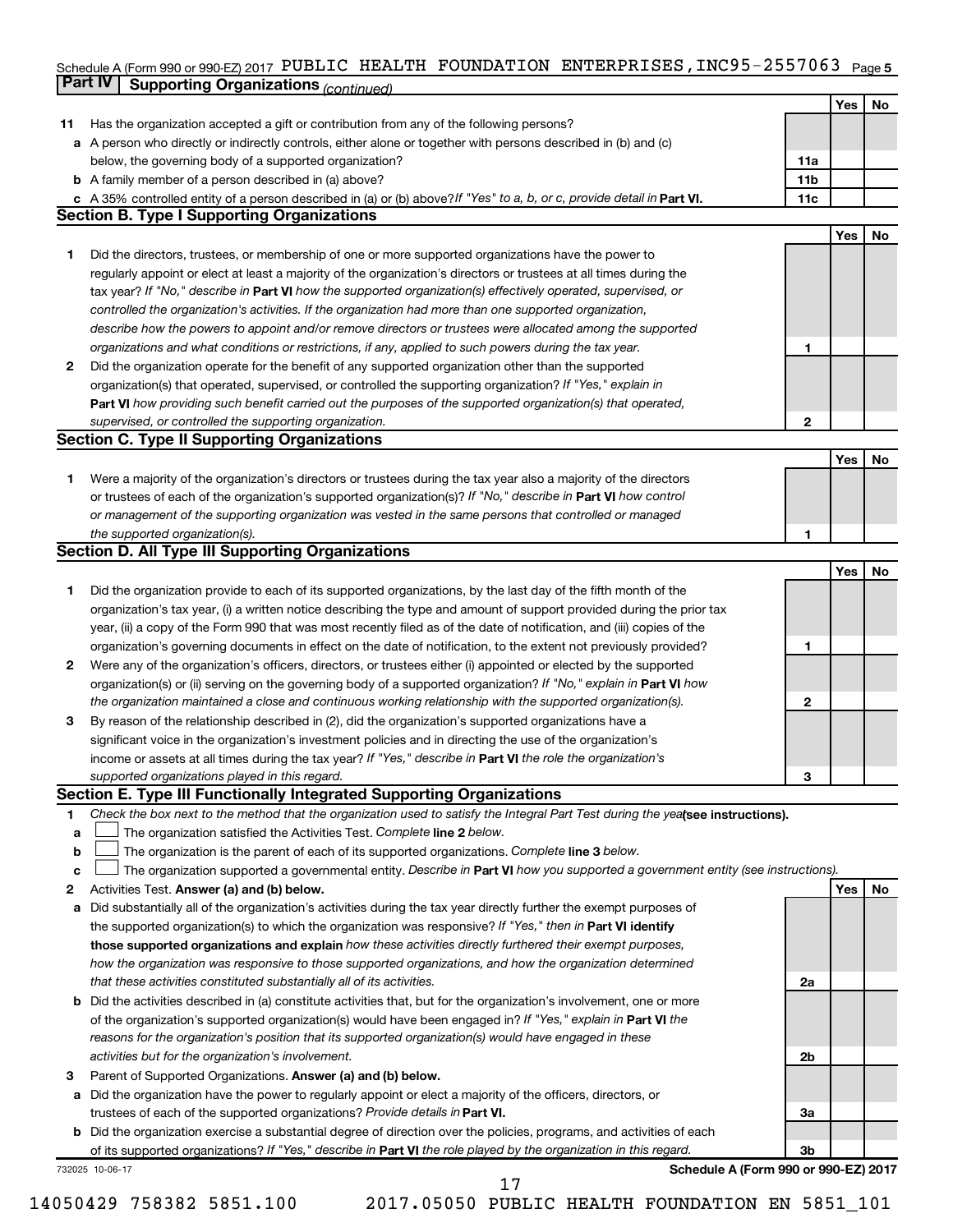### Schedule A (Form 990 or 990-EZ) 2017 PUBLIC HEALTH FOUNDATION ENTERPRISES , INC95-2557063 <sub>Page 6</sub> **Part V Type III Non-Functionally Integrated 509(a)(3) Supporting Organizations**

1 **Letter See instructions.** All Check here if the organization satisfied the Integral Part Test as a qualifying trust on Nov. 20, 1970 (explain in Part VI.) See instructions. All other Type III non-functionally integrated supporting organizations must complete Sections A through E.

|    | Section A - Adjusted Net Income                                              | (A) Prior Year | (B) Current Year<br>(optional) |                                |
|----|------------------------------------------------------------------------------|----------------|--------------------------------|--------------------------------|
| 1  | Net short-term capital gain                                                  | 1              |                                |                                |
| 2  | Recoveries of prior-year distributions                                       | $\mathbf{2}$   |                                |                                |
| 3  | Other gross income (see instructions)                                        | 3              |                                |                                |
| 4  | Add lines 1 through 3                                                        | 4              |                                |                                |
| 5  | Depreciation and depletion                                                   | 5              |                                |                                |
| 6  | Portion of operating expenses paid or incurred for production or             |                |                                |                                |
|    | collection of gross income or for management, conservation, or               |                |                                |                                |
|    | maintenance of property held for production of income (see instructions)     | 6              |                                |                                |
| 7  | Other expenses (see instructions)                                            | $\overline{7}$ |                                |                                |
| 8  | Adjusted Net Income (subtract lines 5, 6, and 7 from line 4)                 | 8              |                                |                                |
|    | <b>Section B - Minimum Asset Amount</b>                                      |                | (A) Prior Year                 | (B) Current Year<br>(optional) |
| 1. | Aggregate fair market value of all non-exempt-use assets (see                |                |                                |                                |
|    | instructions for short tax year or assets held for part of year):            |                |                                |                                |
|    | a Average monthly value of securities                                        | 1a             |                                |                                |
|    | <b>b</b> Average monthly cash balances                                       | 1b             |                                |                                |
|    | <b>c</b> Fair market value of other non-exempt-use assets                    | 1c             |                                |                                |
|    | d Total (add lines 1a, 1b, and 1c)                                           | 1 <sub>d</sub> |                                |                                |
|    | e Discount claimed for blockage or other                                     |                |                                |                                |
|    | factors (explain in detail in Part VI):                                      |                |                                |                                |
| 2  | Acquisition indebtedness applicable to non-exempt-use assets                 | $\mathbf{2}$   |                                |                                |
| З  | Subtract line 2 from line 1d                                                 | 3              |                                |                                |
| 4  | Cash deemed held for exempt use. Enter 1-1/2% of line 3 (for greater amount, |                |                                |                                |
|    | see instructions)                                                            | 4              |                                |                                |
| 5  | Net value of non-exempt-use assets (subtract line 4 from line 3)             | 5              |                                |                                |
| 6  | Multiply line 5 by .035                                                      | 6              |                                |                                |
| 7  | Recoveries of prior-year distributions                                       | $\overline{7}$ |                                |                                |
| 8  | Minimum Asset Amount (add line 7 to line 6)                                  | 8              |                                |                                |
|    | <b>Section C - Distributable Amount</b>                                      |                |                                | <b>Current Year</b>            |
| 1  | Adjusted net income for prior year (from Section A, line 8, Column A)        | 1              |                                |                                |
| 2  | Enter 85% of line 1                                                          | $\overline{2}$ |                                |                                |
| 3  | Minimum asset amount for prior year (from Section B, line 8, Column A)       | 3              |                                |                                |
| 4  | Enter greater of line 2 or line 3                                            | 4              |                                |                                |
| 5  | Income tax imposed in prior year                                             | 5              |                                |                                |
| 6  | <b>Distributable Amount.</b> Subtract line 5 from line 4, unless subject to  |                |                                |                                |
|    | emergency temporary reduction (see instructions)                             | 6              |                                |                                |
|    |                                                                              |                |                                |                                |

**7** Check here if the current year is the organization's first as a non-functionally integrated Type III supporting organization (see † instructions).

**Schedule A (Form 990 or 990-EZ) 2017**

732026 10-06-17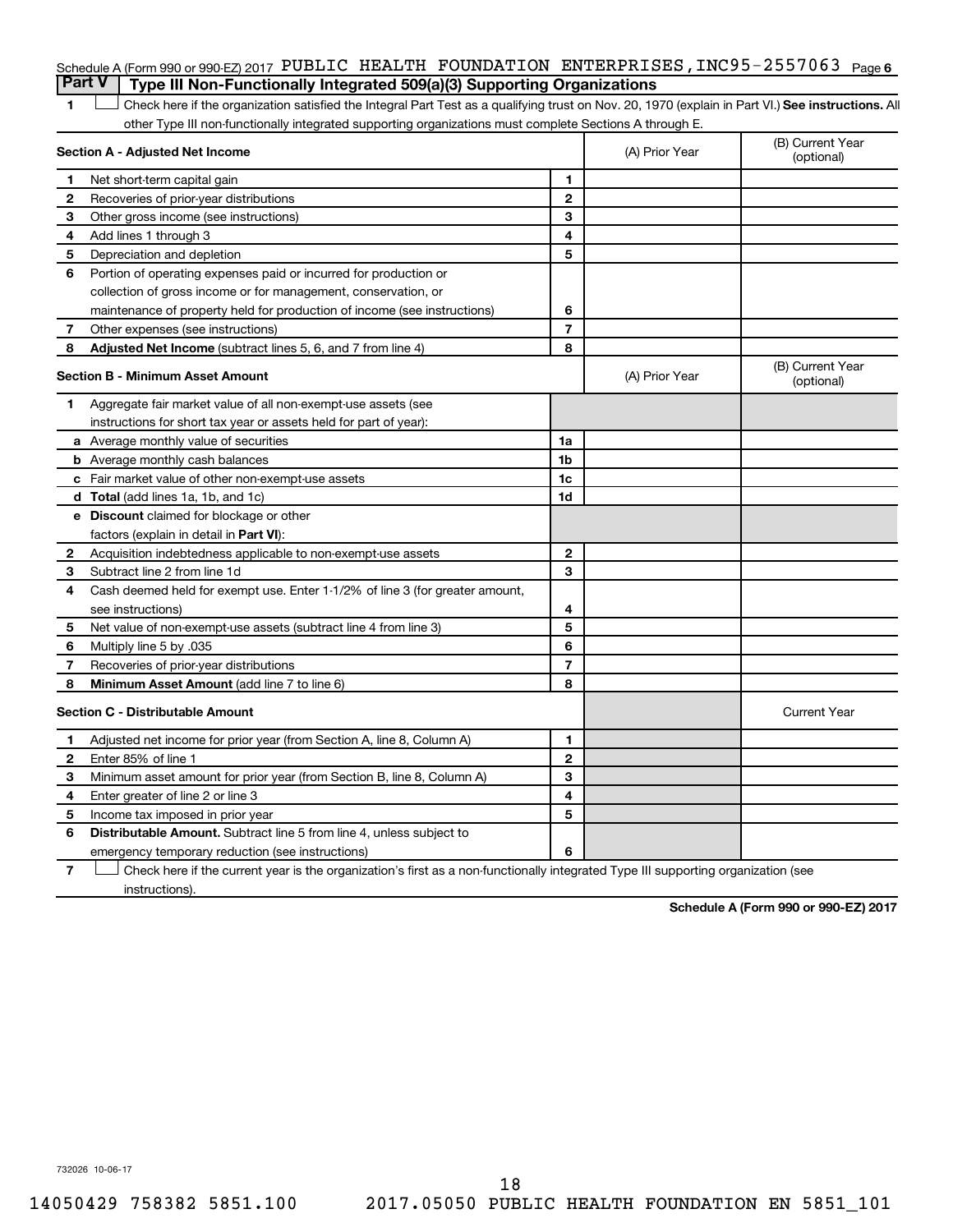### Schedule A (Form 990 or 990-EZ) 2017 PUBLIC HEALTH FOUNDATION ENTERPRISES , INC95-2557063 <sub>Page 7</sub>

|              | <b>Part V</b><br>Type III Non-Functionally Integrated 509(a)(3) Supporting Organizations (continued) |                             |                                       |                                                |  |  |  |  |  |
|--------------|------------------------------------------------------------------------------------------------------|-----------------------------|---------------------------------------|------------------------------------------------|--|--|--|--|--|
|              | <b>Current Year</b><br><b>Section D - Distributions</b>                                              |                             |                                       |                                                |  |  |  |  |  |
| 1            | Amounts paid to supported organizations to accomplish exempt purposes                                |                             |                                       |                                                |  |  |  |  |  |
| $\mathbf{2}$ | Amounts paid to perform activity that directly furthers exempt purposes of supported                 |                             |                                       |                                                |  |  |  |  |  |
|              | organizations, in excess of income from activity                                                     |                             |                                       |                                                |  |  |  |  |  |
| 3            | Administrative expenses paid to accomplish exempt purposes of supported organizations                |                             |                                       |                                                |  |  |  |  |  |
| 4            | Amounts paid to acquire exempt-use assets                                                            |                             |                                       |                                                |  |  |  |  |  |
| 5            | Qualified set-aside amounts (prior IRS approval required)                                            |                             |                                       |                                                |  |  |  |  |  |
| 6            | Other distributions (describe in <b>Part VI</b> ). See instructions.                                 |                             |                                       |                                                |  |  |  |  |  |
| 7            | Total annual distributions. Add lines 1 through 6.                                                   |                             |                                       |                                                |  |  |  |  |  |
| 8            | Distributions to attentive supported organizations to which the organization is responsive           |                             |                                       |                                                |  |  |  |  |  |
|              | (provide details in Part VI). See instructions.                                                      |                             |                                       |                                                |  |  |  |  |  |
| 9            | Distributable amount for 2017 from Section C, line 6                                                 |                             |                                       |                                                |  |  |  |  |  |
| 10           | Line 8 amount divided by line 9 amount                                                               |                             |                                       |                                                |  |  |  |  |  |
|              |                                                                                                      | (i)                         | (ii)                                  | (iii)                                          |  |  |  |  |  |
|              | Section E - Distribution Allocations (see instructions)                                              | <b>Excess Distributions</b> | <b>Underdistributions</b><br>Pre-2017 | <b>Distributable</b><br><b>Amount for 2017</b> |  |  |  |  |  |
| 1            | Distributable amount for 2017 from Section C, line 6                                                 |                             |                                       |                                                |  |  |  |  |  |
| $\mathbf{2}$ | Underdistributions, if any, for years prior to 2017 (reason-                                         |                             |                                       |                                                |  |  |  |  |  |
|              | able cause required- explain in Part VI). See instructions.                                          |                             |                                       |                                                |  |  |  |  |  |
| 3            | Excess distributions carryover, if any, to 2017                                                      |                             |                                       |                                                |  |  |  |  |  |
| a            |                                                                                                      |                             |                                       |                                                |  |  |  |  |  |
|              | <b>b</b> From 2013                                                                                   |                             |                                       |                                                |  |  |  |  |  |
|              | c From 2014                                                                                          |                             |                                       |                                                |  |  |  |  |  |
|              | d From 2015                                                                                          |                             |                                       |                                                |  |  |  |  |  |
|              | e From 2016                                                                                          |                             |                                       |                                                |  |  |  |  |  |
|              | f Total of lines 3a through e                                                                        |                             |                                       |                                                |  |  |  |  |  |
|              | <b>g</b> Applied to underdistributions of prior years                                                |                             |                                       |                                                |  |  |  |  |  |
|              | h Applied to 2017 distributable amount                                                               |                             |                                       |                                                |  |  |  |  |  |
| Ť.           | Carryover from 2012 not applied (see instructions)                                                   |                             |                                       |                                                |  |  |  |  |  |
|              | Remainder. Subtract lines 3g, 3h, and 3i from 3f.                                                    |                             |                                       |                                                |  |  |  |  |  |
| 4            | Distributions for 2017 from Section D,                                                               |                             |                                       |                                                |  |  |  |  |  |
|              | line $7:$                                                                                            |                             |                                       |                                                |  |  |  |  |  |
|              | a Applied to underdistributions of prior years                                                       |                             |                                       |                                                |  |  |  |  |  |
|              | <b>b</b> Applied to 2017 distributable amount                                                        |                             |                                       |                                                |  |  |  |  |  |
| с            | Remainder. Subtract lines 4a and 4b from 4.                                                          |                             |                                       |                                                |  |  |  |  |  |
| 5            | Remaining underdistributions for years prior to 2017, if                                             |                             |                                       |                                                |  |  |  |  |  |
|              | any. Subtract lines 3g and 4a from line 2. For result greater                                        |                             |                                       |                                                |  |  |  |  |  |
|              | than zero, explain in Part VI. See instructions.                                                     |                             |                                       |                                                |  |  |  |  |  |
| 6            | Remaining underdistributions for 2017. Subtract lines 3h                                             |                             |                                       |                                                |  |  |  |  |  |
|              | and 4b from line 1. For result greater than zero, explain in                                         |                             |                                       |                                                |  |  |  |  |  |
|              | <b>Part VI.</b> See instructions.                                                                    |                             |                                       |                                                |  |  |  |  |  |
| $\mathbf{7}$ | Excess distributions carryover to 2018. Add lines 3j                                                 |                             |                                       |                                                |  |  |  |  |  |
|              | and 4c.                                                                                              |                             |                                       |                                                |  |  |  |  |  |
| 8            | Breakdown of line 7:                                                                                 |                             |                                       |                                                |  |  |  |  |  |
|              | a Excess from 2013                                                                                   |                             |                                       |                                                |  |  |  |  |  |
|              | <b>b</b> Excess from 2014                                                                            |                             |                                       |                                                |  |  |  |  |  |
|              | c Excess from 2015                                                                                   |                             |                                       |                                                |  |  |  |  |  |
|              | d Excess from 2016                                                                                   |                             |                                       |                                                |  |  |  |  |  |
|              | e Excess from 2017                                                                                   |                             |                                       |                                                |  |  |  |  |  |

**Schedule A (Form 990 or 990-EZ) 2017**

732027 10-06-17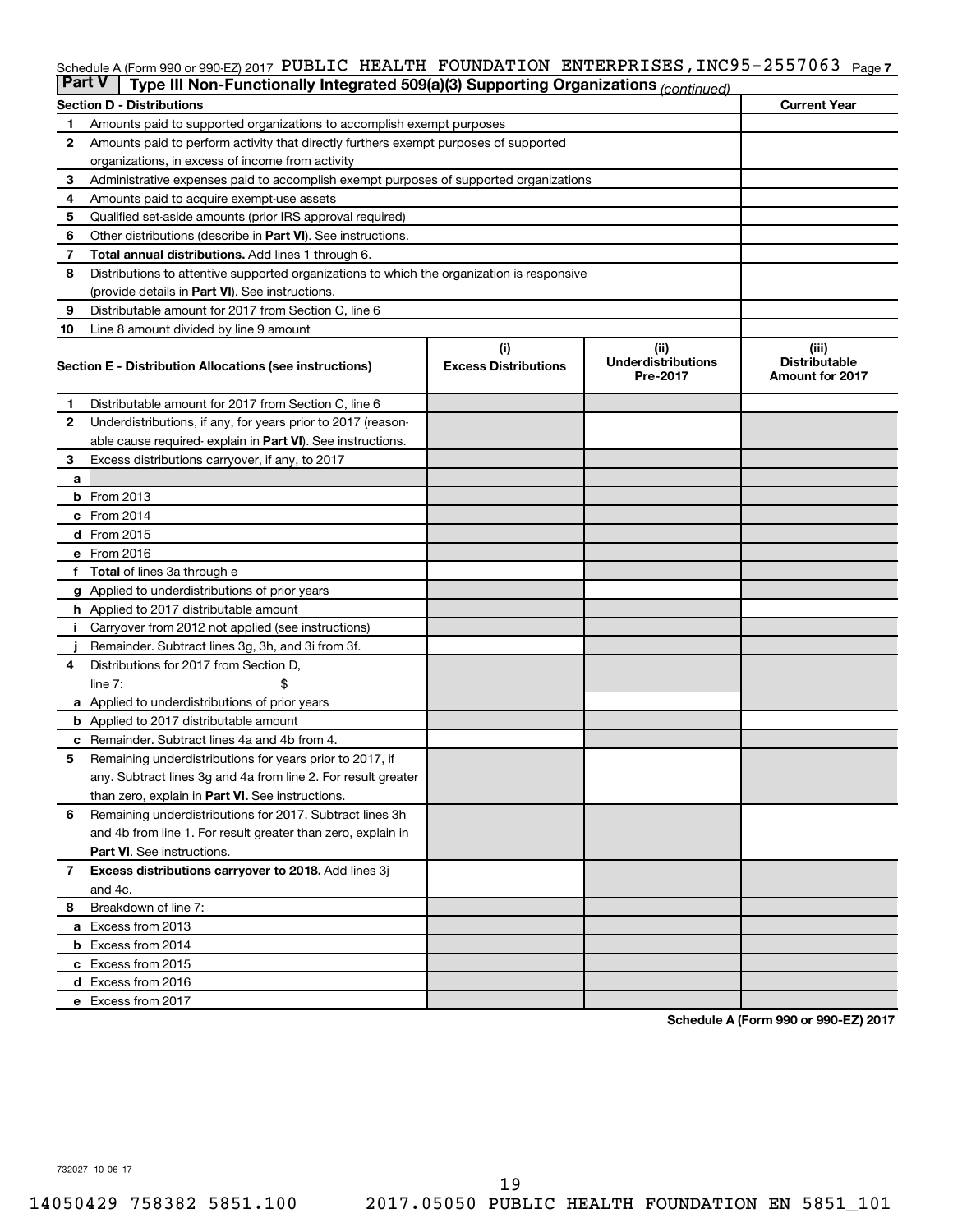| <b>Part VI</b><br>(See instructions.) | Schedule A (Form 990 or 990-EZ) 2017 PUBLIC HEALTH FOUNDATION ENTERPRISES, INC95-2557063 Page 8<br>Supplemental Information. Provide the explanations required by Part II, line 10; Part II, line 17a or 17b; Part III, line 12;<br>Part IV, Section A, lines 1, 2, 3b, 3c, 4b, 4c, 5a, 6, 9a, 9b, 9c, 11a, 11b, and 11c; Part IV, Section B, lines 1 and 2; Part IV, Section C,<br>line 1; Part IV, Section D, lines 2 and 3; Part IV, Section E, lines 1c, 2a, 2b,<br>Section D, lines 5, 6, and 8; and Part V, Section E, lines 2, 5, and 6. Also complete this part for any additional information. |
|---------------------------------------|---------------------------------------------------------------------------------------------------------------------------------------------------------------------------------------------------------------------------------------------------------------------------------------------------------------------------------------------------------------------------------------------------------------------------------------------------------------------------------------------------------------------------------------------------------------------------------------------------------|
|                                       |                                                                                                                                                                                                                                                                                                                                                                                                                                                                                                                                                                                                         |
|                                       |                                                                                                                                                                                                                                                                                                                                                                                                                                                                                                                                                                                                         |
|                                       |                                                                                                                                                                                                                                                                                                                                                                                                                                                                                                                                                                                                         |
|                                       |                                                                                                                                                                                                                                                                                                                                                                                                                                                                                                                                                                                                         |
|                                       |                                                                                                                                                                                                                                                                                                                                                                                                                                                                                                                                                                                                         |
|                                       |                                                                                                                                                                                                                                                                                                                                                                                                                                                                                                                                                                                                         |
|                                       |                                                                                                                                                                                                                                                                                                                                                                                                                                                                                                                                                                                                         |
|                                       |                                                                                                                                                                                                                                                                                                                                                                                                                                                                                                                                                                                                         |
|                                       |                                                                                                                                                                                                                                                                                                                                                                                                                                                                                                                                                                                                         |
|                                       |                                                                                                                                                                                                                                                                                                                                                                                                                                                                                                                                                                                                         |
|                                       |                                                                                                                                                                                                                                                                                                                                                                                                                                                                                                                                                                                                         |
|                                       |                                                                                                                                                                                                                                                                                                                                                                                                                                                                                                                                                                                                         |
|                                       |                                                                                                                                                                                                                                                                                                                                                                                                                                                                                                                                                                                                         |
|                                       |                                                                                                                                                                                                                                                                                                                                                                                                                                                                                                                                                                                                         |
|                                       |                                                                                                                                                                                                                                                                                                                                                                                                                                                                                                                                                                                                         |
|                                       |                                                                                                                                                                                                                                                                                                                                                                                                                                                                                                                                                                                                         |
|                                       |                                                                                                                                                                                                                                                                                                                                                                                                                                                                                                                                                                                                         |
|                                       |                                                                                                                                                                                                                                                                                                                                                                                                                                                                                                                                                                                                         |
|                                       |                                                                                                                                                                                                                                                                                                                                                                                                                                                                                                                                                                                                         |
|                                       |                                                                                                                                                                                                                                                                                                                                                                                                                                                                                                                                                                                                         |
|                                       |                                                                                                                                                                                                                                                                                                                                                                                                                                                                                                                                                                                                         |
|                                       |                                                                                                                                                                                                                                                                                                                                                                                                                                                                                                                                                                                                         |
|                                       |                                                                                                                                                                                                                                                                                                                                                                                                                                                                                                                                                                                                         |
|                                       |                                                                                                                                                                                                                                                                                                                                                                                                                                                                                                                                                                                                         |
| 732028 10-06-17                       | Schedule A (Form 990 or 990-EZ) 2017                                                                                                                                                                                                                                                                                                                                                                                                                                                                                                                                                                    |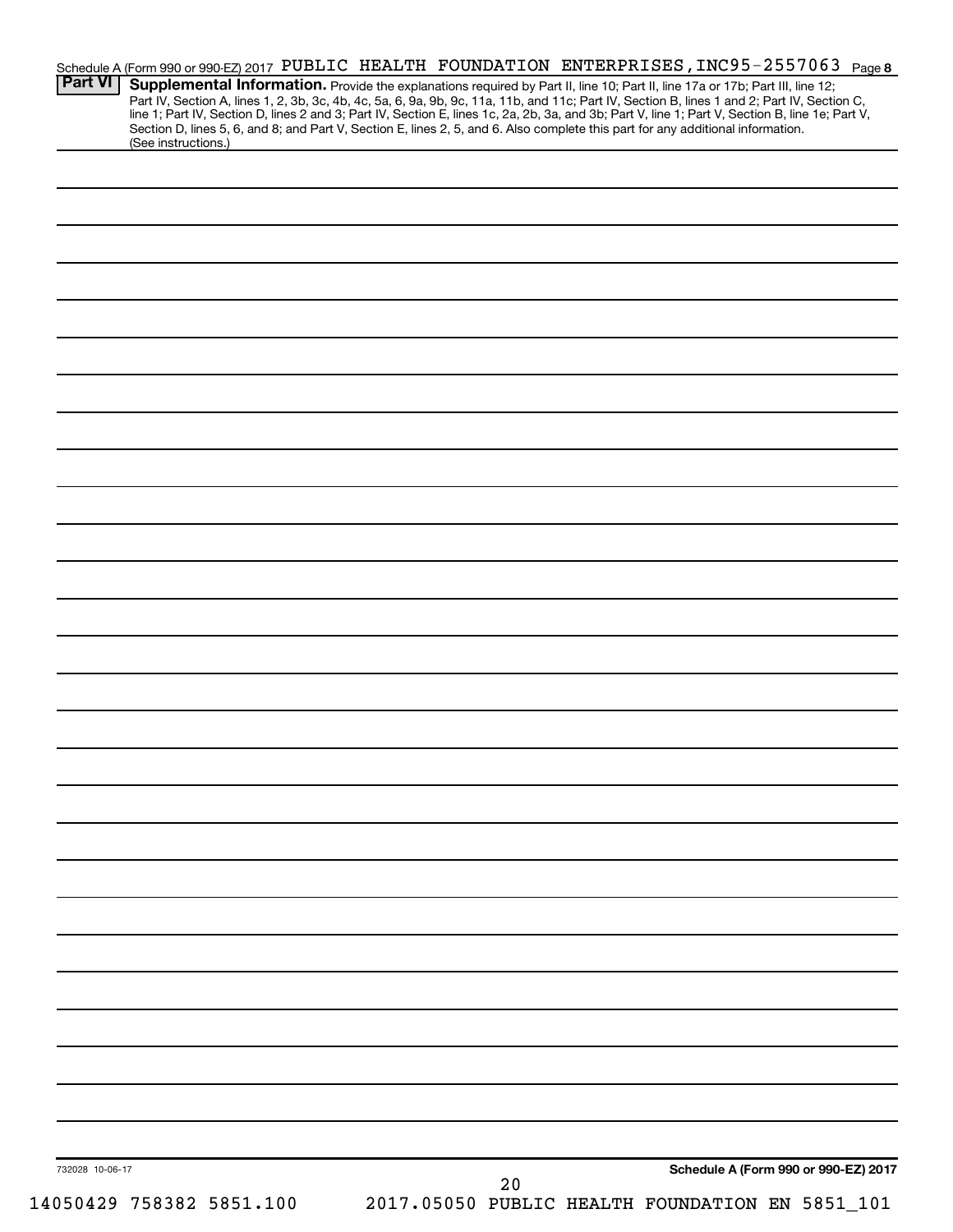Department of the Treasury Internal Revenue Service

| (Form 990) |  |
|------------|--|
|------------|--|

# **SCHEDULE D Supplemental Financial Statements**<br> **Form 990 2017**<br> **Part IV** line 6.7.8.9.10, 11a, 11b, 11d, 11d, 11d, 11d, 11d, 12a, 0r, 12b

**(Form 990) | Complete if the organization answered "Yes" on Form 990, Part IV, line 6, 7, 8, 9, 10, 11a, 11b, 11c, 11d, 11e, 11f, 12a, or 12b.**

**| Attach to Form 990. |Go to www.irs.gov/Form990 for instructions and the latest information.**



Name of the organization<br>**PUBLIC HEALTH FOUNDATION ENTERPRISES, INC** 95-2557063 PUBLIC HEALTH FOUNDATION ENTERPRISES, INC

| Part I  | Organizations Maintaining Donor Advised Funds or Other Similar Funds or Accounts. Complete if the                                                                                                                              |                                                    |                         |                                 |
|---------|--------------------------------------------------------------------------------------------------------------------------------------------------------------------------------------------------------------------------------|----------------------------------------------------|-------------------------|---------------------------------|
|         | organization answered "Yes" on Form 990, Part IV, line 6.                                                                                                                                                                      |                                                    |                         |                                 |
|         |                                                                                                                                                                                                                                | (a) Donor advised funds                            |                         | (b) Funds and other accounts    |
| 1.      |                                                                                                                                                                                                                                |                                                    |                         |                                 |
| 2       | Aggregate value of contributions to (during year)                                                                                                                                                                              |                                                    |                         |                                 |
| З       | Aggregate value of grants from (during year)                                                                                                                                                                                   |                                                    |                         |                                 |
| 4       |                                                                                                                                                                                                                                |                                                    |                         |                                 |
| 5       | Did the organization inform all donors and donor advisors in writing that the assets held in donor advised funds                                                                                                               |                                                    |                         |                                 |
|         |                                                                                                                                                                                                                                |                                                    |                         | Yes<br>No                       |
| 6       | Did the organization inform all grantees, donors, and donor advisors in writing that grant funds can be used only                                                                                                              |                                                    |                         |                                 |
|         | for charitable purposes and not for the benefit of the donor or donor advisor, or for any other purpose conferring                                                                                                             |                                                    |                         |                                 |
|         | impermissible private benefit?                                                                                                                                                                                                 |                                                    |                         | Yes<br>No                       |
| Part II | Conservation Easements. Complete if the organization answered "Yes" on Form 990, Part IV, line 7.                                                                                                                              |                                                    |                         |                                 |
| 1.      | Purpose(s) of conservation easements held by the organization (check all that apply).                                                                                                                                          |                                                    |                         |                                 |
|         | Preservation of land for public use (e.g., recreation or education)                                                                                                                                                            | Preservation of a historically important land area |                         |                                 |
|         | Protection of natural habitat                                                                                                                                                                                                  | Preservation of a certified historic structure     |                         |                                 |
|         | Preservation of open space                                                                                                                                                                                                     |                                                    |                         |                                 |
| 2       | Complete lines 2a through 2d if the organization held a qualified conservation contribution in the form of a conservation easement on the last                                                                                 |                                                    |                         |                                 |
|         | day of the tax year.                                                                                                                                                                                                           |                                                    |                         | Held at the End of the Tax Year |
|         |                                                                                                                                                                                                                                |                                                    | 2a                      |                                 |
|         |                                                                                                                                                                                                                                |                                                    | 2b                      |                                 |
|         |                                                                                                                                                                                                                                |                                                    | 2c                      |                                 |
| d       | Number of conservation easements included in (c) acquired after 7/25/06, and not on a historic structure                                                                                                                       |                                                    |                         |                                 |
|         | listed in the National Register [111] in the National Register [11] in the National Register [11] in the National Register [11] in the National Register [11] in the National Register [11] in the National Register [11] in t |                                                    | 2d                      |                                 |
| З       | Number of conservation easements modified, transferred, released, extinguished, or terminated by the organization during the tax                                                                                               |                                                    |                         |                                 |
|         | $year \blacktriangleright$                                                                                                                                                                                                     |                                                    |                         |                                 |
| 4       | Number of states where property subject to conservation easement is located >                                                                                                                                                  |                                                    |                         |                                 |
| 5       | Does the organization have a written policy regarding the periodic monitoring, inspection, handling of                                                                                                                         |                                                    |                         |                                 |
|         | violations, and enforcement of the conservation easements it holds?                                                                                                                                                            |                                                    |                         | Yes<br><b>No</b>                |
| 6       | Staff and volunteer hours devoted to monitoring, inspecting, handling of violations, and enforcing conservation easements during the year                                                                                      |                                                    |                         |                                 |
|         |                                                                                                                                                                                                                                |                                                    |                         |                                 |
| 7       | Amount of expenses incurred in monitoring, inspecting, handling of violations, and enforcing conservation easements during the year                                                                                            |                                                    |                         |                                 |
|         | $\blacktriangleright$ \$<br>Does each conservation easement reported on line 2(d) above satisfy the requirements of section 170(h)(4)(B)(i)                                                                                    |                                                    |                         |                                 |
| 8       |                                                                                                                                                                                                                                |                                                    |                         | <b>No</b><br>Yes                |
| 9       | In Part XIII, describe how the organization reports conservation easements in its revenue and expense statement, and balance sheet, and                                                                                        |                                                    |                         |                                 |
|         | include, if applicable, the text of the footnote to the organization's financial statements that describes the organization's accounting for                                                                                   |                                                    |                         |                                 |
|         | conservation easements.                                                                                                                                                                                                        |                                                    |                         |                                 |
|         | Organizations Maintaining Collections of Art, Historical Treasures, or Other Similar Assets.<br>Part III                                                                                                                       |                                                    |                         |                                 |
|         | Complete if the organization answered "Yes" on Form 990, Part IV, line 8.                                                                                                                                                      |                                                    |                         |                                 |
|         | 1a If the organization elected, as permitted under SFAS 116 (ASC 958), not to report in its revenue statement and balance sheet works of art,                                                                                  |                                                    |                         |                                 |
|         | historical treasures, or other similar assets held for public exhibition, education, or research in furtherance of public service, provide, in Part XIII,                                                                      |                                                    |                         |                                 |
|         | the text of the footnote to its financial statements that describes these items.                                                                                                                                               |                                                    |                         |                                 |
|         | <b>b</b> If the organization elected, as permitted under SFAS 116 (ASC 958), to report in its revenue statement and balance sheet works of art, historical                                                                     |                                                    |                         |                                 |
|         | treasures, or other similar assets held for public exhibition, education, or research in furtherance of public service, provide the following amounts                                                                          |                                                    |                         |                                 |
|         | relating to these items:                                                                                                                                                                                                       |                                                    |                         |                                 |
|         |                                                                                                                                                                                                                                |                                                    |                         | \$                              |
|         | (ii) Assets included in Form 990, Part X                                                                                                                                                                                       |                                                    |                         | $\blacktriangleright$ \$        |
| 2       | If the organization received or held works of art, historical treasures, or other similar assets for financial gain, provide                                                                                                   |                                                    |                         |                                 |
|         | the following amounts required to be reported under SFAS 116 (ASC 958) relating to these items:                                                                                                                                |                                                    |                         |                                 |
|         |                                                                                                                                                                                                                                |                                                    | ▶                       | \$                              |
|         | b Assets included in Form 990, Part X [111] [12] Assets included in Form 990, Part X [12] Assets included in Form 990, Part X [12] [12] Assets included in Form 990, Part X [12] [12] Assets included in Form 1990, Part X [12 |                                                    | $\blacktriangleright$ s |                                 |
|         | LHA For Paperwork Reduction Act Notice, see the Instructions for Form 990.                                                                                                                                                     |                                                    |                         | Schedule D (Form 990) 2017      |
|         | 732051 10-09-17                                                                                                                                                                                                                |                                                    |                         |                                 |

14050429 758382 5851.100 2017.05050 PUBLIC HEALTH FOUNDATION EN 5851\_101 21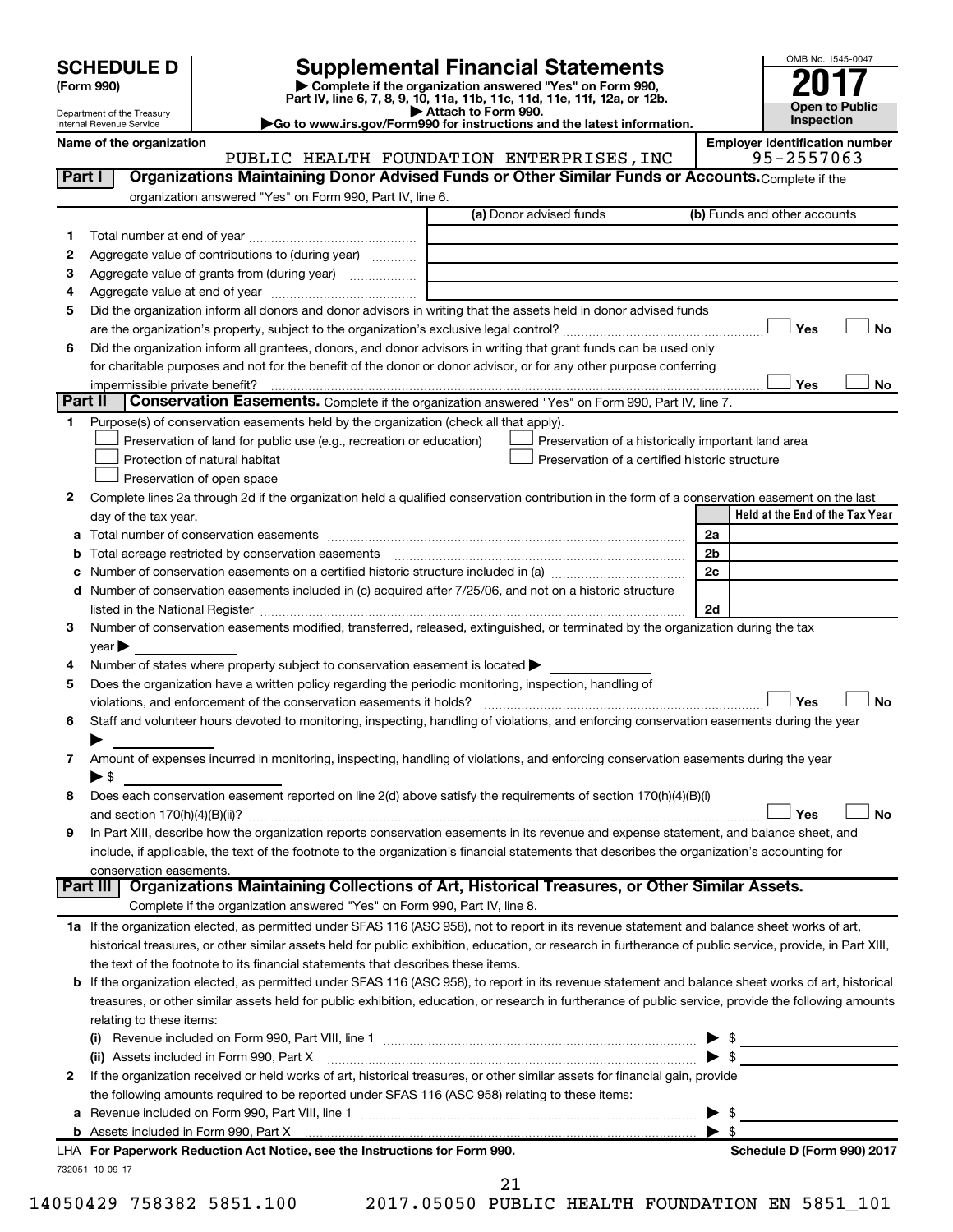|        | Schedule D (Form 990) 2017                                                                                                                                                                                                     | PUBLIC HEALTH FOUNDATION ENTERPRISES, INC 95-2557063 Page2 |                |                                                                                                                                                                                                                                |  |                                 |   |                                                   |                         |
|--------|--------------------------------------------------------------------------------------------------------------------------------------------------------------------------------------------------------------------------------|------------------------------------------------------------|----------------|--------------------------------------------------------------------------------------------------------------------------------------------------------------------------------------------------------------------------------|--|---------------------------------|---|---------------------------------------------------|-------------------------|
|        | Part III<br>Organizations Maintaining Collections of Art, Historical Treasures, or Other Similar Assets (continued)                                                                                                            |                                                            |                |                                                                                                                                                                                                                                |  |                                 |   |                                                   |                         |
| З      | Using the organization's acquisition, accession, and other records, check any of the following that are a significant use of its collection items                                                                              |                                                            |                |                                                                                                                                                                                                                                |  |                                 |   |                                                   |                         |
|        | (check all that apply):                                                                                                                                                                                                        |                                                            |                |                                                                                                                                                                                                                                |  |                                 |   |                                                   |                         |
| a      | Public exhibition                                                                                                                                                                                                              | d                                                          |                | Loan or exchange programs                                                                                                                                                                                                      |  |                                 |   |                                                   |                         |
| b      | Scholarly research                                                                                                                                                                                                             | е                                                          |                | Other and the control of the control of the control of the control of the control of the control of the control of the control of the control of the control of the control of the control of the control of the control of th |  |                                 |   |                                                   |                         |
| C      | Preservation for future generations                                                                                                                                                                                            |                                                            |                |                                                                                                                                                                                                                                |  |                                 |   |                                                   |                         |
| 4      | Provide a description of the organization's collections and explain how they further the organization's exempt purpose in Part XIII.                                                                                           |                                                            |                |                                                                                                                                                                                                                                |  |                                 |   |                                                   |                         |
| 5      | During the year, did the organization solicit or receive donations of art, historical treasures, or other similar assets                                                                                                       |                                                            |                |                                                                                                                                                                                                                                |  |                                 |   |                                                   |                         |
|        |                                                                                                                                                                                                                                |                                                            |                |                                                                                                                                                                                                                                |  |                                 |   | Yes                                               | No                      |
|        | Part IV<br>Escrow and Custodial Arrangements. Complete if the organization answered "Yes" on Form 990, Part IV, line 9, or                                                                                                     |                                                            |                |                                                                                                                                                                                                                                |  |                                 |   |                                                   |                         |
|        | reported an amount on Form 990, Part X, line 21.                                                                                                                                                                               |                                                            |                |                                                                                                                                                                                                                                |  |                                 |   |                                                   |                         |
|        | 1a Is the organization an agent, trustee, custodian or other intermediary for contributions or other assets not included                                                                                                       |                                                            |                |                                                                                                                                                                                                                                |  |                                 |   |                                                   |                         |
|        |                                                                                                                                                                                                                                |                                                            |                |                                                                                                                                                                                                                                |  |                                 |   | Yes                                               | $\boxed{\text{X}}$ No   |
|        | b If "Yes," explain the arrangement in Part XIII and complete the following table:                                                                                                                                             |                                                            |                |                                                                                                                                                                                                                                |  |                                 |   |                                                   |                         |
|        |                                                                                                                                                                                                                                |                                                            |                |                                                                                                                                                                                                                                |  |                                 |   | Amount                                            |                         |
|        | c Beginning balance measurements and the contract of the contract of the contract of the contract of the contract of the contract of the contract of the contract of the contract of the contract of the contract of the contr |                                                            |                |                                                                                                                                                                                                                                |  | 1c                              |   |                                                   |                         |
|        |                                                                                                                                                                                                                                |                                                            |                |                                                                                                                                                                                                                                |  | 1d                              |   |                                                   |                         |
| е      | Distributions during the year manufactured and an account of the year manufactured and the year manufactured and the year manufactured and the year manufactured and the year manufactured and the year manufactured and the y | 1e                                                         |                |                                                                                                                                                                                                                                |  |                                 |   |                                                   |                         |
| f      |                                                                                                                                                                                                                                |                                                            |                |                                                                                                                                                                                                                                |  | 1f                              |   |                                                   |                         |
|        | 2a Did the organization include an amount on Form 990, Part X, line 21, for escrow or custodial account liability?                                                                                                             |                                                            |                |                                                                                                                                                                                                                                |  |                                 |   | $\overline{X}$ Yes                                | No                      |
|        | <b>b</b> If "Yes," explain the arrangement in Part XIII. Check here if the explanation has been provided on Part XIII                                                                                                          |                                                            |                |                                                                                                                                                                                                                                |  |                                 |   |                                                   | $\overline{\textbf{X}}$ |
| Part V | Endowment Funds. Complete if the organization answered "Yes" on Form 990, Part IV, line 10.                                                                                                                                    |                                                            |                |                                                                                                                                                                                                                                |  |                                 |   |                                                   |                         |
|        |                                                                                                                                                                                                                                | (a) Current year                                           | (b) Prior year | (c) Two years back                                                                                                                                                                                                             |  |                                 |   | $(d)$ Three years back $\mid$ (e) Four years back |                         |
|        |                                                                                                                                                                                                                                |                                                            |                |                                                                                                                                                                                                                                |  |                                 |   |                                                   |                         |
| b      |                                                                                                                                                                                                                                |                                                            |                |                                                                                                                                                                                                                                |  |                                 |   |                                                   |                         |
|        | Net investment earnings, gains, and losses                                                                                                                                                                                     |                                                            |                |                                                                                                                                                                                                                                |  |                                 |   |                                                   |                         |
|        |                                                                                                                                                                                                                                |                                                            |                |                                                                                                                                                                                                                                |  |                                 |   |                                                   |                         |
|        | e Other expenditures for facilities                                                                                                                                                                                            |                                                            |                |                                                                                                                                                                                                                                |  |                                 |   |                                                   |                         |
|        | and programs                                                                                                                                                                                                                   |                                                            |                |                                                                                                                                                                                                                                |  |                                 |   |                                                   |                         |
| Ť.     |                                                                                                                                                                                                                                |                                                            |                |                                                                                                                                                                                                                                |  |                                 |   |                                                   |                         |
| g      | End of year balance                                                                                                                                                                                                            |                                                            |                |                                                                                                                                                                                                                                |  |                                 |   |                                                   |                         |
| 2      | Provide the estimated percentage of the current year end balance (line 1g, column (a)) held as:                                                                                                                                |                                                            |                |                                                                                                                                                                                                                                |  |                                 |   |                                                   |                         |
| а      | Board designated or quasi-endowment >                                                                                                                                                                                          |                                                            | ℅              |                                                                                                                                                                                                                                |  |                                 |   |                                                   |                         |
| b      | Permanent endowment                                                                                                                                                                                                            | %                                                          |                |                                                                                                                                                                                                                                |  |                                 |   |                                                   |                         |
|        | c Temporarily restricted endowment $\blacktriangleright$                                                                                                                                                                       | %                                                          |                |                                                                                                                                                                                                                                |  |                                 |   |                                                   |                         |
|        | The percentages on lines 2a, 2b, and 2c should equal 100%.                                                                                                                                                                     |                                                            |                |                                                                                                                                                                                                                                |  |                                 |   |                                                   |                         |
|        | 3a Are there endowment funds not in the possession of the organization that are held and administered for the organization                                                                                                     |                                                            |                |                                                                                                                                                                                                                                |  |                                 |   |                                                   |                         |
|        | by:                                                                                                                                                                                                                            |                                                            |                |                                                                                                                                                                                                                                |  |                                 |   | Yes                                               | No                      |
|        | (i)                                                                                                                                                                                                                            |                                                            |                |                                                                                                                                                                                                                                |  |                                 |   | 3a(i)                                             |                         |
|        |                                                                                                                                                                                                                                |                                                            |                |                                                                                                                                                                                                                                |  |                                 |   | 3a(ii)                                            |                         |
|        | Describe in Part XIII the intended uses of the organization's endowment funds.                                                                                                                                                 |                                                            |                |                                                                                                                                                                                                                                |  |                                 |   | 3 <sub>b</sub>                                    |                         |
|        | <b>Part VI</b><br>Land, Buildings, and Equipment.                                                                                                                                                                              |                                                            |                |                                                                                                                                                                                                                                |  |                                 |   |                                                   |                         |
|        | Complete if the organization answered "Yes" on Form 990, Part IV, line 11a. See Form 990, Part X, line 10.                                                                                                                     |                                                            |                |                                                                                                                                                                                                                                |  |                                 |   |                                                   |                         |
|        |                                                                                                                                                                                                                                | (a) Cost or other                                          |                |                                                                                                                                                                                                                                |  |                                 |   | (d) Book value                                    |                         |
|        | Description of property                                                                                                                                                                                                        | basis (investment)                                         |                | (b) Cost or other<br>basis (other)                                                                                                                                                                                             |  | (c) Accumulated<br>depreciation |   |                                                   |                         |
|        |                                                                                                                                                                                                                                |                                                            |                |                                                                                                                                                                                                                                |  |                                 |   |                                                   |                         |
|        |                                                                                                                                                                                                                                |                                                            |                |                                                                                                                                                                                                                                |  |                                 |   |                                                   |                         |
|        |                                                                                                                                                                                                                                |                                                            |                | 726,689.                                                                                                                                                                                                                       |  | 472,896.                        |   |                                                   | 253,793.                |
|        |                                                                                                                                                                                                                                |                                                            |                | 9,323,137.                                                                                                                                                                                                                     |  | 6, 118, 515.                    |   | 3, 204, 622.                                      |                         |
|        |                                                                                                                                                                                                                                |                                                            |                |                                                                                                                                                                                                                                |  |                                 |   |                                                   |                         |
|        | Total. Add lines 1a through 1e. (Column (d) must equal Form 990, Part X, column (B), line 10c.)                                                                                                                                |                                                            |                |                                                                                                                                                                                                                                |  |                                 | ▶ | 3,458,415.                                        |                         |
|        |                                                                                                                                                                                                                                |                                                            |                |                                                                                                                                                                                                                                |  |                                 |   |                                                   |                         |

**Schedule D (Form 990) 2017**

732052 10-09-17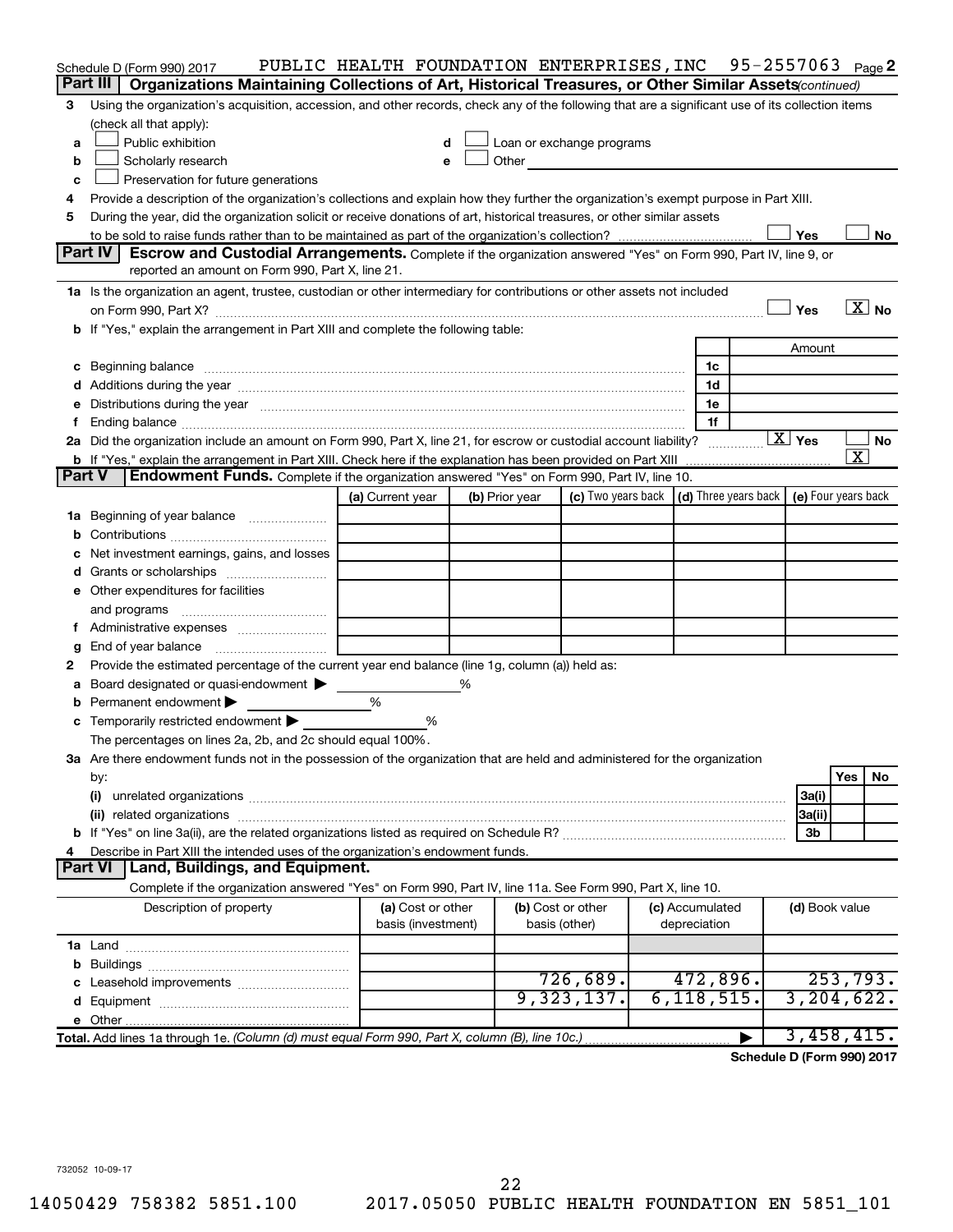|                  | Schedule D (Form 990) 2017                                           |                              |                 |                | PUBLIC HEALTH FOUNDATION ENTERPRISES, INC                                                                         | 95-2557063 $_{Page}$ 3                                    |  |
|------------------|----------------------------------------------------------------------|------------------------------|-----------------|----------------|-------------------------------------------------------------------------------------------------------------------|-----------------------------------------------------------|--|
| <b>Part VIII</b> | <b>Investments - Other Securities.</b>                               |                              |                 |                |                                                                                                                   |                                                           |  |
|                  |                                                                      |                              |                 |                | Complete if the organization answered "Yes" on Form 990, Part IV, line 11b. See Form 990, Part X, line 12.        |                                                           |  |
|                  | (a) Description of security or category (including name of security) |                              |                 | (b) Book value |                                                                                                                   | (c) Method of valuation: Cost or end-of-year market value |  |
|                  | (1) Financial derivatives                                            |                              |                 |                |                                                                                                                   |                                                           |  |
|                  | (2) Closely-held equity interests                                    |                              |                 |                |                                                                                                                   |                                                           |  |
| $(3)$ Other      |                                                                      |                              |                 |                |                                                                                                                   |                                                           |  |
| (A)              |                                                                      |                              |                 |                |                                                                                                                   |                                                           |  |
| (B)              |                                                                      |                              |                 |                |                                                                                                                   |                                                           |  |
| (C)              |                                                                      |                              |                 |                |                                                                                                                   |                                                           |  |
| (D)              |                                                                      |                              |                 |                |                                                                                                                   |                                                           |  |
| (E)              |                                                                      |                              |                 |                |                                                                                                                   |                                                           |  |
| (F)              |                                                                      |                              |                 |                |                                                                                                                   |                                                           |  |
| (G)              |                                                                      |                              |                 |                |                                                                                                                   |                                                           |  |
| (H)              |                                                                      |                              |                 |                |                                                                                                                   |                                                           |  |
|                  | Total. (Col. (b) must equal Form 990, Part X, col. (B) line 12.)     |                              |                 |                |                                                                                                                   |                                                           |  |
|                  | Part VIII Investments - Program Related.                             |                              |                 |                |                                                                                                                   |                                                           |  |
|                  |                                                                      |                              |                 |                | Complete if the organization answered "Yes" on Form 990, Part IV, line 11c. See Form 990, Part X, line 13.        |                                                           |  |
|                  | (a) Description of investment                                        |                              |                 | (b) Book value |                                                                                                                   | (c) Method of valuation: Cost or end-of-year market value |  |
| (1)              |                                                                      |                              |                 |                |                                                                                                                   |                                                           |  |
| (2)              |                                                                      |                              |                 |                |                                                                                                                   |                                                           |  |
| (3)              |                                                                      |                              |                 |                |                                                                                                                   |                                                           |  |
| (4)              |                                                                      |                              |                 |                |                                                                                                                   |                                                           |  |
| (5)              |                                                                      |                              |                 |                |                                                                                                                   |                                                           |  |
| (6)              |                                                                      |                              |                 |                |                                                                                                                   |                                                           |  |
| (7)              |                                                                      |                              |                 |                |                                                                                                                   |                                                           |  |
| (8)              |                                                                      |                              |                 |                |                                                                                                                   |                                                           |  |
| (9)              |                                                                      |                              |                 |                |                                                                                                                   |                                                           |  |
|                  | Total. (Col. (b) must equal Form 990, Part X, col. (B) line 13.)     |                              |                 |                |                                                                                                                   |                                                           |  |
| Part IX          | <b>Other Assets.</b>                                                 |                              |                 |                |                                                                                                                   |                                                           |  |
|                  |                                                                      |                              |                 |                | Complete if the organization answered "Yes" on Form 990, Part IV, line 11d. See Form 990, Part X, line 15.        |                                                           |  |
|                  |                                                                      |                              | (a) Description |                |                                                                                                                   | (b) Book value                                            |  |
| (1)              |                                                                      |                              |                 |                |                                                                                                                   |                                                           |  |
| (2)              |                                                                      |                              |                 |                |                                                                                                                   |                                                           |  |
| (3)              |                                                                      |                              |                 |                |                                                                                                                   |                                                           |  |
| (4)              |                                                                      |                              |                 |                |                                                                                                                   |                                                           |  |
| (5)              |                                                                      |                              |                 |                |                                                                                                                   |                                                           |  |
| (6)              |                                                                      |                              |                 |                |                                                                                                                   |                                                           |  |
| (7)              |                                                                      |                              |                 |                |                                                                                                                   |                                                           |  |
| (8)              |                                                                      |                              |                 |                |                                                                                                                   |                                                           |  |
| (9)              |                                                                      |                              |                 |                |                                                                                                                   |                                                           |  |
|                  | Total. (Column (b) must equal Form 990, Part X, col. (B) line 15.)   |                              |                 |                |                                                                                                                   |                                                           |  |
| Part X           | <b>Other Liabilities.</b>                                            |                              |                 |                |                                                                                                                   |                                                           |  |
|                  |                                                                      |                              |                 |                | Complete if the organization answered "Yes" on Form 990, Part IV, line 11e or 11f. See Form 990, Part X, line 25. |                                                           |  |
| 1.               |                                                                      | (a) Description of liability |                 |                | (b) Book value                                                                                                    |                                                           |  |
|                  | (1) Federal income taxes                                             |                              |                 |                |                                                                                                                   |                                                           |  |
| (2)              | <b>ACCRUED P/R AND RELATED LIAB</b>                                  |                              |                 |                | 6,045,865.                                                                                                        |                                                           |  |
| (3)              | REFUNDABLE ADVANCE                                                   |                              |                 |                | 1,547,615.                                                                                                        |                                                           |  |
|                  | <b>DEFERRED RENT</b>                                                 |                              |                 |                | 304,942.                                                                                                          |                                                           |  |
| (4)              | ACCOUNTABILITY FOR PROG EQUIP                                        |                              |                 |                | 2,890,332.                                                                                                        |                                                           |  |
| (5)              |                                                                      |                              |                 |                |                                                                                                                   |                                                           |  |
| (6)              |                                                                      |                              |                 |                |                                                                                                                   |                                                           |  |
| (7)              |                                                                      |                              |                 |                |                                                                                                                   |                                                           |  |
| (8)              |                                                                      |                              |                 |                |                                                                                                                   |                                                           |  |
| (9)              |                                                                      |                              |                 |                | 10,788,754.                                                                                                       |                                                           |  |
|                  | Total. (Column (b) must equal Form 990, Part X, col. (B) line 25.)   |                              |                 |                |                                                                                                                   |                                                           |  |

**2.** Liability for uncertain tax positions. In Part XIII, provide the text of the footnote to the organization's financial statements that reports the organization's liability for uncertain tax positions under FIN 48 (ASC 740). Check here if the text of the footnote has been provided in Part XIII  $\boxed{\text{X}}$ 

732053 10-09-17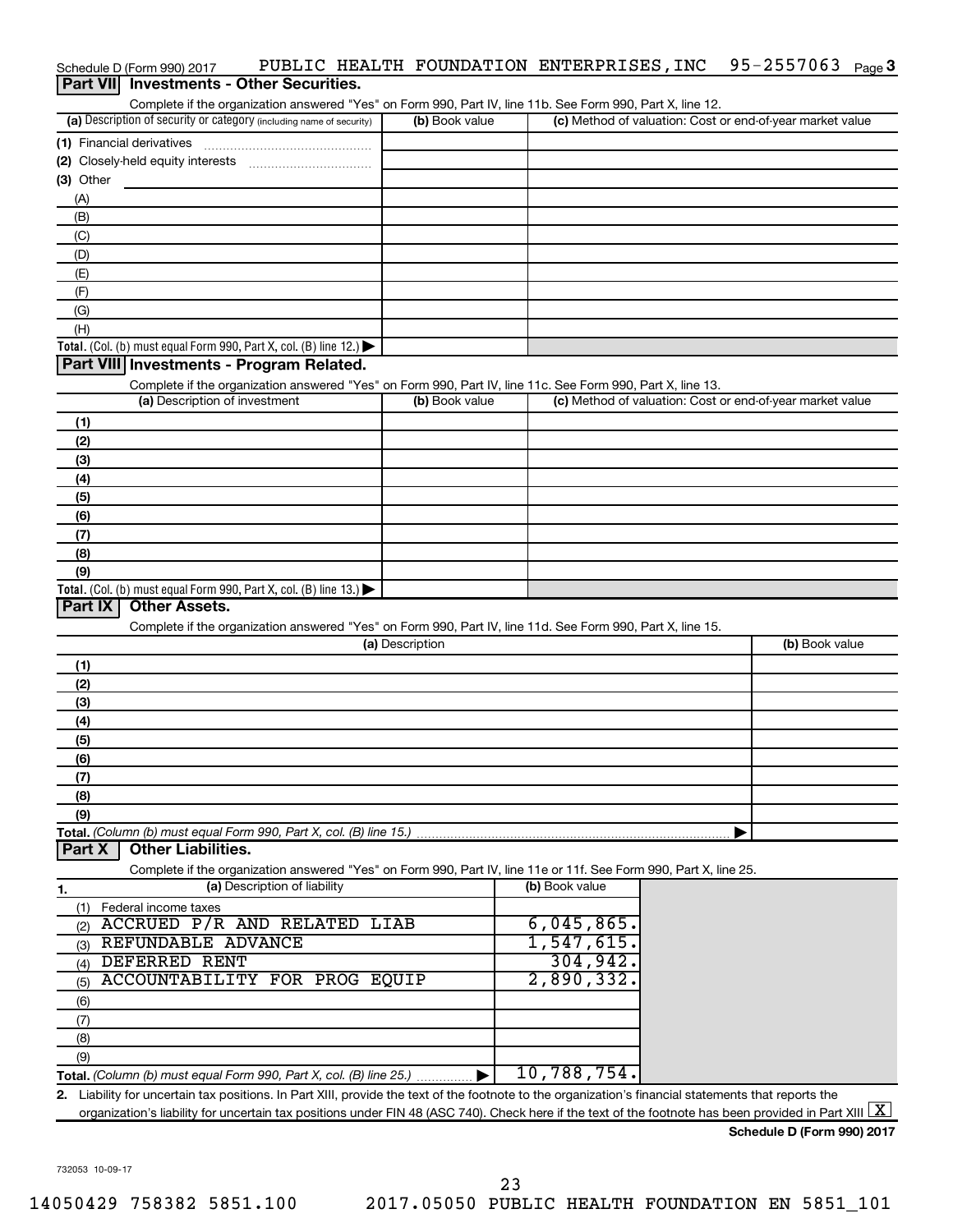|    | PUBLIC HEALTH FOUNDATION ENTERPRISES, INC 95-2557063 Page 4<br>Schedule D (Form 990) 2017                                                                                                                                           |                |                |                    |
|----|-------------------------------------------------------------------------------------------------------------------------------------------------------------------------------------------------------------------------------------|----------------|----------------|--------------------|
|    | Reconciliation of Revenue per Audited Financial Statements With Revenue per Return.<br>Part XI                                                                                                                                      |                |                |                    |
|    | Complete if the organization answered "Yes" on Form 990, Part IV, line 12a.                                                                                                                                                         |                |                |                    |
| 1  | Total revenue, gains, and other support per audited financial statements [111] [11] Total revenue, gains, and other support per audited financial statements                                                                        |                | $\overline{1}$ | 121, 522, 190.     |
| 2  | Amounts included on line 1 but not on Form 990, Part VIII, line 12:                                                                                                                                                                 |                |                |                    |
| a  | Net unrealized gains (losses) on investments [111] [12] matter contracts and the unrealized gains (losses) on investments [11] matter contracts and the unrealized gains (losses) on investments [11] matter contracts and the      | 2a             |                |                    |
| b  |                                                                                                                                                                                                                                     | 2 <sub>b</sub> |                |                    |
| c  |                                                                                                                                                                                                                                     | 2 <sub>c</sub> |                |                    |
| d  |                                                                                                                                                                                                                                     | 2d             |                |                    |
| е  | Add lines 2a through 2d <b>contained a contained a contained a contained a</b> contained a contained a contact the set                                                                                                              |                | 2е             | Ο.                 |
| З  |                                                                                                                                                                                                                                     |                | $\mathbf{3}$   | 121, 522, 190.     |
| 4  | Amounts included on Form 990, Part VIII, line 12, but not on line 1:                                                                                                                                                                |                |                |                    |
|    |                                                                                                                                                                                                                                     | 4a             |                |                    |
| b  |                                                                                                                                                                                                                                     | 4 <sub>b</sub> |                |                    |
| c. | Add lines 4a and 4b                                                                                                                                                                                                                 |                | 4с             | υ.                 |
| 5  |                                                                                                                                                                                                                                     |                | $\overline{5}$ | 121, 522, 190.     |
|    |                                                                                                                                                                                                                                     |                |                |                    |
|    | Part XII   Reconciliation of Expenses per Audited Financial Statements With Expenses per Return.                                                                                                                                    |                |                |                    |
|    | Complete if the organization answered "Yes" on Form 990, Part IV, line 12a.                                                                                                                                                         |                |                |                    |
| 1  |                                                                                                                                                                                                                                     |                |                | $1$ 121, 213, 727. |
| 2  | Amounts included on line 1 but not on Form 990, Part IX, line 25:                                                                                                                                                                   |                |                |                    |
| a  |                                                                                                                                                                                                                                     | 2a             |                |                    |
|    |                                                                                                                                                                                                                                     | 2 <sub>b</sub> |                |                    |
| c. |                                                                                                                                                                                                                                     | 2 <sub>c</sub> |                |                    |
|    |                                                                                                                                                                                                                                     | 2d             |                |                    |
| е  | Add lines 2a through 2d <b>contained a contained a contained a contained a</b> contained a contained a contained a contained a contained a contained a contained a contained a contained a contained a contained a contained a cont |                | 2е             | Ο.                 |
| З  |                                                                                                                                                                                                                                     |                | $\mathbf{a}$   | 121, 213, 727.     |
| 4  | Amounts included on Form 990, Part IX, line 25, but not on line 1:                                                                                                                                                                  |                |                |                    |
| а  |                                                                                                                                                                                                                                     | 4a             |                |                    |
| b  |                                                                                                                                                                                                                                     | 4 <sub>h</sub> |                |                    |
|    | Add lines 4a and 4b                                                                                                                                                                                                                 |                | 4c             | 0.                 |
|    | Part XIII Supplemental Information.                                                                                                                                                                                                 |                | 5              | $121, 213, 727$ .  |

Provide the descriptions required for Part II, lines 3, 5, and 9; Part III, lines 1a and 4; Part IV, lines 1b and 2b; Part V, line 4; Part X, line 2; Part XI, lines 2d and 4b; and Part XII, lines 2d and 4b. Also complete this part to provide any additional information.

# PART IV, LINE 2B:

| CERTAIN AMOUNTS ARE COLLECTED FOR CONTRACTS WHERE HELUNA HEALTH            |
|----------------------------------------------------------------------------|
| ADMINISTERS SERVICES AS OUTLINED IN THE AGREEMENT AND MAKES REIMBURSEMENTS |
| TO SERVICE PROVIDERS/DOCTORS FOR PARTICULAR PROJECTS FOR A FEE; THE        |
| GRANTS/CONTRACTS ARE NOT COST REIMBURSEMENTS. HELUNA HEALTH IS RESPONSIBLE |
| FOR SERVICING THE GRANTS/FUNDS AND EITHER PROVIDES SERVICES THROUGH ITS    |
| PROGRAMS OR OUTSOURCES SUCH SERVICES TO THIRD PARTIES. HELUNA HEALTH       |
| EARNS REVENUE AND CHARGES ADMINISTRATIVE FEES FOR PROVIDING SERVICES.      |
|                                                                            |
| CERTAIN AMOUNTS ARE COLLECTED ON BEHALF OF AGENCIES AND CHARITIES WHERE    |
| HELUNA HEALTH IS ADMINISTERING THE PAYMENTS OF EXPENSES FOR THESE          |
| ORGANIZATIONS. HELUNA HEALTH RECEIVES FUNDS FROM DONORS ON BEHALF OF ITS   |
| Schedule D (Form 990) 2017<br>732054 10-09-17<br>24                        |
| 14050429 758382 5851.100 2017.05050 PUBLIC HEALTH FOUNDATION EN 5851_101   |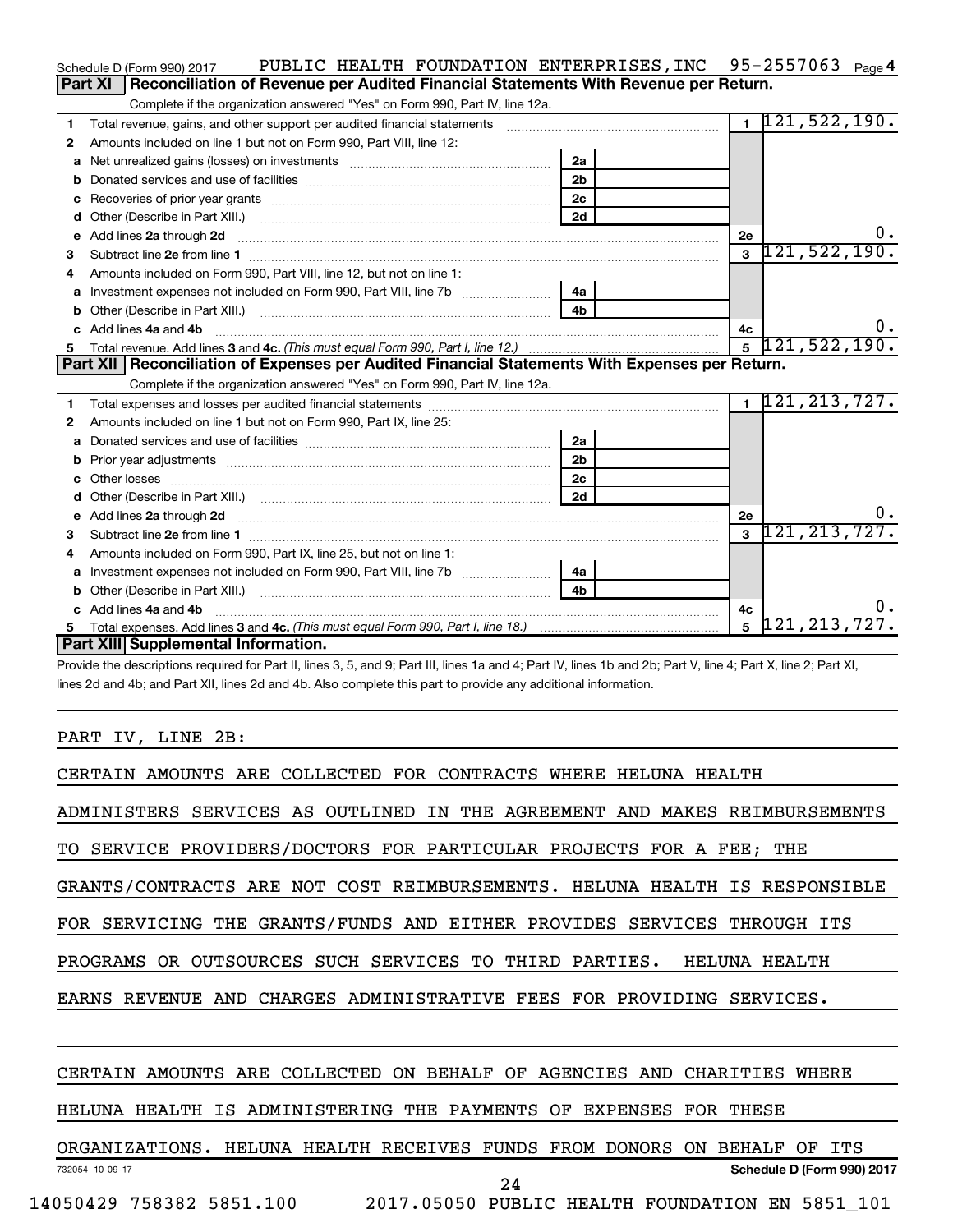Schedule D (Form 990) 2017 PUBLIC HEALTH FOUNDATION ENTERPRISES , INC95-2557063 <sub>Page 5</sub> *(continued)* **Part XIII Supplemental Information**  PROGRAMS FOR WHICH HELUNA HEALTH ACTS AS AN AGENT COLLECTING AND DISBURSING FUNDS AT THE DIRECTION OF EACH PROGRAM. HELUNA HEALTH HAS LITTLE TO NO DISCRETION ON HOW SUCH FUNDS ARE USED. HELUNA HEALTH ALSO CHARGES/EARNS AN ADMINISTRATIVE FEE.

PART X, LINE 2:

HELUNA HEALTH EVALUATES UNCERTAINTY IN INCOME TAXES FOR TAX POSITIONS TAKEN OR EXPECTED TO BE TAKEN IN THE COURSE OF PREPARING THE ORGANIZATION'S TAX RETURNS TO DETERMINE WHETHER THE TAX POSITIONS ARE "MORE-LIKELY-THAN-NOT" OF BEING SUSTAINED BY THE APPLICABLE TAX AUTHORITY. TAX POSITIONS DEEMED TO MEET THE MORE-LIKELY-THAN-NOT THRESHOLD ARE REQUIRED TO BE RECORDED AS A TAX BENEFIT OR EXPENSE IN THE CURRENT YEAR. ADDITIONALLY, THIS INTERPRETATION PROVIDES GUIDANCE ON DE-RECOGNITION, CLASSIFICATION, INTEREST AND PENALTIES, DISCLOSURE AND TRANSITION. HELUNA HEALTH HAD NO UNCERTAIN TAX POSITIONS THAT WERE CONSIDERED MORE-LIKELY-THAN-NOT OF BEING SUSTAINED BY APPLICABLE TAX AUTHORITIES AS OF JUNE 30, 2018.

**Schedule D (Form 990) 2017**

732055 10-09-17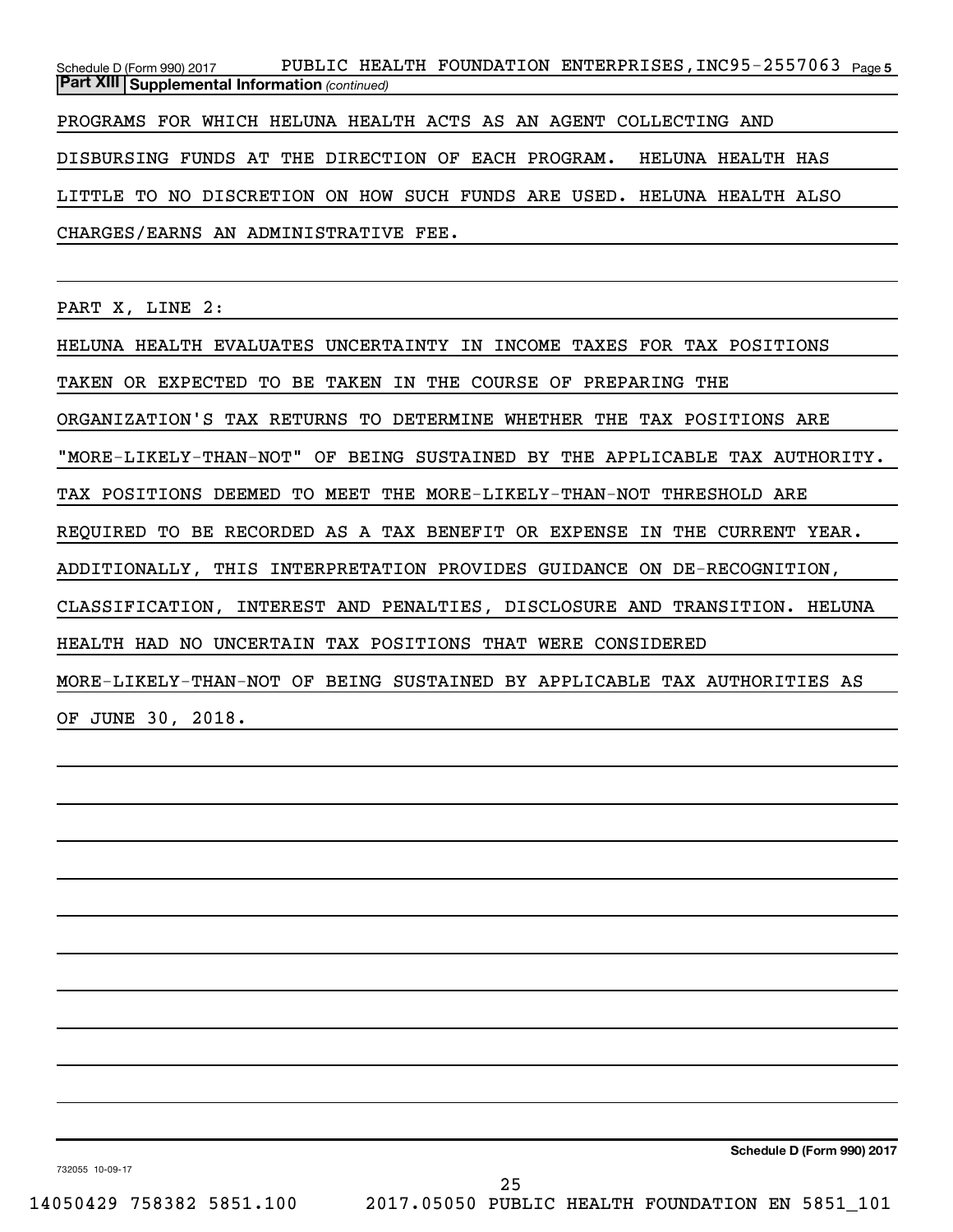| <b>SCHEDULE F</b>                                     |                                           |                                                                                           | <b>Statement of Activities Outside the United States</b>                                                                                                                                                                                             |                     |                                                                                                                 | OMB No. 1545-0047                                                    |
|-------------------------------------------------------|-------------------------------------------|-------------------------------------------------------------------------------------------|------------------------------------------------------------------------------------------------------------------------------------------------------------------------------------------------------------------------------------------------------|---------------------|-----------------------------------------------------------------------------------------------------------------|----------------------------------------------------------------------|
| (Form 990)                                            |                                           |                                                                                           | Complete if the organization answered "Yes" on Form 990, Part IV, line 14b, 15, or 16.                                                                                                                                                               |                     |                                                                                                                 |                                                                      |
| Department of the Treasury                            |                                           |                                                                                           | Attach to Form 990.                                                                                                                                                                                                                                  |                     |                                                                                                                 | Open to Public                                                       |
| Internal Revenue Service                              |                                           |                                                                                           | Go to www.irs.gov/Form990 for instructions and the latest information.                                                                                                                                                                               |                     |                                                                                                                 | <b>Inspection</b>                                                    |
| Name of the organization                              |                                           |                                                                                           |                                                                                                                                                                                                                                                      |                     |                                                                                                                 | <b>Employer identification number</b>                                |
| PUBLIC HEALTH FOUNDATION ENTERPRISES, INC             |                                           |                                                                                           |                                                                                                                                                                                                                                                      |                     | 95-2557063                                                                                                      |                                                                      |
| Part I                                                |                                           |                                                                                           | General Information on Activities Outside the United States. Complete if the organization answered "Yes" on                                                                                                                                          |                     |                                                                                                                 |                                                                      |
|                                                       | Form 990, Part IV, line 14b.              |                                                                                           |                                                                                                                                                                                                                                                      |                     |                                                                                                                 |                                                                      |
| 1                                                     |                                           |                                                                                           | For grantmakers. Does the organization maintain records to substantiate the amount of its grants and other assistance,<br>the grantees' eligibility for the grants or assistance, and the selection criteria used to award the grants or assistance? |                     |                                                                                                                 | Yes<br><b>No</b>                                                     |
| 2<br>United States.                                   |                                           |                                                                                           | For grantmakers. Describe in Part V the organization's procedures for monitoring the use of its grants and other assistance outside the                                                                                                              |                     |                                                                                                                 |                                                                      |
| З                                                     |                                           |                                                                                           | Activities per Region. (The following Part I, line 3 table can be duplicated if additional space is needed.)                                                                                                                                         |                     |                                                                                                                 |                                                                      |
| (a) Region                                            | (b) Number of<br>offices<br>in the region | (c) Number of<br>employees,<br>agents, and<br>independent<br>contractors<br>in the region | (d) Activities conducted in the region<br>(by type) (such as, fundraising, pro-<br>gram services, investments, grants to<br>recipients located in the region)                                                                                        |                     | (e) If activity listed in (d)<br>is a program service,<br>describe specific type<br>of service(s) in the region | (f) Total<br>expenditures<br>for and<br>investments<br>in the region |
|                                                       |                                           |                                                                                           |                                                                                                                                                                                                                                                      |                     | HIV RELATED RESEARCH AND                                                                                        |                                                                      |
| <b>BRAZIL</b>                                         | 0                                         | 1                                                                                         | PROGRAM SERVICES                                                                                                                                                                                                                                     | EVALUATION SERVICES |                                                                                                                 | 112,069.                                                             |
|                                                       |                                           |                                                                                           |                                                                                                                                                                                                                                                      |                     |                                                                                                                 |                                                                      |
| PORTUGAL                                              | 0                                         | 1                                                                                         | PROGRAM SERVICES                                                                                                                                                                                                                                     |                     | WEB DEVELOPMENT SERVICES                                                                                        | 21,969.                                                              |
| CHINA                                                 | 0                                         | 1                                                                                         | PROGRAM SERVICES                                                                                                                                                                                                                                     | EVALUATION SERVICES | HIV RELATED RESEARCH AND                                                                                        | 19,346.                                                              |
|                                                       |                                           |                                                                                           |                                                                                                                                                                                                                                                      | RECONCILIATION,     | ANYLOGIC DYNAMIC MODEL<br>MODIFICATION, TESTING                                                                 |                                                                      |
| CANADA                                                | 0                                         | 1                                                                                         | PROGRAM SERVICES                                                                                                                                                                                                                                     | AND SIMULATION      |                                                                                                                 | 6,000.                                                               |
| AUSTRALIA                                             | 0                                         | $\mathbf{1}$                                                                              | PROGRAM SERVICES                                                                                                                                                                                                                                     |                     | APP FEATURE DEVELOPMENT                                                                                         | 3,234.                                                               |
|                                                       |                                           |                                                                                           |                                                                                                                                                                                                                                                      |                     |                                                                                                                 |                                                                      |
|                                                       |                                           |                                                                                           |                                                                                                                                                                                                                                                      |                     |                                                                                                                 |                                                                      |
|                                                       |                                           |                                                                                           |                                                                                                                                                                                                                                                      |                     |                                                                                                                 |                                                                      |
| 3 a Sub-total                                         | O                                         | 5                                                                                         |                                                                                                                                                                                                                                                      |                     |                                                                                                                 | 162,618.                                                             |
| <b>b</b> Total from continuation                      |                                           |                                                                                           |                                                                                                                                                                                                                                                      |                     |                                                                                                                 |                                                                      |
| sheets to Part I<br>c Totals (add lines 3a<br>and 3b) | 0                                         | 0<br>5                                                                                    |                                                                                                                                                                                                                                                      |                     |                                                                                                                 | 0.<br>162,618.                                                       |

**For Paperwork Reduction Act Notice, see the Instructions for Form 990. Schedule F (Form 990) 2017** LHA

732071 10-06-17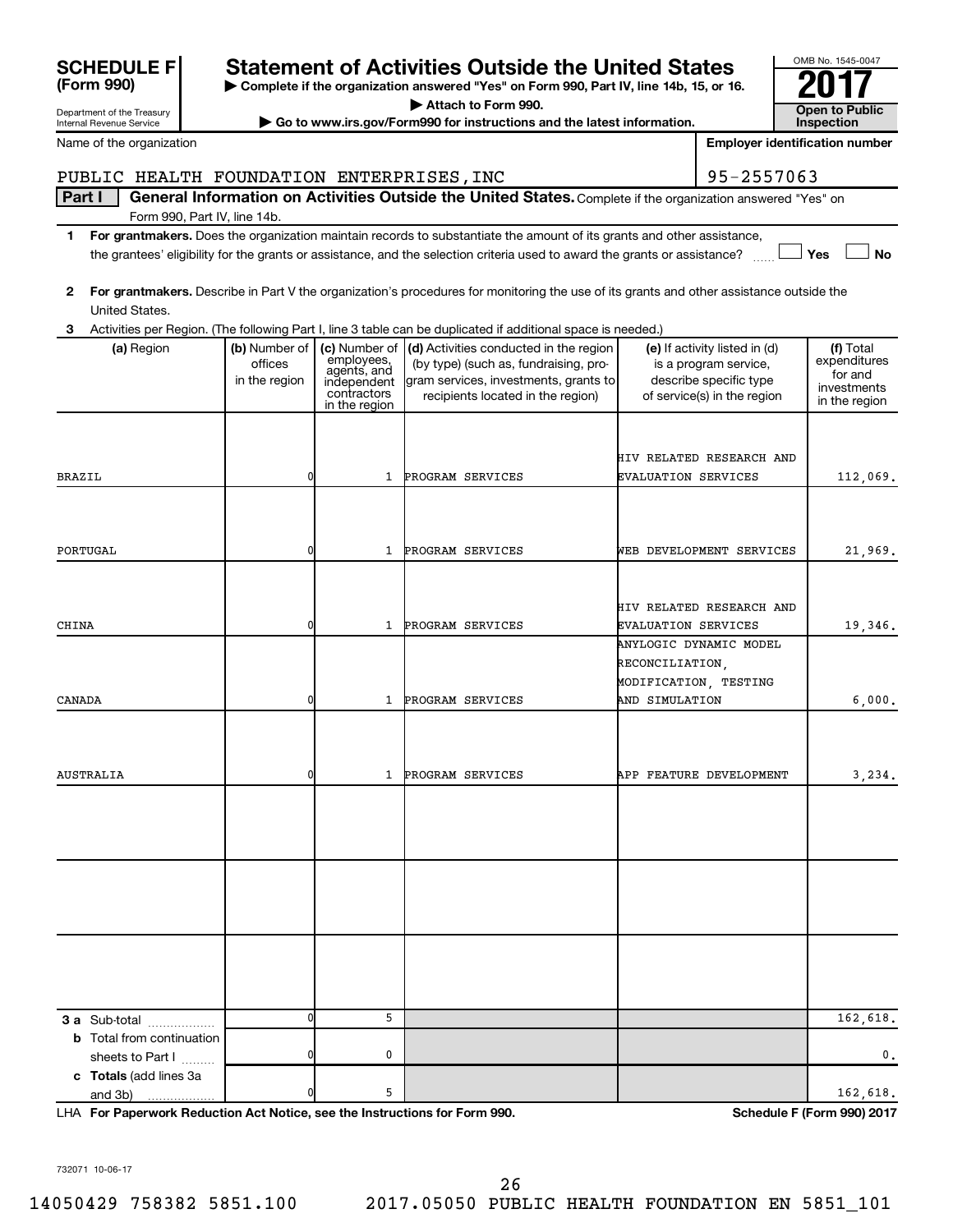Schedule F (Form 990) 2017 PUBLIC HEALTH FOUNDATION ENTERPRISES , INC 95-2557063

Part II | Grants and Other Assistance to Organizations or Entities Outside the United States. Complete if the organization answered "Yes" on Form 990, Part IV, line 15, for any recipient who received more than \$5,000. Part II can be duplicated if additional space is needed.

| $\mathbf{1}$<br>(a) Name of organization                | (b) IRS code section<br>and EIN (if applicable) | (c) Region | (d) Purpose of<br>grant                                                                                                                      | (e) Amount | (f) Manner of<br>of cash grant cash disbursement | (g) Amount of<br>noncash<br>assistance | (h) Description<br>of noncash<br>assistance | (i) Method of<br>valuation (book, FMV,<br>appraisal, other) |
|---------------------------------------------------------|-------------------------------------------------|------------|----------------------------------------------------------------------------------------------------------------------------------------------|------------|--------------------------------------------------|----------------------------------------|---------------------------------------------|-------------------------------------------------------------|
|                                                         |                                                 |            |                                                                                                                                              |            |                                                  |                                        |                                             |                                                             |
|                                                         |                                                 |            |                                                                                                                                              |            |                                                  |                                        |                                             |                                                             |
|                                                         |                                                 |            |                                                                                                                                              |            |                                                  |                                        |                                             |                                                             |
|                                                         |                                                 |            |                                                                                                                                              |            |                                                  |                                        |                                             |                                                             |
|                                                         |                                                 |            |                                                                                                                                              |            |                                                  |                                        |                                             |                                                             |
|                                                         |                                                 |            |                                                                                                                                              |            |                                                  |                                        |                                             |                                                             |
|                                                         |                                                 |            |                                                                                                                                              |            |                                                  |                                        |                                             |                                                             |
|                                                         |                                                 |            |                                                                                                                                              |            |                                                  |                                        |                                             |                                                             |
|                                                         |                                                 |            |                                                                                                                                              |            |                                                  |                                        |                                             |                                                             |
|                                                         |                                                 |            |                                                                                                                                              |            |                                                  |                                        |                                             |                                                             |
|                                                         |                                                 |            |                                                                                                                                              |            |                                                  |                                        |                                             |                                                             |
|                                                         |                                                 |            |                                                                                                                                              |            |                                                  |                                        |                                             |                                                             |
|                                                         |                                                 |            |                                                                                                                                              |            |                                                  |                                        |                                             |                                                             |
|                                                         |                                                 |            |                                                                                                                                              |            |                                                  |                                        |                                             |                                                             |
|                                                         |                                                 |            |                                                                                                                                              |            |                                                  |                                        |                                             |                                                             |
|                                                         |                                                 |            |                                                                                                                                              |            |                                                  |                                        |                                             |                                                             |
| $\mathbf{2}$                                            |                                                 |            | Enter total number of recipient organizations listed above that are recognized as charities by the foreign country, recognized as tax-exempt |            |                                                  |                                        |                                             |                                                             |
| 3 Enter total number of other organizations or entities |                                                 |            |                                                                                                                                              |            |                                                  |                                        |                                             |                                                             |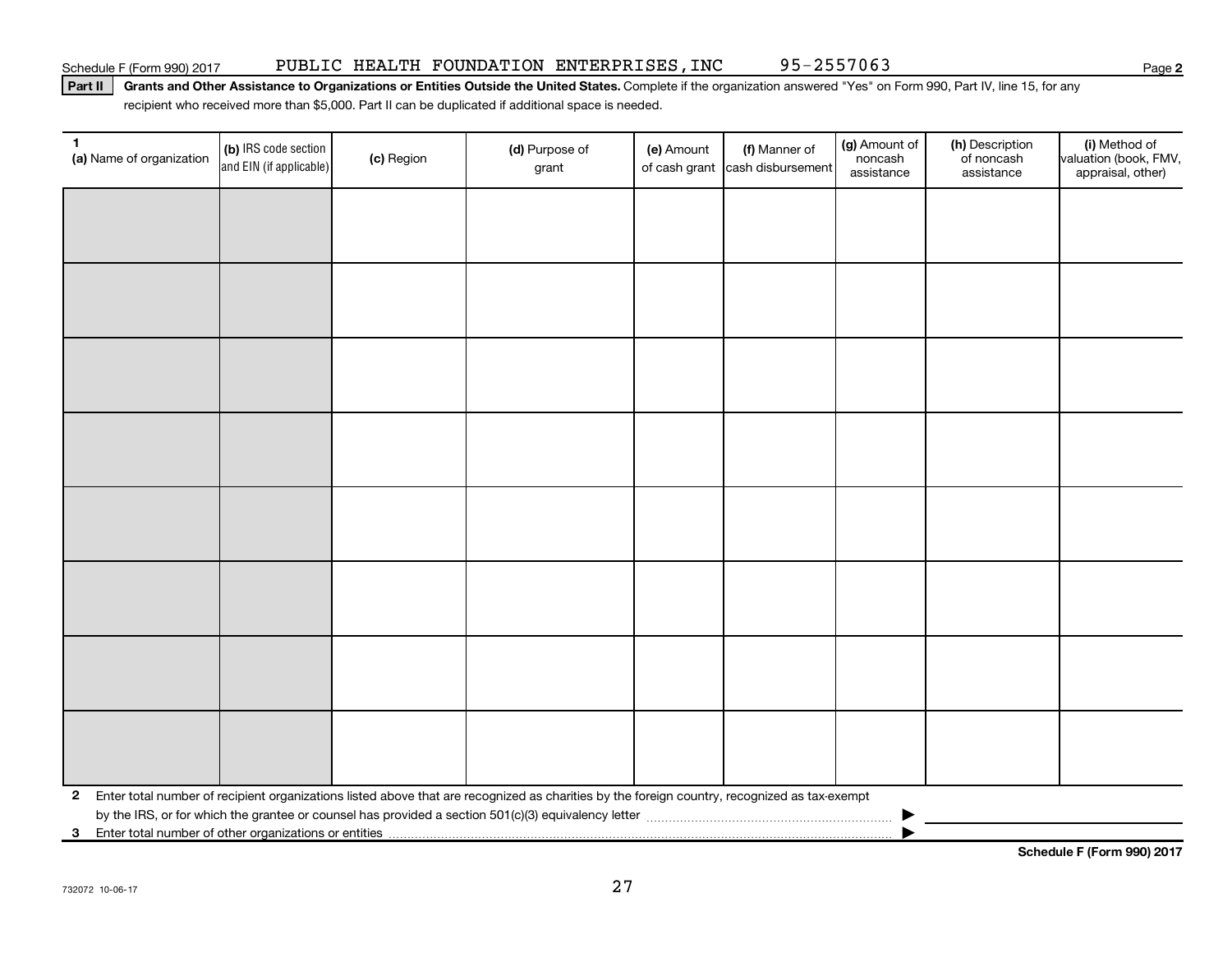**3**

### Part III Grants and Other Assistance to Individuals Outside the United States. Complete if the organization answered "Yes" on Form 990, Part IV, line 16. Part III can be duplicated if additional space is needed.

| Fait in car be duplicated if additional space is needed.<br>(a) Type of grant or assistance | (b) Region | (c) Number of<br>recipients | (d) Amount of<br>cash grant | (e) Manner of<br>cash disbursement | (f) Amount of<br>noncash<br>assistance | (g) Description of<br>noncash assistance | (h) Method of<br>valuation<br>(book, FMV,<br>appraisal, other) |
|---------------------------------------------------------------------------------------------|------------|-----------------------------|-----------------------------|------------------------------------|----------------------------------------|------------------------------------------|----------------------------------------------------------------|
|                                                                                             |            |                             |                             |                                    |                                        |                                          |                                                                |
|                                                                                             |            |                             |                             |                                    |                                        |                                          |                                                                |
|                                                                                             |            |                             |                             |                                    |                                        |                                          |                                                                |
|                                                                                             |            |                             |                             |                                    |                                        |                                          |                                                                |
|                                                                                             |            |                             |                             |                                    |                                        |                                          |                                                                |
|                                                                                             |            |                             |                             |                                    |                                        |                                          |                                                                |
|                                                                                             |            |                             |                             |                                    |                                        |                                          |                                                                |
|                                                                                             |            |                             |                             |                                    |                                        |                                          |                                                                |
|                                                                                             |            |                             |                             |                                    |                                        |                                          |                                                                |
|                                                                                             |            |                             |                             |                                    |                                        |                                          |                                                                |
|                                                                                             |            |                             |                             |                                    |                                        |                                          |                                                                |
|                                                                                             |            |                             |                             |                                    |                                        |                                          |                                                                |

**Schedule F (Form 990) 2017**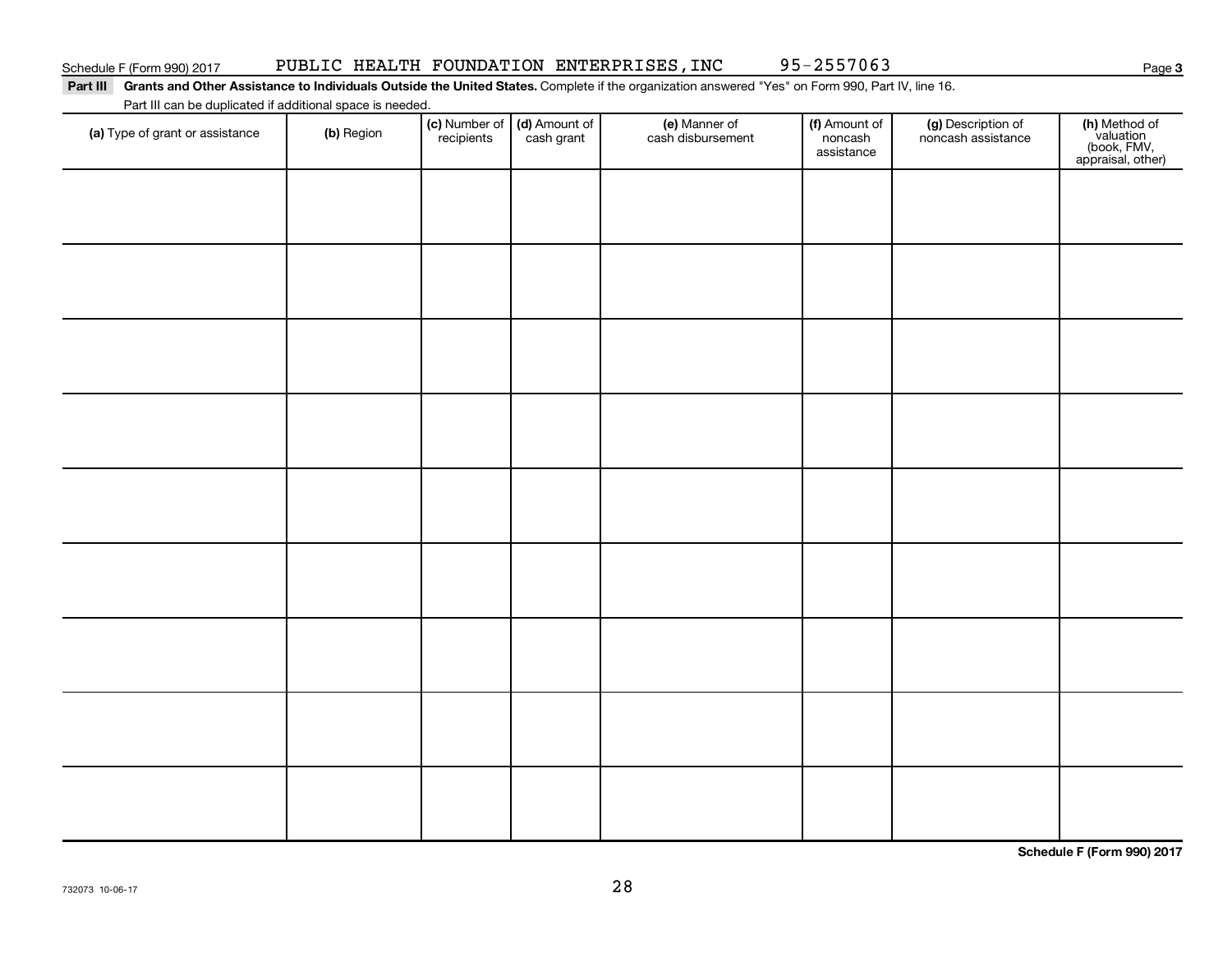### **4** Schedule F (Form 990) 2017 PUBLIC HEALTH FOUNDATION ENTERPRISES, INC 95-2557063 Page **Part IV F** (Form 990) 2017 **Part IV Foreign Forms**

| 1            | Was the organization a U.S. transferor of property to a foreign corporation during the tax year? If "Yes," the<br>organization may be required to file Form 926, Return by a U.S. Transferor of Property to a Foreign |     |                   |
|--------------|-----------------------------------------------------------------------------------------------------------------------------------------------------------------------------------------------------------------------|-----|-------------------|
|              | Corporation (see Instructions for Form 926) manufactured controller controller to the control of the control o                                                                                                        | Yes | $X_{N0}$          |
| $\mathbf{2}$ | Did the organization have an interest in a foreign trust during the tax year? If "Yes," the organization                                                                                                              |     |                   |
|              | may be required to separately file Form 3520, Annual Return To Report Transactions With Foreign                                                                                                                       |     |                   |
|              | Trusts and Receipt of Certain Foreign Gifts, and/or Form 3520-A, Annual Information Return of Foreign                                                                                                                 |     |                   |
|              | Trust With a U.S. Owner (see Instructions for Forms 3520 and 3520-A; don't file with Form 990)                                                                                                                        | Yes | $\overline{X}$ No |
| 3            | Did the organization have an ownership interest in a foreign corporation during the tax year? If "Yes,"                                                                                                               |     |                   |
|              | the organization may be required to file Form 5471, Information Return of U.S. Persons With Respect To                                                                                                                |     |                   |
|              |                                                                                                                                                                                                                       | Yes | $X _{No}$         |
| 4            | Was the organization a direct or indirect shareholder of a passive foreign investment company or a                                                                                                                    |     |                   |
|              | qualified electing fund during the tax year? If "Yes," the organization may be required to file Form 8621,                                                                                                            |     |                   |
|              | Information Return by a Shareholder of a Passive Foreign Investment Company or Qualified Electing Fund<br>(see Instructions for Form 8621)                                                                            | Yes | $X _{\text{No}}$  |
| 5            | Did the organization have an ownership interest in a foreign partnership during the tax year? If "Yes,"                                                                                                               |     |                   |
|              | the organization may be required to file Form 8865, Return of U.S. Persons With Respect to Certain                                                                                                                    |     |                   |
|              | Foreign Partnerships (see Instructions for Form 8865)                                                                                                                                                                 | Yes | $X _{No}$         |
| 6            | Did the organization have any operations in or related to any boycotting countries during the tax year? If                                                                                                            |     |                   |
|              | "Yes," the organization may be required to separately file Form 5713, International Boycott Report (see                                                                                                               |     |                   |
|              |                                                                                                                                                                                                                       | Yes |                   |
|              |                                                                                                                                                                                                                       |     |                   |

**Schedule F (Form 990) 2017**

732074 10-06-17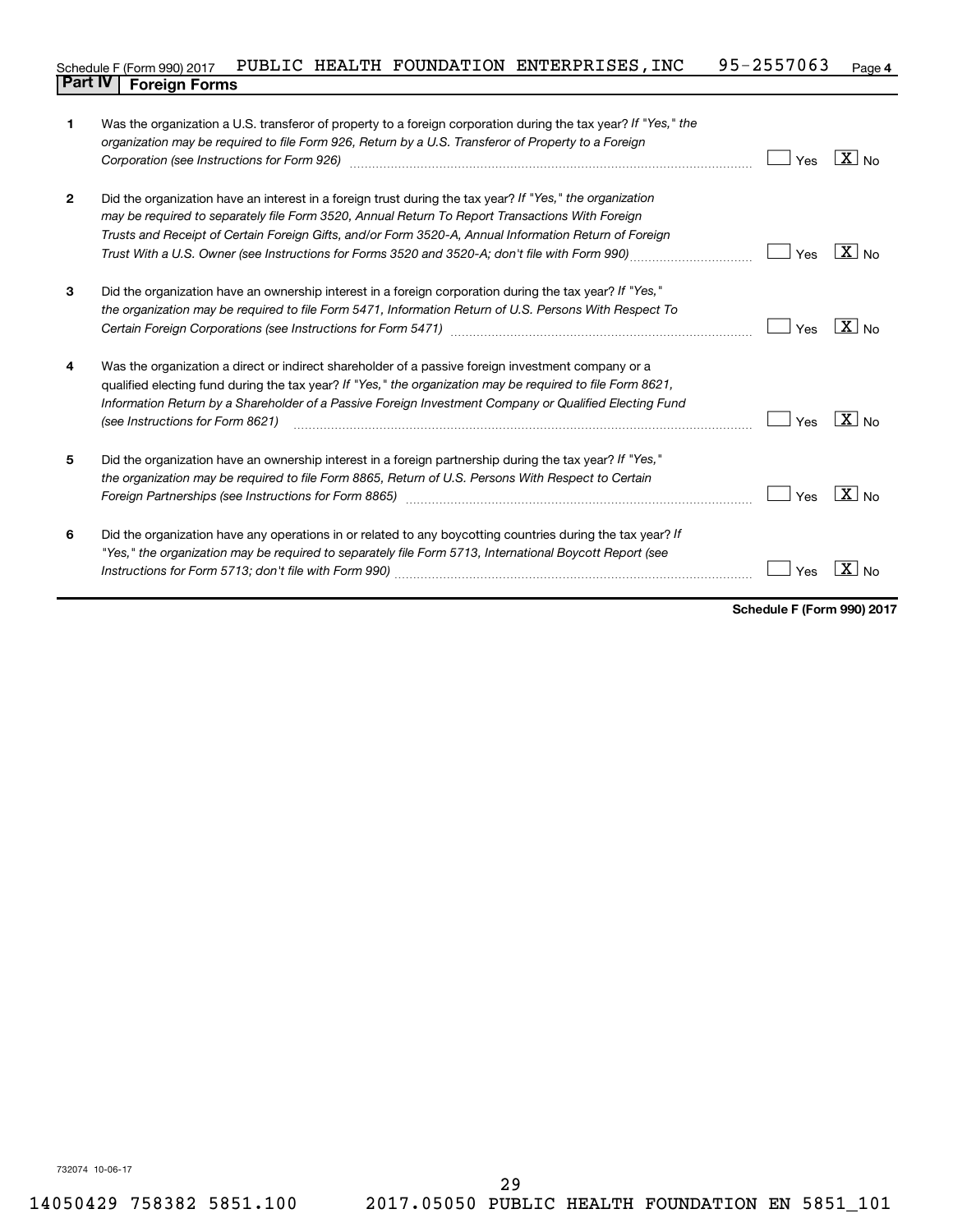| <b>Part V</b> | Schedule F (Form 990) 2017<br><b>Supplemental Information</b> |  |  | PUBLIC HEALTH FOUNDATION ENTERPRISES, INC | $95 - 2557063$                                                                                                                        | Page 5 |
|---------------|---------------------------------------------------------------|--|--|-------------------------------------------|---------------------------------------------------------------------------------------------------------------------------------------|--------|
|               |                                                               |  |  |                                           | Provide the information required by Part I, line 2 (monitoring of funds); Part I, line 3, column (f) (accounting method; amounts of   |        |
|               |                                                               |  |  |                                           | investments vs. expenditures per region); Part II, line 1 (accounting method); Part III (accounting method); and Part III, column (c) |        |
|               |                                                               |  |  |                                           | (estimated number of recipients), as applicable. Also complete this part to provide any additional information. See instructions.     |        |
|               |                                                               |  |  |                                           |                                                                                                                                       |        |
|               |                                                               |  |  |                                           |                                                                                                                                       |        |
|               |                                                               |  |  |                                           |                                                                                                                                       |        |
|               |                                                               |  |  |                                           |                                                                                                                                       |        |
|               |                                                               |  |  |                                           |                                                                                                                                       |        |
|               |                                                               |  |  |                                           |                                                                                                                                       |        |
|               |                                                               |  |  |                                           |                                                                                                                                       |        |
|               |                                                               |  |  |                                           |                                                                                                                                       |        |
|               |                                                               |  |  |                                           |                                                                                                                                       |        |
|               |                                                               |  |  |                                           |                                                                                                                                       |        |
|               |                                                               |  |  |                                           |                                                                                                                                       |        |
|               |                                                               |  |  |                                           |                                                                                                                                       |        |
|               |                                                               |  |  |                                           |                                                                                                                                       |        |
|               |                                                               |  |  |                                           |                                                                                                                                       |        |
|               |                                                               |  |  |                                           |                                                                                                                                       |        |
|               |                                                               |  |  |                                           |                                                                                                                                       |        |
|               |                                                               |  |  |                                           |                                                                                                                                       |        |
|               |                                                               |  |  |                                           |                                                                                                                                       |        |
|               |                                                               |  |  |                                           |                                                                                                                                       |        |
|               |                                                               |  |  |                                           |                                                                                                                                       |        |
|               |                                                               |  |  |                                           |                                                                                                                                       |        |
|               |                                                               |  |  |                                           |                                                                                                                                       |        |
|               |                                                               |  |  |                                           |                                                                                                                                       |        |
|               |                                                               |  |  |                                           |                                                                                                                                       |        |
|               |                                                               |  |  |                                           |                                                                                                                                       |        |
|               |                                                               |  |  |                                           |                                                                                                                                       |        |
|               |                                                               |  |  |                                           |                                                                                                                                       |        |
|               |                                                               |  |  |                                           |                                                                                                                                       |        |
|               |                                                               |  |  |                                           |                                                                                                                                       |        |
|               |                                                               |  |  |                                           |                                                                                                                                       |        |
|               |                                                               |  |  |                                           |                                                                                                                                       |        |
|               |                                                               |  |  |                                           |                                                                                                                                       |        |
|               |                                                               |  |  |                                           |                                                                                                                                       |        |
|               |                                                               |  |  |                                           |                                                                                                                                       |        |
|               |                                                               |  |  |                                           |                                                                                                                                       |        |
|               |                                                               |  |  |                                           |                                                                                                                                       |        |
|               |                                                               |  |  |                                           |                                                                                                                                       |        |
|               |                                                               |  |  |                                           |                                                                                                                                       |        |
|               |                                                               |  |  |                                           |                                                                                                                                       |        |
|               |                                                               |  |  |                                           |                                                                                                                                       |        |
|               |                                                               |  |  |                                           |                                                                                                                                       |        |
|               |                                                               |  |  |                                           |                                                                                                                                       |        |
|               |                                                               |  |  |                                           |                                                                                                                                       |        |
|               |                                                               |  |  |                                           |                                                                                                                                       |        |
|               |                                                               |  |  |                                           |                                                                                                                                       |        |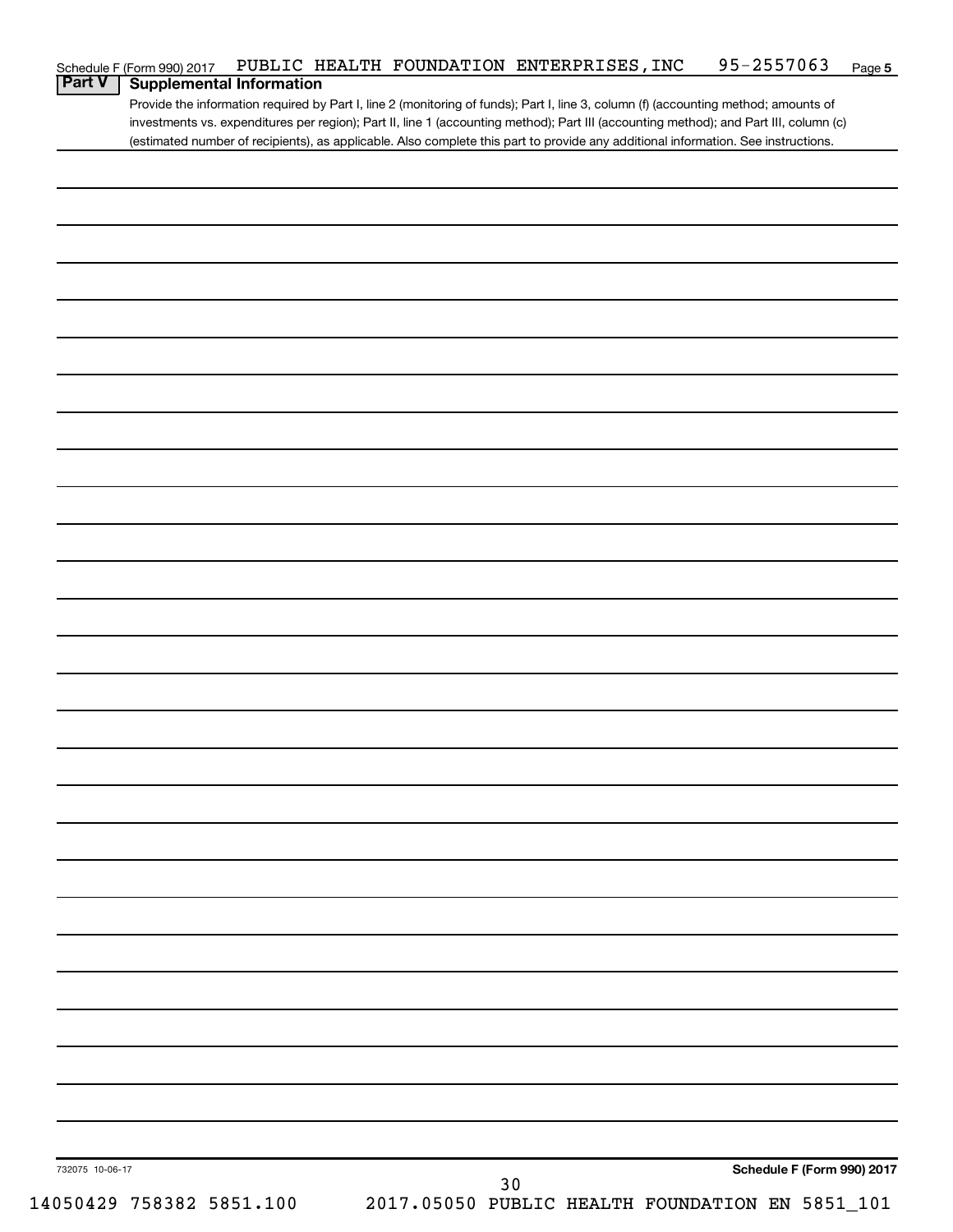| (Form 990)<br>For certain Officers, Directors, Trustees, Key Employees, and Highest<br><b>Compensated Employees</b><br>Complete if the organization answered "Yes" on Form 990, Part IV, line 23.<br><b>Open to Public</b><br>Attach to Form 990.<br>Department of the Treasury<br>Inspection<br>Go to www.irs.gov/Form990 for instructions and the latest information.<br>Internal Revenue Service<br><b>Employer identification number</b><br>Name of the organization<br>95-2557063<br>PUBLIC HEALTH FOUNDATION ENTERPRISES, INC<br><b>Questions Regarding Compensation</b><br>Part I<br><b>Yes</b><br>No<br>Check the appropriate box(es) if the organization provided any of the following to or for a person listed on Form 990,<br>Part VII, Section A, line 1a. Complete Part III to provide any relevant information regarding these items.<br>First-class or charter travel<br>Housing allowance or residence for personal use<br>Travel for companions<br>Payments for business use of personal residence<br>Health or social club dues or initiation fees<br>Tax indemnification and gross-up payments<br>Discretionary spending account<br>Personal services (such as, maid, chauffeur, chef)<br><b>b</b> If any of the boxes on line 1a are checked, did the organization follow a written policy regarding payment or<br>1b<br>Did the organization require substantiation prior to reimbursing or allowing expenses incurred by all directors,<br>2<br>$\mathbf{2}$<br>Indicate which, if any, of the following the filing organization used to establish the compensation of the organization's<br>з<br>CEO/Executive Director. Check all that apply. Do not check any boxes for methods used by a related organization to<br>establish compensation of the CEO/Executive Director, but explain in Part III.<br>$\lfloor \underline{\textbf{X}} \rfloor$ Compensation committee<br>$\underline{\mathbf{X}}$ Written employment contract<br>$ \mathbf{X} $ Compensation survey or study<br>Independent compensation consultant<br>$\lfloor \underline{X} \rfloor$ Form 990 of other organizations<br>$\mathbf{X}$ Approval by the board or compensation committee<br>During the year, did any person listed on Form 990, Part VII, Section A, line 1a, with respect to the filing<br>organization or a related organization:<br>х<br>Receive a severance payment or change-of-control payment?<br>4a<br>а<br>X<br>4b<br>b<br>X<br>4c<br>Participate in, or receive payment from, an equity-based compensation arrangement?<br>If "Yes" to any of lines 4a-c, list the persons and provide the applicable amounts for each item in Part III.<br>Only section 501(c)(3), 501(c)(4), and 501(c)(29) organizations must complete lines 5-9.<br>For persons listed on Form 990, Part VII, Section A, line 1a, did the organization pay or accrue any compensation<br>5<br>contingent on the revenues of:<br>x<br>5a<br>a<br>X<br>5b<br>If "Yes" on line 5a or 5b, describe in Part III.<br>6 For persons listed on Form 990, Part VII, Section A, line 1a, did the organization pay or accrue any compensation | <b>SCHEDULE J</b> | <b>Compensation Information</b> | OMB No. 1545-0047 |  |  |  |  |
|---------------------------------------------------------------------------------------------------------------------------------------------------------------------------------------------------------------------------------------------------------------------------------------------------------------------------------------------------------------------------------------------------------------------------------------------------------------------------------------------------------------------------------------------------------------------------------------------------------------------------------------------------------------------------------------------------------------------------------------------------------------------------------------------------------------------------------------------------------------------------------------------------------------------------------------------------------------------------------------------------------------------------------------------------------------------------------------------------------------------------------------------------------------------------------------------------------------------------------------------------------------------------------------------------------------------------------------------------------------------------------------------------------------------------------------------------------------------------------------------------------------------------------------------------------------------------------------------------------------------------------------------------------------------------------------------------------------------------------------------------------------------------------------------------------------------------------------------------------------------------------------------------------------------------------------------------------------------------------------------------------------------------------------------------------------------------------------------------------------------------------------------------------------------------------------------------------------------------------------------------------------------------------------------------------------------------------------------------------------------------------------------------------------------------------------------------------------------------------------------------------------------------------------------------------------------------------------------------------------------------------------------------------------------------------------------------------------------------------------------------------------------------------------------------------------------------------------------------------------------------------------------------------------------------------------------------------------------------------------------------------------------------------------------------------------------------------------------------------------------------|-------------------|---------------------------------|-------------------|--|--|--|--|
|                                                                                                                                                                                                                                                                                                                                                                                                                                                                                                                                                                                                                                                                                                                                                                                                                                                                                                                                                                                                                                                                                                                                                                                                                                                                                                                                                                                                                                                                                                                                                                                                                                                                                                                                                                                                                                                                                                                                                                                                                                                                                                                                                                                                                                                                                                                                                                                                                                                                                                                                                                                                                                                                                                                                                                                                                                                                                                                                                                                                                                                                                                                           |                   |                                 |                   |  |  |  |  |
|                                                                                                                                                                                                                                                                                                                                                                                                                                                                                                                                                                                                                                                                                                                                                                                                                                                                                                                                                                                                                                                                                                                                                                                                                                                                                                                                                                                                                                                                                                                                                                                                                                                                                                                                                                                                                                                                                                                                                                                                                                                                                                                                                                                                                                                                                                                                                                                                                                                                                                                                                                                                                                                                                                                                                                                                                                                                                                                                                                                                                                                                                                                           |                   |                                 |                   |  |  |  |  |
|                                                                                                                                                                                                                                                                                                                                                                                                                                                                                                                                                                                                                                                                                                                                                                                                                                                                                                                                                                                                                                                                                                                                                                                                                                                                                                                                                                                                                                                                                                                                                                                                                                                                                                                                                                                                                                                                                                                                                                                                                                                                                                                                                                                                                                                                                                                                                                                                                                                                                                                                                                                                                                                                                                                                                                                                                                                                                                                                                                                                                                                                                                                           |                   |                                 |                   |  |  |  |  |
|                                                                                                                                                                                                                                                                                                                                                                                                                                                                                                                                                                                                                                                                                                                                                                                                                                                                                                                                                                                                                                                                                                                                                                                                                                                                                                                                                                                                                                                                                                                                                                                                                                                                                                                                                                                                                                                                                                                                                                                                                                                                                                                                                                                                                                                                                                                                                                                                                                                                                                                                                                                                                                                                                                                                                                                                                                                                                                                                                                                                                                                                                                                           |                   |                                 |                   |  |  |  |  |
|                                                                                                                                                                                                                                                                                                                                                                                                                                                                                                                                                                                                                                                                                                                                                                                                                                                                                                                                                                                                                                                                                                                                                                                                                                                                                                                                                                                                                                                                                                                                                                                                                                                                                                                                                                                                                                                                                                                                                                                                                                                                                                                                                                                                                                                                                                                                                                                                                                                                                                                                                                                                                                                                                                                                                                                                                                                                                                                                                                                                                                                                                                                           |                   |                                 |                   |  |  |  |  |
|                                                                                                                                                                                                                                                                                                                                                                                                                                                                                                                                                                                                                                                                                                                                                                                                                                                                                                                                                                                                                                                                                                                                                                                                                                                                                                                                                                                                                                                                                                                                                                                                                                                                                                                                                                                                                                                                                                                                                                                                                                                                                                                                                                                                                                                                                                                                                                                                                                                                                                                                                                                                                                                                                                                                                                                                                                                                                                                                                                                                                                                                                                                           |                   |                                 |                   |  |  |  |  |
|                                                                                                                                                                                                                                                                                                                                                                                                                                                                                                                                                                                                                                                                                                                                                                                                                                                                                                                                                                                                                                                                                                                                                                                                                                                                                                                                                                                                                                                                                                                                                                                                                                                                                                                                                                                                                                                                                                                                                                                                                                                                                                                                                                                                                                                                                                                                                                                                                                                                                                                                                                                                                                                                                                                                                                                                                                                                                                                                                                                                                                                                                                                           |                   |                                 |                   |  |  |  |  |
|                                                                                                                                                                                                                                                                                                                                                                                                                                                                                                                                                                                                                                                                                                                                                                                                                                                                                                                                                                                                                                                                                                                                                                                                                                                                                                                                                                                                                                                                                                                                                                                                                                                                                                                                                                                                                                                                                                                                                                                                                                                                                                                                                                                                                                                                                                                                                                                                                                                                                                                                                                                                                                                                                                                                                                                                                                                                                                                                                                                                                                                                                                                           |                   |                                 |                   |  |  |  |  |
|                                                                                                                                                                                                                                                                                                                                                                                                                                                                                                                                                                                                                                                                                                                                                                                                                                                                                                                                                                                                                                                                                                                                                                                                                                                                                                                                                                                                                                                                                                                                                                                                                                                                                                                                                                                                                                                                                                                                                                                                                                                                                                                                                                                                                                                                                                                                                                                                                                                                                                                                                                                                                                                                                                                                                                                                                                                                                                                                                                                                                                                                                                                           |                   |                                 |                   |  |  |  |  |
|                                                                                                                                                                                                                                                                                                                                                                                                                                                                                                                                                                                                                                                                                                                                                                                                                                                                                                                                                                                                                                                                                                                                                                                                                                                                                                                                                                                                                                                                                                                                                                                                                                                                                                                                                                                                                                                                                                                                                                                                                                                                                                                                                                                                                                                                                                                                                                                                                                                                                                                                                                                                                                                                                                                                                                                                                                                                                                                                                                                                                                                                                                                           |                   |                                 |                   |  |  |  |  |
|                                                                                                                                                                                                                                                                                                                                                                                                                                                                                                                                                                                                                                                                                                                                                                                                                                                                                                                                                                                                                                                                                                                                                                                                                                                                                                                                                                                                                                                                                                                                                                                                                                                                                                                                                                                                                                                                                                                                                                                                                                                                                                                                                                                                                                                                                                                                                                                                                                                                                                                                                                                                                                                                                                                                                                                                                                                                                                                                                                                                                                                                                                                           |                   |                                 |                   |  |  |  |  |
|                                                                                                                                                                                                                                                                                                                                                                                                                                                                                                                                                                                                                                                                                                                                                                                                                                                                                                                                                                                                                                                                                                                                                                                                                                                                                                                                                                                                                                                                                                                                                                                                                                                                                                                                                                                                                                                                                                                                                                                                                                                                                                                                                                                                                                                                                                                                                                                                                                                                                                                                                                                                                                                                                                                                                                                                                                                                                                                                                                                                                                                                                                                           |                   |                                 |                   |  |  |  |  |
|                                                                                                                                                                                                                                                                                                                                                                                                                                                                                                                                                                                                                                                                                                                                                                                                                                                                                                                                                                                                                                                                                                                                                                                                                                                                                                                                                                                                                                                                                                                                                                                                                                                                                                                                                                                                                                                                                                                                                                                                                                                                                                                                                                                                                                                                                                                                                                                                                                                                                                                                                                                                                                                                                                                                                                                                                                                                                                                                                                                                                                                                                                                           |                   |                                 |                   |  |  |  |  |
|                                                                                                                                                                                                                                                                                                                                                                                                                                                                                                                                                                                                                                                                                                                                                                                                                                                                                                                                                                                                                                                                                                                                                                                                                                                                                                                                                                                                                                                                                                                                                                                                                                                                                                                                                                                                                                                                                                                                                                                                                                                                                                                                                                                                                                                                                                                                                                                                                                                                                                                                                                                                                                                                                                                                                                                                                                                                                                                                                                                                                                                                                                                           |                   |                                 |                   |  |  |  |  |
|                                                                                                                                                                                                                                                                                                                                                                                                                                                                                                                                                                                                                                                                                                                                                                                                                                                                                                                                                                                                                                                                                                                                                                                                                                                                                                                                                                                                                                                                                                                                                                                                                                                                                                                                                                                                                                                                                                                                                                                                                                                                                                                                                                                                                                                                                                                                                                                                                                                                                                                                                                                                                                                                                                                                                                                                                                                                                                                                                                                                                                                                                                                           |                   |                                 |                   |  |  |  |  |
|                                                                                                                                                                                                                                                                                                                                                                                                                                                                                                                                                                                                                                                                                                                                                                                                                                                                                                                                                                                                                                                                                                                                                                                                                                                                                                                                                                                                                                                                                                                                                                                                                                                                                                                                                                                                                                                                                                                                                                                                                                                                                                                                                                                                                                                                                                                                                                                                                                                                                                                                                                                                                                                                                                                                                                                                                                                                                                                                                                                                                                                                                                                           |                   |                                 |                   |  |  |  |  |
|                                                                                                                                                                                                                                                                                                                                                                                                                                                                                                                                                                                                                                                                                                                                                                                                                                                                                                                                                                                                                                                                                                                                                                                                                                                                                                                                                                                                                                                                                                                                                                                                                                                                                                                                                                                                                                                                                                                                                                                                                                                                                                                                                                                                                                                                                                                                                                                                                                                                                                                                                                                                                                                                                                                                                                                                                                                                                                                                                                                                                                                                                                                           |                   |                                 |                   |  |  |  |  |
|                                                                                                                                                                                                                                                                                                                                                                                                                                                                                                                                                                                                                                                                                                                                                                                                                                                                                                                                                                                                                                                                                                                                                                                                                                                                                                                                                                                                                                                                                                                                                                                                                                                                                                                                                                                                                                                                                                                                                                                                                                                                                                                                                                                                                                                                                                                                                                                                                                                                                                                                                                                                                                                                                                                                                                                                                                                                                                                                                                                                                                                                                                                           |                   |                                 |                   |  |  |  |  |
|                                                                                                                                                                                                                                                                                                                                                                                                                                                                                                                                                                                                                                                                                                                                                                                                                                                                                                                                                                                                                                                                                                                                                                                                                                                                                                                                                                                                                                                                                                                                                                                                                                                                                                                                                                                                                                                                                                                                                                                                                                                                                                                                                                                                                                                                                                                                                                                                                                                                                                                                                                                                                                                                                                                                                                                                                                                                                                                                                                                                                                                                                                                           |                   |                                 |                   |  |  |  |  |
|                                                                                                                                                                                                                                                                                                                                                                                                                                                                                                                                                                                                                                                                                                                                                                                                                                                                                                                                                                                                                                                                                                                                                                                                                                                                                                                                                                                                                                                                                                                                                                                                                                                                                                                                                                                                                                                                                                                                                                                                                                                                                                                                                                                                                                                                                                                                                                                                                                                                                                                                                                                                                                                                                                                                                                                                                                                                                                                                                                                                                                                                                                                           |                   |                                 |                   |  |  |  |  |
|                                                                                                                                                                                                                                                                                                                                                                                                                                                                                                                                                                                                                                                                                                                                                                                                                                                                                                                                                                                                                                                                                                                                                                                                                                                                                                                                                                                                                                                                                                                                                                                                                                                                                                                                                                                                                                                                                                                                                                                                                                                                                                                                                                                                                                                                                                                                                                                                                                                                                                                                                                                                                                                                                                                                                                                                                                                                                                                                                                                                                                                                                                                           |                   |                                 |                   |  |  |  |  |
|                                                                                                                                                                                                                                                                                                                                                                                                                                                                                                                                                                                                                                                                                                                                                                                                                                                                                                                                                                                                                                                                                                                                                                                                                                                                                                                                                                                                                                                                                                                                                                                                                                                                                                                                                                                                                                                                                                                                                                                                                                                                                                                                                                                                                                                                                                                                                                                                                                                                                                                                                                                                                                                                                                                                                                                                                                                                                                                                                                                                                                                                                                                           |                   |                                 |                   |  |  |  |  |
|                                                                                                                                                                                                                                                                                                                                                                                                                                                                                                                                                                                                                                                                                                                                                                                                                                                                                                                                                                                                                                                                                                                                                                                                                                                                                                                                                                                                                                                                                                                                                                                                                                                                                                                                                                                                                                                                                                                                                                                                                                                                                                                                                                                                                                                                                                                                                                                                                                                                                                                                                                                                                                                                                                                                                                                                                                                                                                                                                                                                                                                                                                                           |                   |                                 |                   |  |  |  |  |
|                                                                                                                                                                                                                                                                                                                                                                                                                                                                                                                                                                                                                                                                                                                                                                                                                                                                                                                                                                                                                                                                                                                                                                                                                                                                                                                                                                                                                                                                                                                                                                                                                                                                                                                                                                                                                                                                                                                                                                                                                                                                                                                                                                                                                                                                                                                                                                                                                                                                                                                                                                                                                                                                                                                                                                                                                                                                                                                                                                                                                                                                                                                           |                   |                                 |                   |  |  |  |  |
|                                                                                                                                                                                                                                                                                                                                                                                                                                                                                                                                                                                                                                                                                                                                                                                                                                                                                                                                                                                                                                                                                                                                                                                                                                                                                                                                                                                                                                                                                                                                                                                                                                                                                                                                                                                                                                                                                                                                                                                                                                                                                                                                                                                                                                                                                                                                                                                                                                                                                                                                                                                                                                                                                                                                                                                                                                                                                                                                                                                                                                                                                                                           |                   |                                 |                   |  |  |  |  |
|                                                                                                                                                                                                                                                                                                                                                                                                                                                                                                                                                                                                                                                                                                                                                                                                                                                                                                                                                                                                                                                                                                                                                                                                                                                                                                                                                                                                                                                                                                                                                                                                                                                                                                                                                                                                                                                                                                                                                                                                                                                                                                                                                                                                                                                                                                                                                                                                                                                                                                                                                                                                                                                                                                                                                                                                                                                                                                                                                                                                                                                                                                                           |                   |                                 |                   |  |  |  |  |
|                                                                                                                                                                                                                                                                                                                                                                                                                                                                                                                                                                                                                                                                                                                                                                                                                                                                                                                                                                                                                                                                                                                                                                                                                                                                                                                                                                                                                                                                                                                                                                                                                                                                                                                                                                                                                                                                                                                                                                                                                                                                                                                                                                                                                                                                                                                                                                                                                                                                                                                                                                                                                                                                                                                                                                                                                                                                                                                                                                                                                                                                                                                           |                   |                                 |                   |  |  |  |  |
|                                                                                                                                                                                                                                                                                                                                                                                                                                                                                                                                                                                                                                                                                                                                                                                                                                                                                                                                                                                                                                                                                                                                                                                                                                                                                                                                                                                                                                                                                                                                                                                                                                                                                                                                                                                                                                                                                                                                                                                                                                                                                                                                                                                                                                                                                                                                                                                                                                                                                                                                                                                                                                                                                                                                                                                                                                                                                                                                                                                                                                                                                                                           |                   |                                 |                   |  |  |  |  |
|                                                                                                                                                                                                                                                                                                                                                                                                                                                                                                                                                                                                                                                                                                                                                                                                                                                                                                                                                                                                                                                                                                                                                                                                                                                                                                                                                                                                                                                                                                                                                                                                                                                                                                                                                                                                                                                                                                                                                                                                                                                                                                                                                                                                                                                                                                                                                                                                                                                                                                                                                                                                                                                                                                                                                                                                                                                                                                                                                                                                                                                                                                                           |                   |                                 |                   |  |  |  |  |
|                                                                                                                                                                                                                                                                                                                                                                                                                                                                                                                                                                                                                                                                                                                                                                                                                                                                                                                                                                                                                                                                                                                                                                                                                                                                                                                                                                                                                                                                                                                                                                                                                                                                                                                                                                                                                                                                                                                                                                                                                                                                                                                                                                                                                                                                                                                                                                                                                                                                                                                                                                                                                                                                                                                                                                                                                                                                                                                                                                                                                                                                                                                           |                   |                                 |                   |  |  |  |  |
|                                                                                                                                                                                                                                                                                                                                                                                                                                                                                                                                                                                                                                                                                                                                                                                                                                                                                                                                                                                                                                                                                                                                                                                                                                                                                                                                                                                                                                                                                                                                                                                                                                                                                                                                                                                                                                                                                                                                                                                                                                                                                                                                                                                                                                                                                                                                                                                                                                                                                                                                                                                                                                                                                                                                                                                                                                                                                                                                                                                                                                                                                                                           |                   |                                 |                   |  |  |  |  |
|                                                                                                                                                                                                                                                                                                                                                                                                                                                                                                                                                                                                                                                                                                                                                                                                                                                                                                                                                                                                                                                                                                                                                                                                                                                                                                                                                                                                                                                                                                                                                                                                                                                                                                                                                                                                                                                                                                                                                                                                                                                                                                                                                                                                                                                                                                                                                                                                                                                                                                                                                                                                                                                                                                                                                                                                                                                                                                                                                                                                                                                                                                                           |                   |                                 |                   |  |  |  |  |
|                                                                                                                                                                                                                                                                                                                                                                                                                                                                                                                                                                                                                                                                                                                                                                                                                                                                                                                                                                                                                                                                                                                                                                                                                                                                                                                                                                                                                                                                                                                                                                                                                                                                                                                                                                                                                                                                                                                                                                                                                                                                                                                                                                                                                                                                                                                                                                                                                                                                                                                                                                                                                                                                                                                                                                                                                                                                                                                                                                                                                                                                                                                           |                   |                                 |                   |  |  |  |  |
|                                                                                                                                                                                                                                                                                                                                                                                                                                                                                                                                                                                                                                                                                                                                                                                                                                                                                                                                                                                                                                                                                                                                                                                                                                                                                                                                                                                                                                                                                                                                                                                                                                                                                                                                                                                                                                                                                                                                                                                                                                                                                                                                                                                                                                                                                                                                                                                                                                                                                                                                                                                                                                                                                                                                                                                                                                                                                                                                                                                                                                                                                                                           |                   |                                 |                   |  |  |  |  |
|                                                                                                                                                                                                                                                                                                                                                                                                                                                                                                                                                                                                                                                                                                                                                                                                                                                                                                                                                                                                                                                                                                                                                                                                                                                                                                                                                                                                                                                                                                                                                                                                                                                                                                                                                                                                                                                                                                                                                                                                                                                                                                                                                                                                                                                                                                                                                                                                                                                                                                                                                                                                                                                                                                                                                                                                                                                                                                                                                                                                                                                                                                                           |                   |                                 |                   |  |  |  |  |
|                                                                                                                                                                                                                                                                                                                                                                                                                                                                                                                                                                                                                                                                                                                                                                                                                                                                                                                                                                                                                                                                                                                                                                                                                                                                                                                                                                                                                                                                                                                                                                                                                                                                                                                                                                                                                                                                                                                                                                                                                                                                                                                                                                                                                                                                                                                                                                                                                                                                                                                                                                                                                                                                                                                                                                                                                                                                                                                                                                                                                                                                                                                           |                   |                                 |                   |  |  |  |  |
|                                                                                                                                                                                                                                                                                                                                                                                                                                                                                                                                                                                                                                                                                                                                                                                                                                                                                                                                                                                                                                                                                                                                                                                                                                                                                                                                                                                                                                                                                                                                                                                                                                                                                                                                                                                                                                                                                                                                                                                                                                                                                                                                                                                                                                                                                                                                                                                                                                                                                                                                                                                                                                                                                                                                                                                                                                                                                                                                                                                                                                                                                                                           |                   |                                 |                   |  |  |  |  |
|                                                                                                                                                                                                                                                                                                                                                                                                                                                                                                                                                                                                                                                                                                                                                                                                                                                                                                                                                                                                                                                                                                                                                                                                                                                                                                                                                                                                                                                                                                                                                                                                                                                                                                                                                                                                                                                                                                                                                                                                                                                                                                                                                                                                                                                                                                                                                                                                                                                                                                                                                                                                                                                                                                                                                                                                                                                                                                                                                                                                                                                                                                                           |                   |                                 |                   |  |  |  |  |
|                                                                                                                                                                                                                                                                                                                                                                                                                                                                                                                                                                                                                                                                                                                                                                                                                                                                                                                                                                                                                                                                                                                                                                                                                                                                                                                                                                                                                                                                                                                                                                                                                                                                                                                                                                                                                                                                                                                                                                                                                                                                                                                                                                                                                                                                                                                                                                                                                                                                                                                                                                                                                                                                                                                                                                                                                                                                                                                                                                                                                                                                                                                           |                   |                                 |                   |  |  |  |  |
|                                                                                                                                                                                                                                                                                                                                                                                                                                                                                                                                                                                                                                                                                                                                                                                                                                                                                                                                                                                                                                                                                                                                                                                                                                                                                                                                                                                                                                                                                                                                                                                                                                                                                                                                                                                                                                                                                                                                                                                                                                                                                                                                                                                                                                                                                                                                                                                                                                                                                                                                                                                                                                                                                                                                                                                                                                                                                                                                                                                                                                                                                                                           |                   |                                 |                   |  |  |  |  |
|                                                                                                                                                                                                                                                                                                                                                                                                                                                                                                                                                                                                                                                                                                                                                                                                                                                                                                                                                                                                                                                                                                                                                                                                                                                                                                                                                                                                                                                                                                                                                                                                                                                                                                                                                                                                                                                                                                                                                                                                                                                                                                                                                                                                                                                                                                                                                                                                                                                                                                                                                                                                                                                                                                                                                                                                                                                                                                                                                                                                                                                                                                                           |                   |                                 |                   |  |  |  |  |
| contingent on the net earnings of:                                                                                                                                                                                                                                                                                                                                                                                                                                                                                                                                                                                                                                                                                                                                                                                                                                                                                                                                                                                                                                                                                                                                                                                                                                                                                                                                                                                                                                                                                                                                                                                                                                                                                                                                                                                                                                                                                                                                                                                                                                                                                                                                                                                                                                                                                                                                                                                                                                                                                                                                                                                                                                                                                                                                                                                                                                                                                                                                                                                                                                                                                        |                   |                                 |                   |  |  |  |  |
| x<br>6a<br>a                                                                                                                                                                                                                                                                                                                                                                                                                                                                                                                                                                                                                                                                                                                                                                                                                                                                                                                                                                                                                                                                                                                                                                                                                                                                                                                                                                                                                                                                                                                                                                                                                                                                                                                                                                                                                                                                                                                                                                                                                                                                                                                                                                                                                                                                                                                                                                                                                                                                                                                                                                                                                                                                                                                                                                                                                                                                                                                                                                                                                                                                                                              |                   |                                 |                   |  |  |  |  |
| X<br>6b                                                                                                                                                                                                                                                                                                                                                                                                                                                                                                                                                                                                                                                                                                                                                                                                                                                                                                                                                                                                                                                                                                                                                                                                                                                                                                                                                                                                                                                                                                                                                                                                                                                                                                                                                                                                                                                                                                                                                                                                                                                                                                                                                                                                                                                                                                                                                                                                                                                                                                                                                                                                                                                                                                                                                                                                                                                                                                                                                                                                                                                                                                                   |                   |                                 |                   |  |  |  |  |
| If "Yes" on line 6a or 6b, describe in Part III.                                                                                                                                                                                                                                                                                                                                                                                                                                                                                                                                                                                                                                                                                                                                                                                                                                                                                                                                                                                                                                                                                                                                                                                                                                                                                                                                                                                                                                                                                                                                                                                                                                                                                                                                                                                                                                                                                                                                                                                                                                                                                                                                                                                                                                                                                                                                                                                                                                                                                                                                                                                                                                                                                                                                                                                                                                                                                                                                                                                                                                                                          |                   |                                 |                   |  |  |  |  |
| 7 For persons listed on Form 990, Part VII, Section A, line 1a, did the organization provide any nonfixed payments                                                                                                                                                                                                                                                                                                                                                                                                                                                                                                                                                                                                                                                                                                                                                                                                                                                                                                                                                                                                                                                                                                                                                                                                                                                                                                                                                                                                                                                                                                                                                                                                                                                                                                                                                                                                                                                                                                                                                                                                                                                                                                                                                                                                                                                                                                                                                                                                                                                                                                                                                                                                                                                                                                                                                                                                                                                                                                                                                                                                        |                   |                                 |                   |  |  |  |  |
| x<br>7                                                                                                                                                                                                                                                                                                                                                                                                                                                                                                                                                                                                                                                                                                                                                                                                                                                                                                                                                                                                                                                                                                                                                                                                                                                                                                                                                                                                                                                                                                                                                                                                                                                                                                                                                                                                                                                                                                                                                                                                                                                                                                                                                                                                                                                                                                                                                                                                                                                                                                                                                                                                                                                                                                                                                                                                                                                                                                                                                                                                                                                                                                                    |                   |                                 |                   |  |  |  |  |
| Were any amounts reported on Form 990, Part VII, paid or accrued pursuant to a contract that was subject to the                                                                                                                                                                                                                                                                                                                                                                                                                                                                                                                                                                                                                                                                                                                                                                                                                                                                                                                                                                                                                                                                                                                                                                                                                                                                                                                                                                                                                                                                                                                                                                                                                                                                                                                                                                                                                                                                                                                                                                                                                                                                                                                                                                                                                                                                                                                                                                                                                                                                                                                                                                                                                                                                                                                                                                                                                                                                                                                                                                                                           |                   |                                 |                   |  |  |  |  |
| 8<br>x<br>8                                                                                                                                                                                                                                                                                                                                                                                                                                                                                                                                                                                                                                                                                                                                                                                                                                                                                                                                                                                                                                                                                                                                                                                                                                                                                                                                                                                                                                                                                                                                                                                                                                                                                                                                                                                                                                                                                                                                                                                                                                                                                                                                                                                                                                                                                                                                                                                                                                                                                                                                                                                                                                                                                                                                                                                                                                                                                                                                                                                                                                                                                                               |                   |                                 |                   |  |  |  |  |
| If "Yes" on line 8, did the organization also follow the rebuttable presumption procedure described in                                                                                                                                                                                                                                                                                                                                                                                                                                                                                                                                                                                                                                                                                                                                                                                                                                                                                                                                                                                                                                                                                                                                                                                                                                                                                                                                                                                                                                                                                                                                                                                                                                                                                                                                                                                                                                                                                                                                                                                                                                                                                                                                                                                                                                                                                                                                                                                                                                                                                                                                                                                                                                                                                                                                                                                                                                                                                                                                                                                                                    |                   |                                 |                   |  |  |  |  |
| 9<br>9                                                                                                                                                                                                                                                                                                                                                                                                                                                                                                                                                                                                                                                                                                                                                                                                                                                                                                                                                                                                                                                                                                                                                                                                                                                                                                                                                                                                                                                                                                                                                                                                                                                                                                                                                                                                                                                                                                                                                                                                                                                                                                                                                                                                                                                                                                                                                                                                                                                                                                                                                                                                                                                                                                                                                                                                                                                                                                                                                                                                                                                                                                                    |                   |                                 |                   |  |  |  |  |
| LHA For Paperwork Reduction Act Notice, see the Instructions for Form 990.<br>Schedule J (Form 990) 2017                                                                                                                                                                                                                                                                                                                                                                                                                                                                                                                                                                                                                                                                                                                                                                                                                                                                                                                                                                                                                                                                                                                                                                                                                                                                                                                                                                                                                                                                                                                                                                                                                                                                                                                                                                                                                                                                                                                                                                                                                                                                                                                                                                                                                                                                                                                                                                                                                                                                                                                                                                                                                                                                                                                                                                                                                                                                                                                                                                                                                  |                   |                                 |                   |  |  |  |  |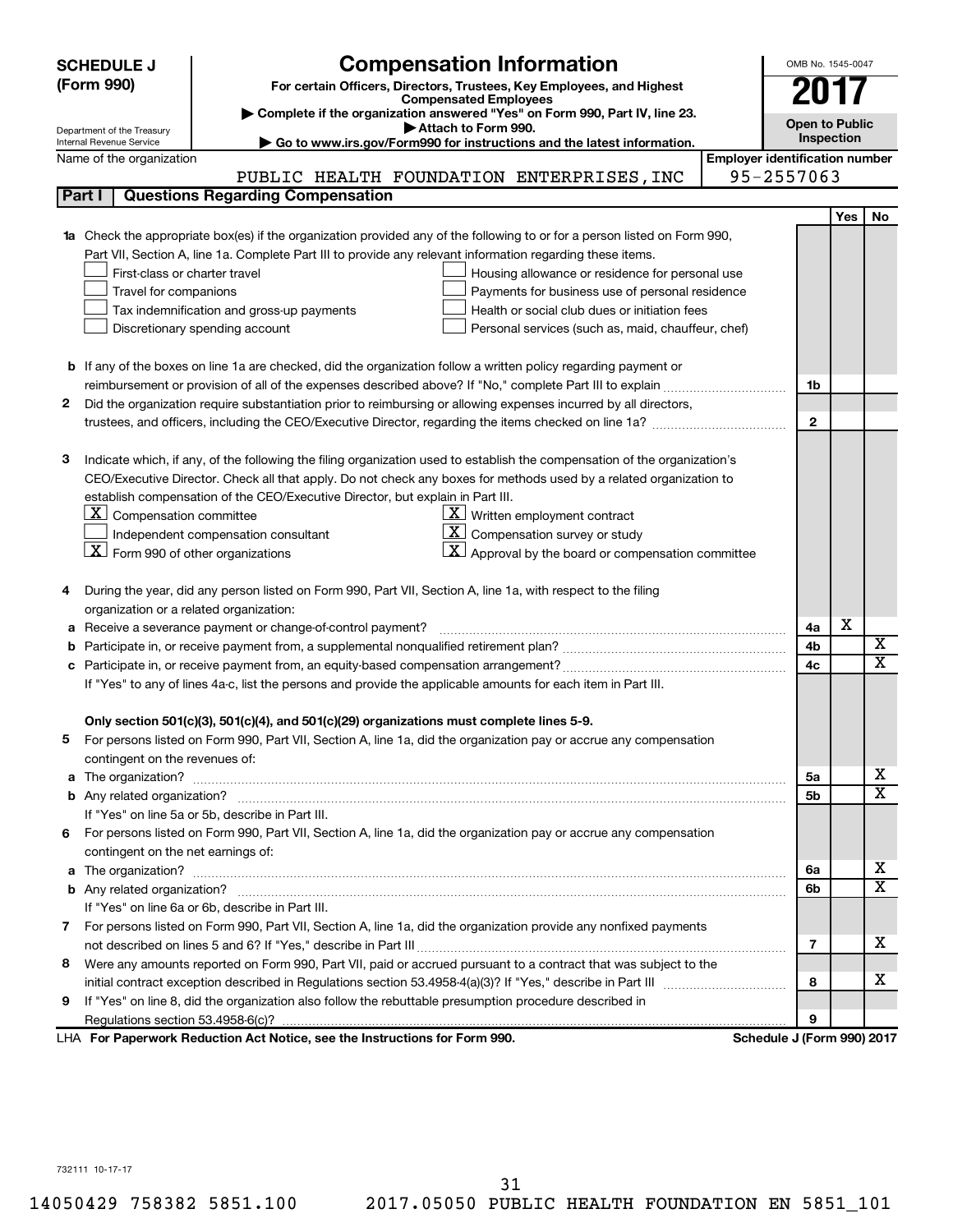### Part II | Officers, Directors, Trustees, Key Employees, and Highest Compensated Employees. Use duplicate copies if additional space is needed.

For each individual whose compensation must be reported on Schedule J, report compensation from the organization on row (i) and from related organizations, described in the instructions, on row (ii). Do not list any individuals that aren't listed on Form 990, Part VII.

Note: The sum of columns (B)(i)-(iii) for each listed individual must equal the total amount of Form 990, Part VII, Section A, line 1a, applicable column (D) and (E) amounts for that individual.

|                                           |       |                          | (B) Breakdown of W-2 and/or 1099-MISC compensation |                                           | (C) Retirement and<br>other deferred | (D) Nontaxable<br>benefits | (E) Total of columns      | (F) Compensation                                           |
|-------------------------------------------|-------|--------------------------|----------------------------------------------------|-------------------------------------------|--------------------------------------|----------------------------|---------------------------|------------------------------------------------------------|
| (A) Name and Title                        |       | (i) Base<br>compensation | (ii) Bonus &<br>incentive<br>compensation          | (iii) Other<br>reportable<br>compensation | compensation                         |                            | $(B)(i)-(D)$              | in column (B)<br>reported as deferred<br>on prior Form 990 |
| TIMOTHY SEIFERT<br>(1)                    | (i)   | 195, 297.                | 15, 195.                                           | 0.                                        | 12,749.                              | 8,523.                     | 231,764.                  | $0$ .                                                      |
| HR OFFICER                                | (iii) | 0.                       | 0.                                                 | 0.                                        | $\overline{0}$ .                     | $\Omega$ .                 | 0.                        | $\overline{0}$ .                                           |
| <b>BLAYNE CUTLER</b><br>(2)               | (i)   | 287,578.                 | 85,050.                                            | 0.                                        | 16, 200.                             | 8,523.                     | 397,351.                  | $\overline{0}$ .                                           |
| PRESIDENT & CEO                           | (ii)  | Ο.                       | 0.                                                 | о.                                        | 0.                                   | 0.                         | 0.                        | $\overline{0}$ .                                           |
| BRIAN GIESELER<br>(3)                     | (i)   | 133,879.                 | 44, 468.                                           | 0.                                        | 0.                                   | 4,617                      | 182,964.                  | $\overline{0}$ .                                           |
| CFO                                       | (ii)  | 0.                       | 0.                                                 | 0.                                        | 0                                    | 0                          | 0                         | $\overline{0}$ .                                           |
| PETER DALE<br>(4)                         | (i)   | 143,759.                 | 19,511.                                            | 0.                                        | 10, 213.                             | 6,851                      | 180, 334.                 | $\overline{0}$ .                                           |
| CHIEF PROGRAM OFFICER                     | (iii) | 0.                       | 0.                                                 | 0.                                        | Ω.                                   | 0                          | 0                         | $\overline{0}$ .                                           |
| KIRAN SALUJA<br>(5)                       | (i)   | 162,428.                 | 3,228.                                             | 0.                                        | 10,121.                              | 6,850                      | 182,627.                  | $\overline{0}$ .                                           |
| EXECUTIVE DIRECTOR - WIC PROGRAM          | (ii)  | 0.                       | 0.                                                 | 0.                                        | 0                                    | 0                          | 0                         | $\overline{0}$ .                                           |
| MICHAEL WHALEY<br>(6)                     | (i)   | 149,181.                 | 0.                                                 | 0.                                        | 9,026.                               | 6,851                      | 165,058.                  | $\overline{0}$ .                                           |
| IT DIRECTOR - WIC PROGRAM                 | (i)   | 0.                       | $\overline{0}$ .                                   | 0.                                        | 0.                                   | 0                          | $\mathbf{0}$ .            | $\overline{0}$ .                                           |
| KEVIN TRAN<br>(7)                         | (i)   | 169,921.                 | 9,369.                                             | 0.                                        | 6,198.                               | 8,523                      | 194,011.                  | $\overline{0}$ .                                           |
| CONTROLLER                                | (ii)  | 0.                       | 0.                                                 | 0.                                        | 0.                                   | 0                          | 0.                        | $\overline{0}$ .                                           |
| JOSEPH MANGARAPU SELVARAJ<br>(8)          | (i)   | 135,667.                 | 11,425.                                            | 0.                                        | 9,181.                               | 6,851                      | 163, 124.                 | $\overline{0}$ .                                           |
| IT DIRECTOR                               | (iii) | 0.                       | 0.                                                 | 0.                                        | 0.                                   | $\Omega$ .                 | $\mathbf 0$ .             | $\overline{0}$ .                                           |
| (9) PATRICIA SPENCER (UNTIL 11/2017       | (i)   | 126,499.                 | 2,086.                                             | 34,764.                                   | 8,179.                               | 6,561                      | 178,089.                  | $\overline{0}$ .                                           |
| DIRECTOR OF NEW BUSINESS DEVELOPMENT (ii) |       | $\overline{0}$ .         | 0.                                                 | $\overline{0}$ .                          | $\overline{0}$ .                     | $\mathbf 0$ .              | $\overline{\mathbf{0}}$ . | $\overline{0}$ .                                           |
|                                           | (i)   |                          |                                                    |                                           |                                      |                            |                           |                                                            |
|                                           | (ii)  |                          |                                                    |                                           |                                      |                            |                           |                                                            |
|                                           | (i)   |                          |                                                    |                                           |                                      |                            |                           |                                                            |
|                                           | (ii)  |                          |                                                    |                                           |                                      |                            |                           |                                                            |
|                                           | (i)   |                          |                                                    |                                           |                                      |                            |                           |                                                            |
|                                           | (i)   |                          |                                                    |                                           |                                      |                            |                           |                                                            |
|                                           | (i)   |                          |                                                    |                                           |                                      |                            |                           |                                                            |
|                                           | (ii)  |                          |                                                    |                                           |                                      |                            |                           |                                                            |
|                                           | (i)   |                          |                                                    |                                           |                                      |                            |                           |                                                            |
|                                           | (ii)  |                          |                                                    |                                           |                                      |                            |                           |                                                            |
|                                           | (i)   |                          |                                                    |                                           |                                      |                            |                           |                                                            |
|                                           | (ii)  |                          |                                                    |                                           |                                      |                            |                           |                                                            |
|                                           | (i)   |                          |                                                    |                                           |                                      |                            |                           |                                                            |
|                                           | (ii)  |                          |                                                    |                                           |                                      |                            |                           |                                                            |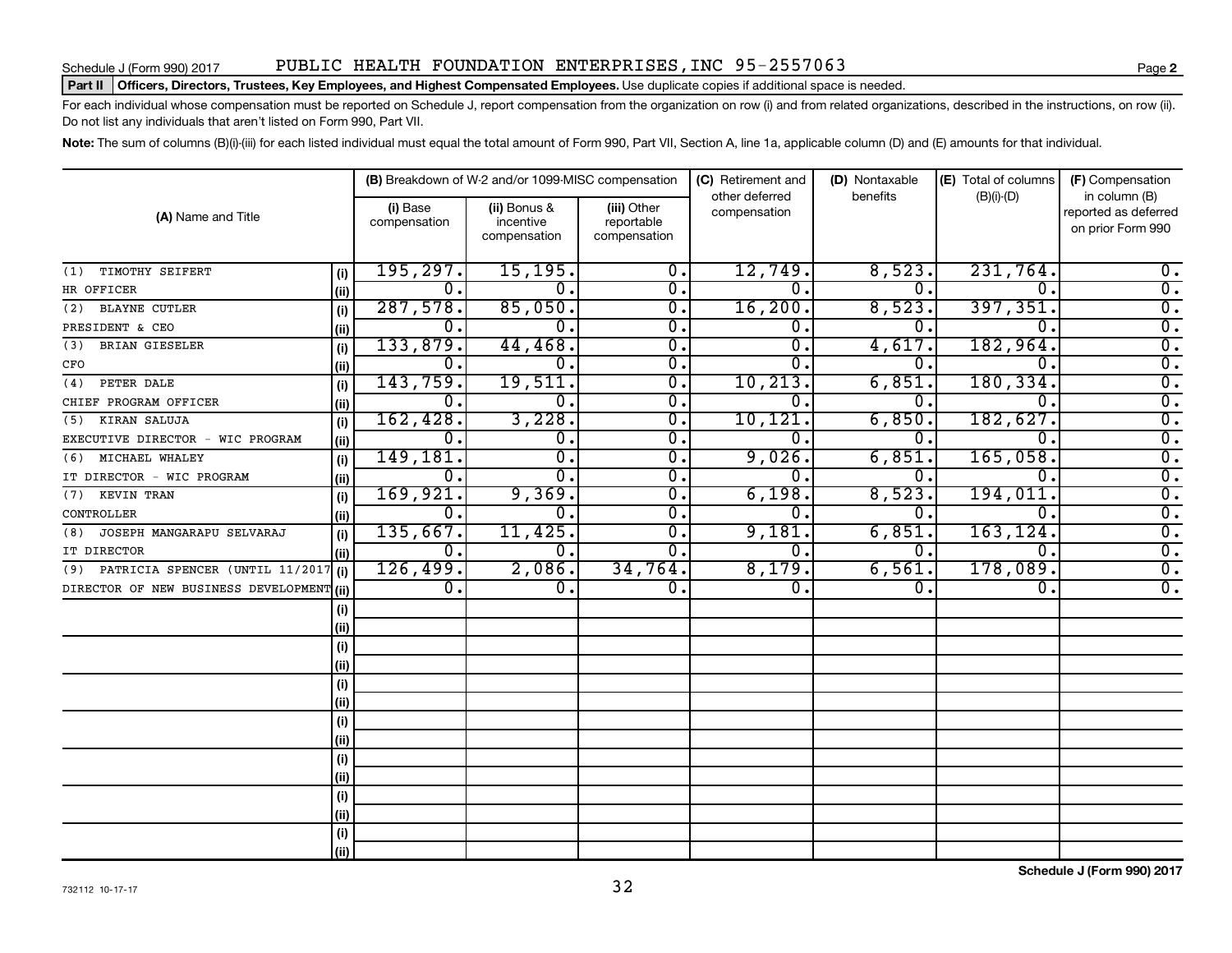### **Part III Supplemental Information**

Provide the information, explanation, or descriptions required for Part I, lines 1a, 1b, 3, 4a, 4b, 4c, 5a, 5b, 6a, 6b, 7, and 8, and for Part II. Also complete this part for any additional information.

### SCHEDULE J, PART II

### PATRICIA SPENCER RECEIVED SEVERANCE PAYMENTS OF \$34,764.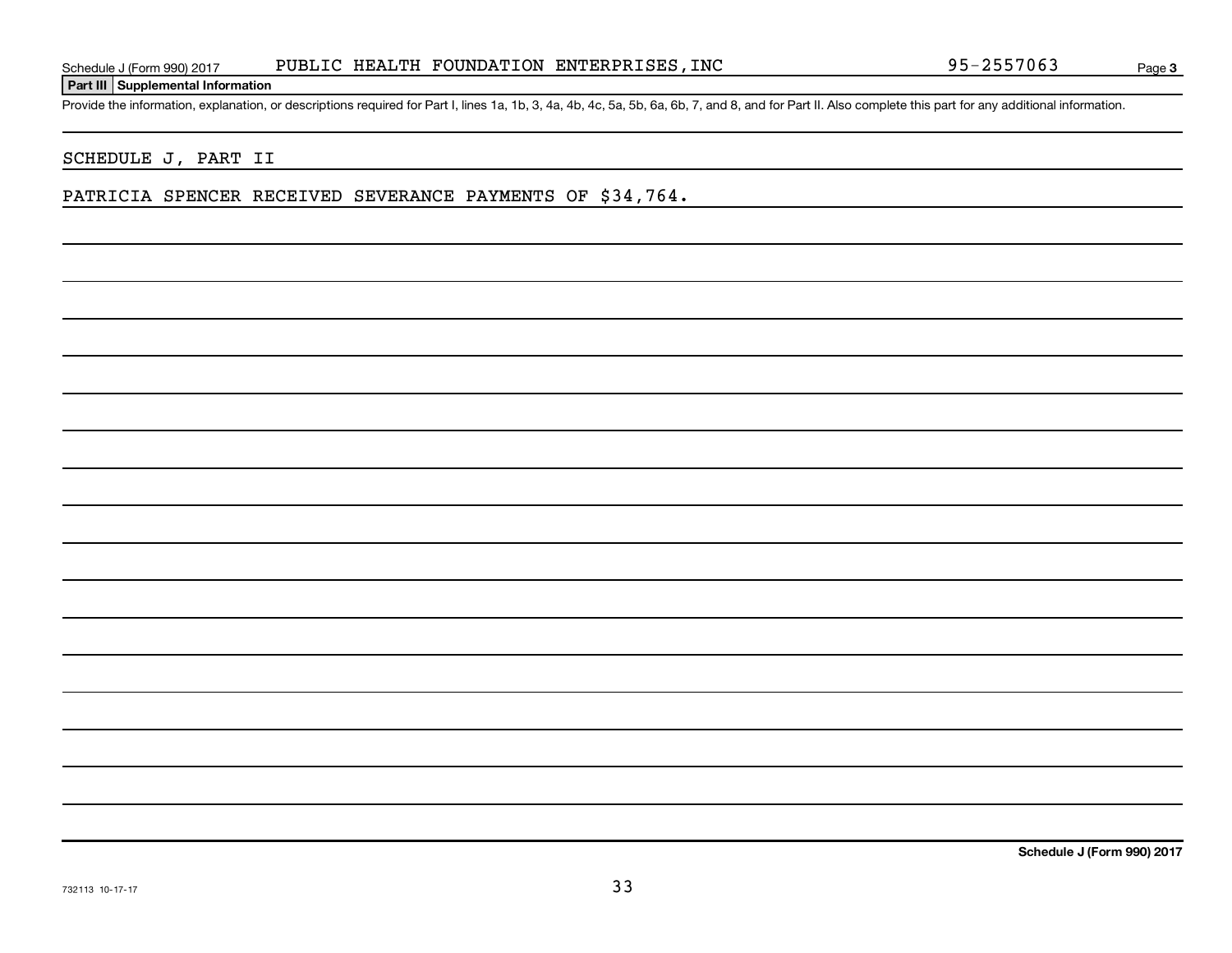**(Form 990 or 990-EZ)**

**Complete to provide information for responses to specific questions on Form 990 or 990-EZ or to provide any additional information. SCHEDULE O Supplemental Information to Form 990 or 990-EZ 2017**<br>(Form 990 or 990-EZ) Complete to provide information for responses to specific questions on

Department of the Treasury Internal Revenue Service Name of the organization

**| Attach to Form 990 or 990-EZ. | Go to www.irs.gov/Form990 for the latest information.** OMB No. 1545-0047 **Open to Public Inspection**

**Employer identification number** PUBLIC HEALTH FOUNDATION ENTERPRISES, INC | 95-2557063

FORM 990, PART III, LINE 4A, PROGRAM SERVICE ACCOMPLISHMENTS:

PHFE WIC HAS BEEN PROVIDING HIGH-QUALITY WIC SERVICES IN LOS ANGELES,

ORANGE, AND SAN BERNARDINO COUNTIES FOR OVER 40 YEARS. OVER 50 WIC

CENTERS ARE STRATEGICALLY LOCATED IN HIGH-DENSITY AREAS OF NEED

THROUGHOUT THE THREE COUNTIES SERVING A CURRENT CASELOAD OF

APPROXIMATELY 200,000 PARTICIPANTS. PHFE WIC HAS 620 EMPLOYEES, WHICH

INCLUDE 160 NUTRITIONISTS, OTHER PROFESSIONALS SUCH AS LACTATION

COUNSELORS, AND 400 PARAPROFESSIONALS PROVIDING CULTURALLY APPROPRIATE

SERVICES TO ELIGIBLE FAMILIES.

THE PHFE WIC PROGRAM IS THE LARGEST LOCAL AGENCY WIC PROGRAM IN THE COUNTRY SERVING APPROXIMATELY 4% OF THE NATION'S TOTAL AND 23% OF CALIFORNIA'S TOTAL WIC PARTICIPANTS. EIGHTY-FOUR PERCENT OF THE CLIENTS SERVED BY PHFE WIC ARE LATINO, 6% ARE AFRICAN-AMERICAN, 6% ARE ASIAN, 3% ARE CAUCASIAN AND 1% ARE NATIVE AMERICAN. PHFE WIC PROVIDES SERVICES AND WRITTEN INFORMATION IN ENGLISH, SPANISH, CHINESE, VIETNAMESE, KOREAN AND ARMENIAN.

732211 09-07-17 LHA For Paperwork Reduction Act Notice, see the Instructions for Form 990 or 990-EZ. Schedule O (Form 990 or 990-EZ) (2017) THE PHFE WIC PROGRAM IS NATIONALLY RECOGNIZED AS A LEADER AND INNOVATOR IN NUTRITION EDUCATION, BREASTFEEDING SUPPORT, STAFF TRAINING, CUSTOMER SERVICE AND OUTREACH TO COMMUNITY PROVIDERS. IN THE LAST DECADE, PHFE WIC HAS SUCCESSFULLY IMPLEMENTED A NUMBER OF PUBLICLY- AND PRIVATELY FUNDED ENHANCEMENTS TO CORE WIC SERVICE, INCLUDING PARENTING EDUCATION AND SUPPORT GROUPS, EARLY LITERACY INTERVENTIONS, RESEARCH INVOLVING CHILDHOOD OBESITY, WIC FOOD PACKAGE CHANGES, NUTRITION EDUCATION AND 34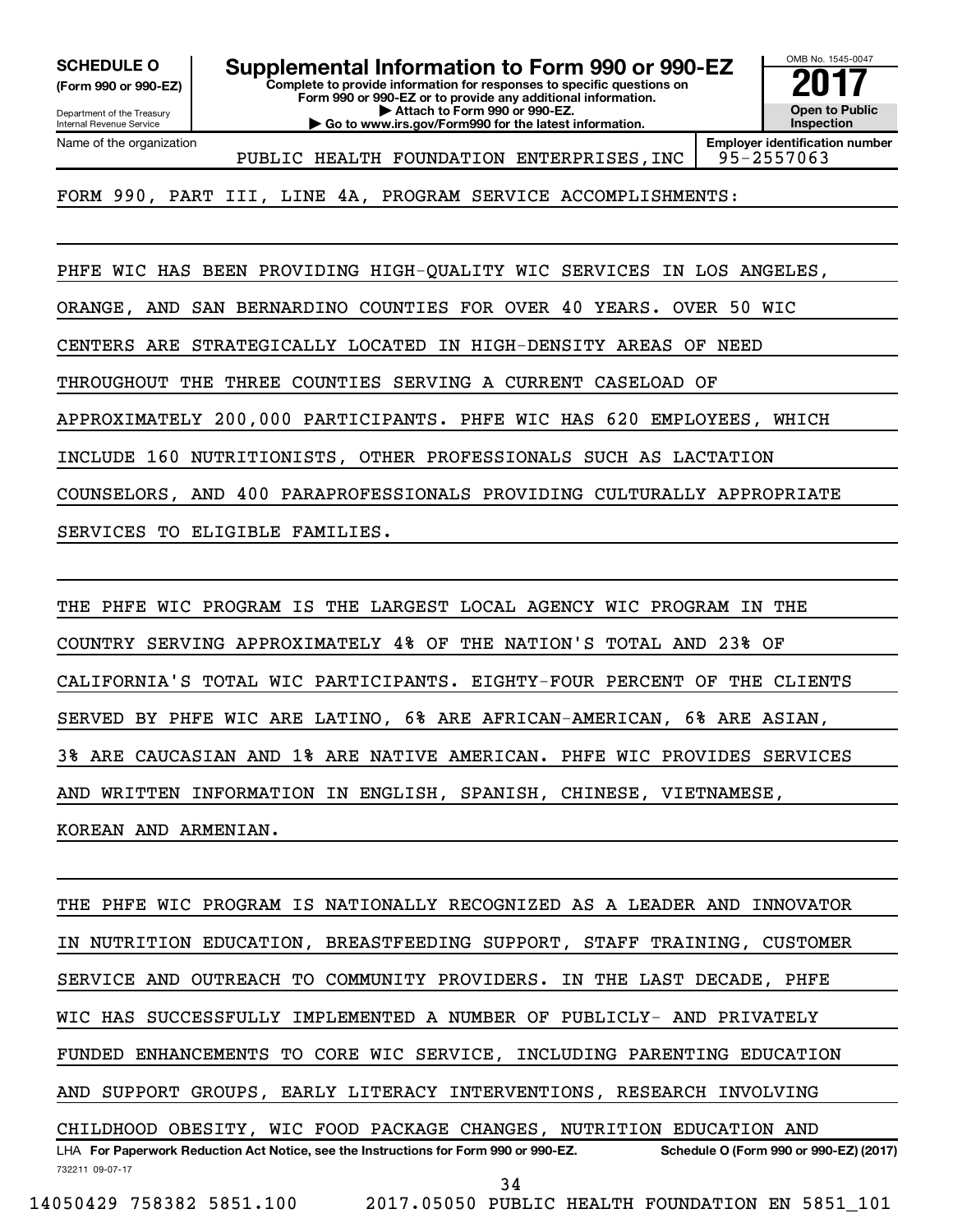| Schedule O (Form 990 or 990-EZ) (2017)                                | Page 2                                              |
|-----------------------------------------------------------------------|-----------------------------------------------------|
| Name of the organization<br>PUBLIC HEALTH FOUNDATION ENTERPRISES, INC | <b>Employer identification number</b><br>95-2557063 |
| BREASTFEEDING AS WELL AS PRENATAL ALCOHOL PREVENTION AND              |                                                     |
| INTERCONCEPTION CARE PROTOCOLS. TODAY, IT CONTINUES TO GO BEYOND      | THE                                                 |
| SCOPE OF REGULAR WIC SERVICES IN ORDER TO BETTER SERVE THE NEEDS OF   |                                                     |
| LOCAL LOW-INCOME FAMILIES WITH YOUNG CHILDREN.                        |                                                     |
|                                                                       |                                                     |

FORM 990, PART III, LINE 4D, OTHER PROGRAM SERVICES:

BRIDGE HIV IS A LEADER IN HIV PREVENTION RESEARCH, WORKING WITH SAN

FRANCISCO BAY AREA COMMUNITIES TO DISCOVER EFFECTIVE PREVENTION

STRATEGIES THAT WILL REDUCE THE IMPACT OF HIV GLOBALLY. AS A CLINICAL

TRIALS UNIT WITHIN THE SAN FRANCISCO DEPARTMENT OF PUBLIC HEALTH

("SFDPH"), BRIDGE HIV ENGAGES IN COLLABORATIONS THAT INCLUDE STUDIES TO

IDENTIFY A SAFE AND EFFECTIVE HIV VACCINE, AS WELL AS OTHER INNOVATIVE

BIOMEDICAL HIV PREVENTION STRATEGIES.

732212 09-07-17 THE CONTRA COSTA HEALTH, HOUSING AND HOMELESS SERVICE PROGRAM CONSIST OF HOMELESS OUTREACH, COMMUNITY HOUSING MEETING, HOMELESS YOUTH SERVICES, HOMELESS ADULT SERVICES, PERMANENT SUPPORTIVE HOUSING, AND COMMUNITY HOMELESS COURT. IT WORKS TO IMPROVE POPULATION HEALTH AND PROVIDE SAFE HOUSING BY PROVIDING ACCESS TO BASIC NEEDS SUCH AS NUTRITIOUS FOOD, HOUSING AND SAFE PLACES TO EXERCISE AND PLAY TO PROMOTE A POSITIVE IMPACT ON HEALTH AND SOCIAL NEEDS. THE SENIOR NUTRITION PROGRAM PROVIDES NUTRITIOUS DAILY MEALS COUNTYWIDE FOR ADULTS AGE 60+. THEY ARE SERVED IN A SOCIAL SETTING AT 17 CONTRA COSTA CAFES AND 96 MEALS ON WHEELS ROUTES IN LOCAL COMMUNITIES THROUGHOUT THE COUNTY OR DELIVERED TO THE RESIDENCE OF HOMEBOUND ADULTS. THE HEALTH SERVICES-PUBLIC HEALTH DIVISION PROVIDES CONSULTATION AND TECHNICAL ASSISTANCE WITH REGARD TO COMMUNITY HEALTH PROMOTION FOR

35

**Schedule O (Form 990 or 990-EZ) (2017)**

14050429 758382 5851.100 2017.05050 PUBLIC HEALTH FOUNDATION EN 5851\_101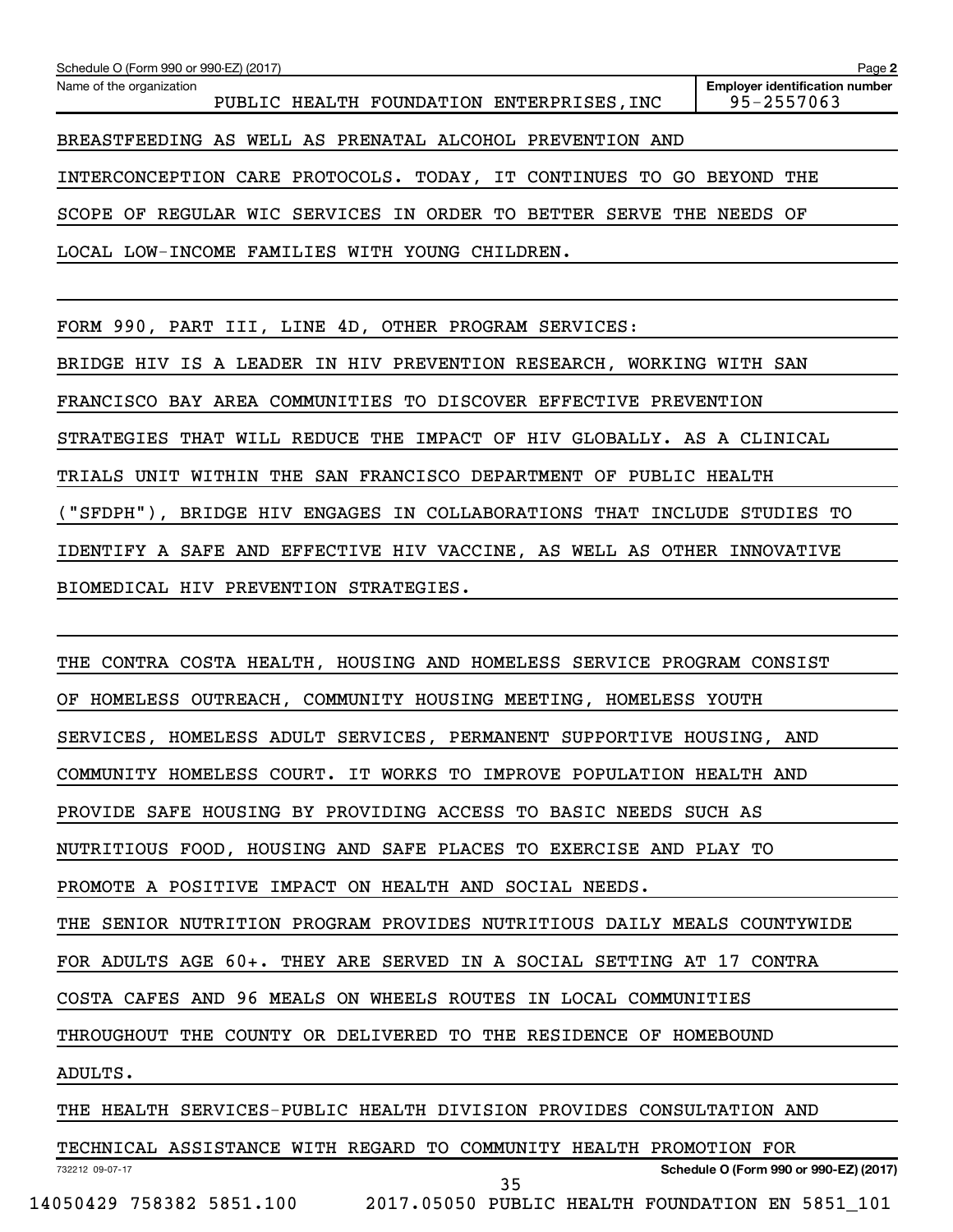| Schedule O (Form 990 or 990-EZ) (2017)                                  | Page 2                                              |
|-------------------------------------------------------------------------|-----------------------------------------------------|
| Name of the organization<br>PUBLIC HEALTH FOUNDATION ENTERPRISES, INC   | <b>Employer identification number</b><br>95-2557063 |
| PUBLIC HEALTH EMERGENCIES AND HEALTH SERVICE FOR EMERGENCY MEDICAL      |                                                     |
| SERVICES. ADDITIONALLY, IT WORKS ON THE DEVELOPMENT AND COORDINATION OF |                                                     |
| COMMUNITY HEALTH EMERGENCY PREPAREDNESS TRAININGS AND COALITION         |                                                     |
| BUILDING FOR THE COUNTY.                                                |                                                     |

THE SAN FRANCISCO HOMELESS OUTREACH TEAM (SFHOT) IS A COLLABORATION BETWEEN THE SAN FRANCISCO DEPARTMENT OF PUBLIC HEALTH, THE HUMAN SERVICES AGENCY ("HSA"), AND THE DEPARTMENT OF HOMELESSNESS AND SUPPORTIVE HOUSING ("DHSH"). THE PROGRAM SEEKS TO REACH CHRONICALLY HOMELESS ADULTS ON THE STREETS OF SAN FRANCISCO THAT ARE HIGH-RISK, HARD-TO-ENGAGE, AND TYPICALLY DO NOT SEEK SERVICES. SFHOT CASE MANAGERS, ENGAGEMENT SPECIALISTS, AND SENIOR ENGAGEMENT SPECIALISTS BUILD A RAPPORT WITH HOMELESS ADULTS AND THEN CONNECT THEM WITH NEEDED SERVICES. HELUNA HEALTH PROVIDES PUBLIC HEALTH AND ADMINISTRATIVE SUPPORT FOR THIS PROGRAM IN PARTNERSHIP WITH THE SAN FRANCISCO DEPARTMENT OF PUBLIC HEALTH.

732212 09-07-17 **Schedule O (Form 990 or 990-EZ) (2017)** ANGELS CHILD CARE FOOD PROGRAM ("CCFP") EDUCATES AND TRAINS LICENSED DAY CARE PROVIDERS TO PROVIDE NUTRITIOUS MEALS THAT PROMOTE LIFELONG, HEALTHY EATING HABITS IN CHILDREN. ANGELS CCFP SERVICES LICENSED DAYCARE PROVIDERS IN THE LOS ANGELES, ORANGE, RIVERSIDE, SAN BERNARDINO AND VENTURA COUNTIES BY OFFERING NUTRITION EDUCATION AND A REIMBURSEMENT PROGRAM. ANGELS CCFP PLAYS A VITAL ROLE IN IMPROVING THE QUALITY OF DAYCARE AND MAKING IT MORE AFFORDABLE FOR MANY LOW-INCOME FAMILIES. PROVIDERS RECEIVE NUTRITION TRAINING AND MONITORED VISITS EVERY FOUR MONTHS TO ASSURE THAT THEY ARE PROVIDING THE REQUIRED MEALS TO CHILDREN IN THEIR CARE. EACH DAY, THOUSANDS OF CHILDREN RECEIVE NUTRITIOUS MEALS AND SNACKS THROUGH THE PROGRAM. 36

14050429 758382 5851.100 2017.05050 PUBLIC HEALTH FOUNDATION EN 5851\_101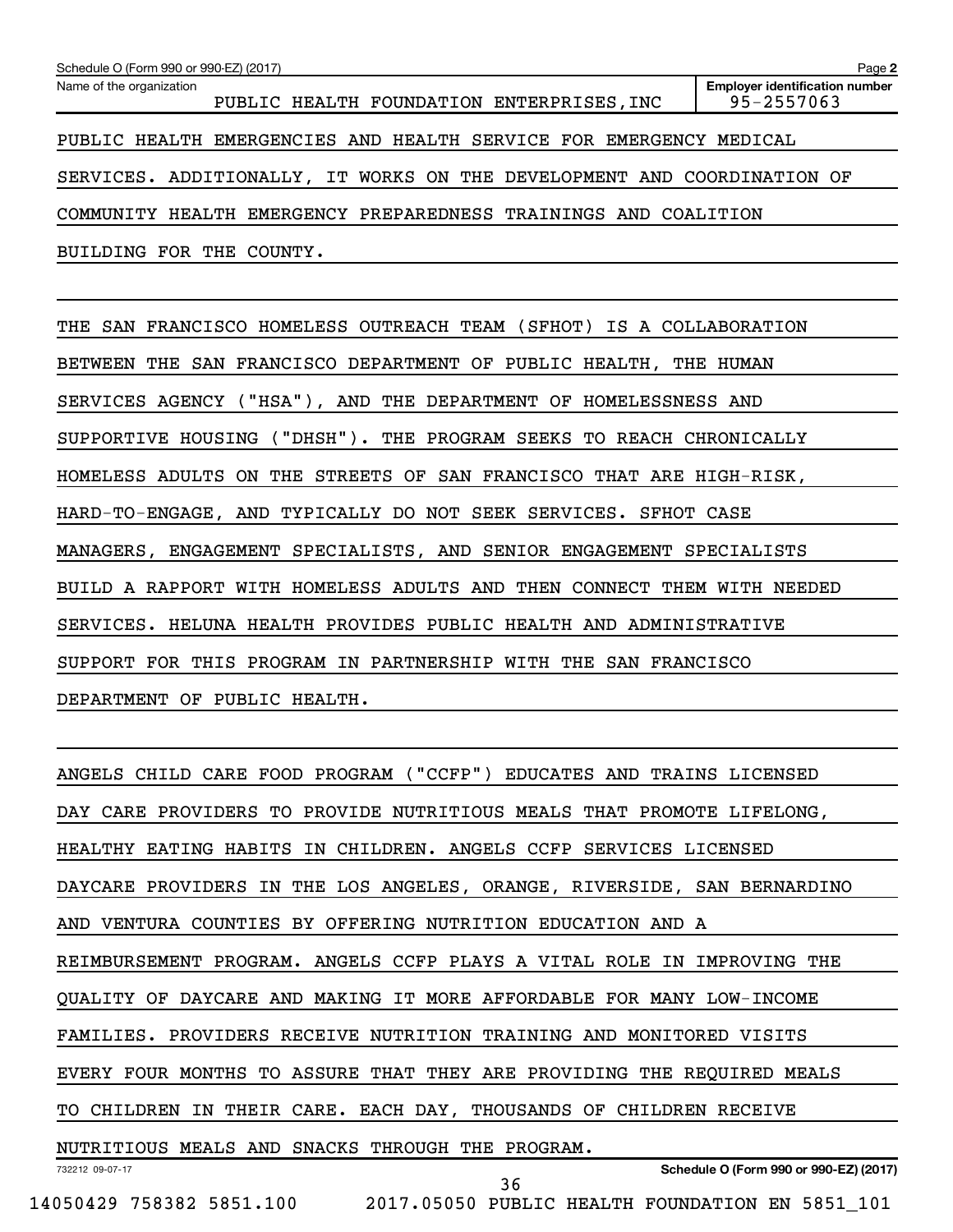Name of the organization

PUBLIC HEALTH FOUNDATION ENTERPRISES, INC 95-2557063

**Employer identification number**

**2**

THE UNITED COUNCIL OF HUMAN SERVICES ("UCHS") IS COMMITTED TO FEEDING THE HUNGRY, CLOTHING PEOPLE IN NEED, AND HELPING HOMELESS AND LOW INCOME INDIVIDUALS AND THEIR FAMILIES RAISE THEIR STANDARD OF LIVING THROUGH SELF-HELP. UCHS, THROUGH ITS OPERATION OF HOPE HOUSE, BAYVIEW HOPE RESOURCE CENTER, MOTHER BROWN'S DINING ROOM, AND BAYVIEW HUNTERS POINT MULTI-SERVICE DROP-IN CENTER, PROVIDES A VAST ARRAY OF SERVICES TO HOMELESS AND LOW INCOME FAMILIES INCLUDING HOUSING, MEALS, AND LIFE SKILLS CLASSES, IN ADDITION TO OTHER RESOURCES.

UCHS ALSO HAS A PROGRAM EXCLUSIVELY FOR VETERANS CALLED HOPE HOUSE FOR VETERANS TRANSITIONAL HOUSING GRANT PER DIEM ("GPD") PROGRAM WHICH IS A PROGRAM COMMITTED TO IMPROVING THE LIVES OF VETERANS BY PROVIDING SUPPORTIVE SERVICES IN A RESIDENTIAL ENVIRONMENT. IN ADDITION TO HOUSING, UCHS OFFERS AN ARRAY OF THERAPEUTIC ACTIVITIES DESIGNED TO ENABLE EACH VETERAN TO ADDRESS MAJOR ISSUES THAT HAVE CAUSED OR CONTRIBUTED TO THEIR PRESENT SITUATION. THE MAXIMUM STAY IS 24 MONTHS AND THROUGHOUT THEIR STAY, CLIENTS ARE EXPECTED TO LIVE IN A CLEAN AND SOBER ENVIRONMENT WITH THE ASSISTANCE OF CASE MANAGERS.

732212 09-07-17 **Schedule O (Form 990 or 990-EZ) (2017)** THE CALIFORNIA EMERGING INFECTIONS PROGRAM (CEIP) IS ONE OF TEN EIP SITES FUNDED BY THE U.S. CENTERS FOR DISEASE CONTROL AND PREVENTION ("CDC"). AS PART OF THE EIP NETWORK, CEIP HAS BEEN AN INVALUABLE NATIONAL RESOURCE FOR THE SURVEILLANCE, PREVENTION, AND CONTROL OF EMERGING INFECTIOUS DISEASES. CEIP FUNCTIONS UNDER A COOPERATIVE AGREEMENT WITH CDC WHICH IS A COLLABORATION BETWEEN THE CALIFORNIA DEPARTMENT OF PUBLIC HEALTH, THE UC BERKELEY SCHOOL OF PUBLIC HEALTH, THE UC SAN FRANCISCO SCHOOL OF MEDICINE, AND MULTIPLE BAY AREA LOCAL 14050429 758382 5851.100 2017.05050 PUBLIC HEALTH FOUNDATION EN 5851\_101 37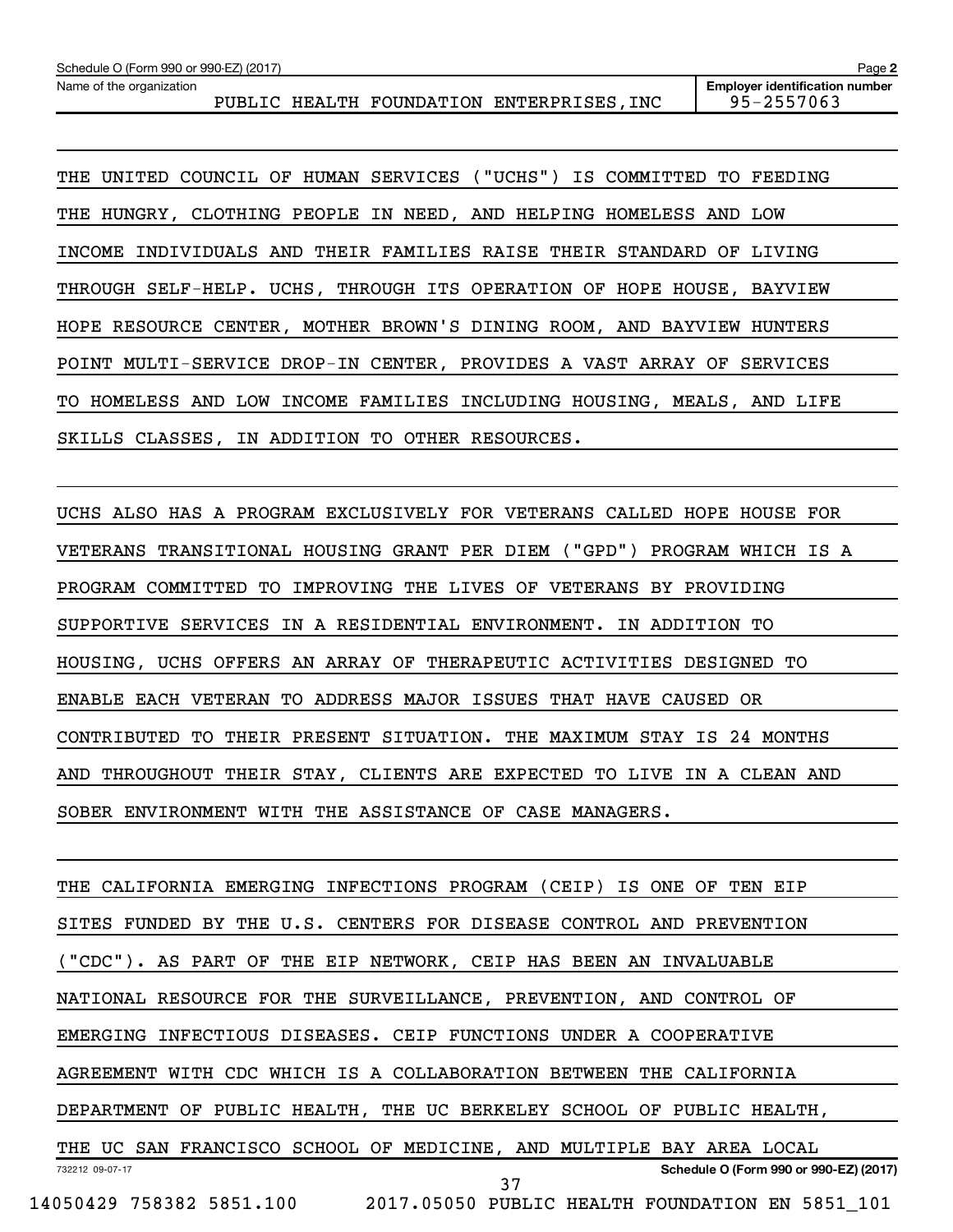| Schedule O (Form 990 or 990-EZ) (2017)                                      | Page 2                                              |
|-----------------------------------------------------------------------------|-----------------------------------------------------|
| Name of the organization<br>PUBLIC HEALTH FOUNDATION ENTERPRISES, INC       | <b>Employer identification number</b><br>95-2557063 |
| HEALTH JURISDICTIONS. AS THE SPONSOR OF THIS COLLABORATION, HELUNA          |                                                     |
| HEALTH PROVIDES PUBLIC HEALTH AND ADMINISTRATIVE SUPPORT. CEIP WAS          |                                                     |
| INITIATED IN 1994 WITH DIRECTORS DUC VUGIA, MD, MPH AND ARTHUR              |                                                     |
| REINGOLD, MD, ASSOCIATE DIRECTOR, GRETCHEN ROTHROCK, MPH, AND SEVEN         |                                                     |
| EMPLOYEES. IT NOW EMPLOYS OVER 40 STAFF.                                    |                                                     |
| EXPENSES $$29,424,116$ . INCLUDING GRANTS OF $$0.$ REVENUE $$2,663,697$ .   |                                                     |
| FORM 990, PART VI, SECTION B, LINE 11B:                                     |                                                     |
| REVIEWED AND APPROVED BY BOARD-APPOINTED AUDIT COMMITTEE WITH COPIES OF THE |                                                     |
| FORM 990 PROVIDED TO ALL THE BOARD MEMBERS.                                 |                                                     |
| FORM 990, PART VI, SECTION B, LINE 12C:                                     |                                                     |
| ANNUAL BOARD DISCUSSION OF POLICIES AND EACH BOARD MEMBER SIGNS A CONFLICT  |                                                     |
| INTEREST AND CODE OF ETHICS POLICY EACH YEAR.<br>OF                         | AS POTENTIAL CONFLICTS                              |
| ARISE, THEY ARE DISCUSSED ON AN ON-GOING BASIS.                             |                                                     |
| FORM 990, PART VI, SECTION B, LINE 15A:                                     |                                                     |
| COMPENSATION REVIEWED IN RELATIONSHIP TO MARKET AND SUBJECT TO VOTE BY FULL |                                                     |
| BOARD.                                                                      |                                                     |
| FORM 990, PART VI, SECTION C, LINE 19:                                      |                                                     |
| AUDITED FINANCIAL STATEMENTS, ARTICLES OF INCORPORATION, 501(C)(3)          |                                                     |
| DETERMINATION LETTER, ANNUAL REPORT, CONFLICT OF INTEREST POLICY AND FORMS  |                                                     |
| 990 ARE POSTED ON THE ORGANIZATION'S WEBSITE (WWW.HELUNAHEALTH.ORG). OTHER  |                                                     |
| MATERIALS ARE AVAILABLE UPON REQUEST.                                       |                                                     |
|                                                                             |                                                     |

### FORM 990, PART IX, LINE 11G, OTHER FEES:

## CONSULTANTS & OTHER:

732212 09-07-17

**Schedule O (Form 990 or 990-EZ) (2017)**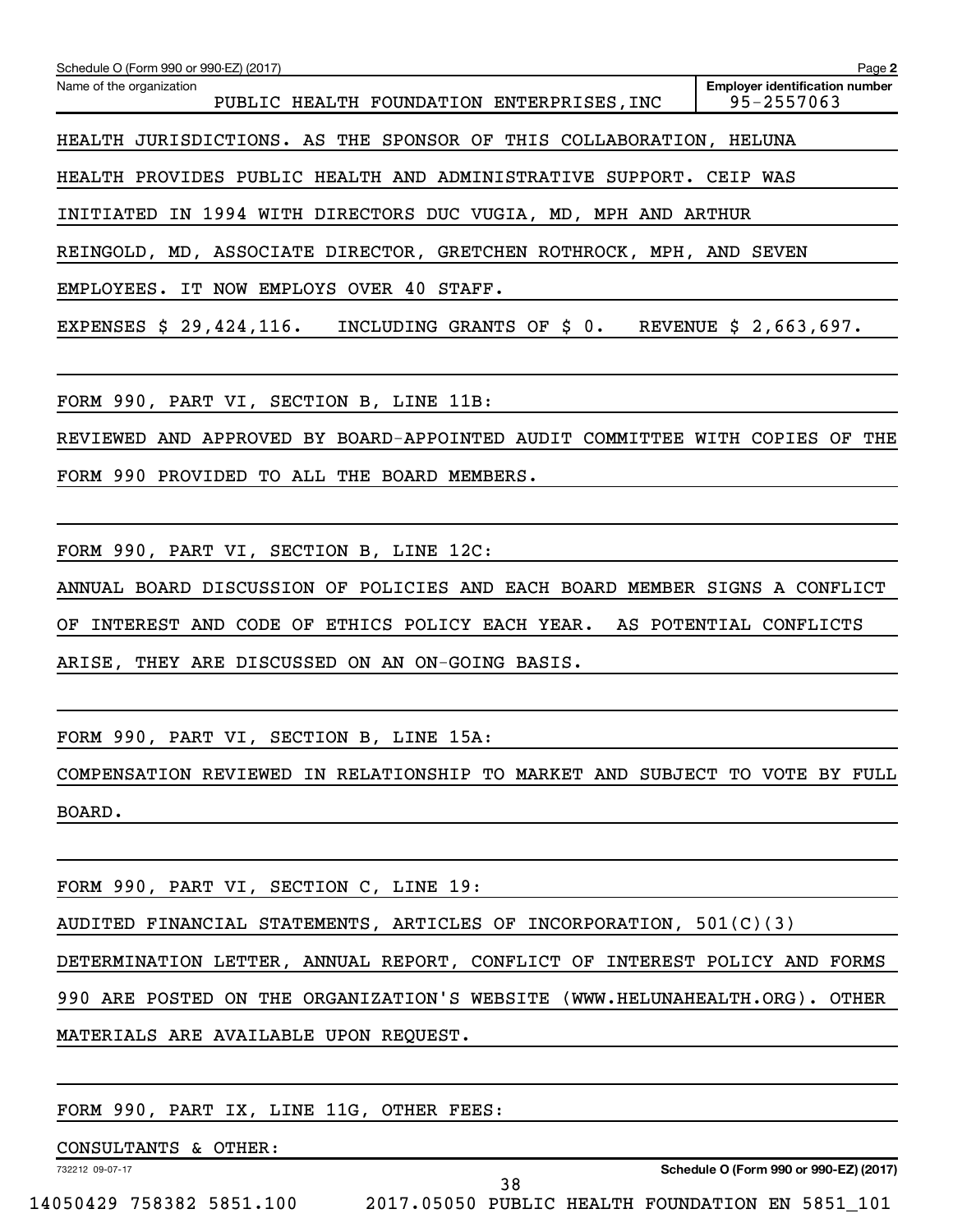| Name of the organization<br><b>Employer identification number</b><br>95-2557063<br>PUBLIC HEALTH FOUNDATION ENTERPRISES, INC<br>17, 435, 995.<br>PROGRAM SERVICE EXPENSES<br>MANAGEMENT AND GENERAL EXPENSES<br>FUNDRAISING EXPENSES<br>18,002,793.<br>TOTAL EXPENSES<br>TOTAL OTHER FEES ON FORM 990, PART IX, LINE 11G, COL A<br>18,002,793.<br>FORM 990, PART XII, LINE 2C:<br>THE FINANCIAL STATEMENT AND REPORTING PROCESS HAS NOT CHANGED FROM THE<br>PRIOR YEAR. |          |
|-------------------------------------------------------------------------------------------------------------------------------------------------------------------------------------------------------------------------------------------------------------------------------------------------------------------------------------------------------------------------------------------------------------------------------------------------------------------------|----------|
|                                                                                                                                                                                                                                                                                                                                                                                                                                                                         |          |
|                                                                                                                                                                                                                                                                                                                                                                                                                                                                         |          |
|                                                                                                                                                                                                                                                                                                                                                                                                                                                                         | 566,798. |
|                                                                                                                                                                                                                                                                                                                                                                                                                                                                         | 0.       |
|                                                                                                                                                                                                                                                                                                                                                                                                                                                                         |          |
|                                                                                                                                                                                                                                                                                                                                                                                                                                                                         |          |
|                                                                                                                                                                                                                                                                                                                                                                                                                                                                         |          |
|                                                                                                                                                                                                                                                                                                                                                                                                                                                                         |          |
|                                                                                                                                                                                                                                                                                                                                                                                                                                                                         |          |
|                                                                                                                                                                                                                                                                                                                                                                                                                                                                         |          |
|                                                                                                                                                                                                                                                                                                                                                                                                                                                                         |          |
|                                                                                                                                                                                                                                                                                                                                                                                                                                                                         |          |
|                                                                                                                                                                                                                                                                                                                                                                                                                                                                         |          |
|                                                                                                                                                                                                                                                                                                                                                                                                                                                                         |          |
|                                                                                                                                                                                                                                                                                                                                                                                                                                                                         |          |
|                                                                                                                                                                                                                                                                                                                                                                                                                                                                         |          |
|                                                                                                                                                                                                                                                                                                                                                                                                                                                                         |          |
|                                                                                                                                                                                                                                                                                                                                                                                                                                                                         |          |
|                                                                                                                                                                                                                                                                                                                                                                                                                                                                         |          |
|                                                                                                                                                                                                                                                                                                                                                                                                                                                                         |          |
|                                                                                                                                                                                                                                                                                                                                                                                                                                                                         |          |
|                                                                                                                                                                                                                                                                                                                                                                                                                                                                         |          |
|                                                                                                                                                                                                                                                                                                                                                                                                                                                                         |          |
|                                                                                                                                                                                                                                                                                                                                                                                                                                                                         |          |
|                                                                                                                                                                                                                                                                                                                                                                                                                                                                         |          |
|                                                                                                                                                                                                                                                                                                                                                                                                                                                                         |          |
| Schedule O (Form 990 or 990-EZ) (2017)<br>732212 09-07-17<br>39<br>14050429 758382 5851.100<br>2017.05050 PUBLIC HEALTH FOUNDATION EN 5851_101                                                                                                                                                                                                                                                                                                                          |          |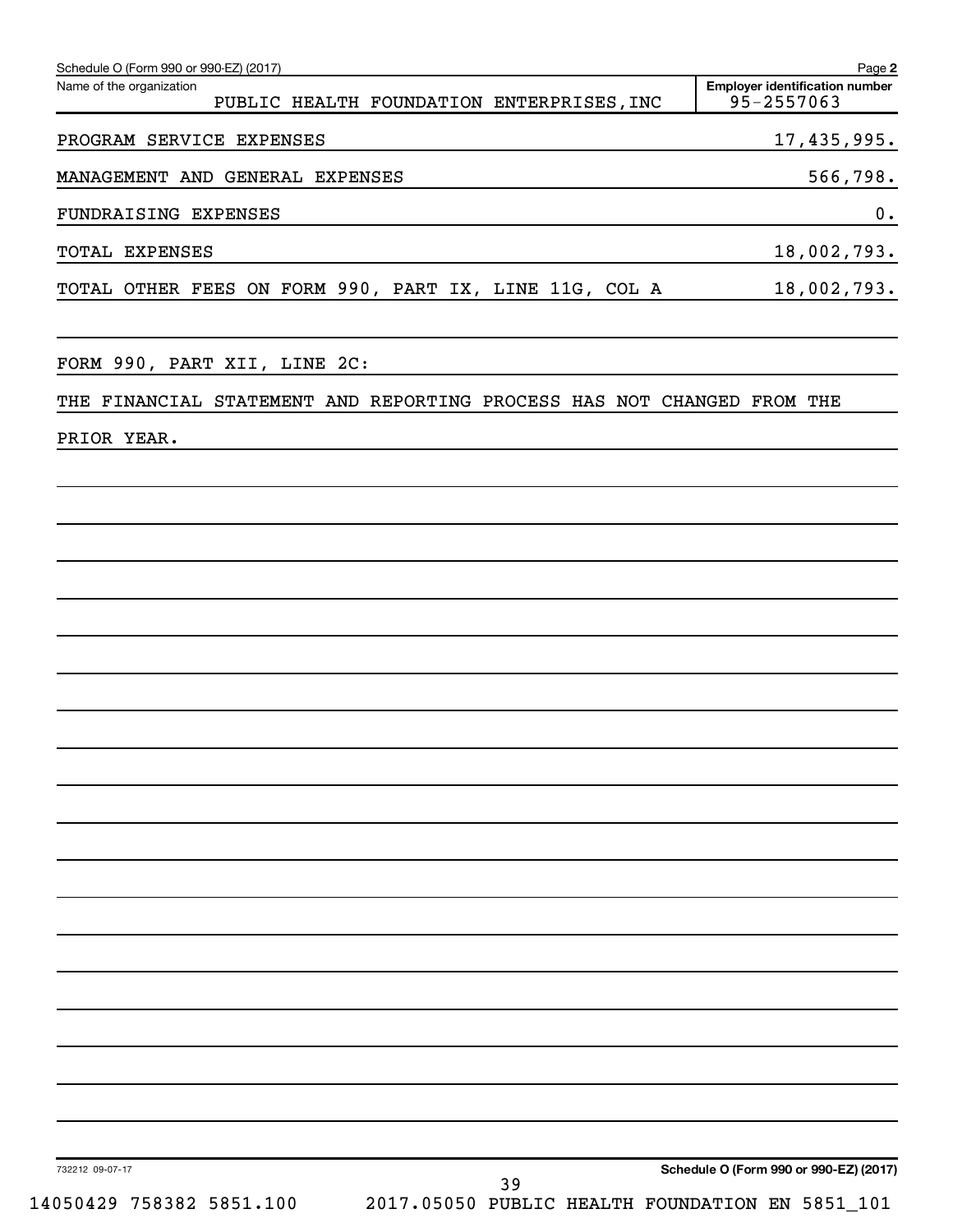# NOTICE 2018-100

|          | Form 990-T                                                                                                                                                                                                                                                                                                                                                                                                                                                                                 |                | <b>Exempt Organization Business Income Tax Return</b>                                                                                                                                                                                |                                                                         |                |                                                            |                                                |                 | OMB No. 1545-0687                                                                                 |
|----------|--------------------------------------------------------------------------------------------------------------------------------------------------------------------------------------------------------------------------------------------------------------------------------------------------------------------------------------------------------------------------------------------------------------------------------------------------------------------------------------------|----------------|--------------------------------------------------------------------------------------------------------------------------------------------------------------------------------------------------------------------------------------|-------------------------------------------------------------------------|----------------|------------------------------------------------------------|------------------------------------------------|-----------------|---------------------------------------------------------------------------------------------------|
|          |                                                                                                                                                                                                                                                                                                                                                                                                                                                                                            |                | For calendar year 2017 or other tax year beginning $\overline{JUL}$ 1, 2017 and ending $\overline{JUN}$ 30, 2018                                                                                                                     | (and proxy tax under section 6033(e))                                   |                |                                                            |                                                |                 |                                                                                                   |
|          |                                                                                                                                                                                                                                                                                                                                                                                                                                                                                            |                |                                                                                                                                                                                                                                      | Go to www.irs.gov/Form990T for instructions and the latest information. |                |                                                            |                                                |                 |                                                                                                   |
|          | Department of the Treasury<br>Internal Revenue Service                                                                                                                                                                                                                                                                                                                                                                                                                                     |                | bo not enter SSN numbers on this form as it may be made public if your organization is a $501(c)(3)$ .                                                                                                                               |                                                                         |                |                                                            |                                                |                 | Open to Public Inspection for<br>501(c)(3) Organizations Only<br>D Employer identification number |
| A        | Check box if<br>address changed                                                                                                                                                                                                                                                                                                                                                                                                                                                            |                | Name of organization ( $\Box$ Check box if name changed and see instructions.)                                                                                                                                                       |                                                                         |                | (Employees' trust, see<br>instructions.)                   |                                                |                 |                                                                                                   |
|          | <b>B</b> Exempt under section                                                                                                                                                                                                                                                                                                                                                                                                                                                              | Print          | PUBLIC HEALTH FOUNDATION ENTERPRISES, INC                                                                                                                                                                                            |                                                                         |                | 95-2557063                                                 |                                                |                 |                                                                                                   |
|          | $X$ 501(c)(3)<br>$\rightarrow$<br>$408(e)$ 220(e)                                                                                                                                                                                                                                                                                                                                                                                                                                          | 0ľ<br>Type     | Number, street, and room or suite no. If a P.O. box, see instructions.<br>13300 CROSSROADS PARKWAY N, NO. 450                                                                                                                        |                                                                         |                | E Unrelated business activity codes<br>(See instructions.) |                                                |                 |                                                                                                   |
|          | 408A<br>$\frac{1}{30(a)}$                                                                                                                                                                                                                                                                                                                                                                                                                                                                  |                | City or town, state or province, country, and ZIP or foreign postal code                                                                                                                                                             |                                                                         |                |                                                            |                                                |                 |                                                                                                   |
|          | 529(a)                                                                                                                                                                                                                                                                                                                                                                                                                                                                                     |                | CITY OF INDUSTRY, CA                                                                                                                                                                                                                 |                                                                         | 91746          |                                                            |                                                | 812930          |                                                                                                   |
|          | $\begin{array}{l l} \hline \texttt{G} & \texttt{Book value of all assets} \\ \hline \texttt{G} & \texttt{if end of year} \\ \hline \texttt{30 , 991 , 596 .} \hline \end{array} \begin{array}{l} \hline \texttt{F} & \texttt{Group segmentation number (See instructions.)} \\ \hline \texttt{G} & \texttt{Check organization type} \end{array} \begin{array}{l} \hline \texttt{K} & \texttt{501(c) corporation} \\ \hline \texttt{K} & \texttt{501(c) corporation} \\ \hline \end{array}$ | $401(a)$ trust | Other trust                                                                                                                                                                                                                          |                                                                         |                |                                                            |                                                |                 |                                                                                                   |
|          |                                                                                                                                                                                                                                                                                                                                                                                                                                                                                            |                | H Describe the organization's primary unrelated business activity. $\blacktriangleright$                                                                                                                                             |                                                                         |                | $501(c)$ trust<br><b>SEE STATEMENT 1</b>                   |                                                |                 |                                                                                                   |
|          |                                                                                                                                                                                                                                                                                                                                                                                                                                                                                            |                | I During the tax year, was the corporation a subsidiary in an affiliated group or a parent-subsidiary controlled group?                                                                                                              |                                                                         |                |                                                            | ▶                                              | Yes             | $X$ No                                                                                            |
|          |                                                                                                                                                                                                                                                                                                                                                                                                                                                                                            |                | If "Yes," enter the name and identifying number of the parent corporation.                                                                                                                                                           |                                                                         |                |                                                            |                                                |                 |                                                                                                   |
|          |                                                                                                                                                                                                                                                                                                                                                                                                                                                                                            |                | J The books are in care of $\triangleright$ BRIAN GIESELER, CFO                                                                                                                                                                      |                                                                         |                |                                                            | Telephone number $\triangleright$ 562-222-7894 |                 |                                                                                                   |
|          |                                                                                                                                                                                                                                                                                                                                                                                                                                                                                            |                | <b>Part I   Unrelated Trade or Business Income</b>                                                                                                                                                                                   |                                                                         |                | (A) Income                                                 | (B) Expenses                                   |                 | (C) Net                                                                                           |
|          | 1a Gross receipts or sales                                                                                                                                                                                                                                                                                                                                                                                                                                                                 |                |                                                                                                                                                                                                                                      |                                                                         |                |                                                            |                                                |                 |                                                                                                   |
|          | <b>b</b> Less returns and allowances                                                                                                                                                                                                                                                                                                                                                                                                                                                       |                |                                                                                                                                                                                                                                      | c Balance <b>Department</b>                                             | 1c             |                                                            |                                                |                 |                                                                                                   |
| 2        |                                                                                                                                                                                                                                                                                                                                                                                                                                                                                            |                |                                                                                                                                                                                                                                      |                                                                         | $\overline{2}$ |                                                            |                                                |                 |                                                                                                   |
| 3        | Gross profit. Subtract line 2 from line 1c                                                                                                                                                                                                                                                                                                                                                                                                                                                 |                |                                                                                                                                                                                                                                      |                                                                         | 3              |                                                            |                                                |                 |                                                                                                   |
|          |                                                                                                                                                                                                                                                                                                                                                                                                                                                                                            |                |                                                                                                                                                                                                                                      |                                                                         | 4a             |                                                            |                                                |                 |                                                                                                   |
|          |                                                                                                                                                                                                                                                                                                                                                                                                                                                                                            |                | <b>b</b> Net gain (loss) (Form 4797, Part II, line 17) (attach Form 4797)                                                                                                                                                            |                                                                         | 4 <sub>b</sub> |                                                            |                                                |                 |                                                                                                   |
| C        |                                                                                                                                                                                                                                                                                                                                                                                                                                                                                            |                |                                                                                                                                                                                                                                      |                                                                         | 4c             |                                                            |                                                |                 |                                                                                                   |
| 5        |                                                                                                                                                                                                                                                                                                                                                                                                                                                                                            |                | Income (loss) from partnerships and S corporations (attach statement)                                                                                                                                                                |                                                                         | 5              |                                                            |                                                |                 |                                                                                                   |
| 6        | Rent income (Schedule C)                                                                                                                                                                                                                                                                                                                                                                                                                                                                   |                |                                                                                                                                                                                                                                      |                                                                         | 6              |                                                            |                                                |                 |                                                                                                   |
| 7        |                                                                                                                                                                                                                                                                                                                                                                                                                                                                                            |                |                                                                                                                                                                                                                                      |                                                                         | $\overline{7}$ |                                                            |                                                |                 |                                                                                                   |
| 8        |                                                                                                                                                                                                                                                                                                                                                                                                                                                                                            |                | Interest, annuities, royalties, and rents from controlled organizations (Sch. F)                                                                                                                                                     |                                                                         | 8              |                                                            |                                                |                 |                                                                                                   |
| 9        |                                                                                                                                                                                                                                                                                                                                                                                                                                                                                            |                | Investment income of a section 501(c)(7), (9), or (17) organization (Schedule G)                                                                                                                                                     |                                                                         | 9<br>10        |                                                            |                                                |                 |                                                                                                   |
| 10       |                                                                                                                                                                                                                                                                                                                                                                                                                                                                                            |                |                                                                                                                                                                                                                                      |                                                                         | 11             |                                                            |                                                |                 |                                                                                                   |
| 11<br>12 |                                                                                                                                                                                                                                                                                                                                                                                                                                                                                            |                |                                                                                                                                                                                                                                      |                                                                         | 12             | 18,848.                                                    |                                                |                 | 18,848.                                                                                           |
| 13       |                                                                                                                                                                                                                                                                                                                                                                                                                                                                                            |                |                                                                                                                                                                                                                                      |                                                                         | 13             | 18,848.                                                    |                                                |                 | 18,848.                                                                                           |
| Part II  |                                                                                                                                                                                                                                                                                                                                                                                                                                                                                            |                | <b>Deductions Not Taken Elsewhere</b> (See instructions for limitations on deductions.)                                                                                                                                              |                                                                         |                |                                                            |                                                |                 |                                                                                                   |
|          |                                                                                                                                                                                                                                                                                                                                                                                                                                                                                            |                | (Except for contributions, deductions must be directly connected with the unrelated business income.)                                                                                                                                |                                                                         |                |                                                            |                                                |                 |                                                                                                   |
| 14       |                                                                                                                                                                                                                                                                                                                                                                                                                                                                                            |                |                                                                                                                                                                                                                                      |                                                                         |                |                                                            |                                                | 14              |                                                                                                   |
| 15       |                                                                                                                                                                                                                                                                                                                                                                                                                                                                                            |                | Salaries and wages <b>with the contract of the contract of the contract of the contract of the contract of the contract of the contract of the contract of the contract of the contract of the contract of the contract of the c</b> |                                                                         |                |                                                            |                                                | 15              |                                                                                                   |
| 16       |                                                                                                                                                                                                                                                                                                                                                                                                                                                                                            |                | Repairs and maintenance <i>maintenance</i> and construction of the construction of the construction of the construction of the construction of the construction of the construction of the construction of the construction of the   |                                                                         |                |                                                            |                                                | 16              |                                                                                                   |
| 17       |                                                                                                                                                                                                                                                                                                                                                                                                                                                                                            |                |                                                                                                                                                                                                                                      |                                                                         |                |                                                            |                                                | 17              |                                                                                                   |
| 18       |                                                                                                                                                                                                                                                                                                                                                                                                                                                                                            |                | Interest (attach schedule) www.androiden.com/androident/androident/androident/androident/androident/androident                                                                                                                       |                                                                         |                |                                                            |                                                | 18              |                                                                                                   |
| 19       |                                                                                                                                                                                                                                                                                                                                                                                                                                                                                            |                | Taxes and licenses <b>construction and construction of the construction</b> and construction of the construction of the construction of the construction of the construction of the construction of the construction of the constru  |                                                                         |                |                                                            |                                                | 19              |                                                                                                   |
| 20       |                                                                                                                                                                                                                                                                                                                                                                                                                                                                                            |                | Charitable contributions (See instructions for limitation rules) [11] manufacture in the contributions (See instructions for limitation rules) [11] manufacture in the contributions (See instructions for limitation rules) [       |                                                                         |                |                                                            |                                                | 20              |                                                                                                   |
| 21       |                                                                                                                                                                                                                                                                                                                                                                                                                                                                                            |                |                                                                                                                                                                                                                                      |                                                                         |                |                                                            |                                                |                 |                                                                                                   |
| 22       |                                                                                                                                                                                                                                                                                                                                                                                                                                                                                            |                |                                                                                                                                                                                                                                      |                                                                         |                |                                                            |                                                | 22 <sub>b</sub> |                                                                                                   |
| 23       | Depletion                                                                                                                                                                                                                                                                                                                                                                                                                                                                                  |                |                                                                                                                                                                                                                                      |                                                                         |                |                                                            |                                                | 23              |                                                                                                   |
| 24       |                                                                                                                                                                                                                                                                                                                                                                                                                                                                                            |                | Contributions to deferred compensation plans [11] manufactured contributions to deferred compensation plans [11] manufactured compensation plans [11] manufactured compensation plans [11] manufactured contributions to defer       |                                                                         |                |                                                            |                                                | 24              |                                                                                                   |
| 25       | Employee benefit programs                                                                                                                                                                                                                                                                                                                                                                                                                                                                  |                |                                                                                                                                                                                                                                      |                                                                         |                |                                                            |                                                | 25              |                                                                                                   |
| 26       |                                                                                                                                                                                                                                                                                                                                                                                                                                                                                            |                |                                                                                                                                                                                                                                      |                                                                         |                |                                                            |                                                | 26              |                                                                                                   |
| 27       |                                                                                                                                                                                                                                                                                                                                                                                                                                                                                            |                |                                                                                                                                                                                                                                      |                                                                         |                |                                                            |                                                | 27              |                                                                                                   |
| 28<br>29 |                                                                                                                                                                                                                                                                                                                                                                                                                                                                                            |                | Other deductions (attach schedule) manufactured and contract and contract and contract and contract and contract and contract and contract and contract and contract and contract and contract and contract and contract and c       |                                                                         |                |                                                            |                                                | 28<br>29        | 0.                                                                                                |
| 30       |                                                                                                                                                                                                                                                                                                                                                                                                                                                                                            |                | Total deductions. Add lines 14 through 28 [11] Manuscritt Anna Manuscritt Add deductions. Add lines 14 through 28                                                                                                                    |                                                                         |                |                                                            |                                                | 30              | 18,848.                                                                                           |
| 31       |                                                                                                                                                                                                                                                                                                                                                                                                                                                                                            |                |                                                                                                                                                                                                                                      |                                                                         |                |                                                            |                                                | 31              |                                                                                                   |
| 32       |                                                                                                                                                                                                                                                                                                                                                                                                                                                                                            |                | Unrelated business taxable income before specific deduction. Subtract line 31 from line 30 [11] manuscripts taxable income before specific deduction. Subtract line 31 from line 30 [11] manuscripts taxable income                  |                                                                         |                |                                                            |                                                | 32              | 18,848.                                                                                           |
| 33       |                                                                                                                                                                                                                                                                                                                                                                                                                                                                                            |                |                                                                                                                                                                                                                                      |                                                                         |                |                                                            |                                                | 33              | 1,000.                                                                                            |
| 34       |                                                                                                                                                                                                                                                                                                                                                                                                                                                                                            |                | Unrelated business taxable income. Subtract line 33 from line 32. If line 33 is greater than line 32, enter the smaller of zero or                                                                                                   |                                                                         |                |                                                            |                                                |                 |                                                                                                   |
|          | line 32                                                                                                                                                                                                                                                                                                                                                                                                                                                                                    |                |                                                                                                                                                                                                                                      |                                                                         |                |                                                            |                                                | 34              | 17,848.                                                                                           |
|          |                                                                                                                                                                                                                                                                                                                                                                                                                                                                                            |                | 723701 01-22-18 LHA For Paperwork Reduction Act Notice, see instructions.                                                                                                                                                            |                                                                         | 40             |                                                            |                                                |                 | Form 990-T (2017)                                                                                 |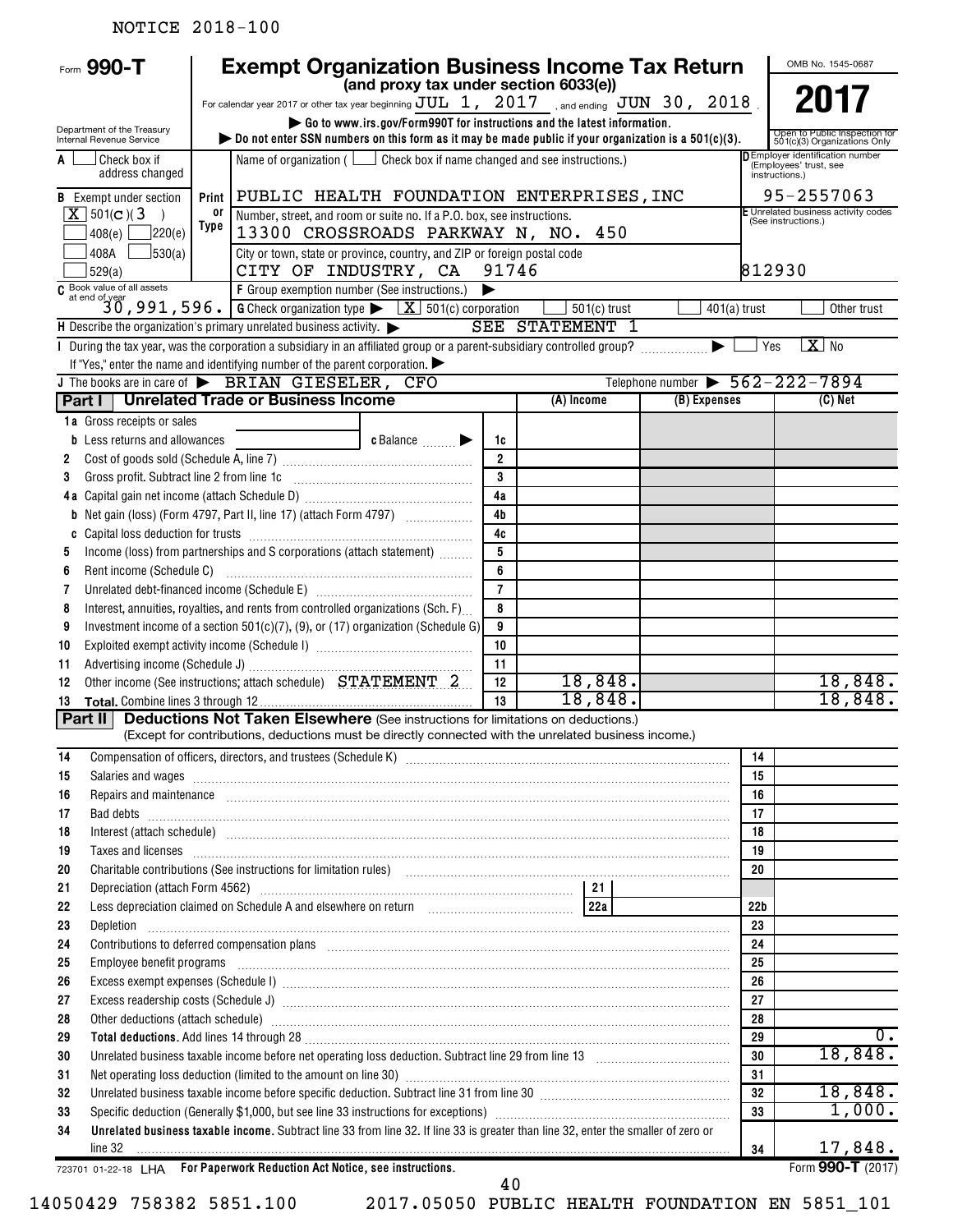| Form 990-T (2017) |                                                                                                                                                                                                                                |                                                                                                                                                                                                                                                                                                                                                    | PUBLIC HEALTH FOUNDATION ENTERPRISES, INC |       |                      |                                   |                             |      |  | 95-2557063              |     |                                                                   |     | Page 2                     |
|-------------------|--------------------------------------------------------------------------------------------------------------------------------------------------------------------------------------------------------------------------------|----------------------------------------------------------------------------------------------------------------------------------------------------------------------------------------------------------------------------------------------------------------------------------------------------------------------------------------------------|-------------------------------------------|-------|----------------------|-----------------------------------|-----------------------------|------|--|-------------------------|-----|-------------------------------------------------------------------|-----|----------------------------|
| Part III          |                                                                                                                                                                                                                                | Tax Computation                                                                                                                                                                                                                                                                                                                                    |                                           |       |                      |                                   |                             |      |  |                         |     |                                                                   |     |                            |
| 35                |                                                                                                                                                                                                                                | Organizations Taxable as Corporations. See instructions for tax computation.                                                                                                                                                                                                                                                                       |                                           |       |                      |                                   |                             |      |  |                         |     |                                                                   |     |                            |
|                   |                                                                                                                                                                                                                                | Controlled group members (sections 1561 and 1563) check here $\blacktriangleright$ $\Box$ See instructions and:                                                                                                                                                                                                                                    |                                           |       |                      |                                   |                             |      |  |                         |     |                                                                   |     |                            |
|                   | a Enter your share of the \$50,000, \$25,000, and \$9,925,000 taxable income brackets (in that order):                                                                                                                         |                                                                                                                                                                                                                                                                                                                                                    |                                           |       |                      |                                   |                             |      |  |                         |     |                                                                   |     |                            |
|                   | (1)                                                                                                                                                                                                                            | \$                                                                                                                                                                                                                                                                                                                                                 | $(2)$ $ $ \$                              |       |                      | $(3)$ $ $ \$                      |                             |      |  |                         |     |                                                                   |     |                            |
|                   | <b>b</b> Enter organization's share of: (1) Additional 5% tax (not more than \$11,750) $\sqrt{\$}$                                                                                                                             |                                                                                                                                                                                                                                                                                                                                                    |                                           |       |                      |                                   |                             |      |  |                         |     |                                                                   |     |                            |
|                   |                                                                                                                                                                                                                                |                                                                                                                                                                                                                                                                                                                                                    |                                           |       |                      |                                   |                             |      |  |                         |     |                                                                   |     |                            |
|                   |                                                                                                                                                                                                                                |                                                                                                                                                                                                                                                                                                                                                    |                                           |       |                      |                                   |                             |      |  |                         | 35c |                                                                   |     | 3,748.                     |
| 36                | Trusts Taxable at Trust Rates. See instructions for tax computation. Income tax on the amount on line 34 from:                                                                                                                 |                                                                                                                                                                                                                                                                                                                                                    |                                           |       |                      |                                   |                             |      |  |                         |     |                                                                   |     |                            |
|                   |                                                                                                                                                                                                                                |                                                                                                                                                                                                                                                                                                                                                    |                                           |       |                      |                                   |                             |      |  |                         |     | 36                                                                |     |                            |
| 37                | Proxy tax. See instructions information and contact the contract of the contract of the contract of the contract of the contract of the contract of the contract of the contract of the contract of the contract of the contra |                                                                                                                                                                                                                                                                                                                                                    |                                           |       |                      |                                   |                             |      |  |                         |     | 37                                                                |     |                            |
| 38                | Alternative minimum tax                                                                                                                                                                                                        |                                                                                                                                                                                                                                                                                                                                                    |                                           |       |                      |                                   |                             |      |  |                         | 38  |                                                                   |     |                            |
| 39                |                                                                                                                                                                                                                                | Tax on Non-Compliant Facility Income. See instructions [111] [12] Tax on Non-Compliant Facility Income. See instructions [11] [12] Tax on Non-Compliant Facility Income. See instructions [11] Tax on Non-Compliant Facility I                                                                                                                     |                                           |       |                      |                                   |                             |      |  |                         | 39  |                                                                   |     |                            |
| 40                |                                                                                                                                                                                                                                |                                                                                                                                                                                                                                                                                                                                                    |                                           |       |                      |                                   |                             |      |  |                         | 40  |                                                                   |     | 3,748.                     |
|                   |                                                                                                                                                                                                                                | Part IV   Tax and Payments                                                                                                                                                                                                                                                                                                                         |                                           |       |                      |                                   |                             |      |  |                         |     |                                                                   |     |                            |
|                   |                                                                                                                                                                                                                                | 41a Foreign tax credit (corporations attach Form 1118; trusts attach Form 1116)                                                                                                                                                                                                                                                                    |                                           |       |                      |                                   |                             | 41a  |  |                         |     |                                                                   |     |                            |
|                   |                                                                                                                                                                                                                                | <b>b</b> Other credits (see instructions)                                                                                                                                                                                                                                                                                                          |                                           |       |                      |                                   |                             | 41b  |  |                         |     |                                                                   |     |                            |
| c                 |                                                                                                                                                                                                                                | General business credit. Attach Form 3800                                                                                                                                                                                                                                                                                                          |                                           |       |                      |                                   |                             | 41c  |  |                         |     |                                                                   |     |                            |
|                   |                                                                                                                                                                                                                                |                                                                                                                                                                                                                                                                                                                                                    |                                           |       |                      |                                   |                             | 41d  |  |                         |     |                                                                   |     |                            |
|                   |                                                                                                                                                                                                                                |                                                                                                                                                                                                                                                                                                                                                    |                                           |       |                      |                                   |                             |      |  |                         | 41e |                                                                   |     |                            |
| 42                |                                                                                                                                                                                                                                | Subtract line 41e from line 40 <b>magazine and the contract of the 40</b> magazine and the subtract line 41e from line 40                                                                                                                                                                                                                          |                                           |       |                      |                                   |                             |      |  |                         | 42  |                                                                   |     | 3,748.                     |
| 43                |                                                                                                                                                                                                                                | Other taxes. Check if from: Form 4255 Form 8611 Form 8697 Form 8866                                                                                                                                                                                                                                                                                |                                           |       |                      |                                   |                             |      |  | Other (attach schedule) | 43  |                                                                   |     |                            |
| 44                |                                                                                                                                                                                                                                | <b>Total tax.</b> Add lines 42 and 43                                                                                                                                                                                                                                                                                                              |                                           |       |                      |                                   |                             |      |  |                         | 44  |                                                                   |     | 3,748.                     |
|                   |                                                                                                                                                                                                                                |                                                                                                                                                                                                                                                                                                                                                    |                                           |       |                      |                                   |                             | 45a  |  |                         |     |                                                                   |     |                            |
|                   |                                                                                                                                                                                                                                | <b>b</b> 2017 estimated tax payments <i>manual contract contract as a contract as a contract as a contract as <math>\alpha</math> contract as <math>\alpha</math> contract as <math>\alpha</math> contract as <math>\alpha</math> contract as <math>\alpha</math> contract as <math>\alpha</math> contract as <math>\alpha</math> contract as </i> |                                           |       |                      |                                   |                             | 45b  |  |                         |     |                                                                   |     |                            |
|                   |                                                                                                                                                                                                                                |                                                                                                                                                                                                                                                                                                                                                    |                                           |       |                      |                                   |                             | 45с  |  |                         |     |                                                                   |     |                            |
|                   |                                                                                                                                                                                                                                |                                                                                                                                                                                                                                                                                                                                                    |                                           |       |                      |                                   |                             | 45d  |  |                         |     |                                                                   |     |                            |
|                   |                                                                                                                                                                                                                                |                                                                                                                                                                                                                                                                                                                                                    |                                           |       |                      |                                   |                             | 45e  |  |                         |     |                                                                   |     |                            |
|                   |                                                                                                                                                                                                                                |                                                                                                                                                                                                                                                                                                                                                    |                                           |       |                      |                                   |                             | 45f  |  |                         |     |                                                                   |     |                            |
|                   |                                                                                                                                                                                                                                | g Other credits and payments:                                                                                                                                                                                                                                                                                                                      |                                           |       | Form 2439            | the control of the control of the |                             |      |  |                         |     |                                                                   |     |                            |
|                   |                                                                                                                                                                                                                                | Form 4136                                                                                                                                                                                                                                                                                                                                          |                                           | Other |                      |                                   | $\overline{\mathrm{Total}}$ | 45g  |  |                         |     |                                                                   |     |                            |
| 46                |                                                                                                                                                                                                                                |                                                                                                                                                                                                                                                                                                                                                    |                                           |       |                      |                                   |                             |      |  |                         | 46  |                                                                   |     |                            |
| 47                |                                                                                                                                                                                                                                |                                                                                                                                                                                                                                                                                                                                                    |                                           |       |                      |                                   |                             |      |  |                         | 47  |                                                                   |     |                            |
| 48                |                                                                                                                                                                                                                                |                                                                                                                                                                                                                                                                                                                                                    |                                           |       |                      |                                   |                             |      |  |                         | 48  |                                                                   |     | 3,748.                     |
| 49                |                                                                                                                                                                                                                                |                                                                                                                                                                                                                                                                                                                                                    |                                           |       |                      |                                   |                             |      |  |                         | 49  |                                                                   |     |                            |
| 50                |                                                                                                                                                                                                                                | Enter the amount of line 49 you want: Credited to 2018 estimated tax                                                                                                                                                                                                                                                                               |                                           |       |                      |                                   |                             |      |  | Refunded<br>▶           | 50  |                                                                   |     |                            |
| Part V            |                                                                                                                                                                                                                                | <b>Statements Regarding Certain Activities and Other Information (see instructions)</b>                                                                                                                                                                                                                                                            |                                           |       |                      |                                   |                             |      |  |                         |     |                                                                   |     |                            |
| 51                |                                                                                                                                                                                                                                | At any time during the 2017 calendar year, did the organization have an interest in or a signature or other authority                                                                                                                                                                                                                              |                                           |       |                      |                                   |                             |      |  |                         |     |                                                                   | Yes | No                         |
|                   |                                                                                                                                                                                                                                | over a financial account (bank, securities, or other) in a foreign country? If YES, the organization may have to file                                                                                                                                                                                                                              |                                           |       |                      |                                   |                             |      |  |                         |     |                                                                   |     |                            |
|                   |                                                                                                                                                                                                                                | FinCEN Form 114, Report of Foreign Bank and Financial Accounts. If YES, enter the name of the foreign country                                                                                                                                                                                                                                      |                                           |       |                      |                                   |                             |      |  |                         |     |                                                                   |     |                            |
|                   | here $\blacktriangleright$                                                                                                                                                                                                     |                                                                                                                                                                                                                                                                                                                                                    |                                           |       |                      |                                   |                             |      |  |                         |     |                                                                   |     | х<br>$\overline{\text{x}}$ |
| 52                |                                                                                                                                                                                                                                | During the tax year, did the organization receive a distribution from, or was it the grantor of, or transferor to, a foreign trust?                                                                                                                                                                                                                |                                           |       |                      |                                   |                             |      |  |                         |     |                                                                   |     |                            |
| 53                |                                                                                                                                                                                                                                | If YES, see instructions for other forms the organization may have to file.<br>Enter the amount of tax-exempt interest received or accrued during the tax year $\triangleright$ \$                                                                                                                                                                 |                                           |       |                      |                                   |                             |      |  |                         |     |                                                                   |     |                            |
|                   |                                                                                                                                                                                                                                | Under penalties of perjury, I declare that I have examined this return, including accompanying schedules and statements, and to the best of my knowledge and belief, it is true,                                                                                                                                                                   |                                           |       |                      |                                   |                             |      |  |                         |     |                                                                   |     |                            |
| Sign              |                                                                                                                                                                                                                                | correct, and complete. Declaration of preparer (other than taxpayer) is based on all information of which preparer has any knowledge.                                                                                                                                                                                                              |                                           |       |                      |                                   |                             |      |  |                         |     |                                                                   |     |                            |
| Here              |                                                                                                                                                                                                                                |                                                                                                                                                                                                                                                                                                                                                    |                                           |       |                      |                                   | PRESIDENT/CEO               |      |  |                         |     | May the IRS discuss this return with                              |     |                            |
|                   |                                                                                                                                                                                                                                | Signature of officer                                                                                                                                                                                                                                                                                                                               |                                           |       | Date                 |                                   | Title                       |      |  |                         |     | the preparer shown below (see<br>instructions)? $\mid X \mid Yes$ |     | No                         |
|                   |                                                                                                                                                                                                                                | Print/Type preparer's name                                                                                                                                                                                                                                                                                                                         |                                           |       | Preparer's signature |                                   |                             | Date |  | Check                   | if  | PTIN                                                              |     |                            |
|                   |                                                                                                                                                                                                                                |                                                                                                                                                                                                                                                                                                                                                    |                                           |       |                      |                                   |                             |      |  | self-employed           |     |                                                                   |     |                            |
| Paid              |                                                                                                                                                                                                                                | <b>DIANE E.</b>                                                                                                                                                                                                                                                                                                                                    | WITTENBERG                                |       |                      |                                   |                             |      |  |                         |     | P01969620                                                         |     |                            |
| Preparer          |                                                                                                                                                                                                                                | Firm's name HASKELL &                                                                                                                                                                                                                                                                                                                              |                                           |       | <b>WHITE LLP</b>     |                                   |                             |      |  | Firm's EIN              |     | 33-0310569                                                        |     |                            |
| <b>Use Only</b>   |                                                                                                                                                                                                                                |                                                                                                                                                                                                                                                                                                                                                    |                                           |       |                      | 300 SPECTRUM CENTER DR,           | $STE$ 300                   |      |  |                         |     |                                                                   |     |                            |
|                   |                                                                                                                                                                                                                                | Firm's address                                                                                                                                                                                                                                                                                                                                     | $\triangleright$ IRVINE, CA 92618         |       |                      |                                   |                             |      |  |                         |     | Phone no. $949 - 450 - 6200$                                      |     |                            |
|                   |                                                                                                                                                                                                                                |                                                                                                                                                                                                                                                                                                                                                    |                                           |       |                      |                                   |                             |      |  |                         |     |                                                                   |     | Form 990-T (2017)          |

723711 01-22-18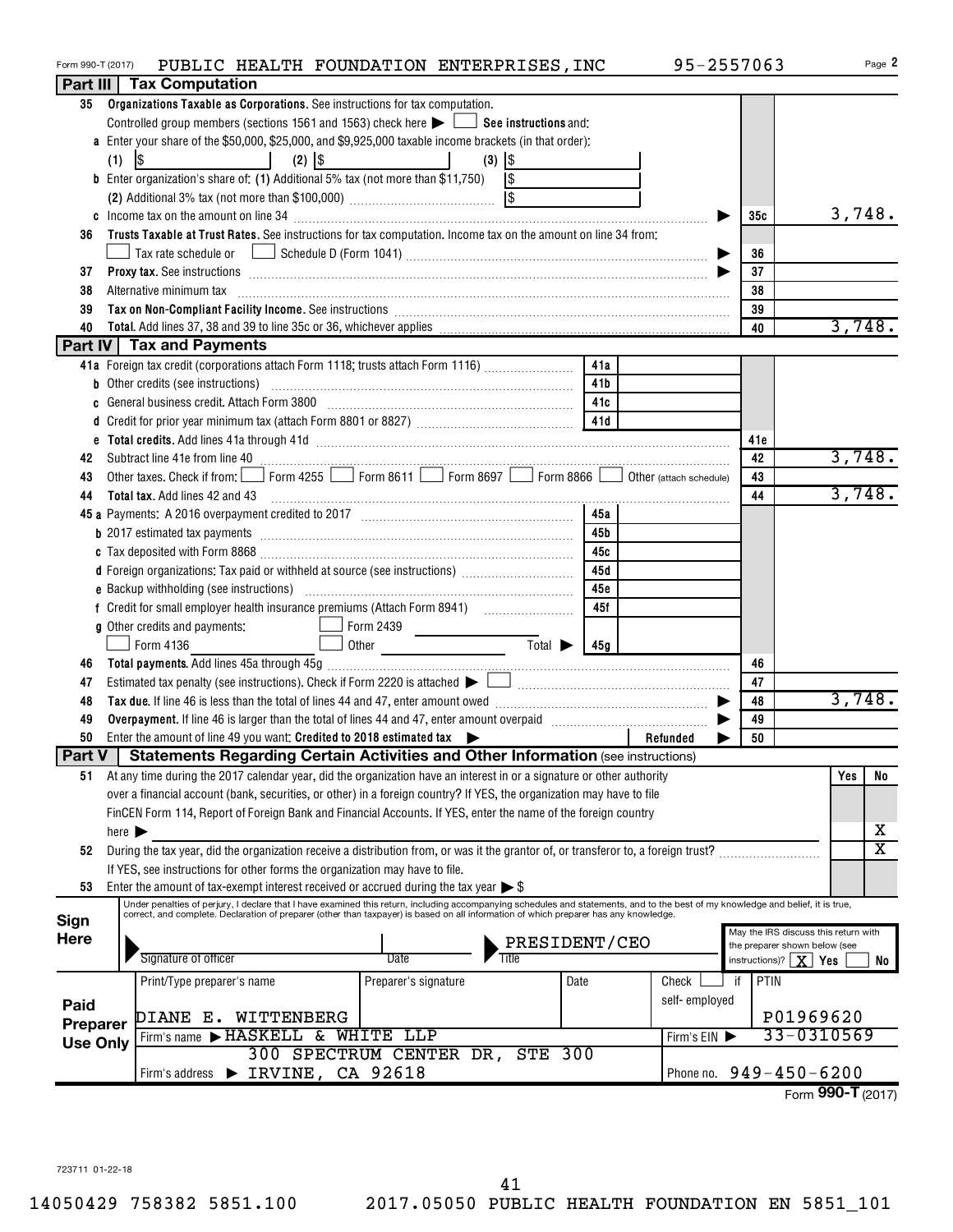|  | Page |
|--|------|
|  |      |

**3**

| Schedule A - Cost of Goods Sold. Enter method of inventory valuation $\triangleright$ N/A                                 |                |                                                                                                                                                     |                                                    |                                                                                                  |                                                                                                                                          |                                           |                                                          |    |  |  |
|---------------------------------------------------------------------------------------------------------------------------|----------------|-----------------------------------------------------------------------------------------------------------------------------------------------------|----------------------------------------------------|--------------------------------------------------------------------------------------------------|------------------------------------------------------------------------------------------------------------------------------------------|-------------------------------------------|----------------------------------------------------------|----|--|--|
| Inventory at beginning of year                                                                                            |                |                                                                                                                                                     | 6 Inventory at end of year                         |                                                                                                  | 6                                                                                                                                        |                                           |                                                          |    |  |  |
| 2                                                                                                                         | $\overline{2}$ |                                                                                                                                                     | 7 Cost of goods sold. Subtract line 6              |                                                                                                  |                                                                                                                                          |                                           |                                                          |    |  |  |
| 3                                                                                                                         | $\mathbf{a}$   |                                                                                                                                                     | from line 5. Enter here and in Part I,             |                                                                                                  |                                                                                                                                          |                                           |                                                          |    |  |  |
| 4a Additional section 263A costs                                                                                          |                |                                                                                                                                                     |                                                    |                                                                                                  |                                                                                                                                          | 7                                         |                                                          |    |  |  |
|                                                                                                                           | 4a             |                                                                                                                                                     | Do the rules of section 263A (with respect to      |                                                                                                  |                                                                                                                                          |                                           | Yes                                                      | No |  |  |
| <b>b</b> Other costs (attach schedule)                                                                                    | 4 <sub>b</sub> |                                                                                                                                                     | property produced or acquired for resale) apply to |                                                                                                  |                                                                                                                                          |                                           |                                                          |    |  |  |
| Total. Add lines 1 through 4b<br>-5                                                                                       | 5              |                                                                                                                                                     |                                                    |                                                                                                  |                                                                                                                                          |                                           |                                                          |    |  |  |
| Schedule C - Rent Income (From Real Property and Personal Property Leased With Real Property)                             |                |                                                                                                                                                     |                                                    |                                                                                                  |                                                                                                                                          |                                           |                                                          |    |  |  |
| (see instructions)                                                                                                        |                |                                                                                                                                                     |                                                    |                                                                                                  |                                                                                                                                          |                                           |                                                          |    |  |  |
| 1. Description of property                                                                                                |                |                                                                                                                                                     |                                                    |                                                                                                  |                                                                                                                                          |                                           |                                                          |    |  |  |
| (1)                                                                                                                       |                |                                                                                                                                                     |                                                    |                                                                                                  |                                                                                                                                          |                                           |                                                          |    |  |  |
| (2)                                                                                                                       |                |                                                                                                                                                     |                                                    |                                                                                                  |                                                                                                                                          |                                           |                                                          |    |  |  |
| (3)                                                                                                                       |                |                                                                                                                                                     |                                                    |                                                                                                  |                                                                                                                                          |                                           |                                                          |    |  |  |
| (4)                                                                                                                       |                |                                                                                                                                                     |                                                    |                                                                                                  |                                                                                                                                          |                                           |                                                          |    |  |  |
|                                                                                                                           | 2.             | Rent received or accrued                                                                                                                            |                                                    |                                                                                                  |                                                                                                                                          |                                           |                                                          |    |  |  |
| (a) From personal property (if the percentage of<br>rent for personal property is more than<br>10% but not more than 50%) |                | (b) From real and personal property (if the percentage<br>of rent for personal property exceeds 50% or if<br>the rent is based on profit or income) |                                                    | 3(a) Deductions directly connected with the income in<br>columns 2(a) and 2(b) (attach schedule) |                                                                                                                                          |                                           |                                                          |    |  |  |
| (1)                                                                                                                       |                |                                                                                                                                                     |                                                    |                                                                                                  |                                                                                                                                          |                                           |                                                          |    |  |  |
| (2)                                                                                                                       |                |                                                                                                                                                     |                                                    |                                                                                                  |                                                                                                                                          |                                           |                                                          |    |  |  |
| (3)                                                                                                                       |                |                                                                                                                                                     |                                                    |                                                                                                  |                                                                                                                                          |                                           |                                                          |    |  |  |
| (4)                                                                                                                       |                |                                                                                                                                                     |                                                    |                                                                                                  |                                                                                                                                          |                                           |                                                          |    |  |  |
| Total                                                                                                                     | $0$ .          | Total                                                                                                                                               |                                                    | 0.                                                                                               |                                                                                                                                          |                                           |                                                          |    |  |  |
| (c) Total income. Add totals of columns 2(a) and 2(b). Enter<br>here and on page 1, Part I, line 6, column (A)            |                |                                                                                                                                                     |                                                    | 0.                                                                                               | (b) Total deductions.<br>Enter here and on page 1,<br>Part I, line 6, column (B)                                                         |                                           |                                                          | 0. |  |  |
| Schedule E - Unrelated Debt-Financed Income (see instructions)                                                            |                |                                                                                                                                                     |                                                    |                                                                                                  |                                                                                                                                          |                                           |                                                          |    |  |  |
|                                                                                                                           |                |                                                                                                                                                     | 2. Gross income from                               |                                                                                                  | 3. Deductions directly connected with or allocable<br>to debt-financed property                                                          |                                           |                                                          |    |  |  |
| 1. Description of debt-financed property                                                                                  |                |                                                                                                                                                     | or allocable to debt-<br>financed property         |                                                                                                  | (a) Straight line depreciation<br>(attach schedule)                                                                                      | (b) Other deductions<br>(attach schedule) |                                                          |    |  |  |
| (1)                                                                                                                       |                |                                                                                                                                                     |                                                    |                                                                                                  |                                                                                                                                          |                                           |                                                          |    |  |  |
| (2)                                                                                                                       |                |                                                                                                                                                     |                                                    |                                                                                                  |                                                                                                                                          |                                           |                                                          |    |  |  |
| (3)                                                                                                                       |                |                                                                                                                                                     |                                                    |                                                                                                  |                                                                                                                                          |                                           |                                                          |    |  |  |
| (4)                                                                                                                       |                |                                                                                                                                                     |                                                    |                                                                                                  |                                                                                                                                          |                                           |                                                          |    |  |  |
| 4. Amount of average acquisition<br>debt on or allocable to debt-financed<br>property (attach schedule)                   |                | 5. Average adjusted basis<br>of or allocable to<br>debt-financed property<br>(attach schedule)                                                      | 6. Column 4 divided<br>by column 5                 |                                                                                                  | 7. Gross income<br>8. Allocable deductions<br>reportable (column<br>(column 6 x total of columns<br>2 x column 6)<br>$3(a)$ and $3(b)$ ) |                                           |                                                          |    |  |  |
| (1)                                                                                                                       |                |                                                                                                                                                     | $\%$                                               |                                                                                                  |                                                                                                                                          |                                           |                                                          |    |  |  |
| (2)                                                                                                                       |                |                                                                                                                                                     | $\frac{0}{0}$                                      |                                                                                                  |                                                                                                                                          |                                           |                                                          |    |  |  |
| (3)                                                                                                                       |                |                                                                                                                                                     | $\frac{0}{0}$                                      |                                                                                                  |                                                                                                                                          |                                           |                                                          |    |  |  |
| (4)                                                                                                                       |                |                                                                                                                                                     | $\%$                                               |                                                                                                  |                                                                                                                                          |                                           |                                                          |    |  |  |
|                                                                                                                           |                |                                                                                                                                                     |                                                    |                                                                                                  | Enter here and on page 1,<br>Part I, line 7, column (A).                                                                                 |                                           | Enter here and on page 1,<br>Part I, line 7, column (B). |    |  |  |
| Totals                                                                                                                    |                |                                                                                                                                                     |                                                    |                                                                                                  | 0.                                                                                                                                       |                                           |                                                          | ο. |  |  |
| Total dividends-received deductions included in column 8                                                                  |                |                                                                                                                                                     |                                                    |                                                                                                  |                                                                                                                                          |                                           |                                                          |    |  |  |
|                                                                                                                           |                |                                                                                                                                                     |                                                    |                                                                                                  |                                                                                                                                          |                                           |                                                          |    |  |  |

**990-T**  Form (2017)

723721 01-22-18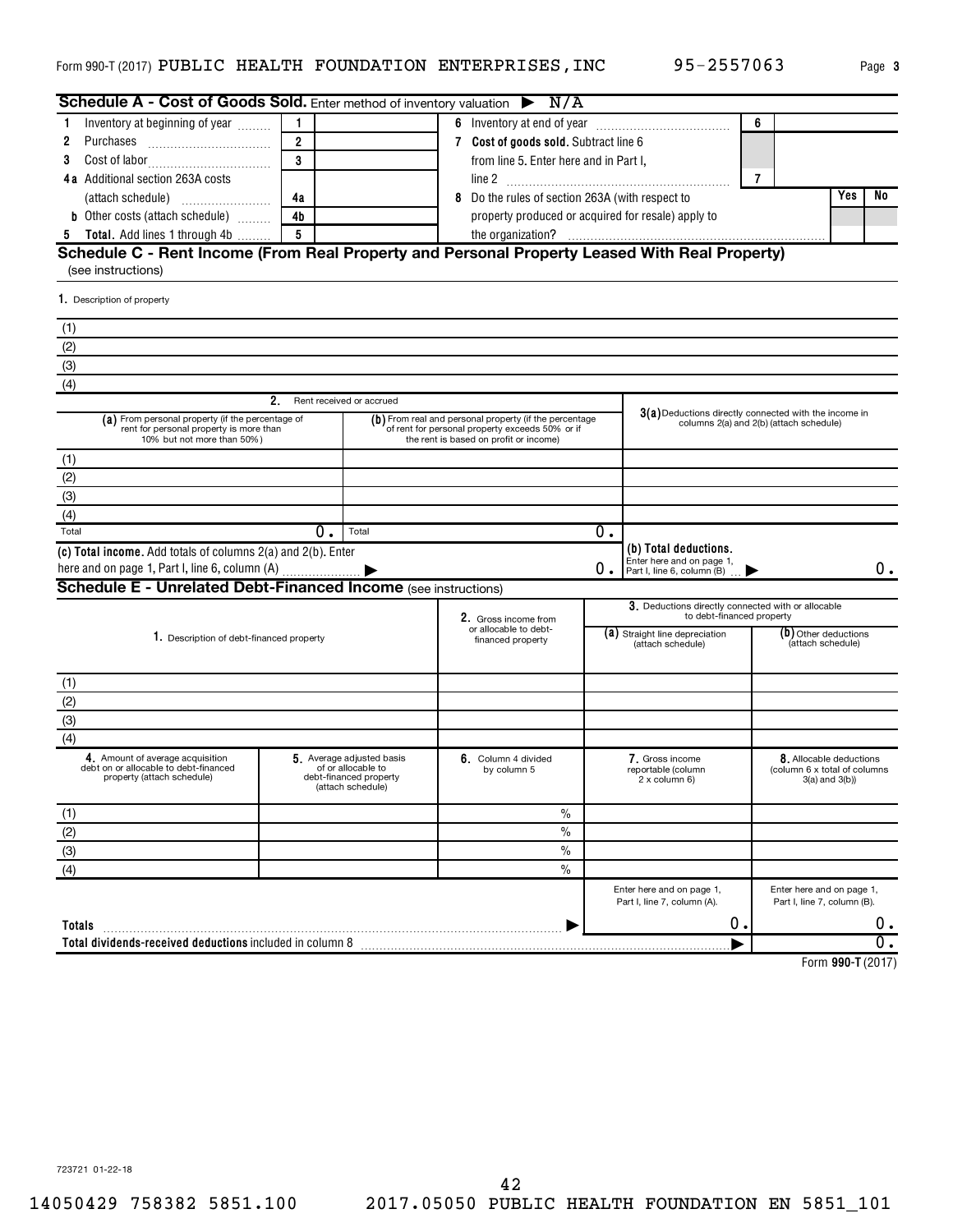| Form 990-T (2017) PUBLIC HEALTH FOUNDATION ENTERPRISES, INC                                             |                          |                                                                    |                                         |                                                                                         |                                                                                                                                       |                                                                      |                                                                              |                     | 95-2557063                                                                                |                                            | Page 4                                                                                       |
|---------------------------------------------------------------------------------------------------------|--------------------------|--------------------------------------------------------------------|-----------------------------------------|-----------------------------------------------------------------------------------------|---------------------------------------------------------------------------------------------------------------------------------------|----------------------------------------------------------------------|------------------------------------------------------------------------------|---------------------|-------------------------------------------------------------------------------------------|--------------------------------------------|----------------------------------------------------------------------------------------------|
| Schedule F - Interest, Annuities, Royalties, and Rents From Controlled Organizations (see instructions) |                          |                                                                    |                                         |                                                                                         |                                                                                                                                       |                                                                      |                                                                              |                     |                                                                                           |                                            |                                                                                              |
|                                                                                                         |                          |                                                                    |                                         |                                                                                         | <b>Exempt Controlled Organizations</b>                                                                                                |                                                                      |                                                                              |                     |                                                                                           |                                            |                                                                                              |
| 1. Name of controlled organization                                                                      |                          |                                                                    | 2. Employer<br>identification<br>number |                                                                                         | 3. Net unrelated income<br>(loss) (see instructions)                                                                                  |                                                                      | 4. Total of specified<br>payments made                                       |                     | 5. Part of column 4 that is<br>included in the controlling<br>organization's gross income |                                            | 6. Deductions directly<br>connected with income<br>in column 5                               |
| (1)                                                                                                     |                          |                                                                    |                                         |                                                                                         |                                                                                                                                       |                                                                      |                                                                              |                     |                                                                                           |                                            |                                                                                              |
| (2)                                                                                                     |                          |                                                                    |                                         |                                                                                         |                                                                                                                                       |                                                                      |                                                                              |                     |                                                                                           |                                            |                                                                                              |
| (3)                                                                                                     |                          |                                                                    |                                         |                                                                                         |                                                                                                                                       |                                                                      |                                                                              |                     |                                                                                           |                                            |                                                                                              |
| (4)                                                                                                     |                          |                                                                    |                                         |                                                                                         |                                                                                                                                       |                                                                      |                                                                              |                     |                                                                                           |                                            |                                                                                              |
| Nonexempt Controlled Organizations                                                                      |                          |                                                                    |                                         |                                                                                         |                                                                                                                                       |                                                                      |                                                                              |                     |                                                                                           |                                            |                                                                                              |
| 7. Taxable Income                                                                                       |                          | 8. Net unrelated income (loss)<br>(see instructions)               |                                         |                                                                                         | 9. Total of specified payments<br>made                                                                                                |                                                                      | 10. Part of column 9 that is included<br>in the controlling organization's   | gross income        |                                                                                           |                                            | 11. Deductions directly connected<br>with income in column 10                                |
| (1)                                                                                                     |                          |                                                                    |                                         |                                                                                         |                                                                                                                                       |                                                                      |                                                                              |                     |                                                                                           |                                            |                                                                                              |
| (2)                                                                                                     |                          |                                                                    |                                         |                                                                                         |                                                                                                                                       |                                                                      |                                                                              |                     |                                                                                           |                                            |                                                                                              |
| (3)                                                                                                     |                          |                                                                    |                                         |                                                                                         |                                                                                                                                       |                                                                      |                                                                              |                     |                                                                                           |                                            |                                                                                              |
| (4)                                                                                                     |                          |                                                                    |                                         |                                                                                         |                                                                                                                                       |                                                                      |                                                                              |                     |                                                                                           |                                            |                                                                                              |
|                                                                                                         |                          |                                                                    |                                         |                                                                                         |                                                                                                                                       |                                                                      | Add columns 5 and 10.<br>Enter here and on page 1, Part I,                   | line 8, column (A). |                                                                                           |                                            | Add columns 6 and 11.<br>Enter here and on page 1, Part I,<br>line 8, column (B).            |
|                                                                                                         |                          |                                                                    |                                         |                                                                                         |                                                                                                                                       |                                                                      |                                                                              |                     | Ο.                                                                                        |                                            | 0.                                                                                           |
| Schedule G - Investment Income of a Section 501(c)(7), (9), or (17) Organization                        |                          |                                                                    |                                         |                                                                                         |                                                                                                                                       |                                                                      |                                                                              |                     |                                                                                           |                                            |                                                                                              |
| (see instructions)                                                                                      |                          |                                                                    |                                         |                                                                                         |                                                                                                                                       |                                                                      |                                                                              |                     |                                                                                           |                                            |                                                                                              |
|                                                                                                         | 1. Description of income |                                                                    |                                         |                                                                                         | 2. Amount of income                                                                                                                   |                                                                      | 3. Deductions<br>directly connected<br>(attach schedule)                     |                     | 4. Set-asides                                                                             | (attach schedule)                          | 5. Total deductions<br>and set-asides<br>(col. 3 plus col. 4)                                |
| (1)                                                                                                     |                          |                                                                    |                                         |                                                                                         |                                                                                                                                       |                                                                      |                                                                              |                     |                                                                                           |                                            |                                                                                              |
| (2)                                                                                                     |                          |                                                                    |                                         |                                                                                         |                                                                                                                                       |                                                                      |                                                                              |                     |                                                                                           |                                            |                                                                                              |
| (3)                                                                                                     |                          |                                                                    |                                         |                                                                                         |                                                                                                                                       |                                                                      |                                                                              |                     |                                                                                           |                                            |                                                                                              |
| (4)                                                                                                     |                          |                                                                    |                                         |                                                                                         |                                                                                                                                       |                                                                      |                                                                              |                     |                                                                                           |                                            |                                                                                              |
|                                                                                                         |                          |                                                                    |                                         |                                                                                         | Enter here and on page 1<br>Part I, line 9, column (A).                                                                               |                                                                      |                                                                              |                     |                                                                                           |                                            | Enter here and on page 1,<br>Part I, line 9, column (B).                                     |
| Totals                                                                                                  |                          |                                                                    |                                         |                                                                                         |                                                                                                                                       | Ο.                                                                   |                                                                              |                     |                                                                                           |                                            | 0.                                                                                           |
| Schedule I - Exploited Exempt Activity Income, Other Than Advertising Income<br>(see instructions)      |                          |                                                                    |                                         |                                                                                         |                                                                                                                                       |                                                                      |                                                                              |                     |                                                                                           |                                            |                                                                                              |
| 1. Description of<br>exploited activity                                                                 |                          | 2. Gross<br>unrelated business<br>income from<br>trade or business |                                         | 3. Expenses<br>directly connected<br>with production<br>of unrelated<br>business income | 4. Net income (loss)<br>from unrelated trade or<br>business (column 2<br>minus column 3). If a<br>gain, compute cols. 5<br>through 7. |                                                                      | 5. Gross income<br>from activity that<br>is not unrelated<br>business income |                     |                                                                                           | 6. Expenses<br>attributable to<br>column 5 | 7. Excess exempt<br>expenses (column<br>6 minus column 5,<br>but not more than<br>column 4). |
| (1)                                                                                                     |                          |                                                                    |                                         |                                                                                         |                                                                                                                                       |                                                                      |                                                                              |                     |                                                                                           |                                            |                                                                                              |
| (2)                                                                                                     |                          |                                                                    |                                         |                                                                                         |                                                                                                                                       |                                                                      |                                                                              |                     |                                                                                           |                                            |                                                                                              |
| (3)                                                                                                     |                          |                                                                    |                                         |                                                                                         |                                                                                                                                       |                                                                      |                                                                              |                     |                                                                                           |                                            |                                                                                              |
| (4)                                                                                                     |                          |                                                                    |                                         |                                                                                         |                                                                                                                                       |                                                                      |                                                                              |                     |                                                                                           |                                            |                                                                                              |
|                                                                                                         |                          | Enter here and on<br>page 1, Part I,<br>line 10, col. (A).         |                                         | Enter here and on<br>page 1, Part I,<br>line 10, col. (B).                              |                                                                                                                                       |                                                                      |                                                                              |                     |                                                                                           |                                            | Enter here and<br>on page 1,<br>Part II, line 26.                                            |
| Totals                                                                                                  |                          | 0.                                                                 |                                         | О.                                                                                      |                                                                                                                                       |                                                                      |                                                                              |                     |                                                                                           |                                            | 0.                                                                                           |
| <b>Schedule J - Advertising Income</b> (see instructions)                                               |                          |                                                                    |                                         |                                                                                         |                                                                                                                                       |                                                                      |                                                                              |                     |                                                                                           |                                            |                                                                                              |
| Income From Periodicals Reported on a Consolidated Basis<br>Part I                                      |                          |                                                                    |                                         |                                                                                         |                                                                                                                                       |                                                                      |                                                                              |                     |                                                                                           |                                            |                                                                                              |
| 1. Name of periodical                                                                                   |                          | 2. Gross<br>advertising<br>income                                  |                                         | $3.$ Direct<br>advertising costs                                                        | col. 3). If a gain, compute                                                                                                           | 4. Advertising gain<br>or (loss) (col. 2 minus<br>cols. 5 through 7. | 5. Circulation<br>income                                                     |                     | 6. Readership<br>costs                                                                    |                                            | 7. Excess readership<br>costs (column 6 minus<br>column 5, but not more<br>than column 4).   |
|                                                                                                         |                          |                                                                    |                                         |                                                                                         |                                                                                                                                       |                                                                      |                                                                              |                     |                                                                                           |                                            |                                                                                              |
| (1)<br>(2)                                                                                              |                          |                                                                    |                                         |                                                                                         |                                                                                                                                       |                                                                      |                                                                              |                     |                                                                                           |                                            |                                                                                              |
|                                                                                                         |                          |                                                                    |                                         |                                                                                         |                                                                                                                                       |                                                                      |                                                                              |                     |                                                                                           |                                            |                                                                                              |

| $\overline{\phantom{0}}$<br>υ. |  |  |                                   |                 |
|--------------------------------|--|--|-----------------------------------|-----------------|
|                                |  |  | $F_{\text{Orm}}$ 990-T<br>$- - -$ | 74.71<br>$\sim$ |

723731 01-22-18

(3) (4)

 $\blacktriangleright$ 

**Totals** (carry to Part II, line  $(5)$ )  $\ldots$ .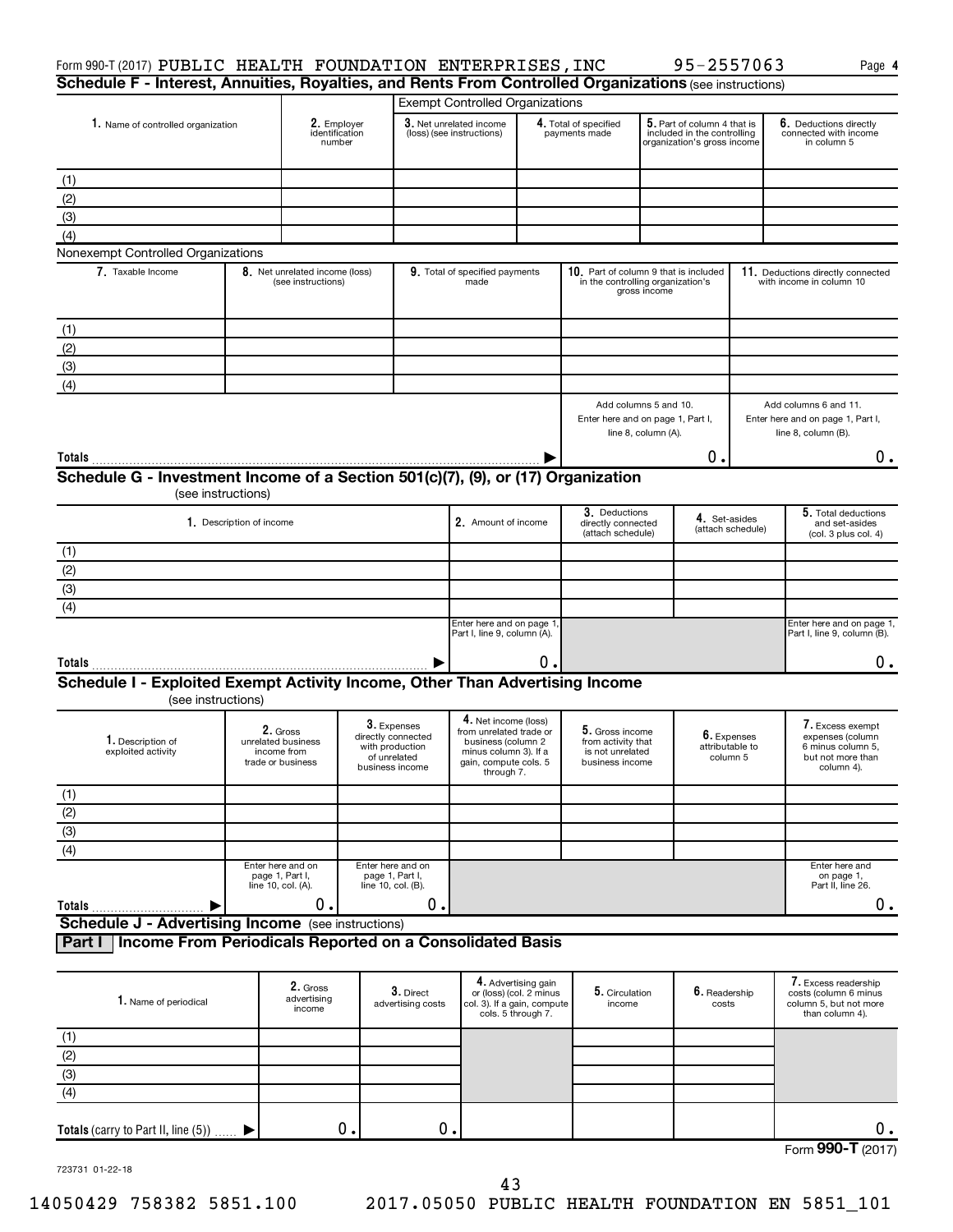### Form 990-T (2017) PUBLIC HEALTH FOUNDATION ENTERPRISES,INC 95-2557063 Page

Part II | Income From Periodicals Reported on a Separate Basis (For each periodical listed in Part II, fill in columns 2 through 7 on a line-by-line basis.)

| 1. Name of periodical                                                             | 2. Gross<br>advertising<br>income                          | 3. Direct<br>advertising costs                             |          | 4. Advertising gain<br>5. Circulation<br>or (loss) (col. 2 minus<br>col. 3). If a gain, compute<br>income<br>cols. 5 through 7. |  |                                              | 6. Readership<br>costs |  | 7. Excess readership<br>costs (column 6 minus<br>column 5, but not more<br>than column 4). |  |
|-----------------------------------------------------------------------------------|------------------------------------------------------------|------------------------------------------------------------|----------|---------------------------------------------------------------------------------------------------------------------------------|--|----------------------------------------------|------------------------|--|--------------------------------------------------------------------------------------------|--|
| (1)                                                                               |                                                            |                                                            |          |                                                                                                                                 |  |                                              |                        |  |                                                                                            |  |
| (2)                                                                               |                                                            |                                                            |          |                                                                                                                                 |  |                                              |                        |  |                                                                                            |  |
| $\overline{3}$                                                                    |                                                            |                                                            |          |                                                                                                                                 |  |                                              |                        |  |                                                                                            |  |
| (4)                                                                               |                                                            |                                                            |          |                                                                                                                                 |  |                                              |                        |  |                                                                                            |  |
| <b>Totals from Part I</b>                                                         | 0.                                                         |                                                            | 0        |                                                                                                                                 |  |                                              | 0.                     |  |                                                                                            |  |
|                                                                                   | Enter here and on<br>page 1, Part I,<br>line 11, col. (A). | Enter here and on<br>page 1, Part I,<br>line 11, col. (B). |          |                                                                                                                                 |  |                                              |                        |  | Enter here and<br>on page 1,<br>Part II, line 27.                                          |  |
| Totals, Part II (lines 1-5)  ▶                                                    | О.                                                         |                                                            | 0        |                                                                                                                                 |  |                                              |                        |  | 0.                                                                                         |  |
| Schedule K - Compensation of Officers, Directors, and Trustees (see instructions) |                                                            |                                                            |          |                                                                                                                                 |  |                                              |                        |  |                                                                                            |  |
| 1. Name                                                                           |                                                            |                                                            | 2. Title |                                                                                                                                 |  | 3. Percent of<br>time devoted to<br>business |                        |  | 4. Compensation attributable<br>to unrelated business                                      |  |
| (1)                                                                               |                                                            |                                                            |          |                                                                                                                                 |  |                                              | $\frac{0}{0}$          |  |                                                                                            |  |
| (2)                                                                               |                                                            |                                                            |          |                                                                                                                                 |  |                                              | $\%$                   |  |                                                                                            |  |
| (3)                                                                               |                                                            |                                                            |          |                                                                                                                                 |  |                                              | $\frac{0}{0}$          |  |                                                                                            |  |
| (4)                                                                               |                                                            |                                                            |          |                                                                                                                                 |  |                                              | $\frac{0}{0}$          |  |                                                                                            |  |
| Total. Enter here and on page 1, Part II, line 14                                 |                                                            |                                                            |          |                                                                                                                                 |  |                                              |                        |  | 0.                                                                                         |  |

**990-T**  Form (2017)

**5**

723732 01-22-18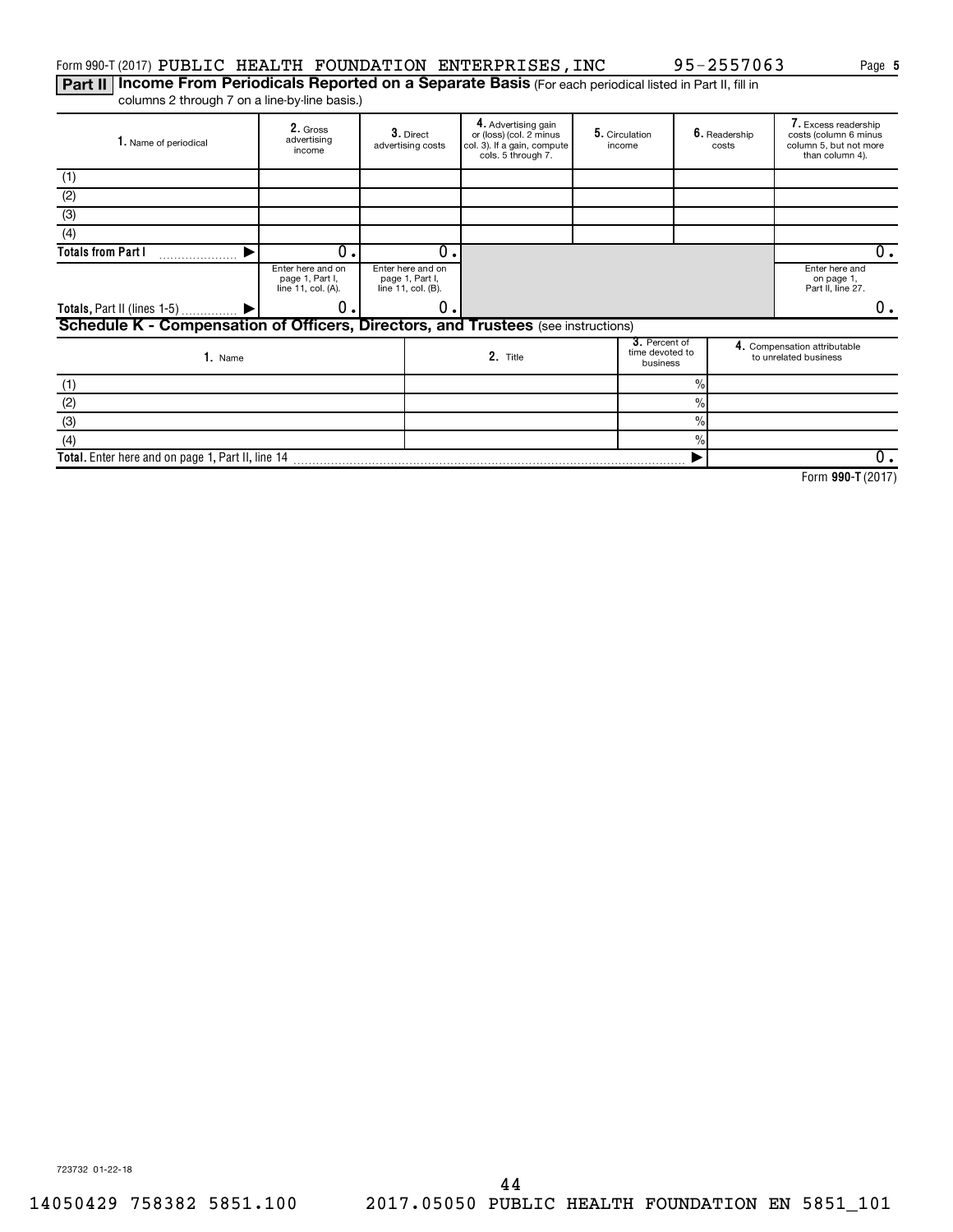### ~~~~~~~~~~~~~~~~~~~~~~~~~~~~~~~~~~~~~~~~~~~~~~~~~~~~~~~~~~~~~~~~~~~~~~~~~~~~~~ FORM 990-T DESCRIPTION OF ORGANIZATION'S PRIMARY UNRELATED STATEMENT 1 BUSINESS ACTIVITY }}}}}}}}}}}}}}}}}}}}}}}}}}}}}}}}}}}}}}}}}}}}}}}}}}}}}}}}}}}}}}}}}}}}}}}}}}}}}}

}}}}}}}}}}}}}}}}}}}}}}}}}}}}}}}}}}}}}}}} }}}}}}}}}}

TAXPAYER INCURRED EMPLOYEE PARKING LOT AND COMMUTER BENEFITS EXPENSES DURING THE FISCAL YEAR ENDED JUNE 30, 2018.

TO FORM 990-T, PAGE 1

| FORM $990-T$                                 | OTHER INCOME      | 2<br><b>STATEMENT</b> |
|----------------------------------------------|-------------------|-----------------------|
| DESCRIPTION                                  |                   | <b>AMOUNT</b>         |
| PARKING FRINGE BENEFITS<br>COMMUTER BENEFITS | 7,166.<br>11,682. |                       |
| TOTAL TO FORM 990-T, PAGE 1, LINE 12         |                   | 18,848.               |
|                                              |                   |                       |